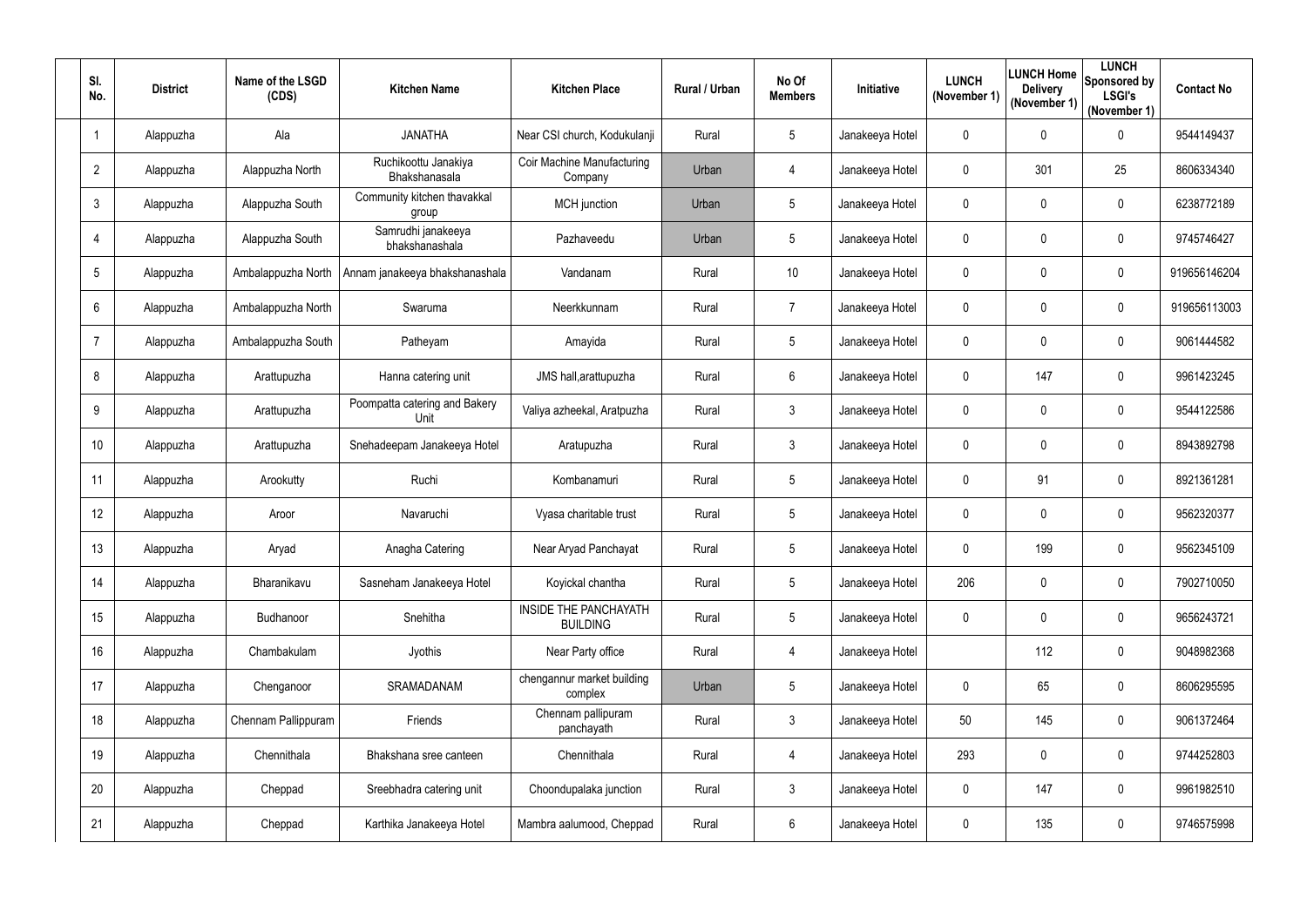| SI.<br>No. | <b>District</b> | Name of the LSGD<br>(CDS) | <b>Kitchen Name</b>                     | <b>Kitchen Place</b>                    | Rural / Urban | No Of<br><b>Members</b> | Initiative      | <b>LUNCH</b><br>(November 1) | <b>Delivery</b><br>(November 1) | <b>LUNCH</b><br><b>ILUNCH Home</b> Sponsored by<br><b>LSGI's</b><br>(November 1) | <b>Contact No</b> |
|------------|-----------------|---------------------------|-----------------------------------------|-----------------------------------------|---------------|-------------------------|-----------------|------------------------------|---------------------------------|----------------------------------------------------------------------------------|-------------------|
| 22         | Alappuzha       | Cheriyanad                | <b>DARSANA</b>                          | Near GOLDEN PALACE<br><b>AUDITORIUM</b> | Rural         | $5\overline{)}$         | Janakeeya Hotel | $\mathbf 0$                  | 127                             | $\pmb{0}$                                                                        | 9747958424        |
| 23         | Alappuzha       | Cherthala Municipality    | Santwanam                               | Ward 10                                 | Urban         | $5\overline{)}$         | Janakeeya Hotel | $\mathbf 0$                  | $\mathbf 0$                     | $\mathbf 0$                                                                      | 8848178001        |
| 24         | Alappuzha       | Cherthala Municipality    | NULM canteen                            | Cherthala Municipality                  | Urban         | $5\overline{)}$         | Janakeeya Hotel | 0                            | 0                               | $\mathbf 0$                                                                      | 6282870356        |
| 25         | Alappuzha       | Cherthala South           | Kashinandana                            | Cherthala S                             | Rural         | 10 <sup>°</sup>         | Janakeeya Hotel | $\mathbf 0$                  | $\mathbf 0$                     | $\overline{0}$                                                                   | 9745940057        |
| 26         | Alappuzha       | Cheruthana                | Sreedurga janakeeya hotel               | Near govt HSS aayaparambu               | Rural         | 4                       | Janakeeya Hotel | 113                          | 0                               | $\pmb{0}$                                                                        | 9961178936        |
| 27         | Alappuzha       | Chettikulangara           | SREE VINAYAKA JANAKEEYA<br><b>HOTEL</b> | <b>KARIPUZHA</b>                        | Rural         | 3                       | Janakeeya Hotel | 213                          | $\mathbf 0$                     | $\mathbf 0$                                                                      | 9656810109        |
| 28         | Alappuzha       | Chettikulangara           | ANNAPOORNESWARI                         | <b>EREZHA SOUTH</b>                     | Rural         | $7^{\circ}$             | Janakeeya Hotel | 0                            | 0                               | $\pmb{0}$                                                                        | 9744381090        |
| 29         | Alappuzha       | Chingoli                  | souhridam unit                          | karthikappally I p school               | Rural         | $\mathfrak{Z}$          | Janakeeya Hotel | $\mathbf 0$                  | 182                             | $\mathbf 0$                                                                      | 7559808470        |
| 30         | Alappuzha       | Chunakkara                | Vanitha Canteen                         | Chunakkara                              | Rural         | $\mathfrak{Z}$          | Janakeeya Hotel | 102                          | $\mathbf 0$                     | $\pmb{0}$                                                                        | 9400509985        |
| 31         | Alappuzha       | Devikulangara             | Thripthi                                | Buds school, devikulangara              | Rural         | 4                       | Janakeeya Hotel | $\mathbf 0$                  | 102                             | $\boldsymbol{0}$                                                                 | 9746712528        |
| 32         | Alappuzha       | Edathua                   | Theertham                               | Edathua market                          | Rural         | 3 <sup>7</sup>          | Janakeeya Hotel | 0                            | 93                              | $\pmb{0}$                                                                        | 9544351169        |
| 33         | Alappuzha       | Ezhupunna                 | Neethipeedam                            | Eramalloor                              | Rural         | 8                       | Janakeeya Hotel | $\mathbf 0$                  | $\overline{0}$                  | $\pmb{0}$                                                                        | 9946790986        |
| 34         | Alappuzha       | Harippad                  | Swad                                    | A private Hotel's Kitchen               | Urban         |                         | Janakeeya Hotel | 258                          | $\mathbf 0$                     | 0                                                                                | 9562373933        |
| 35         | Alappuzha       | Kadakkarappally           | Soorya                                  | Kandamangalam temple<br>auditorium      | Rural         | $5\overline{)}$         | Janakeeya Hotel | $\mathbf 0$                  | $\mathbf 0$                     | $\pmb{0}$                                                                        | 9895266763        |
| 36         | Alappuzha       | Kainakary                 | Sivakashi                               | Near Panchayath                         | Rural         | $5\phantom{.0}$         | Janakeeya Hotel | $\mathbf 0$                  | 92                              | $\boldsymbol{0}$                                                                 | 8111821552        |
| 37         | Alappuzha       | Kandalloor                | Annapoorna Hotel                        | Near Velanchira junction                | Rural         | 4                       | Janakeeya Hotel | $\mathbf 0$                  | 92                              | $\boldsymbol{0}$                                                                 | -9747600181       |
| 38         | Alappuzha       | Kanjikuzhy                | Santhwanam                              | Opposite NSS college                    | Rural         | $5\phantom{.0}$         | Janakeeya Hotel | $\mathbf 0$                  | $\overline{0}$                  | $\boldsymbol{0}$                                                                 | 9605307328        |
| 39         | Alappuzha       | Karthikappally            | Ruchi                                   | Community hall                          | Rural         | 6                       | Janakeeya Hotel | 107                          | $\overline{0}$                  | $\pmb{0}$                                                                        | 9747607478        |
| 40         | Alappuzha       | Karuvatta                 | Karunya janakeeya hotel                 | Near Aashramam junction                 | Rural         | 6                       | Janakeeya Hotel | 1089                         | $\mathbf 0$                     | $\pmb{0}$                                                                        | 916282508791      |
| 41         | Alappuzha       | Kavalam                   | Koottukari Janakeeya Hotel              | <b>Near Permanent Outlet</b>            | Rural         | $5\phantom{.0}$         | Janakeeya Hotel | 128                          | $\overline{0}$                  | $\boldsymbol{0}$                                                                 | 9744173219        |
| 42         | Alappuzha       | Kayamkulam West           | palazhy catering unit                   | Kallummood junction                     | Urban         | $5\phantom{.0}$         | Janakeeya Hotel | $\mathbf 0$                  | 139                             | $\pmb{0}$                                                                        | 9388819110        |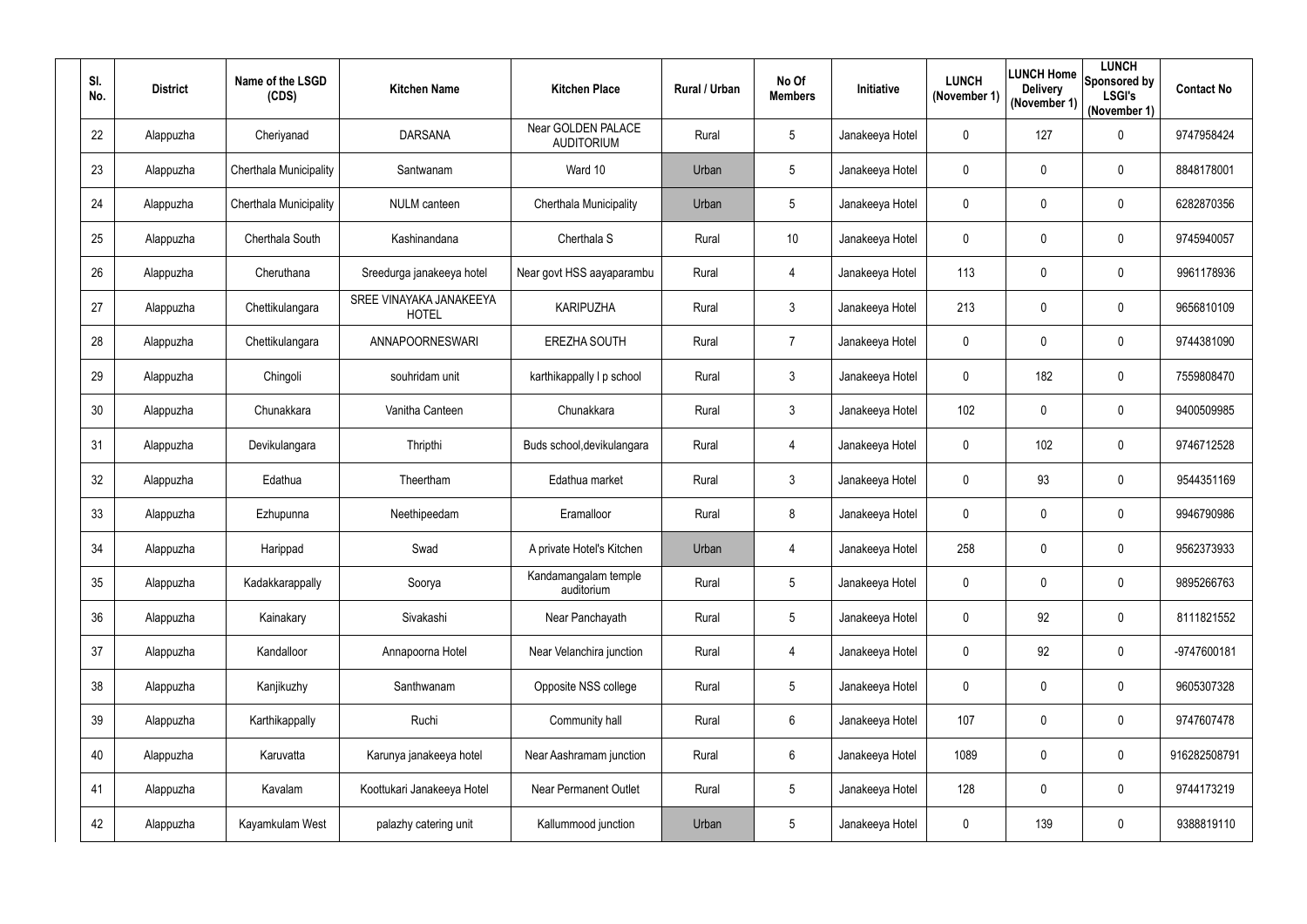|    | SI.<br>No. | <b>District</b> | Name of the LSGD<br>(CDS)   | <b>Kitchen Name</b>                    | <b>Kitchen Place</b>                   | Rural / Urban | No Of<br><b>Members</b> | Initiative      | <b>LUNCH</b><br>(November 1) | <b>Delivery</b><br>(November 1) | <b>LUNCH</b><br><b>ILUNCH Home</b> Sponsored by<br><b>LSGI's</b><br>(November 1) | <b>Contact No</b> |
|----|------------|-----------------|-----------------------------|----------------------------------------|----------------------------------------|---------------|-------------------------|-----------------|------------------------------|---------------------------------|----------------------------------------------------------------------------------|-------------------|
|    | 43         | Alappuzha       | Kodamthurath                | <b>MATRUSAKTHI</b>                     | <b>KUTHIYATHODE</b>                    | Rural         | $5\phantom{.0}$         | Janakeeya Hotel | $\mathbf 0$                  | $\mathbf 0$                     | $\pmb{0}$                                                                        | 8281687439        |
| 87 | 44         | Alappuzha       | Krishnapuram                | Kanivu catering unit                   | Near SCB, kappil                       | Rural         | 4                       | Janakeeya Hotel | $\mathbf 0$                  | $\mathbf 0$                     | $\mathbf 0$                                                                      | 9544047480        |
|    | 45         | Alappuzha       | Kumarapuram                 | Mahadeva jankeeya hotel                | Near kavarattu temple                  | Rural         | 3                       | Janakeeya Hotel | 127                          | 0                               | $\mathbf 0$                                                                      | 918606736168      |
|    | 46         | Alappuzha       | Kumarapuram                 | Navodhaya janakeeya hotel              | Kumarapuram                            | Rural         | $\mathfrak{Z}$          | Janakeeya Hotel | $\overline{0}$               | $\mathbf 0$                     | $\pmb{0}$                                                                        | 9037499871        |
|    | 47         | Alappuzha       | Kuthiyathode                | Ruchi Janakeeya Hotel                  | Near kuthiyathode panchayath<br>office | Rural         | $5\overline{)}$         | Janakeeya Hotel | $\mathbf 0$                  | 0                               | $\pmb{0}$                                                                        | 9249269374        |
|    | 48         | Alappuzha       | Mannanchery                 | Snehitha                               | Panchayat building                     | Rural         | 4                       | Janakeeya Hotel | 42                           | 57                              | $\pmb{0}$                                                                        | 9544461740        |
|    | 49         | Alappuzha       | Mannar                      | Snehadhara                             | Kunnathur devasom                      | Rural         | $5\overline{)}$         | Janakeeya Hotel | 183                          | $\mathbf 0$                     | $\mathbf 0$                                                                      | 9567853570        |
|    | 50         | Alappuzha       | Mararikulam South           | Snehasparsham                          | Kattoor                                | Rural         | 4                       | Janakeeya Hotel | $\mathbf 0$                  | 10                              | $\mathbf 0$                                                                      | 9747881642        |
|    | 51         | Alappuzha       | Mavelikara<br>Municipality  | Ruchi janakeeya hotel                  | Municipality building                  | Urban         | 10 <sup>°</sup>         | Janakeeya Hotel | 65                           | $\mathbf 0$                     | $\mathbf 0$                                                                      | 8289996136        |
|    | 52         | Alappuzha       | Mavelikkara<br>Thamarakulam | Thripthi Catering                      | Thamarakulam                           | Rural         | 5                       | Janakeeya Hotel | 142                          | $\mathbf 0$                     | $\mathbf 0$                                                                      | 8281558036        |
|    | 53         | Alappuzha       | Mavelikkara<br>Thekkekara   | Bhai catering                          | Pallarimangalam                        | Rural         | 5                       | Janakeeya Hotel | 193                          | $\mathbf 0$                     | $\mathbf 0$                                                                      | 9539851155        |
|    | 54         | Alappuzha       | Mavelikkara<br>Thekkekara   | SNEHATHEERAM JANAKEEYA<br><b>HOTEL</b> | <b>KURATHIKAD</b>                      | Rural         | 4                       | Janakeeya Hotel | $\mathbf 0$                  | 0                               | $\mathbf 0$                                                                      |                   |
|    | 55         | Alappuzha       | Muhamma                     | <b>SNV Catering</b>                    | Near Community Health<br>Centre        | Rural         | 5                       | Janakeeya Hotel | $\mathbf 0$                  | 170                             | $\pmb{0}$                                                                        | 9605388763        |
|    | 56         | Alappuzha       | Mulakkuzha                  | Snehathanal                            | Mulakkuzha                             | Rural         | $5\phantom{.0}$         | Janakeeya Hotel | $\mathbf 0$                  | 20                              | $\pmb{0}$                                                                        | 9037085079        |
|    | 57         | Alappuzha       | Muttar                      | Ruchi Catering Unit                    | Panchayat Building                     | Rural         |                         | Janakeeya Hotel | 16                           | $\mathbf 0$                     | $\boldsymbol{0}$                                                                 | 9072276826        |
|    | 58         | Alappuzha       | Nedumudy                    | Oruma                                  | Champakulam                            | Rural         | $5\phantom{.0}$         | Janakeeya Hotel | $\mathbf 0$                  | 80                              | $\pmb{0}$                                                                        | 9188536147        |
|    | 59         | Alappuzha       | Neelamperoor                | Amrutha Janakeeya<br>Bhakshanasala     | Panchayat Building                     | Rural         | $\mathfrak{Z}$          | Janakeeya Hotel | 22                           | $\mathbf 0$                     | $\boldsymbol{0}$                                                                 | 9656167060        |
|    | 60         | Alappuzha       | Nooranad                    | Amma Canteen                           | Inside market place, Noornad           | Rural         | $5\phantom{.0}$         | Janakeeya Hotel | 146                          | $\mathbf 0$                     | $\pmb{0}$                                                                        | 7034377340        |
|    | 61         | Alappuzha       | Palamel                     | Arogya Canteen                         | Panchayat office compound              | Rural         | 4                       | Janakeeya Hotel | 315                          | $\mathbf 0$                     | $\boldsymbol{0}$                                                                 | 9497107651        |
|    | 62         | Alappuzha       | Pallippad                   | Annapoorneswari catering unit          | Irattakulangara junction               | Rural         | $5\phantom{.0}$         | Janakeeya Hotel | 141                          | $\mathbf 0$                     | $\boldsymbol{0}$                                                                 | 9562318624        |
|    | 63         | Alappuzha       | Panavally                   | Harikrishnan                           | near nalpatheneswaram<br>temple        | Rural         |                         | Janakeeya Hotel | 67                           | 48                              | $\pmb{0}$                                                                        | 9961774363        |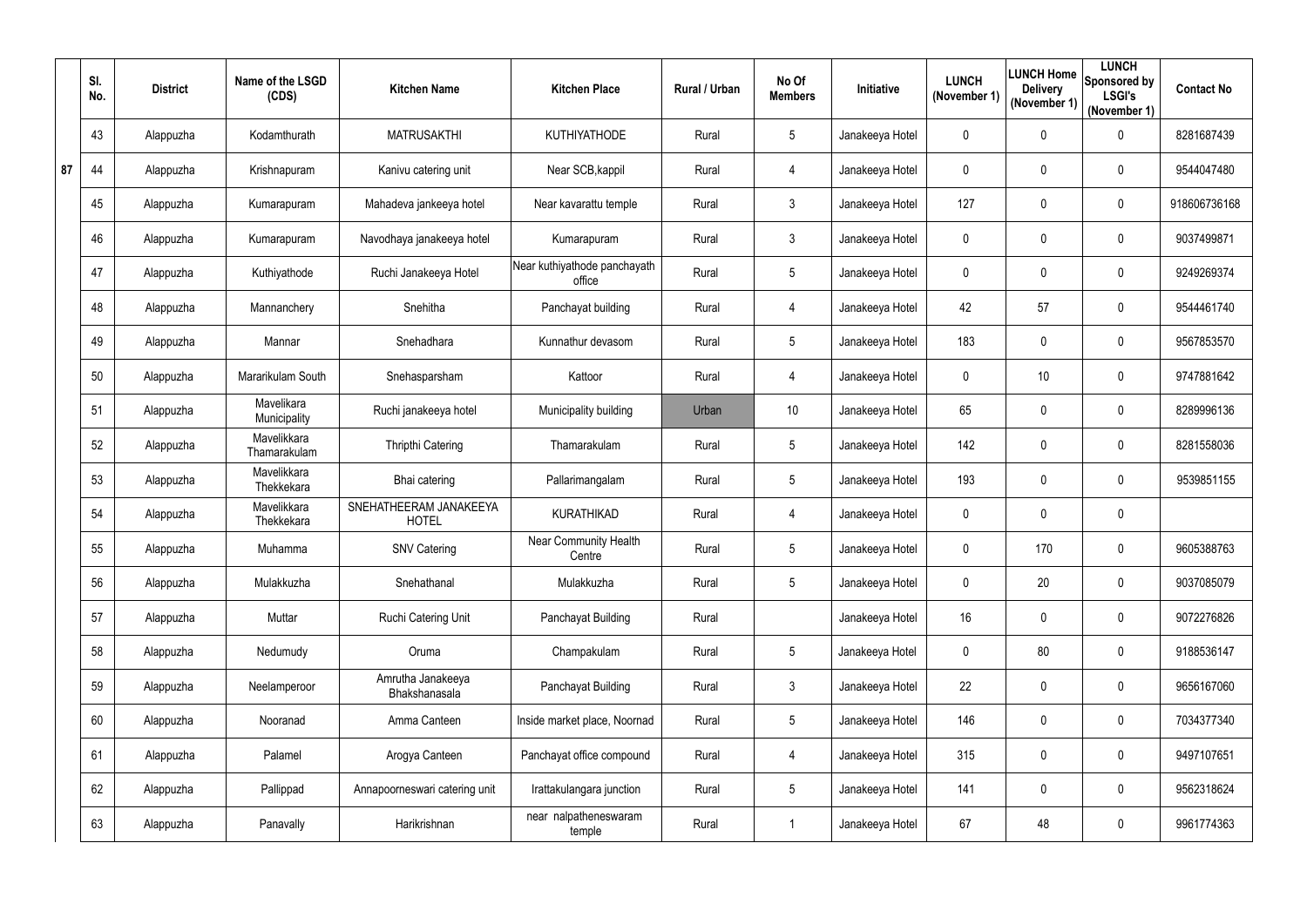| SI.<br>No. | <b>District</b> | Name of the LSGD<br>(CDS) | <b>Kitchen Name</b>         | <b>Kitchen Place</b>                                        | Rural / Urban | No Of<br><b>Members</b> | Initiative      | <b>LUNCH</b><br>(November 1) | LUNCH Home<br><b>Delivery</b><br>(November 1) | <b>LUNCH</b><br>Sponsored by<br><b>LSGI's</b><br>(November 1) | <b>Contact No</b> |
|------------|-----------------|---------------------------|-----------------------------|-------------------------------------------------------------|---------------|-------------------------|-----------------|------------------------------|-----------------------------------------------|---------------------------------------------------------------|-------------------|
| 64         | Alappuzha       | Pandanad                  | Sreebhadra                  | Muthavazhi                                                  | Rural         | 5                       | Janakeeya Hotel | 0                            | 35                                            | $\pmb{0}$                                                     | 9947120239        |
| 65         | Alappuzha       | Pathiyoor                 | Dakshina catering unit      | Mahalekshmi auditorium,<br>kareelakulangara                 | Rural         | 5                       | Janakeeya Hotel | $\mathbf 0$                  | 148                                           | $\mathbf 0$                                                   | 9048200655        |
| 66         | Alappuzha       | Pattanakkad               | Aparna                      | Opposite of pattanakkad<br>gramapanchayath                  | Rural         | 5                       | Janakeeya Hotel | $\mathbf 0$                  | 0                                             | $\pmb{0}$                                                     | 9037450634        |
| 67         | Alappuzha       | Perumbalam                | Amritham                    | Near by govt hospital                                       | Rural         | 4                       | Janakeeya Hotel | $\mathbf 0$                  | 140                                           | $\mathbf 0$                                                   | 8592809257        |
| 68         | Alappuzha       | Pulincunnu                | Nanma Janakeeya Hotel       | Near Krishi Bhavan                                          | Rural         | $5\overline{)}$         | Janakeeya Hotel | $\mathbf 0$                  | 0                                             | $\pmb{0}$                                                     | 9544752465        |
| 69         | Alappuzha       | Puliyoor                  | <b>UPPUM MULAKUM</b>        | <b>INSIDE PANCHAYATH</b><br>COMPOUND                        | Rural         | 5                       | Janakeeya Hotel | $\mathbf 0$                  | 122                                           | $\mathbf 0$                                                   | 6238836314        |
| 70         | Alappuzha       | Punnapra North            | Annapoorneshwary            | Janajagrithi                                                | Rural         | 4                       | Janakeeya Hotel | $\mathbf 0$                  | $\mathbf 0$                                   | $\pmb{0}$                                                     | 8129450136        |
| 71         | Alappuzha       | Punnapra South            | Thripthy janakeeya hotel    | Punnapra south                                              | Rural         | 9                       | Janakeeya Hotel | 0                            | 0                                             | $\pmb{0}$                                                     | 9846179646        |
| 72         | Alappuzha       | Purakad                   | Pulari                      | Purakkad gp                                                 | Rural         | 5                       | Janakeeya Hotel | $\mathbf 0$                  | $\mathbf 0$                                   | $\mathbf 0$                                                   | 7034494313        |
| 73         | Alappuzha       | Purakad                   | Thiruvonam catering service | Thottappally                                                | Rural         | 4                       | Janakeeya Hotel | 0                            | 0                                             | $\mathbf 0$                                                   |                   |
| 74         | Alappuzha       | Ramankary                 | Kudumbashree Vanitha Hotel  | Ramankary Town, Opposite<br>Judicial First Class Magistrate | Rural         | 4                       | Janakeeya Hotel | 220                          | $\mathbf 0$                                   | $\mathbf 0$                                                   | 8281314746        |
| 75         | Alappuzha       | Thaicattussery            | Unarv                       | Thyakattusheri junction                                     | Rural         | 4                       | Janakeeya Hotel | 8                            | 85                                            | $\pmb{0}$                                                     | 9605897567        |
| 76         | Alappuzha       | Thakazhy                  | Thripthi Thakazhy           | <b>GBHSS Thakazhy</b>                                       | Rural         | 6                       | Janakeeya Hotel | $\mathbf{0}$                 | 100                                           | $\boldsymbol{0}$                                              | 9747405368        |
| 77         | Alappuzha       | Thalavady                 | Sakthi                      | Panayanbnoorkavu Temple<br>Auditorium                       | Rural         | $5\overline{)}$         | Janakeeya Hotel | $\mathbf{0}$                 | 140                                           | $\pmb{0}$                                                     |                   |
| 78         | Alappuzha       | Thannermukkom             | Patheyam                    | Panchayath office                                           | Rural         | 4                       | Janakeeya Hotel | $\mathbf 0$                  | $\overline{0}$                                | $\pmb{0}$                                                     | 9633933288        |
| 79         | Alappuzha       | Thazhakkara               | Akshaya catering            | Building at glassfactory<br>junction                        | Rural         | 5                       | Janakeeya Hotel | 110                          | $\mathbf 0$                                   | $\boldsymbol{0}$                                              | 9847177930        |
| 80         | Alappuzha       | Thiruvanvandoor           | <b>SREE KRISHNA</b>         | Near pravinkoodu junction,                                  | Rural         | 5                       | Janakeeya Hotel | $\mathbf 0$                  | 148                                           | $\mathbf 0$                                                   | 9446627175        |
| 81         | Alappuzha       | Thrikkunnappuzha          | Akshara janakeeya hotel     | KV jetty road                                               | Rural         | $5\overline{)}$         | Janakeeya Hotel | 214                          | $\mathbf 0$                                   | $\pmb{0}$                                                     | 918891921223      |
| 82         | Alappuzha       | Thuravoor                 | RUCHI JANAKEEYA HOTEL       | Near alakkaparambu                                          | Rural         | 5                       | Janakeeya Hotel | $\mathbf{0}$                 | $\mathbf 0$                                   | $\pmb{0}$                                                     | 8157934346        |
| 83         | Alappuzha       | Vallikunnam               | Samthripthi                 | Padayanivattom temple<br>Auditorium                         | Rural         | 4                       | Janakeeya Hotel | 64                           | $\mathbf 0$                                   | $\boldsymbol{0}$                                              | 8078962129        |
| 84         | Alappuzha       | Vayalar                   | Five star                   | Near Nagamkulangara Market                                  | Rural         | $5\overline{)}$         | Janakeeya Hotel | $\mathbf 0$                  | $\boldsymbol{0}$                              | $\pmb{0}$                                                     | 8606081847        |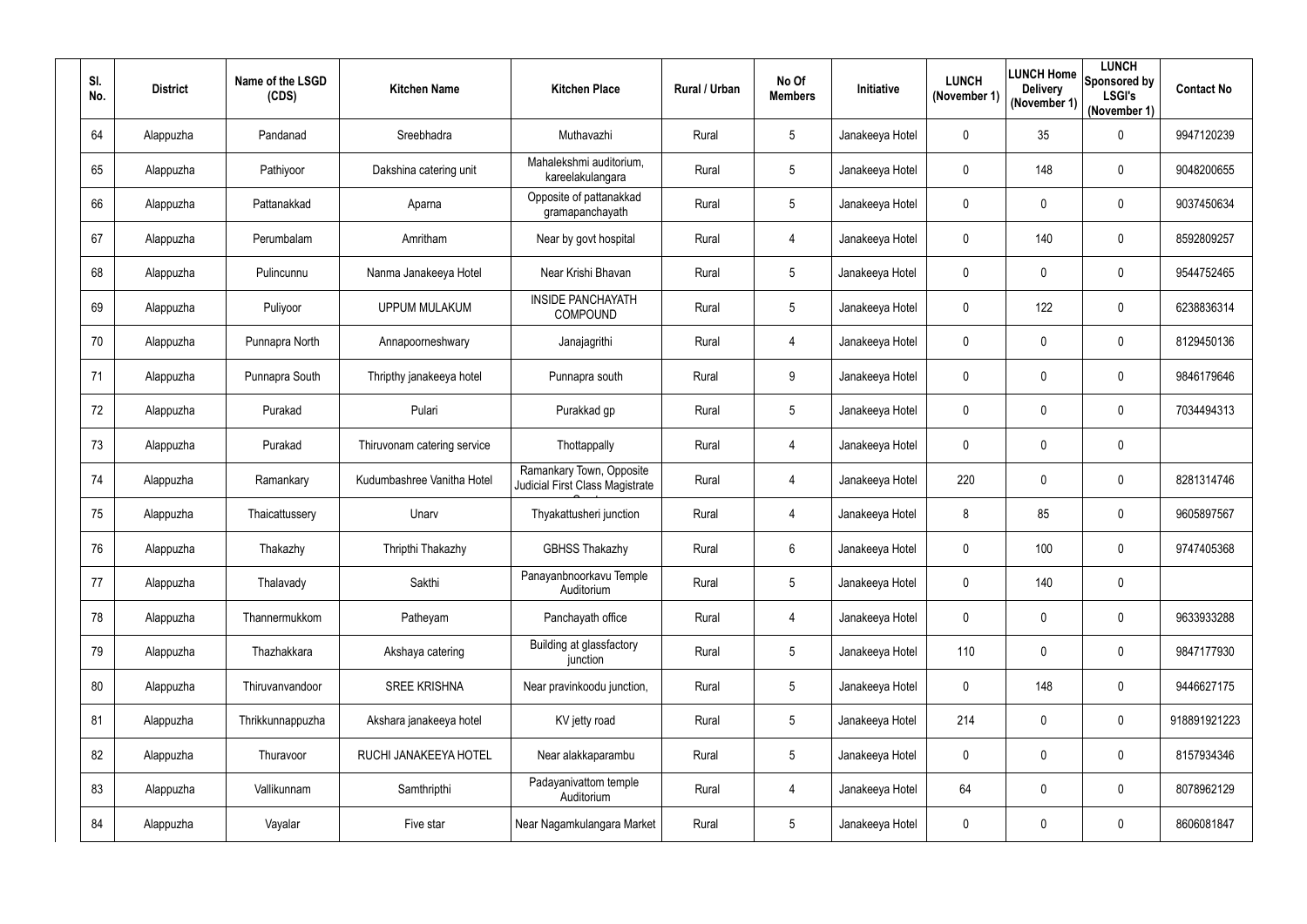|    | SI.<br>No.      | <b>District</b> | Name of the LSGD<br>(CDS) | <b>Kitchen Name</b>              | <b>Kitchen Place</b>                            | Rural / Urban | No Of<br><b>Members</b> | Initiative      | <b>LUNCH</b><br>(November 1) | <b>Delivery</b><br>(November 1) | <b>LUNCH</b><br> LUNCH Home  Sponsored by '<br><b>LSGI's</b><br>(November 1) | <b>Contact No</b> |
|----|-----------------|-----------------|---------------------------|----------------------------------|-------------------------------------------------|---------------|-------------------------|-----------------|------------------------------|---------------------------------|------------------------------------------------------------------------------|-------------------|
|    | 85              | Alappuzha       | Veeyapuram                | Karuthal                         | Payippad LPS                                    | Rural         | $5\phantom{.0}$         | Janakeeya Hotel | 115                          | 0                               | $\mathbf 0$                                                                  | 8606846513        |
|    | 86              | Alappuzha       | Veliyanad                 | Manus Janakeeya Hotel            | Kurishmoodu, Near Veliyanadu<br>Grama Panchayat | Rural         | $3\overline{3}$         | Janakeeya Hotel | 32                           | 0                               | $\boldsymbol{0}$                                                             | 8086782924        |
|    | 87              | Alappuzha       | Venmoney                  | Annapoorna                       | Poyka                                           | Rural         | $5\phantom{.0}$         | Janakeeya Hotel | $\mathbf 0$                  | 138                             | $\mathbf 0$                                                                  |                   |
| 87 |                 |                 |                           |                                  |                                                 |               | 414                     |                 | 4781                         | 3610                            | 25                                                                           |                   |
|    |                 | Ernakulam       | Aikkaranad                | Subiksha Janakeeya Hotel         | Kolancherry                                     | Rural         | 4                       | Janakeeya Hotel | 363                          | 0                               | $\mathbf 0$                                                                  | 9496215730        |
|    | $\overline{2}$  | Ernakulam       | Alengade                  | Thanima foods                    | Koduvazhanga                                    | Rural         | $\mathfrak{Z}$          | Janakeeya Hotel | 63                           | 0                               | $\mathbf 0$                                                                  | 9349013322        |
|    | $\mathbf{3}$    | Ernakulam       | Alengade                  | Mr.Bakers                        | Malikam peedika                                 | Rural         | $\mathfrak{Z}$          | Janakeeya Hotel | 55                           | 0                               | $\mathbf 0$                                                                  | 9633887779        |
|    | 4               | Ernakulam       | Alengade                  | Kasthurba kitchen                | Neerikkode                                      | Rural         | $3\overline{3}$         | Janakeeya Hotel | 102                          | 0                               | $\mathbf 0$                                                                  | 9526260253        |
|    | $5\phantom{.0}$ | Ernakulam       | Amballoor                 | Dhanshree catering               | St.ignatius schools Amballur                    | Rural         | $5\phantom{.0}$         | Janakeeya Hotel | 117                          | $\mathbf 0$                     | $\mathbf 0$                                                                  | 8330081552        |
|    | $6\phantom{.}6$ | Ernakulam       | Angamaly                  | Cafe Shree Canteen               | <b>Municipality Canteen</b>                     | Urban         | $5\phantom{.0}$         | Janakeeya Hotel | 268                          | 0                               | $\mathbf 0$                                                                  | 9656927253        |
|    | $\overline{7}$  | Ernakulam       | Arakuzha                  | Ruchi Janakeeya hotel, Arakkuzha | Pandappilly                                     | Rural         | $5\phantom{.0}$         | Janakeeya Hotel | 239                          | 0                               | $\mathbf 0$                                                                  | 9744864225        |
|    | 8               | Ernakulam       | Assamannoor               | New Life kudumbasree Hotel       | Cherukunnam                                     | Rural         | $\mathfrak{Z}$          | Janakeeya Hotel | 196                          | $\boldsymbol{0}$                | $\boldsymbol{0}$                                                             | 9656729450        |
|    | 9               | Ernakulam       | Avoly                     | Janakeeya Hotel, Avoli           | Hostel Junction, Avoli                          | Rural         | $\mathfrak{Z}$          | Janakeeya Hotel | 208                          | $\boldsymbol{0}$                | $\boldsymbol{0}$                                                             | 9847983621        |
|    | 10 <sup>°</sup> | Ernakulam       | Ayyampuzha                | Five Star Hotel and Catering     | Panchayat Junction                              | Rural         | 4                       | Janakeeya Hotel | 90                           | 0                               | $\pmb{0}$                                                                    | 9744836324        |
|    | 11              | Ernakulam       | Chendamangalam            | Anugraha Kudumbashree hotel      | Vadakkumpuram                                   | Rural         | $5\phantom{.0}$         | Janakeeya Hotel | 138                          | $\mathbf 0$                     | $\pmb{0}$                                                                    | 9061419729        |
|    | 12              | Ernakulam       | Chengamanade              | Mythri janakeeya hotel           | Purayar                                         | Rural         | $\overline{5}$          | Janakeeya Hotel | $\mathbf 0$                  | 186                             | $\pmb{0}$                                                                    | 9496172362        |
|    | 13              | Ernakulam       | Cheranalloor              | Chaithanya                       | <b>Community Hall</b>                           | Rural         | $6\phantom{.}6$         | Janakeeya Hotel | 15                           | $\boldsymbol{0}$                | $\pmb{0}$                                                                    | 9995156639        |
|    | 14              | Ernakulam       | Cheranalloor              | Adukkala                         | Chittoor                                        | Rural         | $\overline{5}$          | Janakeeya Hotel | $\mathbf 0$                  | 0                               | $\pmb{0}$                                                                    | 808922128         |
|    | 15              | Ernakulam       | Chittattukara             | krishna cafe                     | chittattukara jn.                               | Rural         | $\mathfrak{Z}$          | Janakeeya Hotel | 186                          | 0                               | $\pmb{0}$                                                                    |                   |
|    | 16              | Ernakulam       | Choornikkara              | Metro hotel                      | Ambattukavu                                     | Rural         | $\mathfrak{Z}$          | Janakeeya Hotel | 305                          | 0                               | $\pmb{0}$                                                                    | 9605319455        |
|    | 17              | Ernakulam       | Chottanikkara             | Ahalya Cafe                      | Kottayatthupara                                 | Rural         | $6\phantom{.0}$         | Janakeeya Hotel | 69                           | $\mathbf 0$                     | $\pmb{0}$                                                                    | 9567512337        |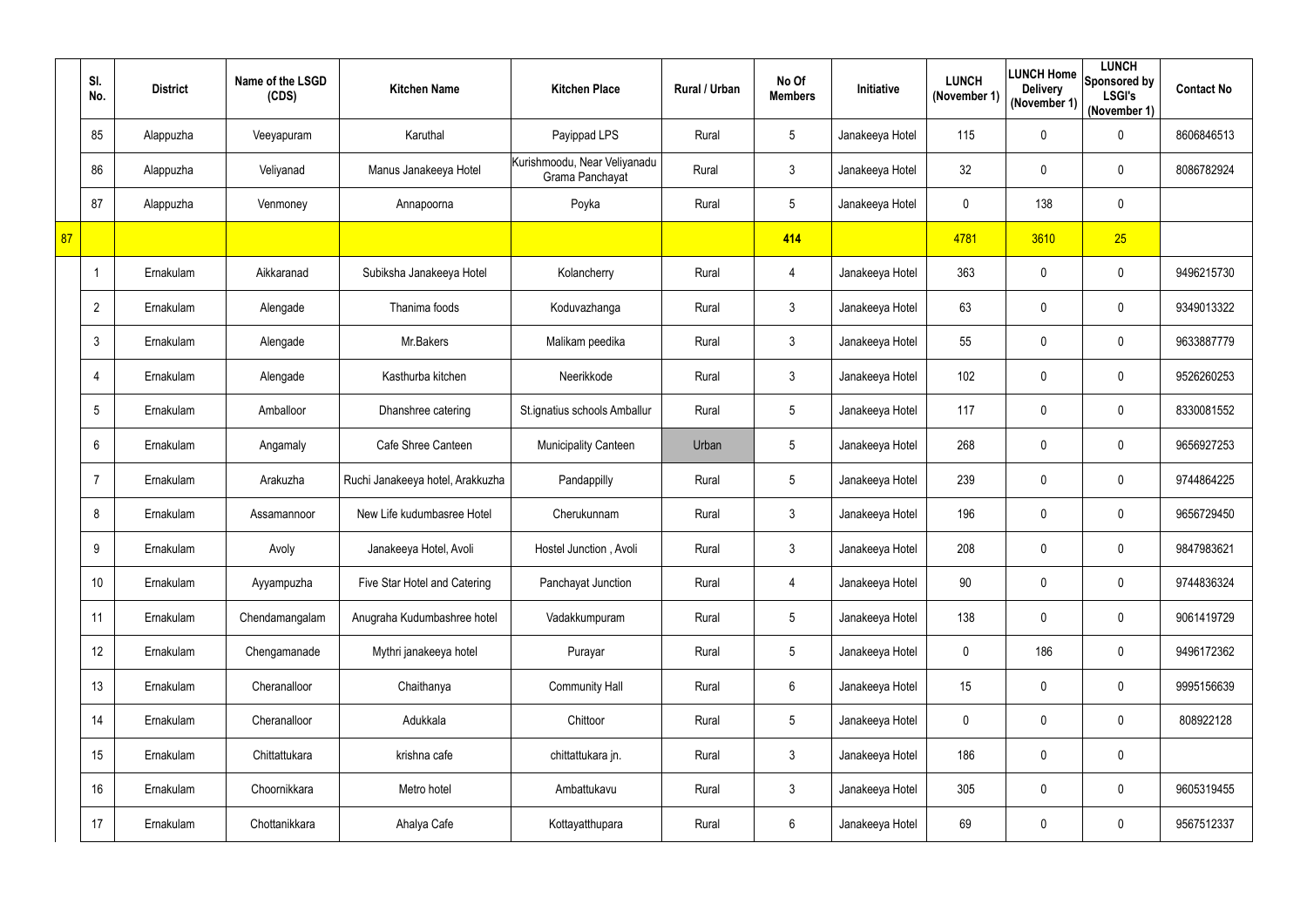| SI.<br>No.      | <b>District</b> | Name of the LSGD<br>(CDS) | <b>Kitchen Name</b>                   | <b>Kitchen Place</b>                      | Rural / Urban | No Of<br><b>Members</b> | <b>Initiative</b> | <b>LUNCH</b><br>(November 1) | <b>Delivery</b><br>(November 1) | <b>LUNCH</b><br><b>ILUNCH Home</b> Sponsored by<br><b>LSGI's</b><br>(November 1) | <b>Contact No</b> |
|-----------------|-----------------|---------------------------|---------------------------------------|-------------------------------------------|---------------|-------------------------|-------------------|------------------------------|---------------------------------|----------------------------------------------------------------------------------|-------------------|
| 18              | Ernakulam       | Maneed                    | Coral Island                          | Maneed                                    | Rural         | 4                       | Janakeeya Hotel   | 120                          | $\overline{0}$                  | $\overline{2}$                                                                   | 7012652495        |
| 19              | Ernakulam       | Edathala                  | Souhridam Kudumbashree canteen        | Edathala                                  | Rural         | 3 <sup>1</sup>          | Janakeeya Hotel   | 289                          | $\mathbf 0$                     | $\mathbf 0$                                                                      | 9745769363        |
| 20              | Ernakulam       | Edathala                  | Veetiloru oonne                       | Manalimukke                               | Rural         | $\mathfrak{Z}$          | Janakeeya Hotel   | 194                          | 0                               | $\mathbf 0$                                                                      | 9745769363        |
| 21              | Ernakulam       | Edavanakkad               | Royal Hotel                           | Edavanakad                                | Rural         | 3 <sup>1</sup>          | Janakeeya Hotel   | 66                           | $\overline{0}$                  | $\pmb{0}$                                                                        | 7902933414        |
| 22              | Ernakulam       | Elanji                    | janakiya hotel elanji                 | elanji punjayathu junction                | Rural         | $5\overline{)}$         | Janakeeya Hotel   | 39                           | 0                               | $\mathbf 0$                                                                      | 9947990787        |
| 23              | Ernakulam       | Eloor                     | Nalanandhana janakeeya hotel          | Eloor                                     | Urban         | 4                       | Janakeeya Hotel   | 100                          | $\mathbf 0$                     | $\mathbf 0$                                                                      | 9562885391        |
| 24              | Ernakulam       | Ezhikkara                 | Sree Rajarajeswari Janakeeya<br>Hotel | Ezhikkara                                 | Rural         | $5\overline{)}$         | Janakeeya Hotel   | 139                          | 0                               | $\mathbf 0$                                                                      | 8921579011        |
| 25              | Ernakulam       | Kadungalloor              | Snehitha janakeeya hotel              | Kadungalloor                              | Rural         | 3 <sup>1</sup>          | Janakeeya Hotel   | 167                          | 0                               | 4                                                                                | 9567418674        |
| 26              | Ernakulam       | Kalady                    | Jyothi Vanitha Canteen                | Kalady                                    | Rural         | $5\overline{)}$         | Janakeeya Hotel   | 296                          | $\overline{0}$                  | $\mathbf 0$                                                                      | 9544624439        |
| 27              | Ernakulam       | <b>Kalamassery East</b>   | Nanma janakeeya hotel                 | HMT, kalammassery                         | Urban         | 3 <sup>1</sup>          | Janakeeya Hotel   | 346                          | 0                               | $\mathbf 0$                                                                      | 9895535089        |
| 28              | Ernakulam       | Kalamassery West          | Pulari janakeeya hotel                | Kunamthai                                 | Urban         | 3 <sup>1</sup>          | Janakeeya Hotel   | 439                          | 0                               | $\mathbf 0$                                                                      | 7736594305        |
| 29              | Ernakulam       | Kalamassery West          | Kismath janakeeya hotel               | Vattekkunnam                              | Urban         | 3 <sup>1</sup>          | Janakeeya Hotel   | 210                          | $\overline{0}$                  | $\mathbf 0$                                                                      | 8075879290        |
| 30 <sup>°</sup> | Ernakulam       | Kalloorkkad               | Puthuma Janakeeya Hotel               | Kallorkkad                                | Rural         | 3                       | Janakeeya Hotel   | 147                          | $\mathbf 0$                     | $\pmb{0}$                                                                        | 7558091353        |
| 31              | Ernakulam       | Kanjoor                   | Ammachiyude Adukkala                  | Parappuram                                | Rural         | $\mathfrak{Z}$          | Janakeeya Hotel   | 138                          | $\mathbf 0$                     | $\pmb{0}$                                                                        | 6238583699        |
| 32              | Ernakulam       | Karumalloor               | Koottayma janakeeya hotel             | Kariyachira                               | Rural         | 4                       | Janakeeya Hotel   | 120                          | $\overline{0}$                  | $\boldsymbol{0}$                                                                 | 9746484979        |
| 33              | Ernakulam       | Kavalangad                | Five star Janakeeya Hotel             | Nellimattom                               | Rural         | $5\phantom{.0}$         | Janakeeya Hotel   | $\mathbf 0$                  | $\overline{0}$                  | $\boldsymbol{0}$                                                                 | 9744705648        |
| 34              | Ernakulam       | Keezhmad                  | Sadyalayam janakeeya hotel            | Keezhmad                                  | Rural         | $5\phantom{.0}$         | Janakeeya Hotel   | 85                           | $\overline{0}$                  | $\boldsymbol{0}$                                                                 | 9846027221        |
| 35              | Ernakulam       | Kochi East                | ANNAPOORNA JANAKEEYA<br><b>HOTEL</b>  | ALINCHUVADU                               | Urban         | $5\overline{)}$         | Janakeeya Hotel   | 279                          | $\overline{0}$                  | $\pmb{0}$                                                                        | 9567529849        |
| 36              | Ernakulam       | Kochi East                | YUMMEES KITCHEN                       | VADUTHALA                                 | Urban         | $5\overline{)}$         | Janakeeya Hotel   | 87                           | 34                              | $\pmb{0}$                                                                        |                   |
| 37              | Ernakulam       | Kochi East                | ORUMA KITCHEN                         | <b>PACHALAM</b>                           | Urban         | $\mathfrak{Z}$          | Janakeeya Hotel   | 296                          | 87                              | $\pmb{0}$                                                                        | 9744763589        |
| 38              | Ernakulam       | Kochi East                | <b>PONPULARI</b>                      | <b>KEERHI NAGAR,</b><br><b>ELAMAKKARA</b> | Urban         | $\mathfrak{Z}$          | Janakeeya Hotel   | 594                          | $\mathbf 0$                     | $\pmb{0}$                                                                        | 8289818357        |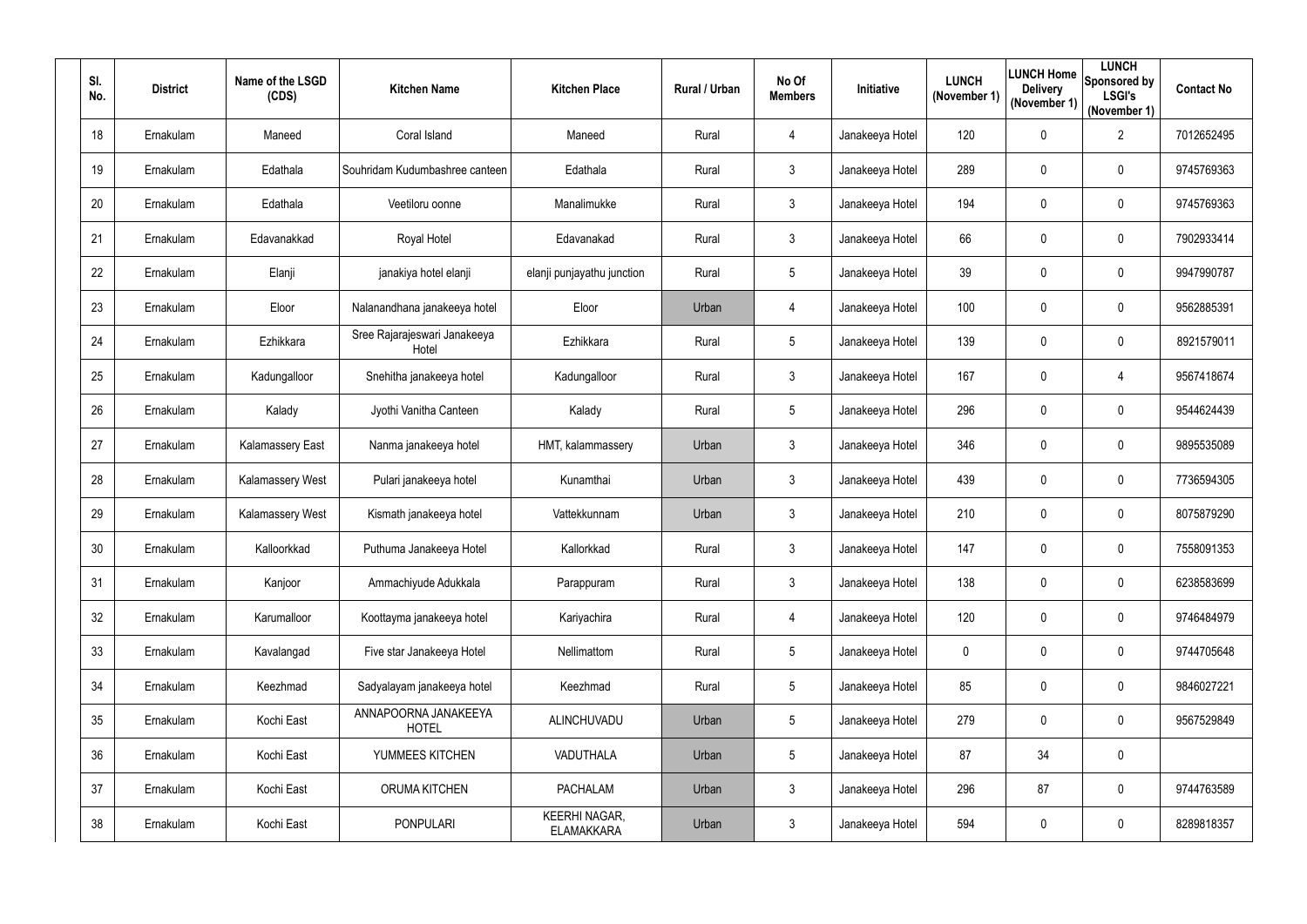|     | SI.<br>No. | <b>District</b> | Name of the LSGD<br>(CDS) | <b>Kitchen Name</b>                  | <b>Kitchen Place</b>      | Rural / Urban | No Of<br><b>Members</b> | Initiative      | <b>LUNCH</b><br>(November 1) | <b>Delivery</b><br>(November 1) | <b>LUNCH</b><br>LUNCH Home Sponsored by<br><b>LSGI's</b><br>(November 1) | <b>Contact No</b> |
|-----|------------|-----------------|---------------------------|--------------------------------------|---------------------------|---------------|-------------------------|-----------------|------------------------------|---------------------------------|--------------------------------------------------------------------------|-------------------|
|     | 39         | Ernakulam       | Kochi East                | <b>RUCHI CATERING</b>                | PUNNACKAL                 | Urban         | 5                       | Janakeeya Hotel | 299                          | 67                              | $\mathbf 0$                                                              | 9947080022        |
|     | 40         | Ernakulam       | Kochi South               | <b>AMMAS KITCHEN</b>                 | <b>THEVARA</b>            | Urban         | 4                       | Janakeeya Hotel | 900                          | $\mathbf 0$                     | $\pmb{0}$                                                                | 7994618127        |
|     | 41         | Ernakulam       | Kochi South               | NEW AKSHAYA HOTEL                    | <b>PONNURUNNI</b>         | Urban         | 5                       | Janakeeya Hotel | 761                          | 0                               | $\mathbf 0$                                                              | 9895292721        |
|     | 42         | Ernakulam       | Kochi South               | <b>FRIENDS</b>                       | <b>MINI PARK</b>          | Urban         | 5                       | Janakeeya Hotel | 187                          | $\mathbf 0$                     | $\pmb{0}$                                                                | 9048207287        |
|     | 43         | Ernakulam       | Kochi West                | PUTHUMA KUDUMBASHREE<br><b>HOTEL</b> | PALLURUTHY NADA           | Urban         | 5                       | Janakeeya Hotel | 231                          | 0                               | $\mathbf 0$                                                              | 9947611626        |
|     | 44         | Ernakulam       | Kochi West                | NAMMUDE ADUKKALA                     | <b>ERAVELI COLONY</b>     | Urban         | 5                       | Janakeeya Hotel | 683                          | $\mathbf 0$                     | $\mathbf 0$                                                              | 9746033279        |
|     | 45         | Ernakulam       | Koovappady                | Kaipunyam Janakeeya hotel            | Koovappady                | Rural         | 5                       | Janakeeya Hotel | 168                          | $\mathbf 0$                     | $\mathbf 0$                                                              |                   |
|     | 46         | Ernakulam       | Kothamangalam             | Thanima catering unit                | Kothamangalam             | Urban         | 3                       | Janakeeya Hotel | 120                          | $\mathbf 0$                     | $\mathbf 0$                                                              | 9846664377        |
|     | 47         | Ernakulam       | Kottapady                 | Janakeeya Hotel                      | Kottappady junction       | Rural         | $\mathfrak{S}$          | Janakeeya Hotel | 98                           | $\mathbf 0$                     | $\pmb{0}$                                                                | 9497406993        |
|     | 48         | Ernakulam       | Kottuvally                | subhiksha vanitha canteen            | kottuvally                | Rural         | 5                       | Janakeeya Hotel | 80                           | $\mathbf 0$                     | $\mathbf 0$                                                              | 8590034196        |
|     | 49         | Ernakulam       | kumbalangi                | st.antoneys kudumbashree             | old post office           | Rural         | $\mathfrak{S}$          | Janakeeya Hotel | 147                          | $\mathbf 0$                     | $\pmb{0}$                                                                | 8138860764        |
|     | 50         | Ernakulam       | kunnathunadu              | thripthy janakeeya hotel             | pallikkara                | Rural         | $6\phantom{.}$          | Janakeeya Hotel | 78                           | $\overline{0}$                  | $\mathbf 0$                                                              | 9744561425        |
|     | 51         | Ernakulam       | Kunnukara                 | Greenchilly cafe                     | Kunnukara                 | Rural         | 3                       | Janakeeya Hotel | $\mathbf{0}$                 | 47                              | $\pmb{0}$                                                                | 9496852989        |
| 114 | 52         | Ernakulam       | Kunnukara                 | Thanima canteen                      | North aduvassery          | Rural         | 5                       | Janakeeya Hotel | $\mathbf 0$                  | 51                              | $\pmb{0}$                                                                | 9744200583        |
|     | 53         | Ernakulam       | Kuttampuzha               | Nila kudumbashree janakiya hotel     | Mini stadium, vadattupara | Rural         | $6\phantom{.0}$         | Janakeeya Hotel | 56                           | $\mathbf 0$                     | $\pmb{0}$                                                                | 9496754018        |
|     | 54         | Ernakulam       | Kuzhippilly               | Janakeeya hotel                      | Kuzhupilli                | Rural         | $\mathbf 0$             | Janakeeya Hotel | 72                           | $\mathbf 0$                     | $\pmb{0}$                                                                | 9847371780        |
|     | 55         | Ernakulam       | Malayattoor               | Whats app Janakeeya Hotel            | Thottuva                  | Rural         | $\mathfrak{Z}$          | Janakeeya Hotel | 257                          | $\mathbf 0$                     | $\pmb{0}$                                                                | 9497796828        |
|     | 56         | Ernakulam       | Malayattoor               | Natturuchi Janakeeya Hotel           | Ettakkadavu               | Rural         | 3                       | Janakeeya Hotel | 262                          | $\mathbf 0$                     | $\pmb{0}$                                                                | 9745470234        |
|     | 57         | Ernakulam       | Manjalloor                | Thanima Kudumbashree hotel           | Vazhakkulam               | Rural         | 5                       | Janakeeya Hotel | 231                          | $\mathbf 0$                     | $\pmb{0}$                                                                | 9526215854        |
|     | 58         | Ernakulam       | Manjapra                  | Sara's Kitchen                       | Puthenpalli               | Rural         | $\mathfrak{S}$          | Janakeeya Hotel | 152                          | 0                               | $\pmb{0}$                                                                | 8547392730        |
|     | 59         | Ernakulam       | Maradu                    | <b>VANITHA HOTEL</b>                 | <b>KUNDANNOR JN</b>       | Urban         | 4                       | Janakeeya Hotel | 102                          | $\pmb{0}$                       | $\pmb{0}$                                                                |                   |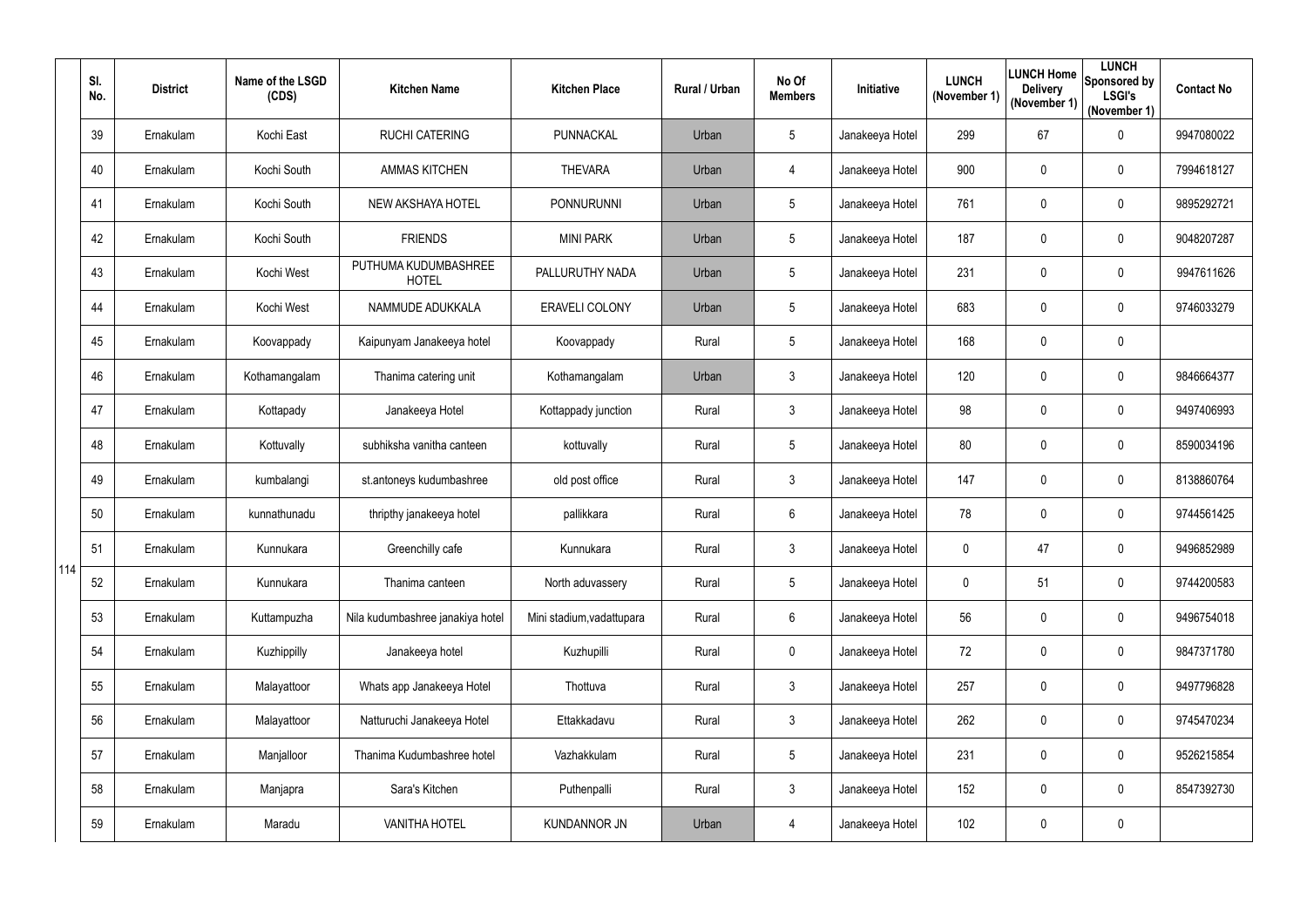| SI.<br>No. | <b>District</b> | Name of the LSGD<br>(CDS) | <b>Kitchen Name</b>            | <b>Kitchen Place</b>                        | Rural / Urban | No Of<br><b>Members</b> | Initiative      | <b>LUNCH</b><br>(November 1) | <b>LUNCH Home</b><br><b>Delivery</b><br>(November 1) | <b>LUNCH</b><br>Sponsored by<br><b>LSGI's</b><br>(November 1) | <b>Contact No</b> |
|------------|-----------------|---------------------------|--------------------------------|---------------------------------------------|---------------|-------------------------|-----------------|------------------------------|------------------------------------------------------|---------------------------------------------------------------|-------------------|
| 60         | Ernakulam       | Marady                    | Janakeeya Hotel Marady         | Unnakkuppa                                  | Rural         | 4                       | Janakeeya Hotel | 58                           | 0                                                    | $\pmb{0}$                                                     | 9947943177        |
| 61         | Ernakulam       | Mazhuvannoor              | Sruthi Janakeeya Hotel         | Valayanchirangara                           | Rural         | 3 <sup>1</sup>          | Janakeeya Hotel | 174                          | 0                                                    | $\mathbf 0$                                                   | 9747924485        |
| 62         | Ernakulam       | Mulavukad                 | Kudumbashree Veetile bakshanam | Mulavukad                                   | Rural         | 5                       | Janakeeya Hotel | $\mathbf 0$                  | 0                                                    | $\mathbf 0$                                                   | 9061339557        |
| 63         | Ernakulam       | Muvattupuzha              | Oottupura                      | Muvattupuzha                                | Urban         | 3 <sup>1</sup>          | Janakeeya Hotel | 320                          | 0                                                    | $\mathbf 0$                                                   | 7736573412        |
| 64         | Ernakulam       | Nayarambalam              | Four star cafe                 | Nayarambalam                                | Rural         | 3 <sup>1</sup>          | Janakeeya Hotel | 154                          | 0                                                    | $\mathbf 0$                                                   | 8075349161        |
| 65         | Ernakulam       | Nellikuzhy                | Janakeeya Hotel                | Nellikkuzhi                                 | Rural         | 3                       | Janakeeya Hotel | 314                          | $\mathbf 0$                                          | $\mathbf 0$                                                   | 9744641099        |
| 66         | Ernakulam       | Njarakkal                 | Kripa Catering Unit            | Njarakkal                                   | Rural         | $\mathfrak{Z}$          | Janakeeya Hotel | 48                           | 0                                                    | $\mathbf 0$                                                   | 9567534006        |
| 67         | Ernakulam       | Okkal                     | Manna Janakeeya Hotel          | Edavoor                                     | Rural         | 4                       | Janakeeya Hotel | 78                           | 0                                                    | $\mathbf 0$                                                   | 8086822888        |
| 68         | Ernakulam       | Paingottoor               | Janakeeya hotel                | Paingottoor                                 | Rural         | $\overline{7}$          | Janakeeya Hotel | 56                           | $\boldsymbol{0}$                                     | $\mathbf 0$                                                   | 9656855730        |
| 69         | Ernakulam       | Pallarimangalam           | Janakeeya Hotel                | Janakeeya Hotel, Koovalloor                 | Rural         | 4                       | Janakeeya Hotel | 110                          | 0                                                    | $\mathbf 0$                                                   | 7025992310        |
| 70         | Ernakulam       | Pallipuram                | Kadumanga Food court           | Pothen valav                                | Rural         | 5                       | Janakeeya Hotel | 246                          | $\mathbf 0$                                          | $\mathbf 0$                                                   | 9747525176        |
| 71         | Ernakulam       | Pambakkuda                | viswastha catering unit        | pambakkuda block punjayathu<br>building     | Rural         | 4                       | Janakeeya Hotel | 52                           | 0                                                    | $\mathbf 0$                                                   | 7510382367        |
| 72         | Ernakulam       | Parakkadave               | Thejus catering unit           | Moozhikkulam                                | Rural         | 10                      | Janakeeya Hotel | 65                           | $\mathbf 0$                                          | 0                                                             | 9847936303        |
| 73         | Ernakulam       | Paravoor                  | sreevikneswara                 | Govt.boys' HSS, N.Paravur                   | Urban         | 4                       | Janakeeya Hotel | 83                           | $\boldsymbol{0}$                                     | $\mathbf 0$                                                   | 9567581698        |
| 74         | Ernakulam       | Perumbavoor               | Swath kudumbashree canteen     | Perumbavoor                                 | Urban         | $\mathfrak{Z}$          | Janakeeya Hotel | 290                          | $\mathbf 0$                                          | $\mathbf 0$                                                   | 8156881057        |
| 75         | Ernakulam       | Pindimana                 | Janakeeya hotel                | Muthamkuzhi                                 | Rural         | 4                       | Janakeeya Hotel | $\mathbf 0$                  | $\pmb{0}$                                            | $\mathbf 0$                                                   | 9656297799        |
| 76         | Ernakulam       | Piravam                   | sneha canteen                  | municipality building base floor<br>piravom | Urban         | 4                       | Janakeeya Hotel | 230                          | $\pmb{0}$                                            | $\mathbf 0$                                                   | 9605594018        |
| 77         | Ernakulam       | Pothanikkad               | Taj hotel                      | Pothanikkad                                 | Rural         | $\mathfrak{Z}$          | Janakeeya Hotel | 110                          | $\boldsymbol{0}$                                     | $\pmb{0}$                                                     | 8943961843        |
| 78         | Ernakulam       | Puthanvelikkara           | Panjami cafe kudumbashree      | Near panjayath office                       | Rural         | $5\overline{)}$         | Janakeeya Hotel | $\mathbf 0$                  | 95                                                   | $\pmb{0}$                                                     | 9645530669        |
| 79         | Ernakulam       | Ramamangalam              | cafe kudumbashree              | ramamngalam                                 | Rural         | 4                       | Janakeeya Hotel | 219                          | $\boldsymbol{0}$                                     | $\mathbf 0$                                                   | 9961344346        |
| 80         | Ernakulam       | Rayamangalam              | Arya canteen                   | Kuruppampady                                | Rural         | $\mathfrak{Z}$          | Janakeeya Hotel | 129                          | $\mathbf 0$                                          | $\pmb{0}$                                                     | 9072147163        |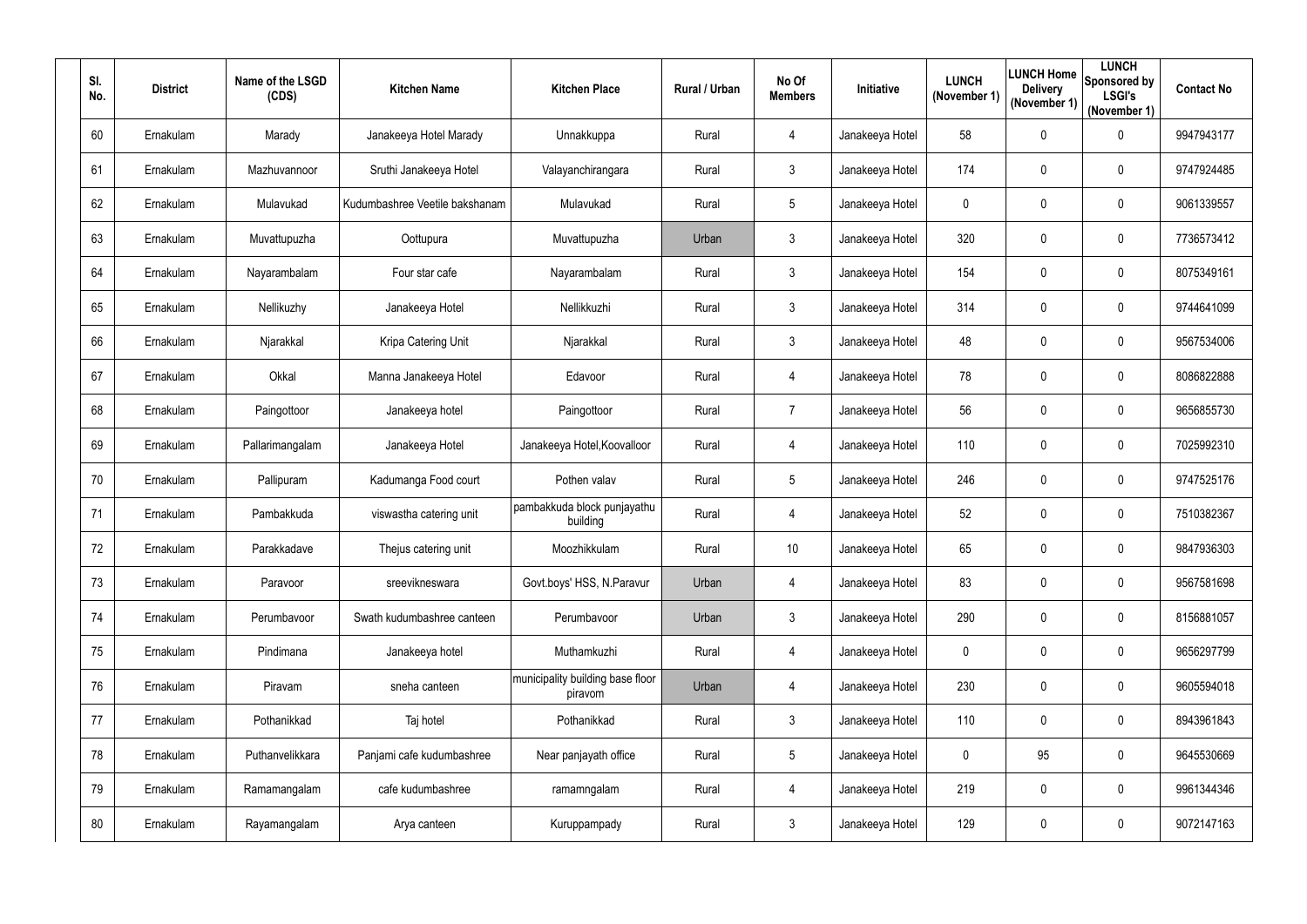| SI.<br>No. | <b>District</b> | Name of the LSGD<br>(CDS) | <b>Kitchen Name</b>                                      | <b>Kitchen Place</b> | Rural / Urban | No Of<br><b>Members</b> | <b>Initiative</b> | <b>LUNCH</b><br>(November 1) | <b>Delivery</b><br>(November 1) | <b>LUNCH</b><br><b>ILUNCH Home</b> Sponsored by<br><b>LSGI's</b><br>(November 1) | <b>Contact No</b> |
|------------|-----------------|---------------------------|----------------------------------------------------------|----------------------|---------------|-------------------------|-------------------|------------------------------|---------------------------------|----------------------------------------------------------------------------------|-------------------|
| 81         | Ernakulam       | Thirumarady               | janakiya hotel thirumarady                               | edappara jn.         | Rural         | $\mathfrak{Z}$          | Janakeeya Hotel   | 42                           | $\mathbf 0$                     | $\pmb{0}$                                                                        | 7594811868        |
| 82         | Ernakulam       | Thiruvaniyoor             | Thanima                                                  | Thiruvaniyoor        | Rural         | $5\overline{)}$         | Janakeeya Hotel   | 156                          | $\mathbf 0$                     | $\mathbf 0$                                                                      | 9061239698        |
| 83         | Ernakulam       | Thrikkakkara East         | Thanima Janakeeya Hotel                                  | Kakkanad             | Urban         | 8                       | Janakeeya Hotel   | 85                           | $\mathbf 0$                     | $\mathbf 0$                                                                      | 9207134763        |
| 84         | Ernakulam       | Thrikkakkara west         | Janakeeya Hotel                                          | Chembumukku          | Urban         | $5\phantom{.0}$         | Janakeeya Hotel   | 92                           | $\mathbf 0$                     | $\overline{0}$                                                                   | 9496530576        |
| 85         | Ernakulam       | Thuravoor                 | E Grill                                                  | Yudapuram            | Rural         | 4                       | Janakeeya Hotel   | 264                          | 0                               | $\pmb{0}$                                                                        | 9526845935        |
| 86         | Ernakulam       | Tripunithura              | Janakeeya Hotel Tripunithura                             | Eroor                | Urban         | 3 <sup>1</sup>          | Janakeeya Hotel   | 108                          | $\mathbf 0$                     | $\mathbf 0$                                                                      | 8089117821        |
| 87         | Ernakulam       | Vadakkekkara              | vadakkekkara kudumbasree<br>janakeeya hotel              | Madaplathuruth       | Rural         | 4                       | Janakeeya Hotel   | 149                          | $\mathbf 0$                     | $\pmb{0}$                                                                        | 8301806778        |
| 88         | Ernakulam       | Vadavukode<br>Puthancruz  | Janakeeya Hotel                                          | Vadavukod            | Rural         | 4                       | Janakeeya Hotel   | 126                          | $\mathbf 0$                     | $\mathbf 0$                                                                      |                   |
| 89         | Ernakulam       | Valakom                   | Ruchi kudumbashree catering                              | Valakom              | Rural         | $5\overline{)}$         | Janakeeya Hotel   | 119                          | $\mathbf 0$                     | $\mathbf 0$                                                                      |                   |
| 90         | Ernakulam       | Varapuzha                 | <b>DURGA ACTIVITY</b>                                    | CHETTIBHAGAM         | Rural         | 8                       | Janakeeya Hotel   | 107                          | $\overline{0}$                  | $\mathfrak{Z}$                                                                   | 9496160074        |
| 91         | Ernakulam       | Vazhakulam                | Three Star Hotel                                         | Marampally           | Rural         | 3 <sup>1</sup>          | Janakeeya Hotel   | 278                          | $\overline{0}$                  | $\pmb{0}$                                                                        | 8547309874        |
| 92         | Ernakulam       | Vengola                   | Janakeeya Hotel                                          | Pathipalam           | Rural         | $5\overline{)}$         | Janakeeya Hotel   | 78                           | $\overline{0}$                  | $\mathbf 0$                                                                      | 8113030921        |
| 93         | Ernakulam       | Vengoor                   | <b>JANAKEEYA HOTEL</b>                                   | Choorathod           | Rural         | 4                       | Janakeeya Hotel   | 108                          | $\mathbf 0$                     | 0                                                                                | 6238320991        |
| 94         | Ernakulam       | Angamaly                  | <b>JANAKEEYA HOTEL</b>                                   | TB Junction          | Urban         | $\mathfrak{Z}$          | Janakeeya Hotel   | 62                           | $\mathbf 0$                     | $\pmb{0}$                                                                        | 9447924974        |
| 95         | Ernakulam       | kothamangalam             | P.K janakeeya hotel                                      | kothamangalam        | Urban         | 6                       | Janakeeya Hotel   | 250                          | $\overline{0}$                  | $\boldsymbol{0}$                                                                 | 8156869114        |
| 96         | Ernakulam       | Nedumbassery              | thani nadan                                              | athani               | rural         | $5\phantom{.0}$         | Janakeeya Hotel   | $\mathbf 0$                  | 237                             | $\boldsymbol{0}$                                                                 | 9961277604        |
| 97         | Ernakulam       | Perumbavoor               | JANAKEEYA HOTEL MINI CIVIL<br><b>STATION PERUMBAVOOR</b> | Perumbavoor          | Urban         | $\mathfrak{Z}$          | Janakeeya Hotel   | 398                          | $\overline{0}$                  | $\boldsymbol{0}$                                                                 | 9847008734        |
| 98         | Ernakulam       | Kumblam                   | JANAKEEYA HOTEL, KUMBALAM                                | <b>KUMBALAM</b>      | rural         | $5\overline{)}$         | Janakeeya Hotel   | 363                          | $\overline{0}$                  | $\pmb{0}$                                                                        | 9746652714        |
| 99         | Ernakulam       | Ayavana                   | Keralasree Janakeeya Hotel                               | Ayavana              | Rural         | $5\phantom{.0}$         | Janakeeya Hotel   | 69                           | $\overline{0}$                  | $\pmb{0}$                                                                        | 9744607799        |
| 100        | Ernakulam       | Aluva                     | Ruchi Janakeeya hotel                                    | Aluva                | Urban         | 4                       | Janakeeya Hotel   | $\mathbf 0$                  | 92                              | $\pmb{0}$                                                                        |                   |
| 101        | Ernakulam       | Payipra                   | Nanma janakeeya hotel                                    | Pezhakkappilly       | Rural         | $\mathfrak{Z}$          | Janakeeya Hotel   | 69                           | $\overline{0}$                  | $\pmb{0}$                                                                        | 9567747725        |
|            |                 |                           |                                                          |                      |               |                         |                   |                              |                                 |                                                                                  |                   |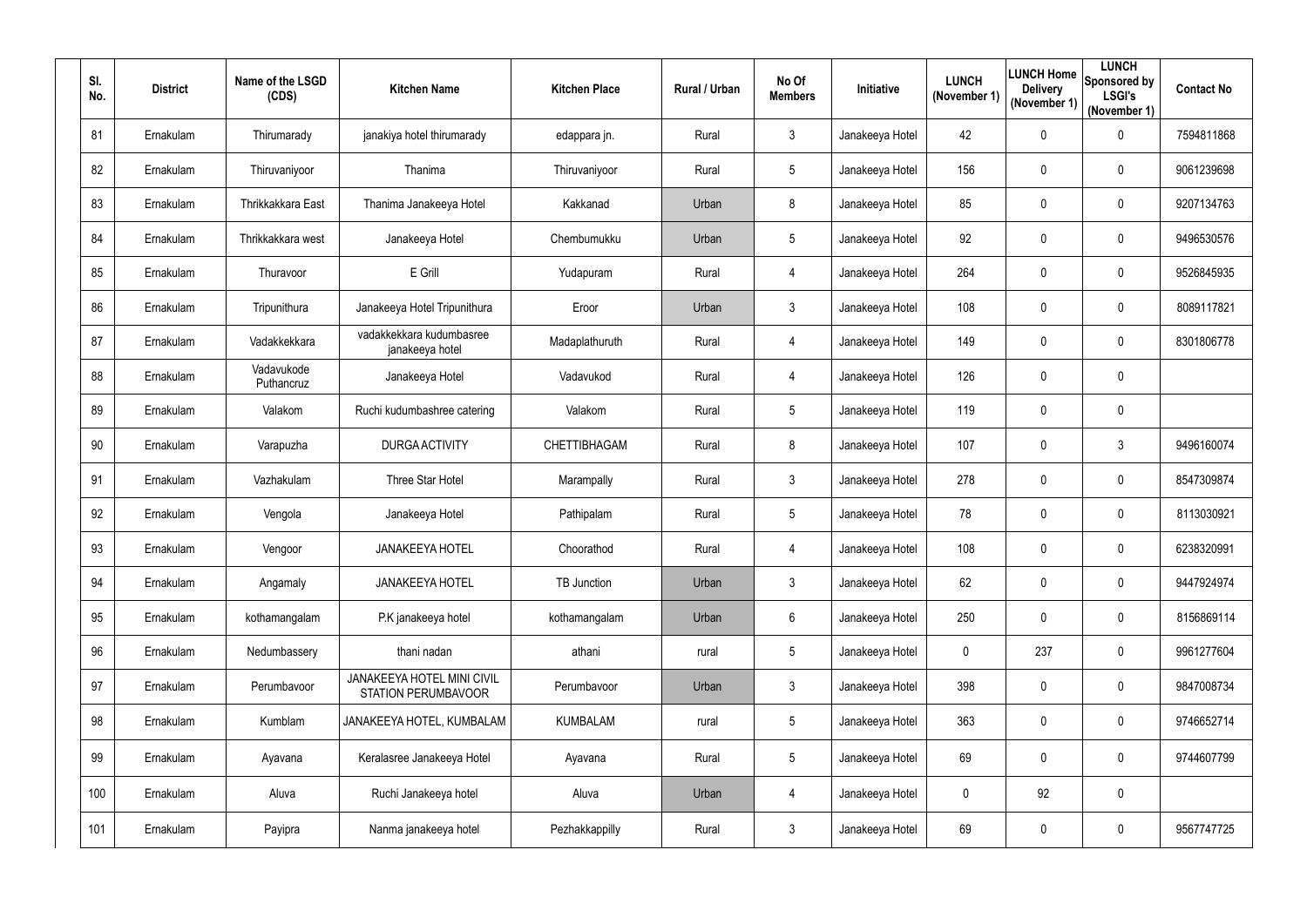|     | SI.<br>No.      | <b>District</b> | Name of the LSGD<br>(CDS) | <b>Kitchen Name</b>          | <b>Kitchen Place</b>                             | Rural / Urban | No Of<br><b>Members</b> | Initiative      | <b>LUNCH</b><br>(November 1) | <b>Delivery</b><br>(November 1) | <b>LUNCH</b><br>LUNCH Home Sponsored by<br><b>LSGI's</b><br>(November 1) | <b>Contact No</b> |
|-----|-----------------|-----------------|---------------------------|------------------------------|--------------------------------------------------|---------------|-------------------------|-----------------|------------------------------|---------------------------------|--------------------------------------------------------------------------|-------------------|
|     | 102             | Ernakulam       | Kochi West                | Ushas Kudumbashree Hotel     | FORT KOCHI                                       | Urban         | 4                       | Janakeeya Hotel | 294                          | $\mathbf 0$                     | $\mathbf 0$                                                              | 7510713668        |
|     | 103             | Ernakulam       | Mookkannoor               | Mamma's Kitchen              | Mookkannoor                                      | Rural         | $3\overline{3}$         | Janakeeya Hotel | 242                          | 0                               | $\boldsymbol{0}$                                                         | 8593835285        |
|     | 104             | Ernakulam       | Edakkattuvayal            | Santhwanam                   | Arakunnam                                        | Rural         | $\mathfrak{Z}$          | Janakeeya Hotel | 41                           | 0                               | $\mathbf 0$                                                              | 9447047980        |
|     | 105             | Ernakulam       | Karukutti                 | Anugraha Janakeeya Hotel     | Pallissery                                       | Rural         | $5\phantom{.0}$         | Janakeeya Hotel | 120                          | $\mathbf 0$                     | $\mathbf 0$                                                              | 9846161486        |
|     | 106             | Ernakulam       | poothrukka                | Grandma Janakeeya hotel      | choondi                                          | Rural         | $\mathfrak{Z}$          | Janakeeya hotel | 70                           | $\mathbf 0$                     | $\mathbf 0$                                                              | 9400550287        |
|     | 107             | Ernakulam       | kalamasshery east         | thanima Janakeeya hotel      | kangarappadi                                     | urban         | $\mathfrak{Z}$          | Janakeeya hotel | 443                          | 0                               | $\mathbf 0$                                                              | 9745481742        |
|     | 108             | Ernakulam       | Ayyampuzha                | Sneha janakeeya hotel        | ayyampuzha junction                              | Rural         | 4                       | Janakeeya hotel | 187                          | 0                               | $\mathbf 0$                                                              | 8590753551        |
|     | 109             | Ernakulam       | Keerampara                | Abhaya Janakeeya Hotel       | Punnekkad                                        | Rural         | 4                       | Janakeeya hotel | $\mathbf 0$                  | $\mathbf 0$                     | $\boldsymbol{0}$                                                         | 8301059431        |
|     | 110             | Ernakulam       | Mudakkuzha                | janakeeya hotel              | mudakkuzha                                       | Rural         | $\mathfrak{Z}$          | Janakeeya hotel | 27                           | $\boldsymbol{0}$                | $\boldsymbol{0}$                                                         | 9496431218        |
|     | 111             | Ernakulam       | kochi east                | samrudhi@kochi               | ernakulam north                                  | urban         | 14                      | Janakeeya hotel | 1529                         | 1279                            | $\mathbf 0$                                                              | 9048609615        |
| 109 |                 |                 |                           |                              |                                                  |               | 449                     |                 | 20061                        | 2175                            | 9                                                                        | 22245             |
|     |                 | Idukki          | Adimaly                   | Friends Janakeeya Hotel      | Adimaly                                          | Rural         | 4                       | Janakeeya Hotel | 165                          | $\boldsymbol{0}$                | $\boldsymbol{0}$                                                         | 9961635779        |
|     | $\overline{2}$  | Idukki          | Alackode                  | Five Star Canteen            | Elamdesham Block<br>Panchayath Building, Alakode | Rural         | $5\phantom{.0}$         | Janakeeya Hotel | 35                           | $\mathbf 0$                     | $\mathbf 0$                                                              | 9961482164        |
|     | $\mathbf{3}$    | Idukki          | Arakkulam                 | Sabhalyam                    | Moolamattom                                      | Rural         | 4                       | Janakeeya Hotel | 336                          | $\boldsymbol{0}$                | $\mathbf 0$                                                              | 8848124921        |
|     | 4               | Idukki          | Ayyappancovil             | Maria Janakeeya Hotel        | Parappu                                          | Rural         | 3 <sup>1</sup>          | Janakeeya Hotel | 102                          | $\mathbf 0$                     | $\pmb{0}$                                                                | 9544622096        |
|     | $5\phantom{.0}$ | Idukki          | Bysonvalley               | Famous Janakiya Hotel        | Pottankad                                        | Rural         | 4                       | Janakeeya Hotel | 87                           | 0                               | $\pmb{0}$                                                                | 9744566398        |
|     | $6\phantom{.}6$ | Idukki          | Chakkupallam              | Vanithasree Janakeeya Hotel  | Anakkara                                         | Rural         | $\mathfrak{Z}$          | Janakeeya Hotel | 223                          | $\mathbf 0$                     | $\pmb{0}$                                                                | 8075143547        |
|     | $\overline{7}$  | Idukki          | Devikulam                 | Kudumbashree Janakeeya Hotel | Echo point                                       | Rural         | $\mathfrak{Z}$          | Janakeeya Hotel | 154                          | $\mathbf 0$                     | $\pmb{0}$                                                                | 8281640208        |
|     | 8               | Idukki          | Edavetty                  | Kudumbashree Janakeeya Hotel | Edavetty                                         | Rural         | 3 <sup>1</sup>          | Janakeeya Hotel | 85                           | $\boldsymbol{0}$                | $\pmb{0}$                                                                | 6238694173        |
|     | 9               | Idukki          | Erattayar                 | Vanitha Janakeeya Hotel      | Erattayar                                        | Rural         | 4                       | Janakeeya Hotel | 100                          | $\mathbf 0$                     | $\pmb{0}$                                                                | 9188166929        |
|     | 10              | Idukki          | Kamakshi                  | Kripa Catering               | Thankamani                                       | Rural         | $\overline{5}$          | Janakeeya Hotel | 306                          | $\mathbf 0$                     | $\pmb{0}$                                                                | 9544021398        |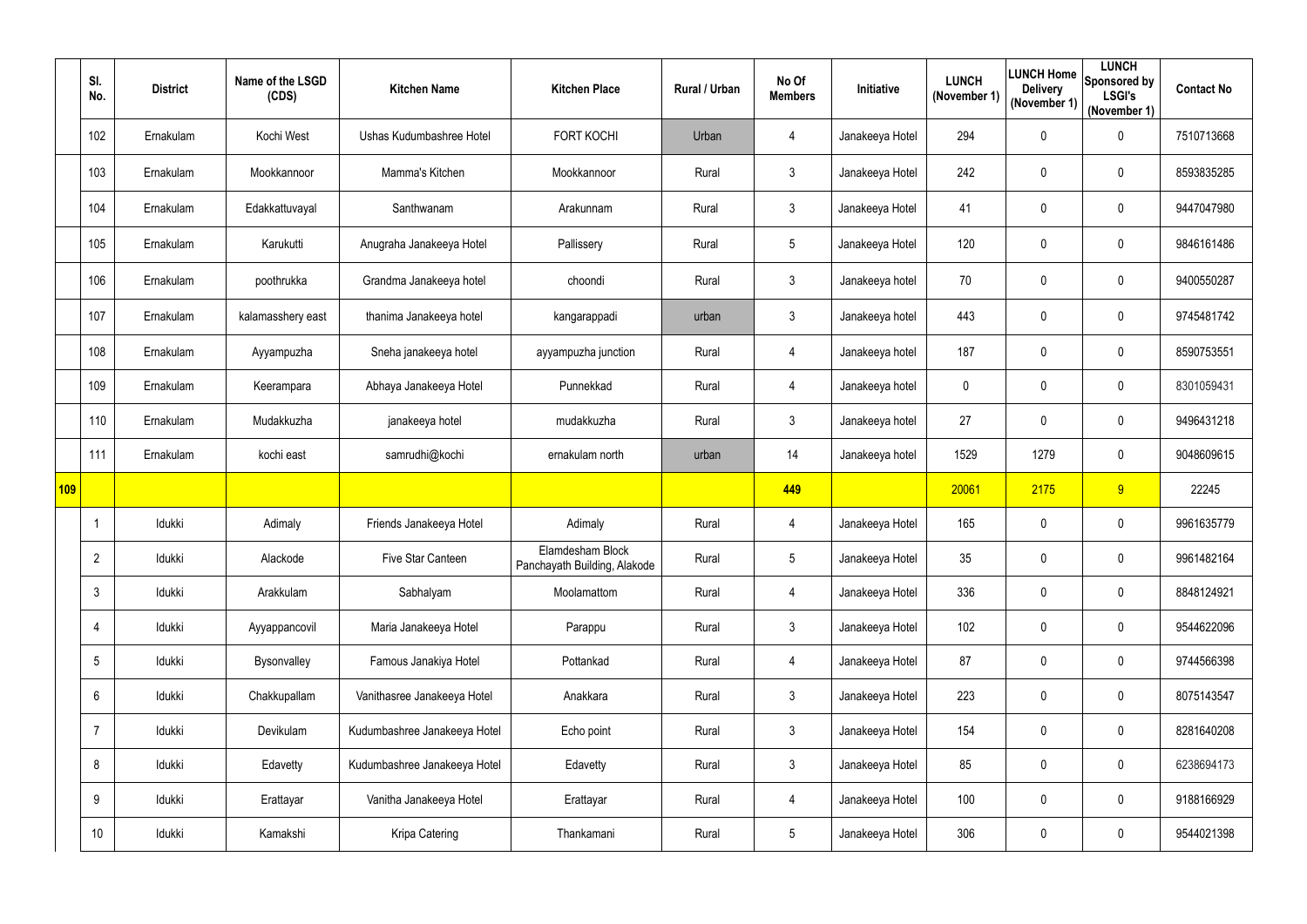|    | SI.<br>No. | <b>District</b> | Name of the LSGD<br>(CDS) | <b>Kitchen Name</b>                   | <b>Kitchen Place</b>                              | Rural / Urban | No Of<br><b>Members</b> | Initiative      | <b>LUNCH</b><br>(November 1) | <b>Delivery</b><br>(November 1) | <b>LUNCH</b><br>LUNCH Home Sponsored by<br><b>LSGI's</b><br>(November 1) | <b>Contact No</b> |
|----|------------|-----------------|---------------------------|---------------------------------------|---------------------------------------------------|---------------|-------------------------|-----------------|------------------------------|---------------------------------|--------------------------------------------------------------------------|-------------------|
|    | 11         | Idukki          | Kanchiyar                 | Swadh Janakeeya Hotel                 | Kanchiyar                                         | Rural         | $5\overline{)}$         | Janakeeya Hotel | 138                          | $\mathbf 0$                     | $\mathbf 0$                                                              | 8606856496        |
|    | 12         | Idukki          | Kanjikkuzhi               | Samarppanam                           | Kanjikkuzhi                                       | Rural         | 4                       | Janakeeya Hotel | 237                          | $\mathbf 0$                     | $\overline{2}$                                                           | 9447169262        |
|    | 13         | Idukki          | Kanthaloor                | Morningstar Janakeeya Hotel           | Sahayagiri complex, near<br>Kanthalloor Bus stand | Rural         | 4                       | Janakeeya Hotel | 166                          | $\mathbf 0$                     | $\mathbf 0$                                                              | 9447941632        |
|    | 14         | Idukki          | Karimannoor               | Rujiya Catering Unit                  | Karimannoor                                       | Rural         | 5                       | Janakeeya Hotel | 59                           | $\mathbf 0$                     | 0                                                                        | 9497454952        |
|    | 15         | Idukki          | Karunapuram               | Karuna Hotel                          | Panchayathu complex                               | Rural         | 4                       | Janakeeya Hotel | 204                          | 0                               | $\mathbf 0$                                                              | 9961152820        |
|    | 16         | Idukki          | Kattappana                | Karunya Janakeeya Hotel               | Kattappana                                        | Urban         | 5                       | Janakeeya Hotel | 270                          | $\mathbf 0$                     | $\mathbf 0$                                                              | 9497684477        |
|    | 17         | Idukki          | Kodikkulam                | Kulirma Janakiya Hotel                | Kodikkulam                                        | Rural         | 6                       | Janakeeya Hotel | 19                           | 0                               | $\mathbf 0$                                                              | 9605111852        |
|    | 18         | ldukki          | Kokkayar                  | Sevana Janakeeya hotel                | 35th Mile                                         | Rural         | 3                       | Janakeeya Hotel | 20                           | $\mathbf 0$                     | $\mathbf 0$                                                              | 9562067674        |
|    | 19         | Idukki          | Konnathadi                | Friends Janakeeya Hotel               | Panickankudi                                      | Rural         | 6                       | Janakeeya Hotel | 76                           | 0                               | $\mathbf 0$                                                              | 9544048878        |
|    | 20         | Idukki          | Kumili                    | Ruchi Hotel                           | Kumili                                            | Rural         | 4                       | Janakeeya Hotel | 124                          | $\mathbf 0$                     | $\mathbf 0$                                                              | 9447980637        |
|    | 21         | Idukki          | Manakkadu                 | Vanitha Hotel                         | Chittoor                                          | Rural         | 3                       | Janakeeya Hotel | 40                           | 0                               | $\mathbf 0$                                                              | 8330097933        |
|    | 22         | Idukki          | Mankulam                  | Jeevanam Catering Janakeeya<br>Hotel  | Panchayathu Building                              | Rural         | 4                       | Janakeeya Hotel | 95                           | 0                               | 0                                                                        | 9495060505        |
| 46 | 23         | Idukki          | Marayoor                  | Malabar food court Janakeeya<br>Hotel | Marayoor Near IDCB bank                           | Rural         |                         | Janakeeya Hotel | 148                          | 0                               | 0                                                                        | 9446925610        |
|    | 24         | Idukki          | Mariyapuram               | Anaswara Hotel & Catering             | Idukki                                            | Rural         | 4                       | Janakeeya Hotel | 125                          | 0                               | $\overline{2}$                                                           | 9526329438        |
|    | 25         | Idukki          | Munnar                    | Annapoorna catering                   | Lorry stand, old munnar                           | Rural         | $5\phantom{.0}$         | Janakeeya Hotel | 220                          | 0                               | $\boldsymbol{0}$                                                         | 8281009478        |
|    | 26         | Idukki          | Muttom                    | Nila Janakeeya Hotel                  | Muttom                                            | Rural         | $\mathfrak{Z}$          | Janakeeya hotel | 230                          | $\mathbf 0$                     | $\boldsymbol{0}$                                                         | 9961104818        |
|    | 27         | Idukki          | Nedumkandam               | Annus catering                        | Nedumkandam<br>Kizhakkekavala                     | Rural         | 4                       | Janakeeya Hotel | 182                          | 0                               | $\boldsymbol{0}$                                                         | 9747458576        |
|    | 28         | Idukki          | Pallivasal                | <b>Blessing Janakeeya Hotel</b>       | Pallivasal                                        | Rural         | 4                       | Janakeeya Hotel | 54                           | 0                               | $\pmb{0}$                                                                | 9947981574        |
|    | 29         | Idukki          | Pampadumpara              | Thripthy Janakeeya Hotel              | Pampadumpara                                      | Rural         | $\mathfrak{Z}$          | Janakeeya Hotel | 207                          | 0                               | $\pmb{0}$                                                                | 9207150558        |
|    | 30         | Idukki          | Peermedu                  | Thripthy Janakeeya Hotel              | Peermedu                                          | Rural         | $\mathfrak{Z}$          | Janakeeya Hotel | 113                          | 0                               | $\boldsymbol{0}$                                                         | 9633311267        |
|    | 31         | Idukki          | Peruvanthanam             | Janakeeya Hotel                       | Peruvanthanam                                     | Rural         | $5\phantom{.0}$         | Janakeeya Hotel | 49                           | 0                               | $\pmb{0}$                                                                | 9562274720        |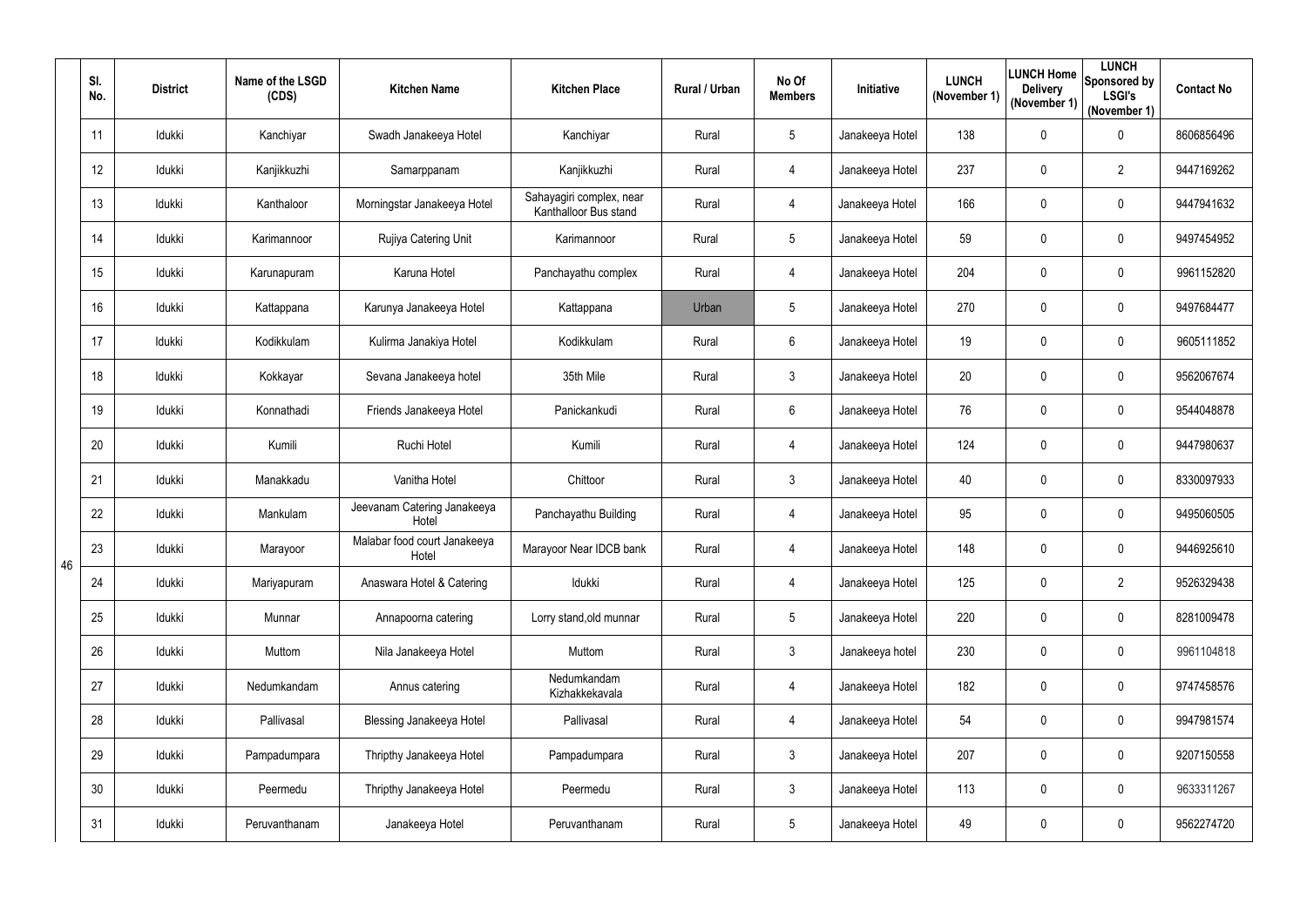|    | SI.<br>No.     | <b>District</b> | Name of the LSGD<br>(CDS) | <b>Kitchen Name</b>                       | <b>Kitchen Place</b>                      | Rural / Urban | No Of<br><b>Members</b> | Initiative      | <b>LUNCH</b><br>(November 1) | <b>LUNCH Home</b><br><b>Delivery</b><br>(November 1) | <b>LUNCH</b><br>Sponsored by<br><b>LSGI's</b><br>(November 1) | <b>Contact No</b> |
|----|----------------|-----------------|---------------------------|-------------------------------------------|-------------------------------------------|---------------|-------------------------|-----------------|------------------------------|------------------------------------------------------|---------------------------------------------------------------|-------------------|
|    | 32             | Idukki          | Purappuzha                | Ammas Janakeeya Hotel                     | Purappuzha                                | Rural         | 3                       | Janakeeya Hotel | 75                           | 0                                                    | $\mathbf 0$                                                   | 9744954032        |
|    | 33             | Idukki          | Rajakkadu                 | Janakeeya Hotel                           | Rajakkadu Town                            | Rural         | 3 <sup>1</sup>          | Janakeeya Hotel | 428                          | $\mathbf 0$                                          | $\mathbf 0$                                                   | 9446766999        |
|    | 34             | Idukki          | Rajakumari                | Aiswarya Vanitha Restaurent               | Rajakumari South                          | Rural         | 4                       | Janakeeya Hotel | 335                          | $\mathbf 0$                                          | $\mathbf 0$                                                   | 9526570410        |
|    | 35             | Idukki          | Santhanpara               | Janakeeya Hotel                           | Santhanpara                               | Rural         | 4                       | Janakeeya Hotel | 145                          | $\mathbf 0$                                          | $\mathbf 0$                                                   | 9526174553        |
|    | 36             | Idukki          | Senapathy                 | Ammoose Hotel                             | Mangathotty                               | Rural         | $\mathfrak{Z}$          | Janakeeya Hotel | $\mathbf 0$                  | $\mathbf 0$                                          | $\mathbf 0$                                                   | 9539396626        |
|    | 37             | Idukki          | Udumbannoor               | Kudumbashree Janakeeya Hotel              | Udumbannor                                | Rural         | 3                       | Janakeeya Hotel | 243                          | 0                                                    | $\mathbf 0$                                                   | 9633678438        |
|    | 38             | Idukki          | Upputhara                 | Samarppitha Janakeeya hotel               | Upputhara                                 | Rural         | 5                       | Janakeeya Hotel | 103                          | 0                                                    | $\mathbf 0$                                                   | 9526590710        |
|    | 39             | Idukki          | Vandanmedu                | Dharshana Janakeeya Hotel                 | Vandanmedu                                | Rural         | 4                       | Janakeeya Hotel | $\mathbf 0$                  | $\mathbf 0$                                          | $\mathbf 0$                                                   | 9744038737        |
|    | 40             | Idukki          | Vandiperiyar              | Vandiperiyar Janakeeya Hotel              | Vandiperiyar                              | Rural         | $5\overline{)}$         | Janakeeya Hotel | 251                          | 0                                                    | $\mathbf 0$                                                   | 8086863254        |
|    | 41             | Idukki          | Vannappuram               | Souhrudham Janakeeya Hotel                | Vannappuram                               | Rural         | 5                       | Janakeeya Hotel | 43                           | 0                                                    | 0                                                             | 8113054492        |
|    | 42             | Idukki          | Vathikudy                 | Karthika                                  | Thopramkudi                               | Rural         | 4                       | Janakeeya Hotel | 387                          | 0                                                    | 0                                                             | 9947636989        |
|    | 43             | Idukki          | Vattavada                 | Vattavada Kudumbashree<br>Janakeeya Hotel | Keekkara, Kovilur                         | Rural         | 4                       | Janakeeya Hotel | 0                            | 0                                                    | $\mathbf 0$                                                   | 9497790469        |
|    | 44             | Idukki          | Vazhathoppu               | Grahalakshmi Hotel & Catering             | Cheruthoni                                | Rural         |                         | Janakeeya Hotel | 227                          | $\mathbf 0$                                          | $\overline{2}$                                                | 9496178884        |
|    | 45             | Idukki          | Vellathooval              | Flowers Janakeeya Hotel                   | Vellathooval                              | Rural         | 4                       | Janakeeya Hotel | 80                           | 0                                                    | $\pmb{0}$                                                     | 9961419892        |
|    | 46             | Idukki          | Velliyamattam             | Padhayam Kudumbashree<br>Janakeeya Hotel  | Velliyamattam                             | Rural         | 4                       | Janakeeya Hotel | 58                           | $\mathbf 0$                                          | $\pmb{0}$                                                     | 7902854627        |
| 46 |                |                 |                           |                                           |                                           |               | 185                     |                 | 6744                         | $\mathbf 0$                                          | $6\phantom{1}$                                                |                   |
|    |                | Kannur          | Maloor                    | Maloor Janakeeya Hotel                    | Thrikandaripoyil, PO-<br>Thrikandaripoyil | Rural         | $\mathfrak{Z}$          | Janakeeya Hotel | 112                          | 0                                                    | $\pmb{0}$                                                     | 9656132294        |
|    | $\overline{2}$ | Kannur          | Kolachery                 | Janakeeya Hotel                           | Kolachery Paramba, PO-<br>Kolacheri       | Rural         | $5\overline{)}$         | Janakeeya Hotel | 180                          | 0                                                    | $\overline{2}$                                                | 9895324699        |
|    | $\mathfrak{Z}$ | Kannur          | Pinarayi                  | Janakeeya hotel, Pinarayi                 | Pinarayi                                  | Rural         | 6                       | Janakeeya Hotel | 192                          | 0                                                    | $\boldsymbol{0}$                                              | 9447215211        |
|    | 4              | Kannur          | Muzhakunnu                | Thripthy Janakeeya Hotel                  | Kakkayangad, Muzhakkunnu                  | Rural         | $5\overline{)}$         | Janakeeya Hotel | 273                          | 0                                                    | $\overline{2}$                                                | 9526047538        |
|    | 5              | Kannur          | Chapparappadavu           | Kudumbasree janakeeya hotel               | Near village office,<br>Chapparappadav    | Rural         | $\mathfrak{Z}$          | Janakeeya Hotel | 158                          | 0                                                    | $\pmb{0}$                                                     | 9605413324        |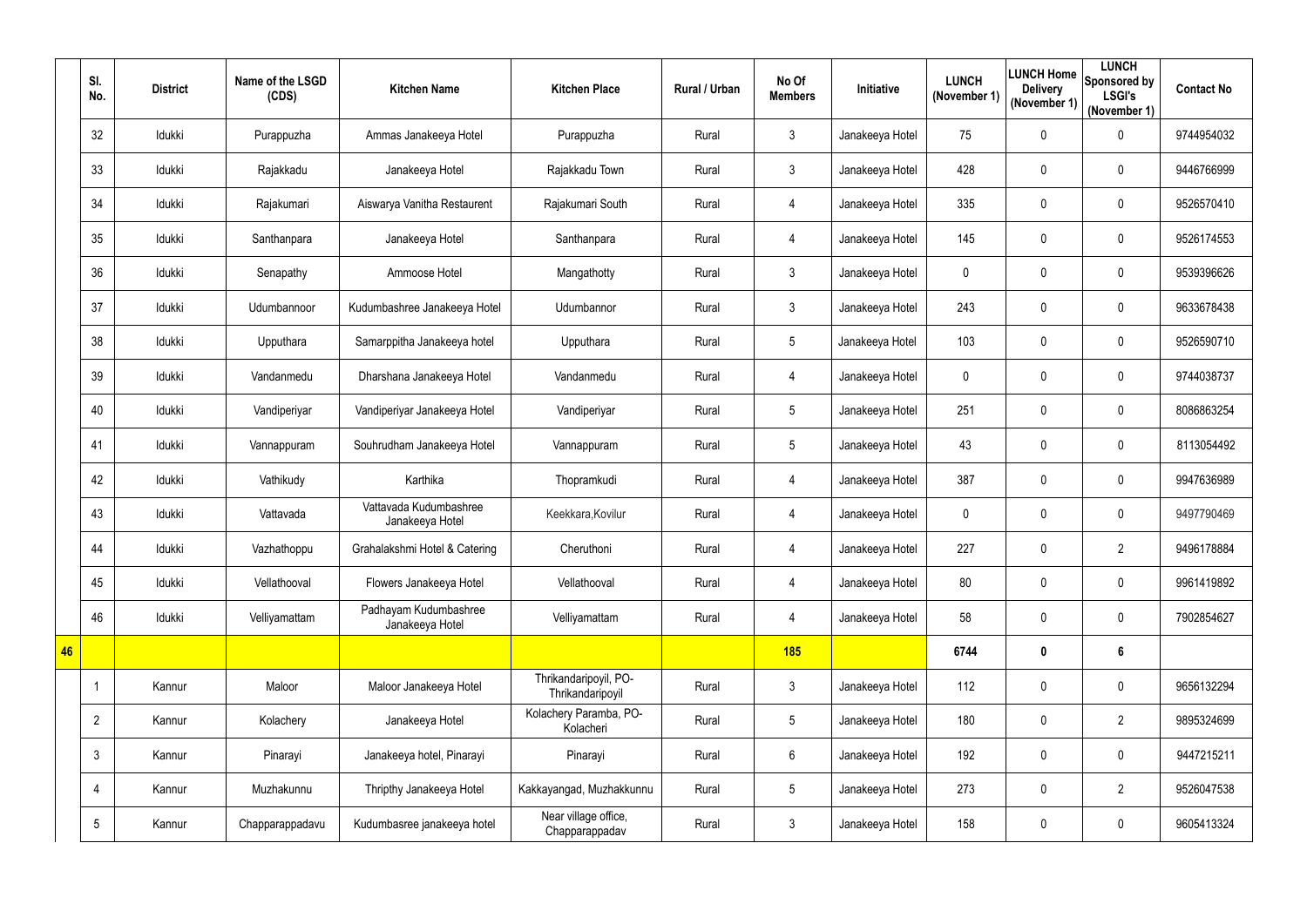| SI.<br>No.      | <b>District</b> | Name of the LSGD<br>(CDS)   | <b>Kitchen Name</b>                                | <b>Kitchen Place</b>                           | Rural / Urban | No Of<br><b>Members</b> | Initiative      | <b>LUNCH</b><br>(November 1) | LUNCH Home<br><b>Delivery</b><br>(November 1) | <b>LUNCH</b><br>Sponsored by<br><b>LSGI's</b><br>(November 1) | <b>Contact No</b> |
|-----------------|-----------------|-----------------------------|----------------------------------------------------|------------------------------------------------|---------------|-------------------------|-----------------|------------------------------|-----------------------------------------------|---------------------------------------------------------------|-------------------|
| 6               | Kannur          | Iritty                      | Roopasree Kudumbashree hotel                       | Koolichembra                                   | Urban         | 8                       | Janakeeya Hotel | 431                          | $\mathbf 0$                                   | $\mathbf 0$                                                   | 8589921533        |
|                 | Kannur          | Dharmadam                   | Dharmadam Janakeeya hotel                          | Near Andalloor kav,<br>Dharmadam               | Rural         | 3 <sup>1</sup>          | Janakeeya Hotel | 110                          | $\mathbf 0$                                   | $\pmb{0}$                                                     | 9526975778        |
| 8               | Kannur          | Peralassery                 | Janakeeya Hotel                                    | Peralassery Town, PO -<br>Mundallur            | Rural         | 9                       | Janakeeya Hotel | 410                          | $\mathbf 0$                                   | $\pmb{0}$                                                     | 70256213909       |
| 9               | Kannur          | Kadannappalli<br>Panappuzha | Kudumbasree janakeeya hotel                        | Chanthappura                                   | Rural         | 4                       | Janakeeya Hotel | 121                          | $\mathbf 0$                                   | $\mathbf 0$                                                   | 9961089935        |
| 10 <sup>°</sup> | Kannur          | Anthur                      | Janakeeya hotel                                    | Dharmasala                                     | Urban         | 5                       | Janakeeya Hotel | 258                          | $\mathbf 0$                                   | $\pmb{0}$                                                     | 9544138650        |
| 11              | Kannur          | Cheruthazham                | Janakeeya Hotel (Thripthi<br>Kudumbashree Canteen) | Pilathara                                      | Rural         | 3 <sup>1</sup>          | Janakeeya Hotel | 203                          | $\mathbf 0$                                   | $\pmb{0}$                                                     | 9947540361        |
| 12              | Kannur          | Peravoor                    | Kudumbashree Janakeeya Hotel                       | Peravoor Bus stand, Peravoor<br>P <sub>O</sub> | Rural         | $\mathfrak{Z}$          | Janakeeya Hotel | 181                          | $\mathbf 0$                                   | $\pmb{0}$                                                     | 9947567857        |
| 13              | Kannur          | Kalliassery                 | Janakeeya Hotel                                    | Irinav Road, Payyattam, PO-<br>Irinav          | Rural         | 4                       | Janakeeya Hotel | 239                          | $\mathbf 0$                                   | $\mathbf 0$                                                   | 8848330570        |
| 14              | Kannur          | Panniyannur                 | Janakeeya Hotel                                    | Panoor Block office compound                   | Rural         | 6                       | Janakeeya Hotel | 241                          | $\mathbf 0$                                   | $\pmb{0}$                                                     | 9447449875        |
| 15              | Kannur          | Kannapuram                  | Janakeeya Hotel                                    | Chynaclay road, Kannapuram                     | Rural         | 5                       | Janakeeya Hotel | 178                          | 0                                             | $\overline{2}$                                                | 8089127045        |
| 16              | Kannur          | Sreekandapuram              | Janakeeya Hotel                                    | Sreekandapuram, near bus<br>stand              | Urban         | 5                       | Janakeeya Hotel | 214                          | $\mathbf 0$                                   | -1                                                            | 7591948757        |
| 17              | Kannur          | Thalasseri                  | Janakeeya Hotel                                    | New bus stand, Thalasseri                      | Urban         | 6                       | Janakeeya Hotel | 663                          | $\mathbf 0$                                   | $\mathbf 0$                                                   | 9446263864        |
| 18              | Kannur          | Chokli                      | Janakeeya Hotel                                    | Olavilam, Chokli                               | Rural         |                         | Janakeeya Hotel | 113                          | $\mathbf 0$                                   | $\pmb{0}$                                                     | 9846892821        |
| 19              | Kannur          | Udayagiri                   | Janakeeya Hotel                                    | Karthikapuram                                  | Rural         | 4                       | Janakeeya Hotel | 173                          | $\mathbf 0$                                   | $\pmb{0}$                                                     | 9562375342        |
| 20              | Kannur          | Karivellur Peralam          | Janakeeya Hotel                                    | Panchayah building,<br>Onakkunnu               | Rural         | 4                       | Janakeeya Hotel | 114                          | $\overline{0}$                                | $\boldsymbol{0}$                                              | 7025519714        |
| 21              | Kannur          | Muzhappilangad              | Janakeeya Hotel                                    | Near FCI godown,<br>Muzhappilangad             | Rural         | $5\phantom{.0}$         | Janakeeya Hotel | 156                          | $\mathbf 0$                                   | $\boldsymbol{0}$                                              | 7306005267        |
| 22              | Kannur          | Narath                      | Janakeeya Hotel                                    | Janakeeya Hotel, Kambil,<br>Narath             | Rural         | $\overline{7}$          | Janakeeya Hotel | 191                          | $\mathbf 0$                                   | $\overline{2}$                                                | 9747441162        |
| 23              | Kannur          | Payyannur                   | Janakeeya Hotel                                    | Municipality compoud,<br>Payyannur             | Urban         | $\mathfrak{Z}$          | Janakeeya Hotel | 350                          | $\pmb{0}$                                     | $\pmb{0}$                                                     | 9526620805        |
| 24              | Kannur          | Kangol Alappadamba          | Janakeeya Hotel                                    | Mathil, Near Kangol<br>Alappadamba Panchayath  | Rural         | 4                       | Janakeeya Hotel | 128                          | $\mathbf 0$                                   | $\pmb{0}$                                                     | 9495296142        |
| 25              | Kannur          | Naduvil                     | Janakeeya Hotel                                    | Panchayath compound,<br>Naduvil town           | Rural         | 4                       | Janakeeya Hotel | 129                          | $\mathbf 0$                                   | $\boldsymbol{0}$                                              | 7902902490        |
| 26              | Kannur          | Koothuparamba               | Janakeeya Hotel                                    | Manghad Vayal, Near HSS<br>Koothuparamba, PO-  | Urban         | 8                       | Janakeeya Hotel | 365                          | 0                                             | $\pmb{0}$                                                     | 9645608253        |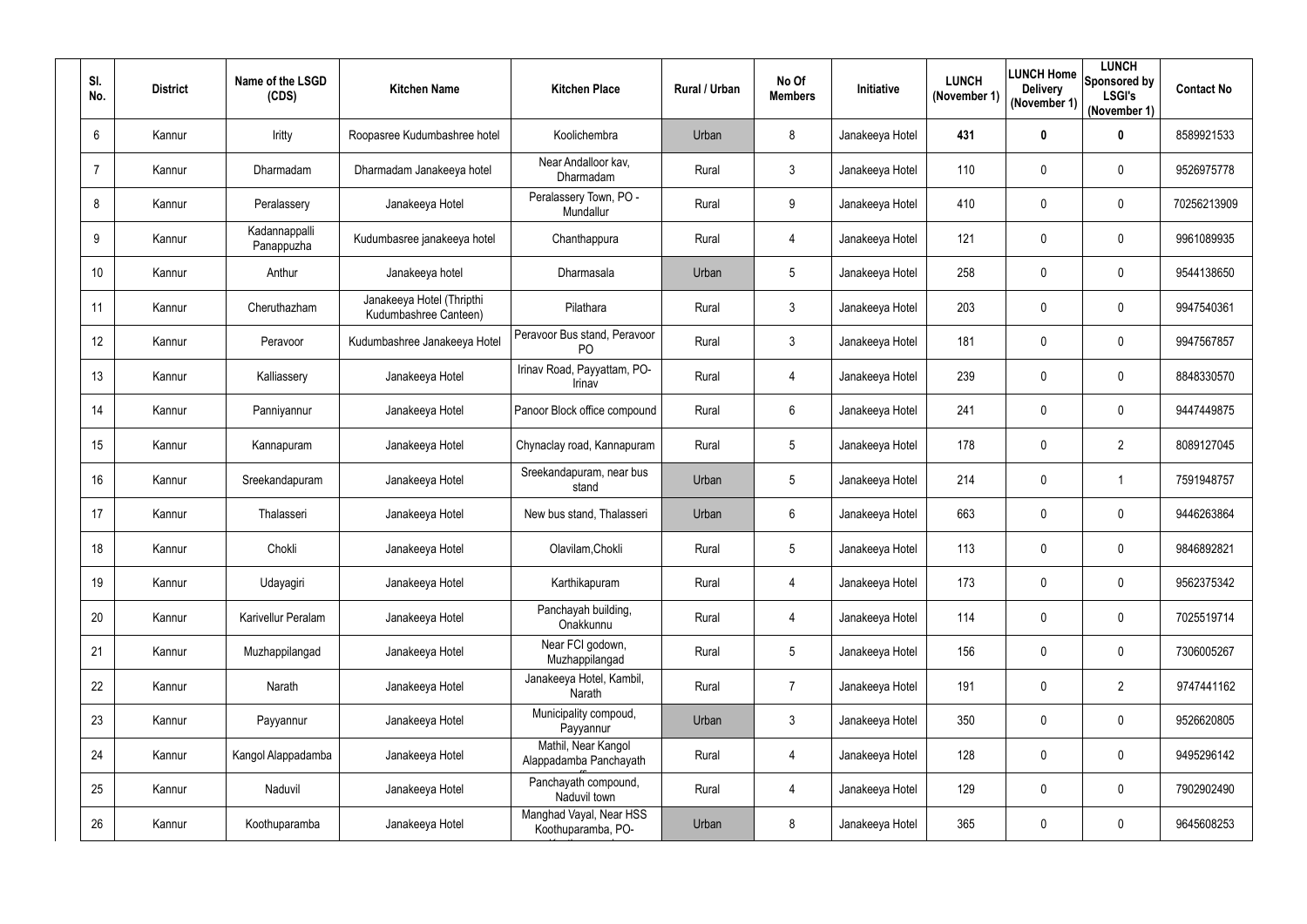|    | SI.<br>No. | <b>District</b> | Name of the LSGD<br>(CDS) | <b>Kitchen Name</b> | <b>Kitchen Place</b>                                           | Rural / Urban | No Of<br><b>Members</b> | <b>Initiative</b> | <b>LUNCH</b><br>(November 1) | <b>LUNCH Home</b><br><b>Delivery</b><br>(November 1) | <b>LUNCH</b><br>Sponsored by<br><b>LSGI's</b><br>(November 1) | <b>Contact No</b> |
|----|------------|-----------------|---------------------------|---------------------|----------------------------------------------------------------|---------------|-------------------------|-------------------|------------------------------|------------------------------------------------------|---------------------------------------------------------------|-------------------|
|    | 27         | Kannur          | Kuttiatoor                | Janakeeya Hotel     | Near Panchayath office,<br>Chattukappara                       | Rural         | 5                       | Janakeeya Hotel   | 81                           | $\mathbf 0$                                          | $\mathbf 0$                                                   | 9544644195        |
|    | 28         | Kannur          | Kathirur                  | Janakeeya Hotel     | Panchayath office building,<br>Kathirur                        | Rural         | 5                       | Janakeeya Hotel   | 177                          | $\mathbf 0$                                          | $\overline{\mathbf{1}}$                                       | 8129404833        |
|    | 29         | Kannur          | Panoor                    | Janakeeya Hotel     | Elangode, Panoor                                               | Urban         | 5                       | Janakeeya Hotel   | 161                          | $\mathbf 0$                                          | $\mathbf 0$                                                   | 9605852157        |
|    | 30         | Kannur          | Chirakkal                 | Janakeeya Hotel     | Chirakkal weavers,<br>Puthiyatheru                             | Rural         | 5                       | Janakeeya Hotel   | 228                          | 0                                                    | $\mathbf 0$                                                   | 9895854873        |
|    | 31         | Kannur          | Eranjoli                  | Janakeeya Hotel     | Near Thalassery RTO office,<br>Chungam                         | Rural         | 5                       | Janakeeya Hotel   | 196                          | 0                                                    | $\mathbf 0$                                                   | 9656368808        |
|    | 32         | Kannur          | Payam                     | Janakeeya Hotel     | Near Panchayath office,<br>Madathil                            | Rural         | 4                       | Janakeeya Hotel   | 136                          | $\mathbf 0$                                          | $\mathbf 0$                                                   | 9496554678        |
|    | 33         | Kannur          | Eramam Kuttoor            | Janakeeya Hotel     | Mathamangalam, Near CDS<br>office                              | Rural         | 4                       | Janakeeya Hotel   | 204                          | $\overline{0}$                                       | $\mathbf 0$                                                   | 9562473576        |
|    | 34         | Kannur          | Ramanthally               | Janakeeya hotel     | Ramanthally                                                    | Rural         | 4                       | Janakeeya Hotel   | 210                          | $\mathbf 0$                                          | $\mathbf 0$                                                   | 9496705429        |
|    | 35         | Kannur          | Thripangottur             | Janakeeya Hotel     | Kallikkandy, Thripangottur                                     | Rural         | 3                       | Janakeeya Hotel   | 232                          | $\overline{0}$                                       | $\mathbf 0$                                                   | 9495191659        |
|    | 36         | Kannur          | Madayi                    | Janakeeya Hotel     | Eripuram, Near Vrindhavan<br>Residency, PO Pazhayangadi        | Rural         | 3                       | Janakeeya Hotel   | 150                          | $\mathbf 0$                                          | $\mathbf 0$                                                   | 7561006271        |
|    | 37         | Kannur          | Kelakam                   | Janakeeya Hotel     | Kelakam PO                                                     | Rural         | 3                       | Janakeeya Hotel   | 121                          | $\mathbf 0$                                          | $\mathbf 0$                                                   | 8113866296        |
|    | 38         | Kannur          | Kurumathoor               | Janakeeya Hotel     | Near GVHSS, Kurumathoor                                        | Rural         | $\mathfrak{Z}$          | Janakeeya Hotel   | 89                           | $\mathbf 0$                                          | $\mathbf 0$                                                   | 9633816470        |
|    | 39         | Kannur          | Peringome Vayakkara       | Janakeeya Hotel     | Peringome, Near Police station                                 | Rural         | 5                       | Janakeeya Hotel   | 104                          | 0                                                    | $\mathbf 0$                                                   | 9961413726        |
|    | 40         | Kannur          | Munderi                   | Janakeeya Hotel     | Kanjirode Karakkadu, Munderi                                   | Rural         | 4                       | Janakeeya Hotel   | 295                          | $\overline{0}$                                       | $\boldsymbol{0}$                                              | 8547609196        |
|    | 41         | Kannur          | Anjarakandy               | Janakeeya Hotel     | Panayatham Paramba,<br>Anjarankandy                            | Rural         | 4                       | Janakeeya Hotel   | 218                          | 0                                                    | $\boldsymbol{0}$                                              | 9496900755        |
| 87 | 42         | Kannur          | Ayyankkunnu               | Janakeeya Hotel     | Ayyankunnu Panchayth<br>Anghadikkadavu                         | Rural         | 4                       | Janakeeya Hotel   | 181                          | $\overline{0}$                                       | $\mathbf 0$                                                   | 9946734976        |
|    | 43         | Kannur          | Padiyoor                  | Janakeeya Hotel     | Padiyoor PO                                                    | Rural         | 4                       | Janakeeya Hotel   | 65                           | $\mathbf 0$                                          | $\pmb{0}$                                                     | 9539028498        |
|    | 44         | Kannur          | Ezhome                    | Janakeeya Hotel     | Pazhayangadi bus stand,<br>Ezhom                               | Rural         | 5                       | Janakeeya Hotel   | 282                          | 0                                                    | $\pmb{0}$                                                     | 8086910862        |
|    | 45         | Kannur          | Koodali                   | Janakeeya Hotel     | Near Koodali Panchayath<br>Office, Kololam, PO -<br>Edavannoor | Rural         | 4                       | Janakeeya Hotel   | 137                          | $\overline{0}$                                       | $\overline{1}$                                                | 9526524230        |
|    | 46         | Kannur          | Pappinisseri              | Janakeeya Hotel     | Near EMS Smaraka Govt.<br>Higher secondary school,             | Rural         | 4                       | Janakeeya Hotel   | 219                          | $\overline{0}$                                       | $\pmb{0}$                                                     | 9605727307        |
|    | 47         | Kannur          | Mattannur                 | Janakeeya Hotel     | Near Municipality office,<br>Mattannur                         | Urban         | $5\phantom{.0}$         | Janakeeya Hotel   | 267                          | 0                                                    | $\pmb{0}$                                                     | 7510706897        |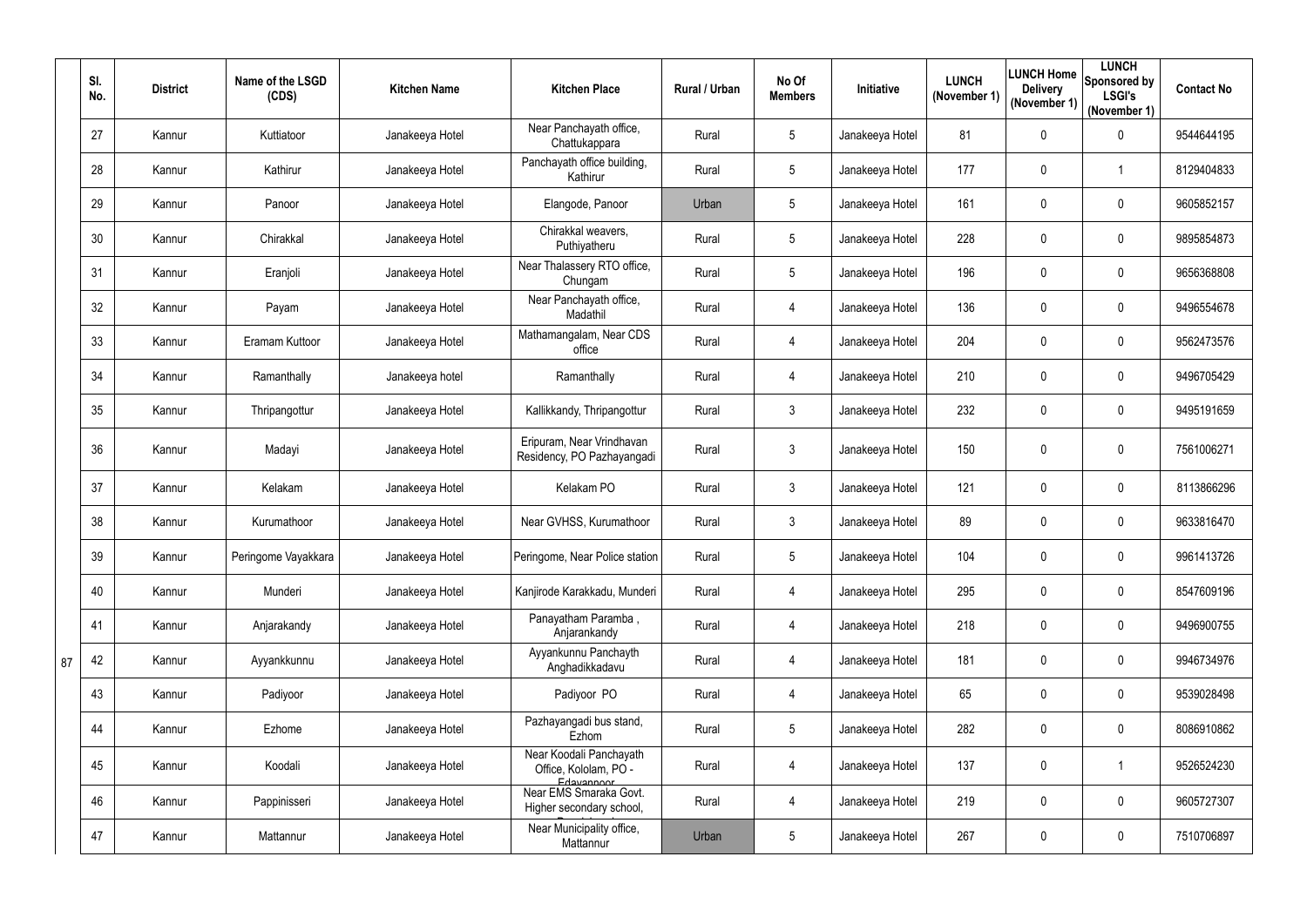| SI.<br>No. | <b>District</b> | Name of the LSGD<br>(CDS) | <b>Kitchen Name</b>                          | <b>Kitchen Place</b>                                    | Rural / Urban | No Of<br><b>Members</b> | <b>Initiative</b> | <b>LUNCH</b><br>(November 1) | <b>LUNCH Home</b>  <br><b>Delivery</b><br>(November 1) | <b>LUNCH</b><br>Sponsored by<br><b>LSGI's</b><br>(November 1) | <b>Contact No</b> |
|------------|-----------------|---------------------------|----------------------------------------------|---------------------------------------------------------|---------------|-------------------------|-------------------|------------------------------|--------------------------------------------------------|---------------------------------------------------------------|-------------------|
| 48         | Kannur          | Chenghalayi               | Janakeeya Hotel                              | Valakai, Chenghalayi                                    | Rural         | $\mathfrak{Z}$          | Janakeeya Hotel   | 140                          | $\mathbf 0$                                            | $\mathbf 0$                                                   | 8547696233        |
| 49         | Kannur          | Pattiam                   | Janakeeya Hotel                              | Cheruvancheri PO,<br>Cheruvancheri                      | Rural         | 4                       | Janakeeya Hotel   | 281                          | 0                                                      | $\overline{2}$                                                | 7025025275        |
| 50         | Kannur          | Thaliparamba              | Janakeeya Hotel                              | Municipality compoud,<br>Thaliparamba                   | Urban         | 4                       | Janakeeya Hotel   | 151                          | $\mathbf 0$                                            | $\mathbf 0$                                                   | 8547849019        |
| 51         | Kannur          | Payyavoor                 | Janakeeya Hotel                              | Payyavoor - PO, Payyavoor                               | Rural         | $5\overline{)}$         | Janakeeya Hotel   | 269                          | 0                                                      | $\mathbf 0$                                                   | 9495311608        |
| 52         | Kannur          | Kottiyoor                 | Janakeeya Hotel                              | Neendunokki, Kottiyoor - PO                             | Rural         | $5\overline{)}$         | Janakeeya Hotel   | $\mathbf{0}$                 | $\mathbf 0$                                            | $\mathbf 0$                                                   | 6282565854        |
| 53         | Kannur          | Kunnothparamba            | Janakeeya Hotel                              | Kunnothparamba PO,<br>Kunnothparamba                    | Rural         | $\mathfrak{Z}$          | Janakeeya Hotel   | 216                          | $\mathbf 0$                                            | $\pmb{0}$                                                     | 8156840487        |
| 54         | Kannur          | Pariyaram                 | Janakeeya Hotel                              | Near Panchayath Office,<br>Chithappile poyil, Pariyaram | Rural         | $\overline{4}$          | Janakeeya Hotel   | 131                          | 0                                                      | $\pmb{0}$                                                     | 9744385083        |
| 55         | Kannur          | Kunjimangalam             | Janakeeya Hotel                              | Old Post office building,<br>Andamkovil, Kunjimangalam  | Rural         | 4                       | Janakeeya Hotel   | 127                          | $\mathbf 0$                                            | $\pmb{0}$                                                     | 9526981326        |
| 56         | Kannur          | Thillenkeri               | Janakeeya Hotel                              | Thekkam poyil, Near Uliyil<br>Town                      | Rural         | 3 <sup>1</sup>          | Janakeeya Hotel   | 270                          | 0                                                      | $\mathbf 0$                                                   | 9745059451        |
| 57         | Kannur          | Chittariparamba           | Janakeeya Hotel                              | Poovathinkeezhil, PO-<br>Chittariparamba                | Rural         | 6                       | Janakeeya Hotel   | 160                          | 0                                                      | $\mathbf 0$                                                   | 8943506825        |
| 58         | Kannur          | Mayyil                    | Janakeeya Hotel                              | Near Mayyil Panchayath office,<br>Mayyil                | Rural         | 4                       | Janakeeya Hotel   | 152                          | $\mathbf 0$                                            | $\mathbf 0$                                                   | 9526072638        |
| 59         | Kannur          | Cherukunnu                | Janakeeya Hotel                              | Pallichal, PO - Cherukunnu,<br>Pin -670301              | Rural         | 4                       | Janakeeya Hotel   | 162                          | 0                                                      | $\overline{2}$                                                | 8547361298        |
| 60         | Kannur          | Aaralam                   | Janakeeya Hotel                              | Athikkal, PO - Keezhpally                               | Rural         | $5\phantom{.0}$         | Janakeeya Hotel   | 222                          | 0                                                      | $\mathbf 0$                                                   | 9961285762        |
| 61         | Kannur          | Alakkode                  | Janakeeya Hotel                              | Therthally, Therthally PO,<br>Alakkode                  | Rural         | $5\overline{)}$         | Janakeeya Hotel   | 152                          | $\overline{0}$                                         | $\pmb{0}$                                                     | 8547045070        |
| 62         | Kannur          | Malappattam               | Janakeeya Hotel                              | Near Malappattam<br>panchayath, Malappattam             | Rural         | $\mathfrak{Z}$          | Janakeeya Hotel   | 94                           | 0                                                      | $\pmb{0}$                                                     | 9400571842        |
| 63         | Kannur          | Kanichar                  | Janakeeya Hotel                              | Kanichar PO, Kanichar                                   | Rural         | $\mathfrak{Z}$          | Janakeeya Hotel   | 154                          | $\overline{0}$                                         | $\boldsymbol{0}$                                              | 9526167667        |
| 64         | Kannur          | Mokeri                    | Kudumbashree Janakeeya Hotel,<br>Mokeri      | Vallangad, Mokeri                                       | Rural         | $5\overline{)}$         | Janakeeya Hotel   | 255                          | $\overline{0}$                                         | $\pmb{0}$                                                     | 9947037223        |
| 65         | Kannur          | Anjarakandy 2             | Kudumbashree Janakeeya Hotel,<br>Anjarakandy | Kavinmoola, Anjarakandy                                 | Rural         | $5\phantom{.0}$         | Janakeeya Hotel   | 173                          | $\overline{0}$                                         | $\boldsymbol{0}$                                              | 9446657510        |
| 66         | Kannur          | Newmahi                   | Kudumbashree Janakeeya Hotel                 | Newmahi bridge, Newmahi                                 | Rural         | $\mathfrak{Z}$          | Janakeeya Hotel   | 235                          | $\overline{0}$                                         | $\boldsymbol{0}$                                              | 9946056862        |
| 67         | Kannur          | Keezhallur                | Janakeeya Hotel                              | Kummanam, Elambara                                      | Rural         | $\mathfrak{Z}$          | Janakeeya Hotel   | 217                          | $\overline{0}$                                         | $\pmb{0}$                                                     | 9947648580        |
| 68         | Kannur          | Chembilode                | Janakeeya hotel                              | Chakkarakal bus stand,<br>mowanchery                    | Rural         | $5\phantom{.0}$         | Janakeeya Hotel   | 565                          | 0                                                      | $\pmb{0}$                                                     | 9847951631        |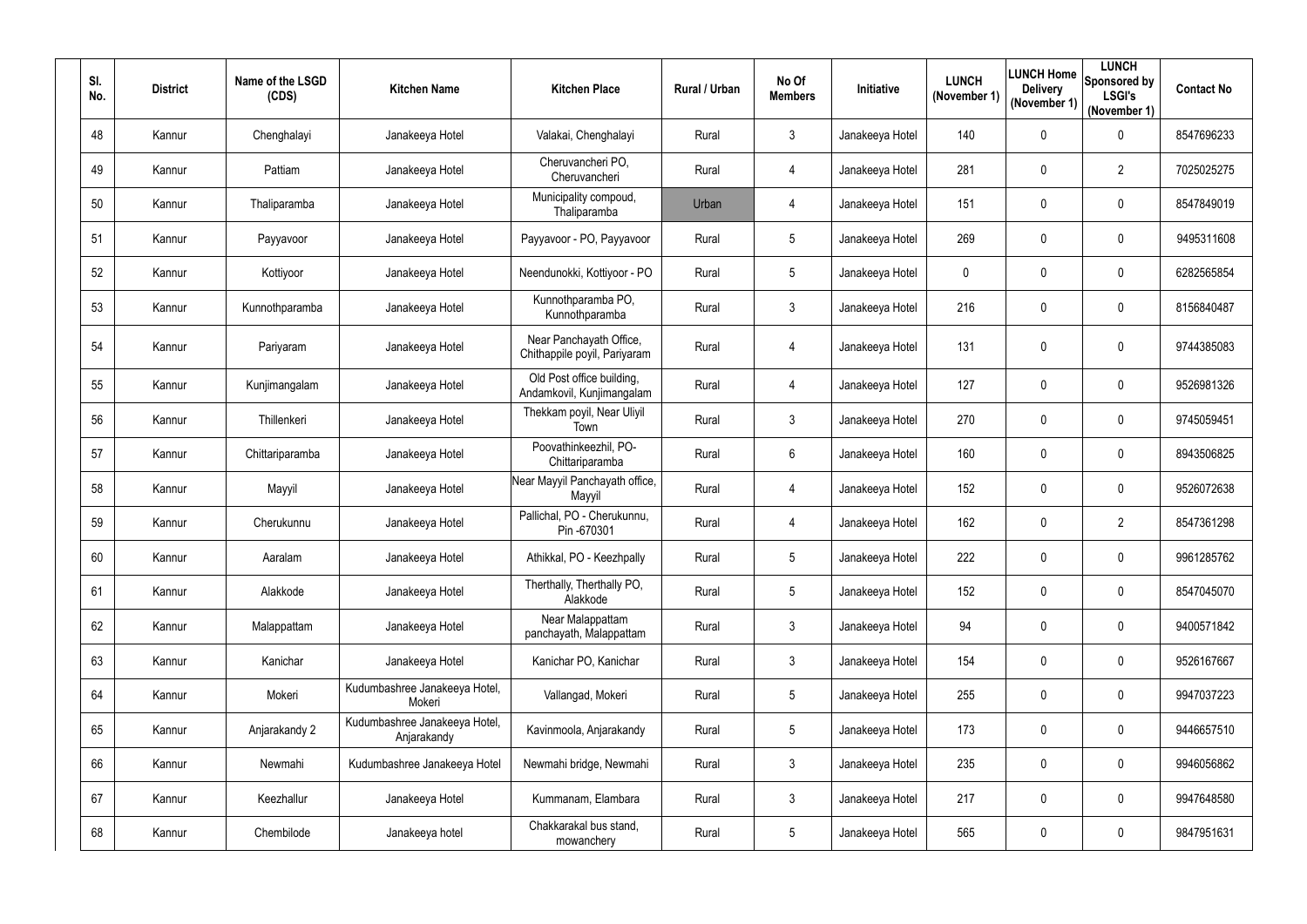|    | SI.<br>No.              | <b>District</b> | Name of the LSGD<br>(CDS) | <b>Kitchen Name</b>        | <b>Kitchen Place</b>                                        | <b>Rural / Urban</b> | No Of<br><b>Members</b> | Initiative      | <b>LUNCH</b><br>(November 1) | <b>Delivery</b><br>(November 1) | <b>LUNCH</b><br>LUNCH Home Sponsored by<br><b>LSGI's</b><br>(November 1) | <b>Contact No</b> |
|----|-------------------------|-----------------|---------------------------|----------------------------|-------------------------------------------------------------|----------------------|-------------------------|-----------------|------------------------------|---------------------------------|--------------------------------------------------------------------------|-------------------|
|    | 69                      | Kannur          | vengad                    | Janakeeya hotel            | mambaram                                                    | Rural                | $6\phantom{.}$          | Janakeeya Hotel | 86                           | $\mathbf 0$                     | $\mathbf 0$                                                              | 7902970902        |
|    | 70                      | Kannur          | Azhikode                  | Janakeeya hotel            | vankulathvayayal                                            | Rural                | 4                       | Janakeeya Hotel | 150                          | $\mathbf 0$                     | $\mathbf 0$                                                              | 9895910633        |
|    | 71                      | Kannur          | Kolayad                   | Janakeeya hotel            | kolayad                                                     | rural                | 3                       | janakeeya hotel | 160                          | $\mathbf 0$                     | $\mathbf 0$                                                              | 8592065431        |
|    | 72                      | Kannur          | valapattanam              | janakeeya hotel            | mill road, valapattanam                                     | rural                | $\mathfrak{Z}$          | janakeeya hotel | $\mathbf 0$                  | $\mathbf 0$                     | $\pmb{0}$                                                                | 9061345312        |
|    | 73                      | Kannur          | Anthur 2                  | annapoorna janakeeya hotel | paliyath valapp, po morazha                                 | urban                | $\mathfrak{Z}$          | janakeeya hotel | 114                          | $\mathbf 0$                     | $\pmb{0}$                                                                | 9526183004        |
|    | 74                      | Kannur          | payyannur 2               | janakeeya hotel            | kaniyeri, po vellur                                         | urban                | $\mathfrak{Z}$          | janakeeya hotel | 49                           | $\mathbf 0$                     | $\pmb{0}$                                                                | 8301817232        |
|    | 75                      | Kannur          | cherupuzha                | janakeeya hotel            | near panjayath office,<br>cherupuzha, 670511                | rural                | 4                       | janakeeya hotel | 313                          | $\mathbf 0$                     | $\mathbf 0$                                                              | 8547114024        |
|    | 76                      | Kannur          | Eruvessy                  | Janakeeya hotel            | Panchayath office road,<br>Chemberi                         | Rural                | 4                       | Janakeeya hotel | 243                          | 0                               | $\mathbf 0$                                                              | 9544893463        |
|    | 77                      | Kannur          | Pattuvam                  | Janakeeya Hotel            | Near Pattuvam panchayath<br>office, Pattuvam                | Rural                | $\overline{5}$          | Janakeeya hotel | 141                          | $\mathbf 0$                     | $\mathbf 0$                                                              | 9539731430        |
|    | 78                      | Kannur          | Mangattidom               | Janakeeya Hotel            | Kaitheri idam, Nirmalagiri PO,<br>Mangattidom               | Rural                | $\overline{7}$          | Janakeeya hotel | 147                          | $\mathbf 0$                     | $\mathbf 0$                                                              | 9207253934        |
|    | 79                      | Kannur          | Panoor                    | Janakeeya Hotel            | Thundayi peedika, Pukkom,<br>Panoor PO                      | Urban                | $\sqrt{5}$              | Janakeeya hotel | 128                          | $\mathbf 0$                     | $\mathbf 0$                                                              | 9605852157        |
|    | 80                      | Kannur          | Kottayam                  | Janakeeya hotel            | Kottayam malabar, Kottayam<br>panchayath building, Kottayam | Rural                | $\sqrt{5}$              | Janakeeya hotel | 128                          | $\mathbf 0$                     | $\mathbf 0$                                                              | 9656672187        |
|    | 81                      | Kannur          | Ulikkal                   | Janakeeya hotel            | Vattiyam thodu (po) Mattara,<br><b>Ulikkal, 670705</b>      | Rural                | $5\overline{)}$         | Janakeeya hotel | 82                           | $\mathbf 0$                     | $\mathbf 0$                                                              | 8086777517        |
|    | 82                      | Kannur          | Kadambur                  | Janakeeya hotel            | Kadachira, Kadambur                                         | Rural                | $\sqrt{5}$              | Janakeeya hotel | 130                          | $\mathbf 0$                     | $\pmb{0}$                                                                | 9847178332        |
|    | 83                      | Kannur          | Irikkoor                  | Janakeeya hotel            | Peruvalathuparambu, PO -<br>Irikkoor                        | Rural                | 4                       | Janakeeya hotel | 118                          | $\mathbf 0$                     | $\pmb{0}$                                                                | 9746864255        |
|    | 84                      | Kannur          | Mattool                   | Janakeeya hotel            | Mattool central, Mattool                                    | Rural                | $\sqrt{5}$              | Janakeeya hotel | $\mathbf 0$                  | $\mathbf 0$                     | $\pmb{0}$                                                                | 9895321842        |
|    | 85                      | Kannur          | Thalasseri -2             | Janakeeya hotel            | Thalayi harbour, Thalasseri                                 | Urban                | $\sqrt{5}$              | Janakeeya hotel | 234                          | $\mathbf 0$                     | $\pmb{0}$                                                                | 9605745402        |
|    | 86                      | Kannur          | Kannur                    | Janakeeya hotel            | Pallipoyil division, Kannur<br>corporation                  | Urban                | $\mathfrak{Z}$          | Janakeeya hotel | 311                          | $\mathbf 0$                     | $\pmb{0}$                                                                | 9745243643        |
|    | 87                      | Kannur          | Ulikkal                   | Janakeeya hotel            | Manikkadavu PO,<br>Manikkadadavu - 670705                   | Rural                | $\sqrt{5}$              | Janakeeya hotel | 240                          | 0                               | $\mathbf 0$                                                              | 8547972988        |
| 87 |                         |                 |                           |                            |                                                             |                      | 385                     |                 | 16536                        | 0                               | 15                                                                       |                   |
|    | $\overline{\mathbf{1}}$ | Kasaragod       | Pilicode                  | Janakeeya Hotel, Pilicode  | Kalikkadavu                                                 | Rural                | 4                       | Janakeeya Hotel | 154                          | 0                               | $\pmb{0}$                                                                | 9944087661        |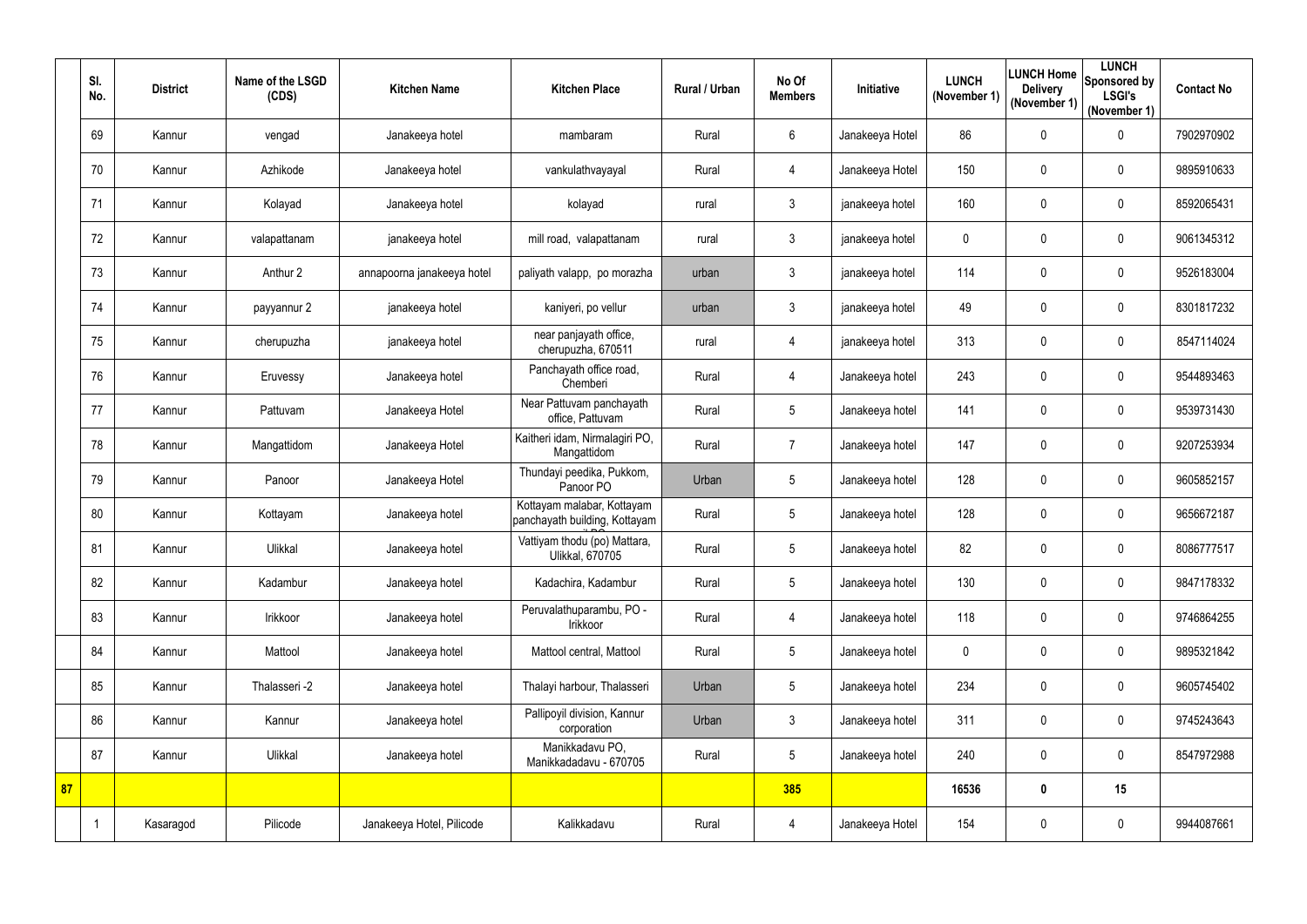| SI.<br>No.     | <b>District</b> | Name of the LSGD<br>(CDS) | <b>Kitchen Name</b>             | <b>Kitchen Place</b>  | Rural / Urban | No Of<br><b>Members</b> | Initiative      | <b>LUNCH</b><br>(November 1) | <b>Delivery</b><br>(November 1) | <b>LUNCH</b><br> LUNCH Home  Sponsored by '<br><b>LSGI's</b><br>(November 1) | <b>Contact No</b> |
|----------------|-----------------|---------------------------|---------------------------------|-----------------------|---------------|-------------------------|-----------------|------------------------------|---------------------------------|------------------------------------------------------------------------------|-------------------|
| $\overline{2}$ | Kasaragod       | Kodom belur               | janakeeya hotel kalichanadukkam | Kalichanadukkam       | Rural         | 4                       | Janakeeya Hotel | 103                          | $\mathbf 0$                     | $\mathbf 0$                                                                  | 9562820280        |
| $\mathfrak{Z}$ | Kasaragod       | Chemnad                   | Oruma janakeeya hotel           | Koliyadkam            | Rural         | $5\phantom{.0}$         | Janakeeya Hotel | 240                          | 0                               | $\boldsymbol{0}$                                                             | 9567660603        |
| $\overline{4}$ | Kasaragod       | Trikarpur                 | Janakeeya Hotel                 | Trikaripur            | Rural         | $\sqrt{5}$              | Janakeeya Hotel | 235                          | 0                               | $\boldsymbol{0}$                                                             | 8086392698        |
| 5              | Kasaragod       | Panathady                 | janakeeya hotel panthoor        | Panathoor             | Rural         | 4                       | Janakeeya Hotel | 102                          | $\mathbf 0$                     | $\pmb{0}$                                                                    | 8943109804        |
| 6              | Kasaragod       | West eleri                | Thripthi Janakeeya hotel        | Bheemanadi            | Rural         | 4                       | Janakeeya Hotel | 236                          | 0                               | $\mathbf 0$                                                                  | 9497847040        |
| 7              | Kasaragod       | Madikai                   | Salkara Janakeeya hotel         | Madikai               | Rural         | $\mathfrak{Z}$          | Janakeeya Hotel | 90                           | 0                               | $\pmb{0}$                                                                    | 8281850733        |
| 8              | Kasaragod       | Valiyaparamba             | Janakeeya hotel                 | Valiyaparamba         | Rural         | $\mathfrak{Z}$          | Janakeeya Hotel | 65                           | 0                               | $\mathbf 0$                                                                  | 9745962447        |
| 9              | Kasaragod       | Ajanur                    | Janakeeya hotel                 | Vellikkoth            | Rural         | $\mathfrak{Z}$          | Janakeeya Hotel | 271                          | 0                               | $\boldsymbol{0}$                                                             | 7558068272        |
| 10             | Kasaragod       | Badiadka                  | Janakeeya hotel                 | Badiadka              | Rural         | 4                       | Janakeeya Hotel | 97                           | $\mathbf 0$                     | $\pmb{0}$                                                                    | 9539359291        |
| 11             | Kasaragod       | Kuttikkol                 | Janakeeya hotel                 | Kuttikkol             | Rural         | 4                       | Janakeeya Hotel | 110                          | 0                               | $\boldsymbol{0}$                                                             | 8547062480        |
| 12             | Kasaragod       | Delampadi                 | Janakeeya hotel                 | Delampadi             | Rural         | 4                       | Janakeeya hotel | 85                           | $\mathbf 0$                     | $\mathbf 0$                                                                  | 9496702505        |
| 13             | Kasaragod       | Muliyar                   | Janakeeya hotel                 | Bovikkanam            | Rural         | 9                       | Janakeeya Hotel | 49                           | $\mathbf 0$                     | $\pmb{0}$                                                                    | 7034632654        |
| 14             | Kasaragod       | Meenja                    | Janakeeya hotel                 | Miyapadav             | Rural         | 4                       | Janakeeya hotel | 127                          | $\boldsymbol{0}$                | $\pmb{0}$                                                                    | 9497161960        |
| 15             | Kasaragod       | Puthige                   | Janakeeya hotel                 | Puthige               | Rural         | $\mathfrak{Z}$          | Janakeeya hotel | 100                          | 0                               | $\pmb{0}$                                                                    | 8592071686        |
| 16             | Kasaragod       | Bedaduka                  | Janakeeya Hotel                 | Kundamkuzhi           | Rural         | $\mathfrak{Z}$          | Janakeeya Hotel | 235                          | $\mathbf 0$                     | $\mathbf 0$                                                                  | 8281092860        |
| 17             | Kasaragod       | Pallikara                 | Janakeeya Hotel                 | Pallikara             | Rural         | 4                       | Janakeeya Hotel | 212                          | $\mathbf 0$                     | $\mathbf 0$                                                                  | 7034016505        |
| 18             | Kasaragod       | Kinanoor karinthalam      | Janakeeya Hotel                 | Parappa               | Rural         | $5\phantom{.0}$         | Janakeeya hotel | 174                          | $\mathbf 0$                     | $\pmb{0}$                                                                    | 9526063885        |
| 19             | Kasaragod       | Nileswaram                | Janakeeya Hotel                 | Nileswaram market     | Urban         | $\sqrt{5}$              | Janakeeya hotel | 140                          | $\mathbf 0$                     | $\pmb{0}$                                                                    | 6235177323        |
| 20             | Kasaragod       | Kanhangad 1               | Janakeeya hotel                 | Kanhangad town        | Urban         | $5\phantom{.0}$         | Janakeeya hotel | 469                          | 0                               | $\mathbf 0$                                                                  | 8111858204        |
| 21             | Kasaragod       | Kanhangad 1               | Janakeeya hotel                 | Nr.Mini civil station | Urban         | $\mathfrak{Z}$          | Janakeeya hotel | 195                          | $\mathbf 0$                     | $\pmb{0}$                                                                    | 9495561250        |
| 22             | Kasaragod       | Paivalige                 | Janakeeya hotel                 | Paivalige             | Rural         | $\overline{4}$          | Janakeeya hotel | 95                           | 0                               | $\pmb{0}$                                                                    | 7356491447        |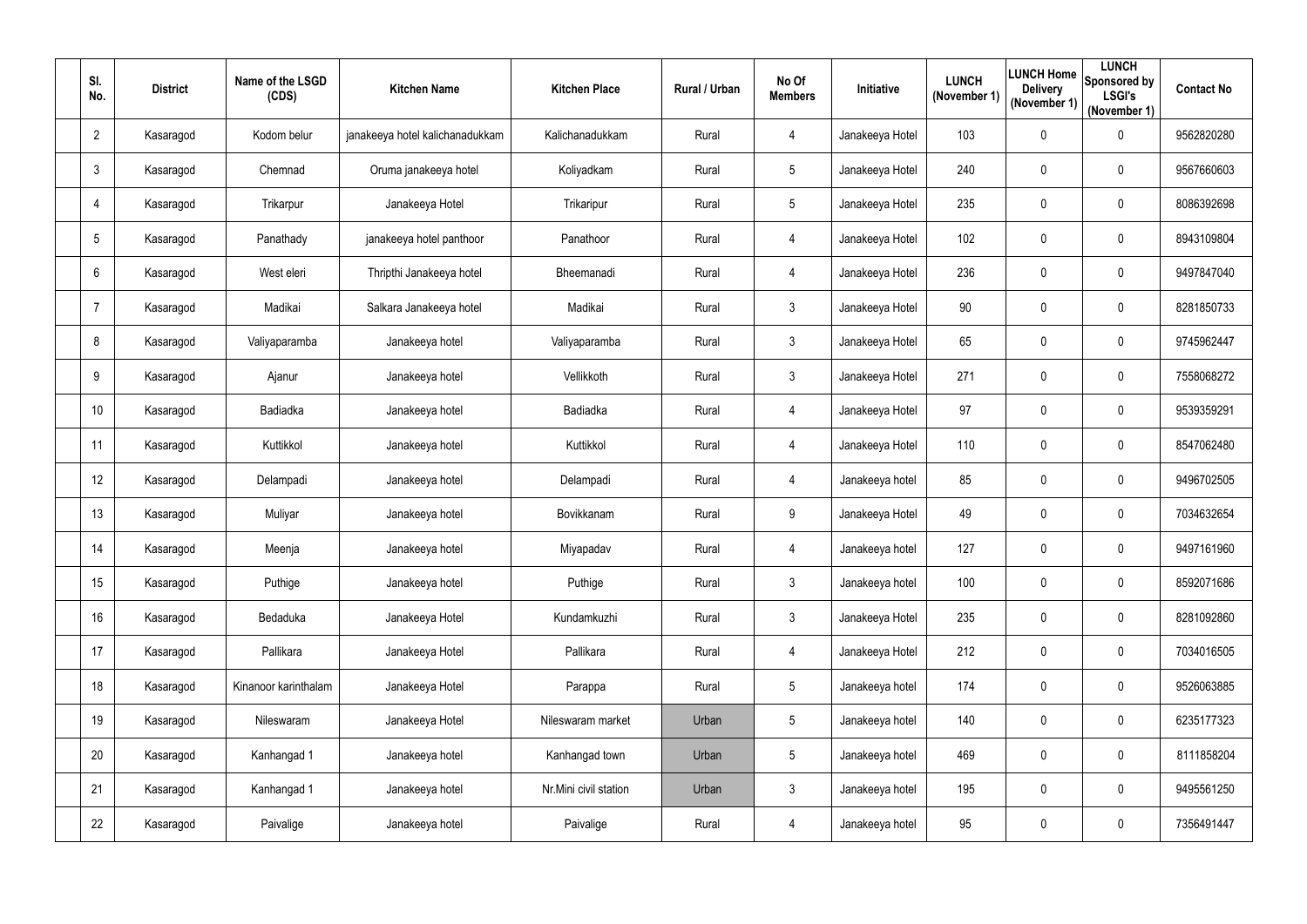|    | SI.<br>No.     | <b>District</b> | Name of the LSGD<br>(CDS) | <b>Kitchen Name</b>     | <b>Kitchen Place</b> | Rural / Urban | No Of<br><b>Members</b> | Initiative      | <b>LUNCH</b><br>(November 1) | <b>Delivery</b><br>(November 1) | <b>LUNCH</b><br>LUNCH Home Sponsored by<br><b>LSGI's</b><br>(November 1) | <b>Contact No</b> |
|----|----------------|-----------------|---------------------------|-------------------------|----------------------|---------------|-------------------------|-----------------|------------------------------|---------------------------------|--------------------------------------------------------------------------|-------------------|
|    | 23             | Kasaragod       | Manjeswaram               | Janakeeya Hotel         | Manjeswaram          | Rural         | 4                       | Janakeeya Hotel | 87                           | $\mathbf 0$                     | $\pmb{0}$                                                                | 9562867549        |
|    | 24             | Kasaragod       | Kanhangad 2               | Janakeeya Hotel         | Kottrachal           | Urban         | $\mathfrak{Z}$          | Janakeeya Hotel | 152                          | 0                               | $\mathbf 0$                                                              | 7025961094        |
|    | 25             | Kasaragod       | Cheruvathur               | Janakeeya hotel         | Kavumchira           | Rural         | $\sqrt{5}$              | Janakeeya Hotel | 220                          | 0                               | $\pmb{0}$                                                                | 9562358039        |
|    | 26             | Kasaragod       | Padne                     | Janakeeya Hotel         | Nadakkavu            | Rural         | $\mathfrak{Z}$          | Janakeeya Hotel | 214                          | $\mathbf 0$                     | $\pmb{0}$                                                                | 9744087661        |
|    | 27             | Kasaragod       | Kasaragod                 | Janakeeya Hotel         | Kasaragod            | Urban         | 4                       | Janakeeya Hotel | 198                          | 0                               | $\pmb{0}$                                                                | 9633400269        |
|    | 28             | Kasarkode       | Pallikkara                | Janakeeya Hotel         | Perladukkam          | Rural         | 4                       | Janakeeya Hotel | 193                          | 0                               | $\mathbf 0$                                                              | 9544582935        |
|    | 29             | Kasargode       | Kumbala                   | Janakeeya Hotel         | Kumbala              | Rural         | $\mathfrak{Z}$          | Janakeeya Hotel | $\mathbf 0$                  | 0                               | $\pmb{0}$                                                                | 7012142329        |
|    | 30             | Kasargode       | Karadka                   | Janakeeya Hotel         | Mulleria             | Rural         | $\overline{7}$          | Janakeeya Hotel | 105                          | 0                               | $\pmb{0}$                                                                | 8281395910        |
|    | 31             | Kasaragode      | Vorkady                   | Janakeeya Hotel         | Vorkady              | Rural         | $\mathfrak{Z}$          | Janakeeya Hotel | $\mathbf 0$                  | $\mathbf 0$                     | $\pmb{0}$                                                                | 8547223339        |
|    | 32             | Kasaragode      | Balal                     | Janakeeya hotel         | Balal                | Rural         | $\mathfrak{Z}$          | Janakeeya hotel | 94                           | 0                               | $\pmb{0}$                                                                | 7510839676        |
|    | 33             | Kasaragod       | Nileswaram                | mahima janakeeya hotel  | kanichira            | urban         | 4                       | janakeeya hotel | 140                          | $\mathbf 0$                     | $\pmb{0}$                                                                | 8590121681        |
|    | 34             | Kasaragode      | Kallar                    | janakeeya hotel         | kallar               | rural         | $\overline{4}$          | janakeeya hotel | 156                          | $\mathbf 0$                     | $\pmb{0}$                                                                | 9562820280        |
|    | 35             | Kasaragode      | Mangalpady                | janakeeya hotel         | mangalpady           | rural         | 4                       | janakeeya hotel | 202                          | $\mathbf 0$                     | $\pmb{0}$                                                                | 9633488309        |
|    | 36             | kasaragod       | Uduma                     | granma janakeeya hotel  | palakkunnu           | Rural         | 4                       | janakeeya hotel | 324                          | $\mathbf 0$                     | $\pmb{0}$                                                                | 8129957159        |
|    | 37             | Kasaragod       | pullur periya             | Salkara Janakeeya hotel | periya               | Rural         | $5\phantom{.0}$         | janakeeya hotel | 470                          | $\mathbf 0$                     | $\mathbf 0$                                                              | 8547309266        |
|    | 38             | kasaragod       | kumbadaje                 | janakeeya hotel         | kumbadaje            | Rural         | $\mathfrak{Z}$          | janakeeya hotel | 42                           | 0                               | $\pmb{0}$                                                                | 8593848698        |
|    | 39             | Kasaragod       | Chengala                  | Janakeeya Hotel         | Cherkkala            | Rural         | 3 <sup>1</sup>          | Janakeeya Hotel | 85                           | $\mathbf 0$                     | $\pmb{0}$                                                                |                   |
|    | 40             | kasaragod       | East eleri                | janakeeya hotel         | east eleri           | Rural         | $\mathfrak{Z}$          | janakeeya hotel | 138                          | $\mathbf 0$                     | $\pmb{0}$                                                                |                   |
| 40 |                |                 |                           |                         |                      |               | 161                     |                 | 6404                         | 0                               | $\pmb{0}$                                                                |                   |
|    |                | Kollam          | Chathannur                | Memsahib                | Sheemaaty junction   | Rural         | $5\phantom{.0}$         | Janakeeya Hotel | 358                          | $\mathbf 0$                     | $\pmb{0}$                                                                | 9446246685        |
|    | $\overline{2}$ | Kollam          | Melila                    | <b>Atham Unit</b>       | Melila               | Rural         | $\overline{7}$          | Janakeeya Hotel | 250                          | $\boldsymbol{0}$                | $\pmb{0}$                                                                | 9961178040        |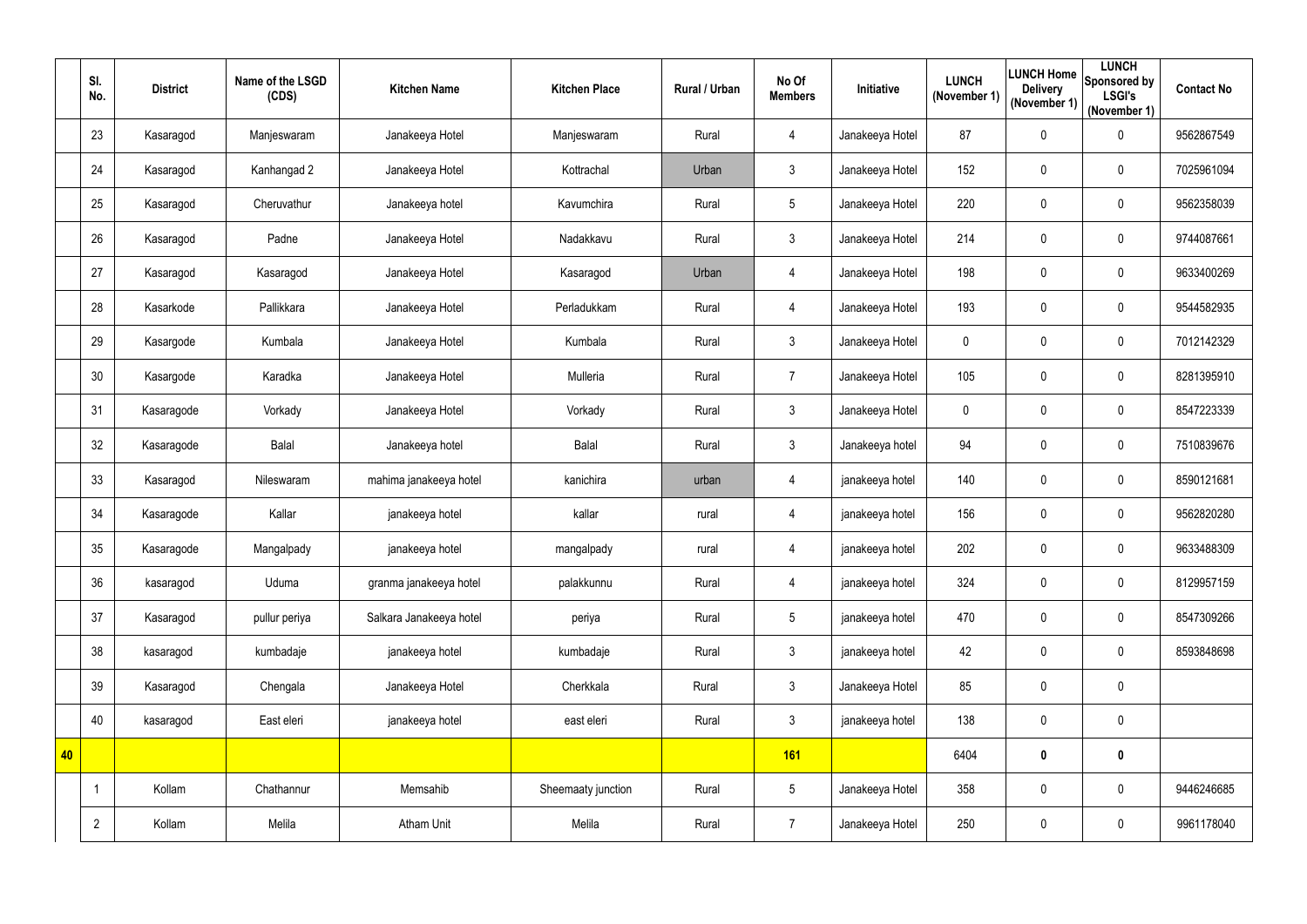| SI.<br>No. | <b>District</b> | Name of the LSGD<br>(CDS) | <b>Kitchen Name</b>              | <b>Kitchen Place</b>                 | Rural / Urban | No Of<br><b>Members</b> | Initiative      | <b>LUNCH</b><br>(November 1) | <b>LUNCH Home</b><br><b>Delivery</b><br>(November 1) | <b>LUNCH</b><br>Sponsored by<br><b>LSGI's</b><br>(November 1) | <b>Contact No</b> |
|------------|-----------------|---------------------------|----------------------------------|--------------------------------------|---------------|-------------------------|-----------------|------------------------------|------------------------------------------------------|---------------------------------------------------------------|-------------------|
| 3          | Kollam          | Kulakkada                 | Ruchi Snacks & Catering Unit     | Poovattoor                           | Rural         | 4                       | Janakeeya Hotel | 178                          | $\mathbf 0$                                          | $\pmb{0}$                                                     | 7907941183        |
| 4          | Kollam          | Ittiva                    | Nanma Janakeeya hotel            | Kattampally                          | Rural         | $5\overline{)}$         | Janakeeya Hotel | $\mathbf 0$                  | $\mathbf 0$                                          | $\pmb{0}$                                                     | 9809171887        |
| 5          | Kollam          | Sooranad North            | Nanma catering unit              | Sooranadu higher secondary<br>school | Rural         | $5\phantom{.0}$         | Janakeeya Hotel | 263                          | $\mathbf 0$                                          | $\mathbf 0$                                                   | 9846082469        |
| 6          | Kollam          | Clappana                  | Bismi catering                   | Palakulangara                        | Rural         | 5                       | Janakeeya Hotel | 192                          | $\mathbf 0$                                          | $\mathbf 0$                                                   | 9847901413        |
| 7          | Kollam          | Mayyanad                  | Krishnas Janakeeya hotel         | Eravipuram                           | Rural         | $3\overline{3}$         | Janakeeya Hotel | 147                          | $\mathbf 0$                                          | $\pmb{0}$                                                     | 9656477455        |
| 8          | Kollam          | Mayyanad                  | Souhridha Janakeeya hotel        | Pattarumukku,                        | Rural         | 9                       | Janakeeya Hotel | 198                          | $\mathbf 0$                                          | $\pmb{0}$                                                     | 7902645448        |
| 9          | Kollam          | Kulasekharapuram          | adi sakthi                       | Puthentheruvu.                       | Rural         | $5\phantom{.0}$         | Janakeeya Hotel | $\mathbf 0$                  | $\mathbf 0$                                          | $\mathbf 0$                                                   | 9656890790        |
| 10         | Kollam          | Thekkumbhagam             | Krishna hotel                    | Nadakavu junction                    | Rural         | 4                       | Janakeeya Hotel | 45                           | $\mathbf 0$                                          | $\mathbf 0$                                                   | 9961070031        |
| 11         | Kollam          | Oachira                   | Parabhramam catering             | near oachira , ITI canteen,          | Rural         | 4                       | Janakeeya Hotel | $\mathbf 0$                  | $\overline{0}$                                       | $\pmb{0}$                                                     | 9562283927        |
| 12         | Kollam          | Thodiyoor                 | Samridhi activity group          | Lpschool thodiyoor                   | Rural         | $5\overline{)}$         | Janakeeya Hotel | 42                           | 0                                                    | $\mathbf 0$                                                   | 9895703572        |
| 13         | Kollam          | Thrikkovilvattom          | Murari catering, janakeeya hotel | Mukhathala                           | Rural         | 4                       | Janakeeya Hotel | 146                          | $\mathbf 0$                                          | $\mathbf 0$                                                   | 9847072544        |
| 14         | Kollam          | Sasthamcotta              | Sreedurgha catering              | Jemini hotel sasthamcotta            | Rural         | $\overline{7}$          | Janakeeya Hotel | 278                          | $\mathbf 0$                                          | $\mathbf 0$                                                   | 9744368496        |
| 15         | Kollam          | Kollam                    | Athulya catering                 | Thirumullavaram                      | Urban         | 4                       | Janakeeya Hotel | 105                          | $\mathbf 0$                                          | $\pmb{0}$                                                     | 9048646080        |
| 16         | Kollam          | West Kallada              | Keerthi catering                 | Karalimukku                          | Rural         | $5\phantom{.0}$         | Janakeeya Hotel | 227                          | $\mathbf 0$                                          | $\pmb{0}$                                                     | 9605206907        |
| 17         | Kollam          | Thazhava                  | Pavizham                         | Karutheri junction                   | Rural         | $5\phantom{.0}$         | Janakeeya Hotel | 185                          | $\overline{0}$                                       | $\boldsymbol{0}$                                              | 8086704216        |
| 18         | Kollam          | Kollam                    | Niravu catering                  | Chinnakkada                          | Urban         | $5\phantom{.0}$         | Janakeeya Hotel | 282                          | 0                                                    | $\boldsymbol{0}$                                              | 9633073613        |
| 19         | Kollam          | Kundara                   | Ammu Catering unit               | Mulavana LP school                   | Rural         | 4                       | Janakeeya Hotel | 147                          | $\mathbf 0$                                          | $\boldsymbol{0}$                                              | 9633518572        |
| 20         | Kollam          | Neduvathur                | Pooja hotel                      | Thevalappuram                        | Rural         | $\mathfrak{Z}$          | Janakeeya Hotel | 42                           | $\overline{0}$                                       | $\pmb{0}$                                                     | 9745376675        |
| 21         | Kollam          | Punalur                   | Jyothi Catering                  | Punalur                              | Urban         | 4                       | Janakeeya Hotel | 315                          | $\overline{0}$                                       | $\pmb{0}$                                                     | 9961249345        |
| 22         | Kollam          | Punalur                   | Mahima Catering                  | Punalur                              | Urban         | $5\phantom{.0}$         | Janakeeya Hotel | 228                          | $\overline{0}$                                       | $\boldsymbol{0}$                                              | 9496112957        |
| 23         | Kollam          | Punalur                   | Safalyam Catering                | Punalur                              | Urban         | $5\phantom{.0}$         | Janakeeya Hotel | 373                          | $\boldsymbol{0}$                                     | $\pmb{0}$                                                     | 9495476197        |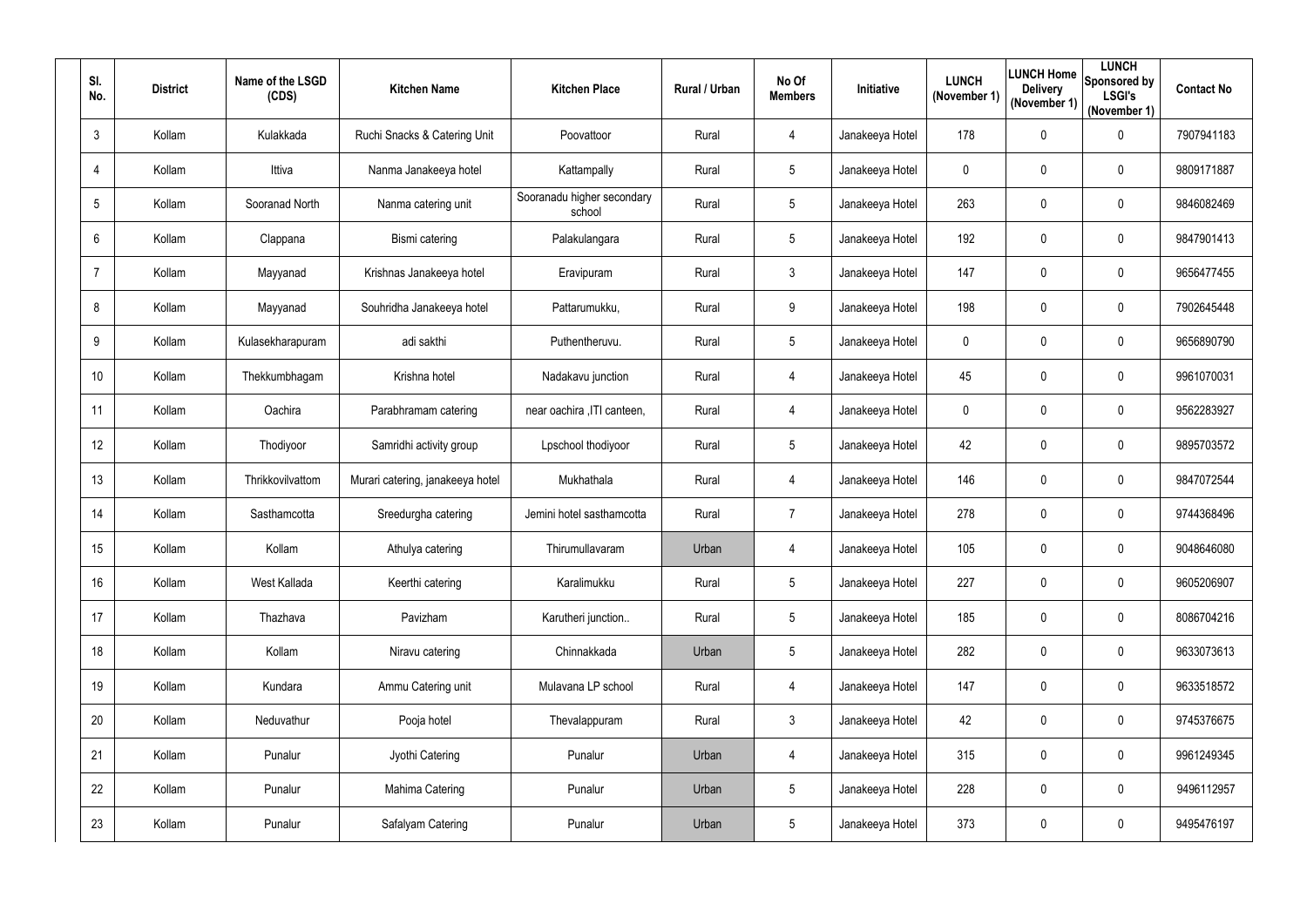|    | SI.<br>No. | <b>District</b> | Name of the LSGD<br>(CDS) | <b>Kitchen Name</b>      | <b>Kitchen Place</b>              | Rural / Urban | No Of<br><b>Members</b> | Initiative      | <b>LUNCH</b><br>(November 1) | <b>LUNCH Home</b><br><b>Delivery</b><br>(November 1) | <b>LUNCH</b><br>Sponsored by<br><b>LSGI's</b><br>(November 1) | <b>Contact No</b> |
|----|------------|-----------------|---------------------------|--------------------------|-----------------------------------|---------------|-------------------------|-----------------|------------------------------|------------------------------------------------------|---------------------------------------------------------------|-------------------|
|    | 24         | Kollam          | Thrikkaruva               | Janakeeya Bhakshanashala | Thinavila Junction Kanjaveli      | Rural         | 4                       | Janakeeya Hotel | 137                          | $\mathbf 0$                                          | $\mathbf 0$                                                   | 9645069880        |
|    | 25         | Kollam          | Chithara                  | AKG Janakeeya Hotel      | Kizhakkumbagom                    | Rural         | 5                       | Janakeeya Hotel | 129                          | $\mathbf 0$                                          | $\mathbf 0$                                                   | 9495701987        |
|    | 26         | Kollam          | South Paravur             | Kshree janakeeya hotel   | Busstand , paravur                | Urban         | $\overline{5}$          | Janakeeya Hotel | 151                          | $\mathbf 0$                                          | $5\phantom{.0}$                                               | 8606179380        |
|    | 27         | Kollam          | Mynagappally              | Anugraha hotel           | Kadappa                           | Rural         | $5\phantom{.0}$         | Janakeeya Hotel | 293                          | $\mathbf 0$                                          | $\mathbf 0$                                                   | 9995085705        |
|    | 28         | Kollam          | Mandrothuruthu            | Janakeeya Bhakshanashala | Thoombummukham                    | Rural         | 4                       | Janakeeya Hotel | 84                           | $\mathbf 0$                                          | $\mathbf 0$                                                   | 9526648057        |
|    | 29         | Kollam          | Karungappally             | Bagya catering           | Muncipality                       | Urban         | 4                       | Janakeeya Hotel | $\mathbf 0$                  | $\mathbf 0$                                          | $\pmb{0}$                                                     | 9947702130        |
|    | 30         | Kollam          | Kollam East               | Bharathlekshmi           | Vadakkevila                       | Urban         | $\mathfrak{Z}$          | Janakeeya Hotel | 328                          | $\mathbf 0$                                          | $\mathbf 0$                                                   | 9744300901        |
|    | 31         | Kollam          | Chavara                   | Harisree janakeya hotel  | Panchayath                        | Rural         | $\mathbf{3}$            | Janakeeya Hotel | 40                           | $\mathbf 0$                                          | $\mathbf 0$                                                   | 9995166343        |
|    | 32         | Kollam          | Pavithreswaram            | Kairali                  | Pavithreswaram                    | Rural         | 4                       | Janakeeya Hotel | 183                          | $\mathbf 0$                                          | $\mathbf 0$                                                   | 9605836414        |
|    | 33         | Kollam          | Veliyam                   | Kantharees               | Panchayathu building              | Rural         | $5\overline{)}$         | Janakeeya Hotel | 98                           | $\mathbf 0$                                          | $\pmb{0}$                                                     | 9562111715        |
|    | 34         | Kollam          | Velinalloor               | Quality Janakeeya hotel  | Alummod, Velinalloor              | Rural         | 4                       | Janakeeya Hotel | 110                          | $\mathbf 0$                                          | $\overline{0}$                                                | 9605896303        |
|    | 35         | Kollam          | Elamadu                   | Swaruma janakeeya hotel  | Near cooperative bank,<br>Elamadu | Rural         | $\mathfrak{Z}$          | Janakeeya Hotel | 162                          | 0                                                    | $\mathfrak{Z}$                                                | 8129611321        |
|    | 36         | Kollam          | Kadakkal                  | Nanma janakeeya hotel    | Kadakkal                          | Rural         | 4                       | Janakeeya Hotel | 350                          | $\mathbf 0$                                          | 0                                                             | 9847936390        |
|    | 37         | Kollam          | Perayam                   | Janakeeya hotel          | Onambalam                         | Rural         | 4                       | Janakeeya Hotel | $\mathbf 0$                  | $\mathbf 0$                                          | $\mathbf 0$                                                   | 9446855866        |
|    | 38         | Kollam          | Ezhukone                  | Ezhukone janakeeya hotel | Near panchayathu office           | Rural         | $5\phantom{.0}$         | Janakeeya Hotel | 225                          | $\mathbf 0$                                          | $\boldsymbol{0}$                                              | 8086757275        |
| 80 | 39         | Kollam          | Adichanalloor             | Ruchikkoottu             | Mylakkaadu                        | Rural         | 4                       | Janakeeya Hotel | $\mathbf 0$                  | $\mathbf 0$                                          | $\boldsymbol{0}$                                              | 8136954461        |
|    | 40         | Kollam          | Poruvazhi                 | Amma janakeeya hotel     | Poruvaxhy                         | Rural         | $5\phantom{.0}$         | Janakeeya Hotel | 247                          | $\mathbf 0$                                          | $\boldsymbol{0}$                                              | 9656421272        |
|    | 41         | Kollam          | Nilamel                   | Vanitha Janakeeya Hotel  | Nilamel                           | Rural         | 4                       | Janakeeya Hotel | $\mathbf 0$                  | $\mathbf 0$                                          | $\boldsymbol{0}$                                              | 9447407264        |
|    | 42         | Kollam          | Panmana                   | SV janakeeya hotel       | Kollaka CN junction               | Rural         | $\mathfrak{Z}$          | Janakeeya Hotel | 117                          | $\mathbf 0$                                          | $\boldsymbol{0}$                                              | 8113020216        |
|    | 43         | Kollam          | Ummannoor                 | Thanal                   | Nellikunnam                       | Rural         | 4                       | Janakeeya Hotel | 158                          | $\mathbf 0$                                          | $\boldsymbol{0}$                                              | 9656194614        |
|    | 44         | Kollam          | Kulathupuzha              | Karunya Janakeeya Hotel  | Thinkal karikkam                  | Rural         | 4                       | Janakeeya Hotel | 140                          | 0                                                    | $\pmb{0}$                                                     | 9048034267        |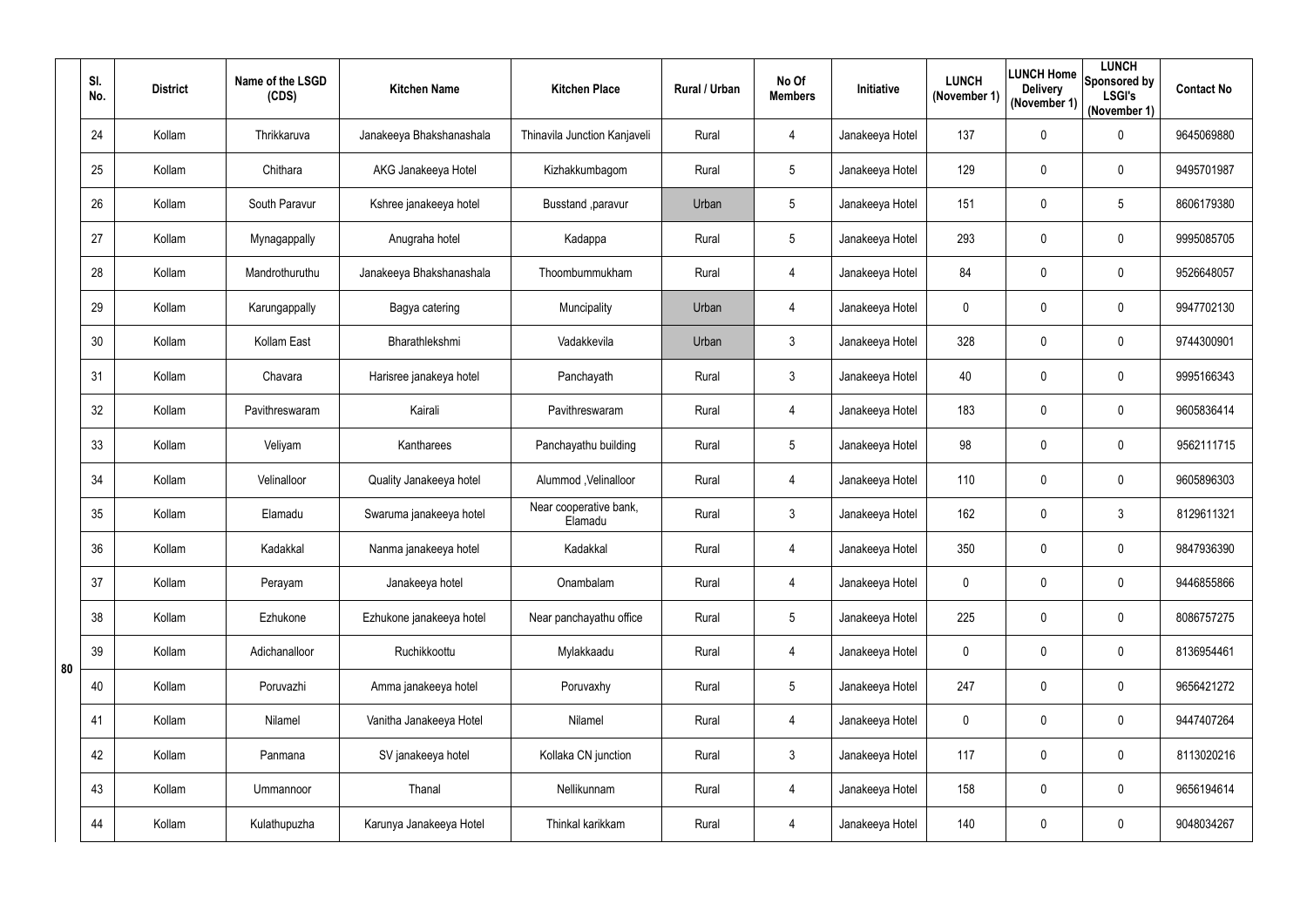| SI.<br>No. | <b>District</b> | Name of the LSGD<br>(CDS) | <b>Kitchen Name</b>                   | <b>Kitchen Place</b>                                 | Rural / Urban | No Of<br><b>Members</b> | Initiative      | <b>LUNCH</b><br>(November 1) | <b>Delivery</b><br>(November 1) | <b>LUNCH</b><br><b>ILUNCH Home</b> Sponsored by<br><b>LSGI's</b><br>(November 1) | <b>Contact No</b> |
|------------|-----------------|---------------------------|---------------------------------------|------------------------------------------------------|---------------|-------------------------|-----------------|------------------------------|---------------------------------|----------------------------------------------------------------------------------|-------------------|
| 45         | Kollam          | Kareepra                  | Kareepra janakeeya hotel              | Panchayathu office junction                          | Rural         | $5\overline{)}$         | Janakeeya Hotel | 56                           | $\mathbf 0$                     | $\pmb{0}$                                                                        | 9656783244        |
| 46         | Kollam          | Piravanthur               | Thanima catering unit                 | Piravanthoor                                         | Rural         | $5\overline{)}$         | Janakeeya Hotel | 108                          | $\mathbf 0$                     | $\mathbf 0$                                                                      | 9207907284        |
| 47         | Kollam          | Karavaloor                | Sreelekshmi Janakeeya Hotel           | Karavalur                                            | Rural         | $5\overline{)}$         | Janakeeya Hotel | 121                          | $\mathbf 0$                     | $\mathbf 0$                                                                      | 9745719860        |
| 48         | Kollam          | Kunnathur                 | Sneha janakeeya hotel                 | Bhoothakuzhi                                         | Rural         | 3 <sup>1</sup>          | Janakeeya Hotel | 185                          | $\mathbf 0$                     | $\overline{0}$                                                                   | 9061504141        |
| 49         | Kollam          | Alayaman                  | Sreelakam Janakeeya Hotel             | Karukone                                             | Rural         | 4                       | Janakeeya Hotel | 176                          | 0                               | $\pmb{0}$                                                                        | 8592858448        |
| 50         | Kollam          | Kottarakkara              | Ruchi                                 | Kottarakkara christuraj hospital<br>hospital canteen | Urban         | $5\phantom{.0}$         | Janakeeya Hotel | 209                          | $\mathbf 0$                     | $\mathbf 0$                                                                      | 9447997809        |
| 51         | Kollam          | Chirakkara                | Bhoomika Jh                           | Bhajanamadam mukku                                   | Rural         | 5 <sup>5</sup>          | Janakeeya Hotel | 0                            | 0                               | 0                                                                                | 9567024263        |
| 52         | Kollam          | Kalluvathukkal            | Deepam Jh                             | Parippally                                           | Rural         | 4                       | Janakeeya Hotel | 28                           | 0                               | $\mathbf 0$                                                                      | 8593984144        |
| 53         | Kollam          | Chirakkara                | Niram Jh                              | Vadakkemukku ,chirakkara                             | Rural         | 4                       | Janakeeya Hotel | 179                          | $\mathbf 0$                     | $\pmb{0}$                                                                        | 9847286593        |
| 54         | Kollam          | Velinalloor               | Mathrika janakeeya hotel              | Govt PHC canteen                                     | Rural         | 4                       | Janakeeya Hotel | $\mathbf 0$                  | 0                               | $\mathbf 0$                                                                      | 7592859804        |
| 55         | Kollam          | East Kallada              | kudumbashree janakeeya hotel          | marthandapuram                                       | Rural         | $5\overline{)}$         | Janakeeya Hotel | 223                          | $\mathbf 0$                     | $\pmb{0}$                                                                        | 9746964557        |
| 56         | Kollam          | Anchal                    | Malu janakeeya hotel                  | Anchal, Town ward                                    | Rural         | 3 <sup>1</sup>          | Janakeeya Hotel | 253                          | $\overline{0}$                  | $\pmb{0}$                                                                        | 9656920091        |
| 57         | Kollam          | Kummil                    | Sreebhadra janakeeya hotel            | Thachonam                                            | Rural         | 3                       | Janakeeya Hotel | 80                           | $\mathbf 0$                     | 0                                                                                | 9846327312        |
| 58         | Kollam          | Yeroor                    | Oottupura janakeeya hotel             | yeroor                                               | Rural         | 6                       | Janakeeya Hotel | 269                          | $\mathbf 0$                     | $\pmb{0}$                                                                        | 9526031467        |
| 59         | Kollam          | Nedumpana                 | Samthripthy janakeeya hotel           | Pallimon                                             | Rural         | 4                       | Janakeeya Hotel | 42                           | $\overline{0}$                  | $\boldsymbol{0}$                                                                 | 9539780119        |
| 60         | Kollam          | Kollam                    | Ishwarya janakeeya hotel              | Near collectorate, Thevally<br>division              | Urban         | 3 <sup>7</sup>          | Janakeeya Hotel | 272                          | $\overline{0}$                  | $\boldsymbol{0}$                                                                 | 8848893882        |
| 61         | Kollam          | Edamulakkal               | Sahya janakeeya hotel                 | Edamulackal                                          | Rural         | 4                       | Janakeeya Hotel | 105                          | $\overline{0}$                  | $\boldsymbol{0}$                                                                 | 7025532998        |
| 62         | Kollam          | Mylom                     | Amrutha                               | Inchakkadu                                           | Rural         | $5\overline{)}$         | Janakeeya Hotel | 92                           | $\overline{0}$                  | $\pmb{0}$                                                                        | 9539780965        |
| 63         | Kollam          | Thevalakkara              | Kerala Janakeeya Hotel                | Thevalakkara                                         | Rural         | $\mathfrak{Z}$          | Janakeeya Hotel | 93                           | $\mathbf 0$                     | $\boldsymbol{0}$                                                                 | 9847291089        |
| 64         | Kollam          | Thalavoor                 | Kudumbasheree Nadan<br>Bhakshanashala | Pidavoor                                             | Rural         | 4                       | Janakeeya Hotel | 101                          | $\overline{0}$                  | $\pmb{0}$                                                                        | 9747324839        |
| 65         | Kollam          | Vilakkudy                 | vadhanam                              | <b>KUNNICODU</b>                                     | Rural         | $5\phantom{.0}$         | Janakeeya Hotel | 160                          | $\overline{0}$                  | $\pmb{0}$                                                                        | 9526354689        |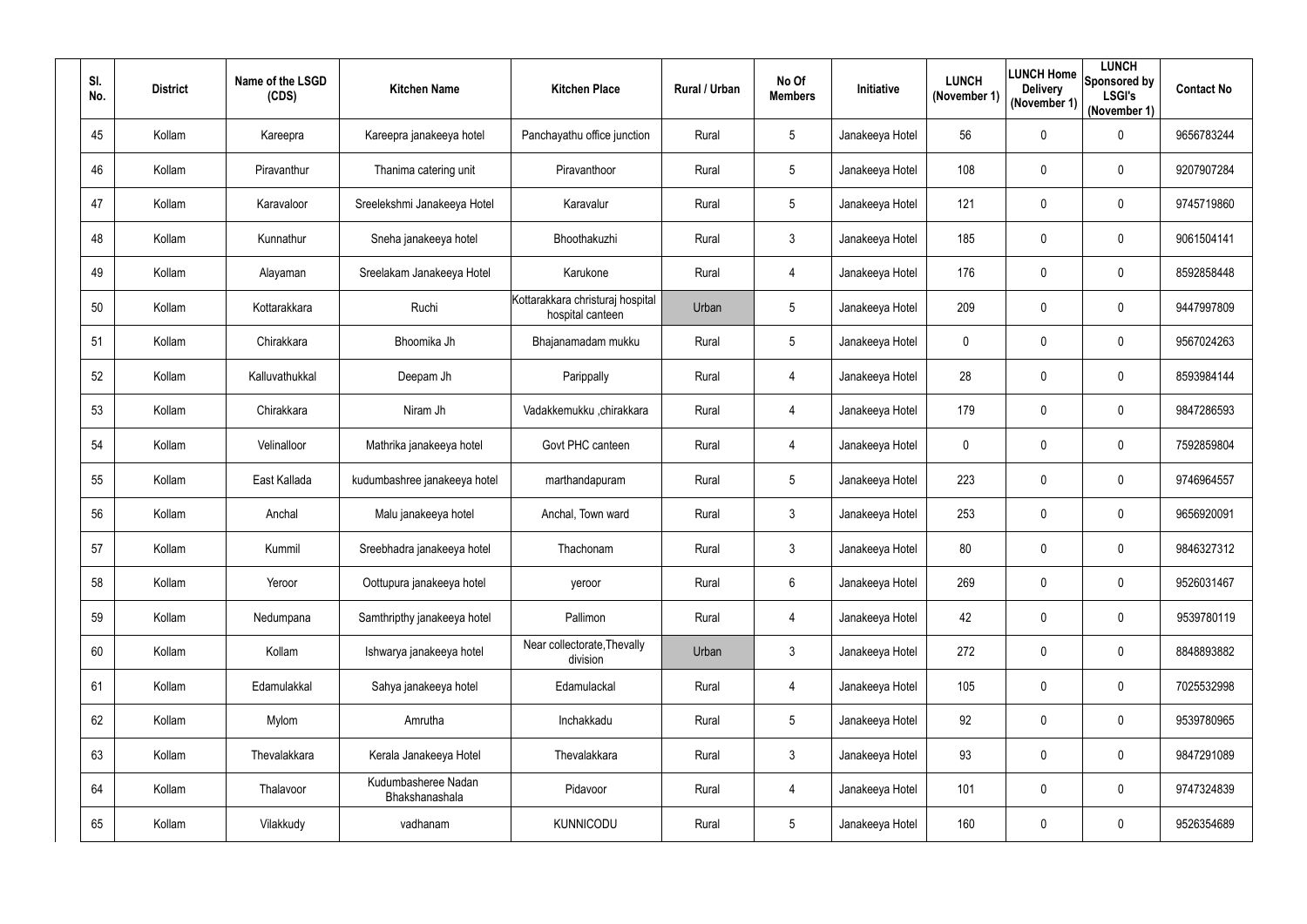|    | SI.<br>No.              | <b>District</b> | Name of the LSGD<br>(CDS) | <b>Kitchen Name</b>                              | <b>Kitchen Place</b>      | <b>Rural / Urban</b> | No Of<br><b>Members</b> | Initiative      | <b>LUNCH</b><br>(November 1) | <b>Delivery</b><br>(November 1) | <b>LUNCH</b><br> LUNCH Home  Sponsored by '<br><b>LSGI's</b><br>(November 1) | <b>Contact No</b> |
|----|-------------------------|-----------------|---------------------------|--------------------------------------------------|---------------------------|----------------------|-------------------------|-----------------|------------------------------|---------------------------------|------------------------------------------------------------------------------|-------------------|
|    | 66                      | Kollam          | Poothakkulam              | Avani catering                                   | Poothakkulam gp           | Rural                | 4                       | Janakeeya Hotel | 75                           | $\mathbf 0$                     | $\mathbf 0$                                                                  | 9562782082        |
|    | 67                      | Kollam          | Pathanapuram              | Pathanapuram Grama Panchayath<br>Janakeeya Hotel | Pathanapuram              | Rural                | 4                       | Janakeeya Hotel | 89                           | $\mathbf 0$                     | $\mathbf 0$                                                                  | 9061291033        |
|    | 68                      | Kollam          | Chadayamangalam           | Real janakeeya hotel                             | Chadayamangalam           | Rural                | $\mathfrak{Z}$          | Janakeeya Hotel | 60                           | $\mathbf 0$                     | $\mathbf 0$                                                                  | 9562123039        |
|    | 69                      | Kollam          | Elampalloor               | Kalavara janakeeya hotel                         | Ashupathri mukku, Kundara | Rural                | $5\phantom{.0}$         | Janakeeya Hotel | 174                          | $\mathbf 0$                     | $\pmb{0}$                                                                    | 8943182967        |
|    | 70                      | Kollam          | Kottamkara                | Ishwarya janakeeya hotel                         | Keralapuram               | Rural                | $5\phantom{.0}$         | Janakeeya Hotel | 0                            | 0                               | $\mathbf 0$                                                                  | 9747765979        |
|    | 71                      | Kollam          | Vettikavala               | Nanma                                            | Vettikkavala              | Rural                | $\mathfrak{Z}$          | Janakeeya Hotel | $\mathbf 0$                  | $\mathbf 0$                     | $\mathbf 0$                                                                  | 9645070430        |
|    | 72                      | Kollam          | Pooyappally               | Anaswara janakeeya hotel                         | Maruthamanpally           | Rural                | $\overline{5}$          | Janakeeya Hotel | 198                          | $\mathbf 0$                     | $\mathbf 0$                                                                  | 9947289476        |
|    | 73                      | Kollam          | Thenmala                  | Nanma janakeeya hotel                            | Thennala                  | Rural                | 4                       | Janakeeya Hotel | 139                          | $\mathbf 0$                     | $\mathbf 0$                                                                  | 9446274943        |
|    | 74                      | Kollam          | Pattazhi                  | Suprabhatham Catering Unit                       | pattazhy                  | Rural                | 4                       | Janakeeya Hotel | 44                           | $\mathbf 0$                     | $\pmb{0}$                                                                    | 9495195796        |
|    | 75                      | Kollam          | Neendakara                | Darshana Janakeeya Hotel                         | Puthenthura Junction      | Rural                | $\mathfrak{Z}$          | Janakeeya Hotel | 0                            | $\mathbf 0$                     | $\mathbf 0$                                                                  | 9633106463        |
|    | 76                      | Kollam          | Panayam                   | snehadeepam activity group                       | Thanikkamukku             | Rural                | 4                       | Janakeeya Hotel | $\mathbf 0$                  | $\mathbf 0$                     | $\pmb{0}$                                                                    | 8606117577        |
|    | 77                      | Kollam          | Clappana                  | Vijayasree                                       | Near alumpeedika junction | Rural                | $5\phantom{.0}$         | Janakeeya Hotel | 0                            | $\mathbf 0$                     | $\mathbf 0$                                                                  | 9567797660        |
|    | 78                      | Kollam          | Sooranad South            | Akshaya janakeeya hotel                          | Patharam                  | Rural                | 4                       | Janakeeya Hotel | 284                          | $\mathbf 0$                     | $\mathbf 0$                                                                  | 9746919825        |
|    | 79                      | Kollam          | Edamulakkal               | Deepam janakeeya hotel                           | Edamulackal               | Rural                | $\mathfrak{Z}$          | Janakeeya Hotel | 288                          | $\mathbf 0$                     | $\boldsymbol{0}$                                                             | 9400684494        |
|    | 80                      | Kollam          | Aryankavu                 | Sevana janakeeya hotel                           | Kazhuthurutty             | Rural                | $\mathfrak{Z}$          | Janakeeya Hotel | 150                          | $\pmb{0}$                       | $\boldsymbol{0}$                                                             | 8921381398        |
|    | 81                      | Kollam          | Pattazhi Vadakkekara      | Annapoorna                                       | Kaduvathode               | Rural                | 4                       | Janakeeya Hotel | 90 <sup>°</sup>              | 0                               | $\boldsymbol{0}$                                                             | 7561013776        |
| 81 |                         |                 |                           |                                                  |                           |                      | 350                     |                 | 11296                        | $\bullet$                       | $\boldsymbol{8}$                                                             |                   |
|    | $\overline{\mathbf{1}}$ | Kottayam        | Akalakkunnam              | Navaruchi                                        | Chengalam                 | Rural                | $5\phantom{.0}$         | Janakeeya Hotel | $\mathbf 0$                  | $\pmb{0}$                       | $\pmb{0}$                                                                    | 9188362235        |
|    | $\overline{2}$          | Kottayam        | Arpookkara                | Niravu                                           | <b>Medical College</b>    | Rural                | 8                       | Janakeeya Hotel | 200                          | 0                               | $\boldsymbol{0}$                                                             | 9744719092        |
|    | $\mathbf{3}$            | Kottayam        | Arpookkara                | Ruchi Janakeeya Hotel                            | Kaippuzha mutt            | Rural                | 4                       | Janakeeya Hotel | $\mathbf 0$                  | 0                               | $\boldsymbol{0}$                                                             | 9847147156        |
|    | $\overline{4}$          | Kottayam        | Athirampuzha              | Hannas                                           | Mannanam                  | Rural                | 4                       | Janakeeya Hotel | $\pmb{0}$                    | 0                               | $\pmb{0}$                                                                    | 9496136682        |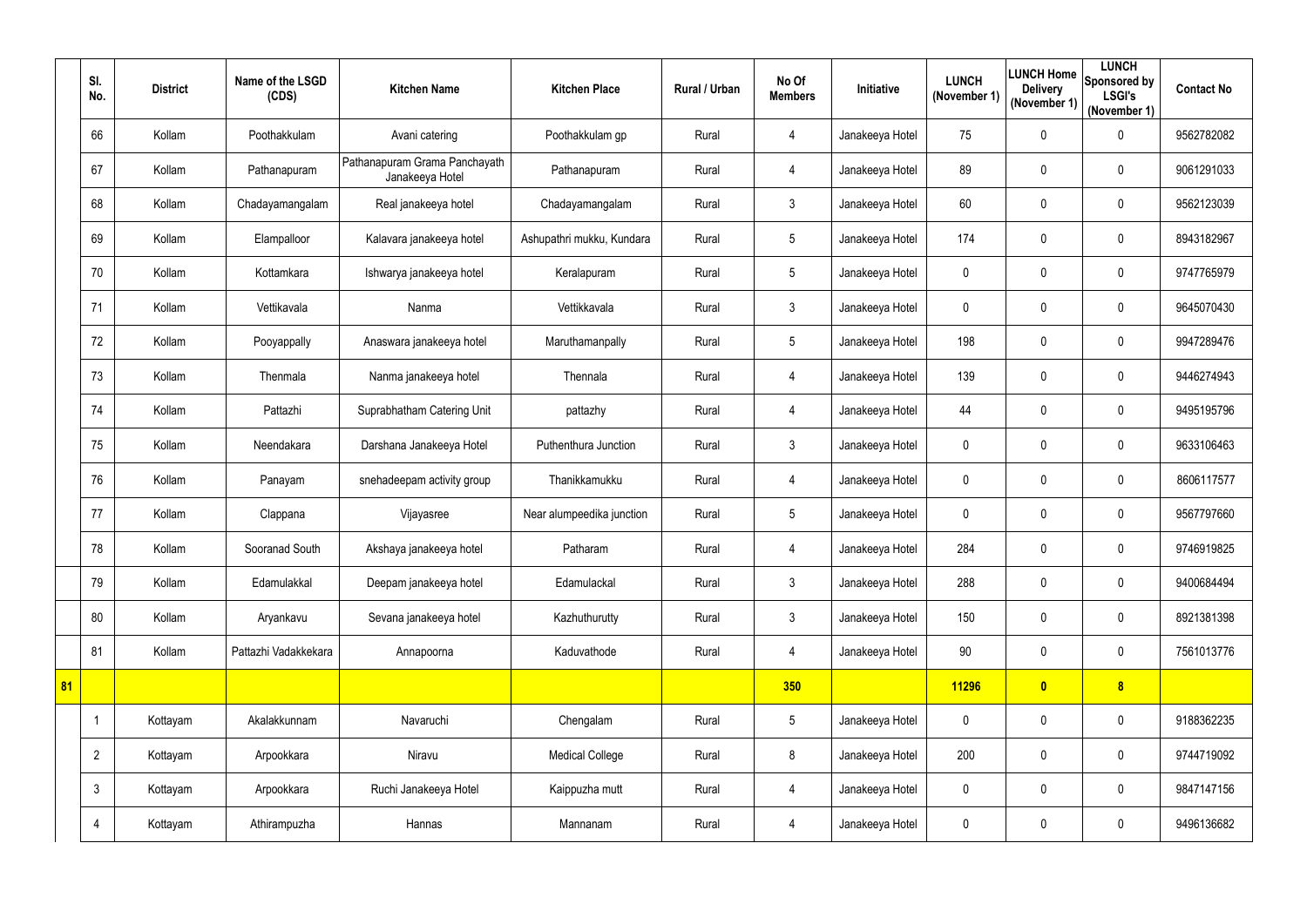| SI.<br>No.      | <b>District</b> | Name of the LSGD<br>(CDS) | <b>Kitchen Name</b>                | <b>Kitchen Place</b>                   | Rural / Urban | No Of<br><b>Members</b> | <b>Initiative</b> | <b>LUNCH</b><br>(November 1) | <b>Delivery</b><br>(November 1) | <b>LUNCH</b><br><b>LUNCH Home</b> Sponsored by<br><b>LSGI's</b><br>(November 1) | <b>Contact No</b> |
|-----------------|-----------------|---------------------------|------------------------------------|----------------------------------------|---------------|-------------------------|-------------------|------------------------------|---------------------------------|---------------------------------------------------------------------------------|-------------------|
| $5\phantom{.0}$ | Kottayam        | Ayarkunnam                | Panchami Unit                      | Near PHC Ayarkunnam                    | Rural         | 5                       | Janakeeya Hotel   | $\mathbf 0$                  | $\mathbf 0$                     | $\pmb{0}$                                                                       | 9744560994        |
| $6\phantom{.}6$ | Kottayam        | Aymanam                   | <b>Bisiya</b>                      | Aymanam panchayath hall                | Rural         | 3 <sup>1</sup>          | Janakeeya Hotel   | $\mathbf 0$                  | $\mathbf 0$                     | $\mathbf 0$                                                                     | 9544560606        |
| $\overline{7}$  | Kottayam        | Bharananganam             | Kudumbshree nadan<br>bhakshanasala | Bharananganam                          | Rural         | 3 <sup>1</sup>          | Janakeeya Hotel   | $\mathbf 0$                  | 0                               | $\mathbf 0$                                                                     | 8113827680        |
| 8               | Kottayam        | Changanassery             | Janakeeya Hotel                    | Near Railway station                   | Urban         | 3 <sup>1</sup>          | Janakeeya Hotel   | 50                           | $\mathbf 0$                     | $\overline{0}$                                                                  | 7560866821        |
| 9               | Kottayam        | Chemp                     | Thanima                            | Chemp                                  | Rural         | 4                       | Janakeeya Hotel   | $\mathbf 0$                  | 0                               | $\mathbf 0$                                                                     | 9809940907        |
| 10 <sup>°</sup> | Kottayam        | Chirakkadav               | <b>Udaya Catering Unit</b>         | Mahatma Gandhi Town Hall,<br>Ponkunnam | Rural         | 5                       | Janakeeya Hotel   | $\mathbf 0$                  | $\mathbf 0$                     | $\mathbf 0$                                                                     | 6282479410        |
| 11              | Kottayam        | Chirakkadav               | Sargam                             | Thekkethu Kavala                       | Rural         | $\mathfrak{Z}$          | Janakeeya Hotel   | 35                           | $\mathbf 0$                     | $\pmb{0}$                                                                       | 9656087110        |
| 12              | Kottayam        | Elikulam                  | Janakeeya Hotel Elikkulam          | Manchakuzhy                            | Rural         | 3 <sup>1</sup>          | Janakeeya Hotel   | $\mathbf 0$                  | $\mathbf 0$                     | $\mathbf 0$                                                                     | 9074768314        |
| 13              | Kottayam        | Ettumanoor                | Gramashree cafe kudumbasree        | Nandanam auditorium,<br>Ettumanoor     | Urban         | $5\overline{)}$         | Janakeeya Hotel   | $\mathbf 0$                  | $\mathbf 0$                     | $\mathbf 0$                                                                     | 9847334071        |
| 14              | Kottayam        | Kadanad                   | Thanal catering                    | Kadanad                                | Rural         | $5\overline{)}$         | Janakeeya Hotel   | $\mathbf 0$                  | $\mathbf 0$                     | $\mathbf 0$                                                                     | 9048099040        |
| 15              | Kottayam        | Kadaplamattam             | Salt &pepper                       | Near Kadaplamattom CDS                 | Rural         | 4                       | Janakeeya Hotel   | $\boldsymbol{0}$             | 0                               | $\pmb{0}$                                                                       | 9645400860        |
| 16              | Kottayam        | Kadaplamattam             | Kadaplamattam Janakeeya Hotel      | Vayala                                 | Rural         | 4                       | Janakeeya Hotel   | $\mathbf 0$                  | $\mathbf 0$                     | $\mathbf 0$                                                                     | 9446804954        |
| 17              | Kottayam        | Kaduthuruthy              | Janakeeya Hotel                    | Panchayath premise                     | Rural         | 6                       | Janakeeya Hotel   | $\mathbf{0}$                 | $\overline{0}$                  | 0                                                                               | 9847166464        |
| 18              | Kottayam        | Kallara                   | Vasuki Janakeeya hotel             | Kallara                                | Rural         | $\mathfrak{Z}$          | Janakeeya Hotel   | $\mathbf 0$                  | $\mathbf 0$                     | $\pmb{0}$                                                                       | 9846103478        |
| 19              | Kottayam        | Kanakkari                 | Jesus                              | Pattithanam                            | Rural         | $5\overline{)}$         | Janakeeya Hotel   | $\mathbf{0}$                 | $\mathbf 0$                     | $\boldsymbol{0}$                                                                | 9447192439        |
| 20              | Kottayam        | Kangazha                  | Sulabha                            | Pathanadu                              | Rural         | $5\overline{)}$         | Janakeeya Hotel   | $\mathbf 0$                  | $\mathbf 0$                     | $\boldsymbol{0}$                                                                | 9847438293        |
| 21              | Kottayam        | Kanjirapally              | Vanitha canteen                    | Panchayath premise                     | Rural         | $\mathfrak{Z}$          | Janakeeya Hotel   | $\mathbf 0$                  | $\mathbf 0$                     | $\boldsymbol{0}$                                                                | 9605391868        |
| 22              | Kottayam        | Karoor                    | Unarvu janakeeya hotel             | Valavoor                               | Rural         | $5\overline{)}$         | Janakeeya Hotel   | $\mathbf 0$                  | $\overline{0}$                  | $\pmb{0}$                                                                       | 8304903250        |
| 23              | Kottayam        | Karukachal                | Sukrutham Catering Unit            | Karukachal                             | Rural         | 5                       | Janakeeya Hotel   | $\mathbf 0$                  | $\mathbf 0$                     | $\boldsymbol{0}$                                                                | 9847766843        |
| 24              | Kottayam        | Kidangoor                 | Janakeeya hotel                    | Kidangoor Panchayath                   | Rural         | $\mathfrak{Z}$          | Janakeeya Hotel   | $\mathbf 0$                  | $\mathbf 0$                     | $\pmb{0}$                                                                       | 9048080292        |
| 25              | Kottayam        | Kooroppada                | Achus Janakeeya Hotel              | Panchayath                             | Rural         | $\mathfrak{Z}$          | Janakeeya Hotel   | $\mathbf 0$                  | $\mathbf 0$                     | $\pmb{0}$                                                                       | 9778121989        |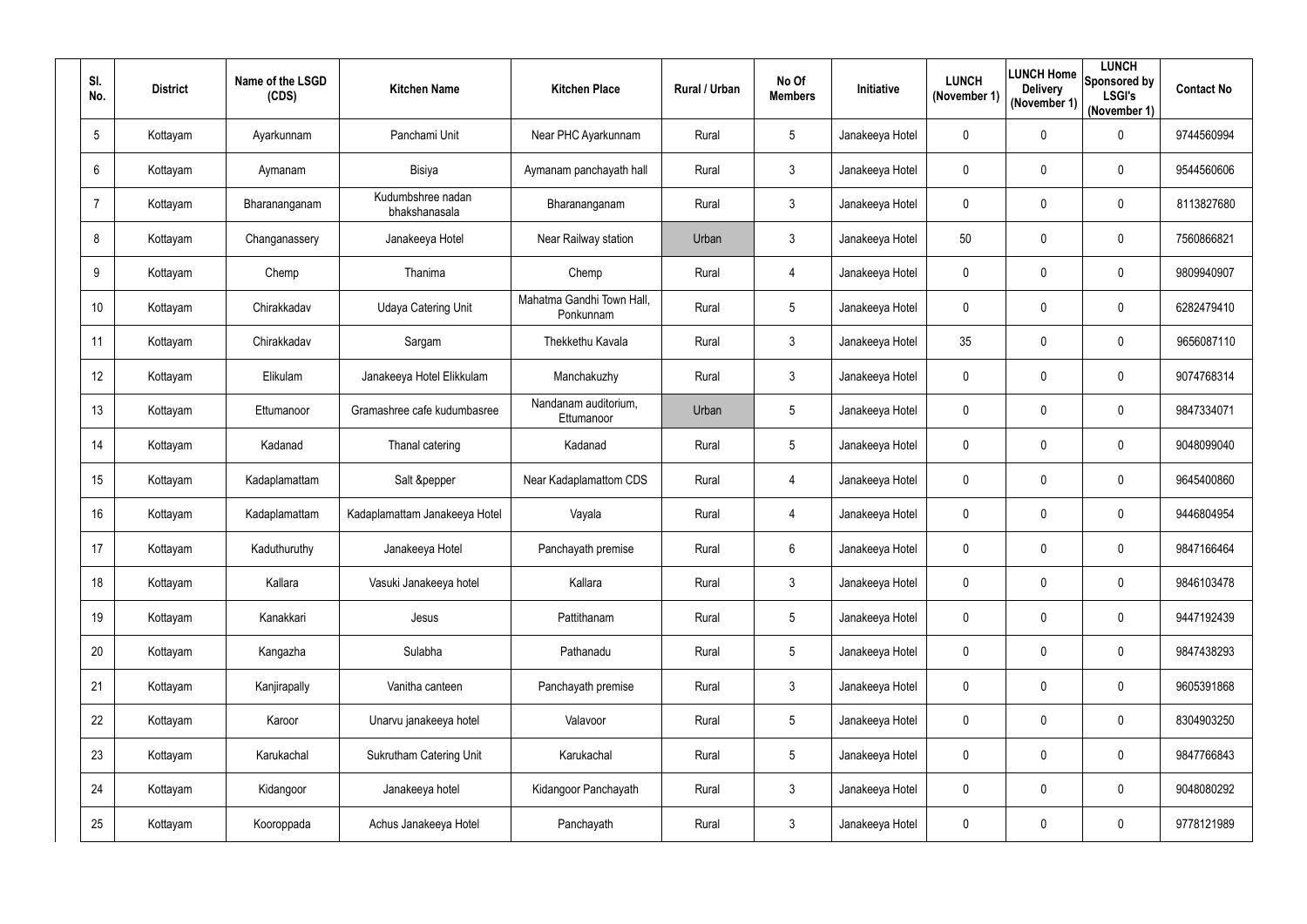|    | SI.<br>No. | <b>District</b> | Name of the LSGD<br>(CDS) | <b>Kitchen Name</b>             | <b>Kitchen Place</b>           | Rural / Urban | No Of<br><b>Members</b> | <b>Initiative</b> | <b>LUNCH</b><br>(November 1) | LUNCH Home<br><b>Delivery</b><br>(November 1) | <b>LUNCH</b><br>Sponsored by<br><b>LSGI's</b><br>(November 1) | <b>Contact No</b> |
|----|------------|-----------------|---------------------------|---------------------------------|--------------------------------|---------------|-------------------------|-------------------|------------------------------|-----------------------------------------------|---------------------------------------------------------------|-------------------|
|    | 26         | Kottayam        | Koottickal                | Janakeeya hotel                 | Koottickal                     | Rural         | 5                       | Janakeeya Hotel   | 77                           | $\mathbf 0$                                   | $\pmb{0}$                                                     | 9645219929        |
|    | 27         | Kottayam        | Koruthodu                 | Koruthodu Janakeeya Hotel       | Koruthodu                      | Rural         | 6                       | Janakeeya Hotel   | $\mathbf 0$                  | 0                                             | $\boldsymbol{0}$                                              | 7510770418        |
|    | 28         | Kottayam        | KottayamNorth             | Alfa Canteen                    | Municipality Kottayam          | Urban         | $5\overline{)}$         | Janakeeya Hotel   | 0                            | $\mathbf 0$                                   | $\boldsymbol{0}$                                              | 9846571923        |
|    | 29         | Kottayam        | KottayamNorth             | Kerala cafe janakeeya hotel     | Choottuveli                    | Urban         | $\mathfrak{Z}$          | Janakeeya Hotel   | $\mathbf 0$                  | $\mathbf 0$                                   | $\mathbf 0$                                                   | 8129337294        |
|    | 30         | Kottayam        | KottayamNorth             | Maria Janakeeya Hotel           | Chungam                        | Urban         | $5\overline{)}$         | Janakeeya Hotel   | $\mathbf 0$                  | $\mathbf 0$                                   | $\mathbf 0$                                                   | 9744843928        |
|    | 31         | Kottayam        | KottayamNorth             | Ambady Janakeeya Hotel          | Karapuzha                      | Urban         | 4                       | Janakeeya Hotel   | $\mathbf 0$                  | $\mathbf 0$                                   | $\boldsymbol{0}$                                              | 9496374594        |
|    | 32         | Kottayam        | Kozhuvanal                | Rohini Janakeeya Hotel          | Vakkappulam                    | Rural         | $\mathfrak{Z}$          | Janakeeya Hotel   | $\mathbf 0$                  | $\overline{0}$                                | $\overline{0}$                                                | 9400216885        |
|    | 33         | Kottayam        | Kuravilangadu             | kudumbashree janakeeya hotel    | kuravilangady by pass junction | Rural         | $5\overline{)}$         | Janakeeya Hotel   | $\mathbf 0$                  | $\mathbf 0$                                   | $\mathbf 0$                                                   | 7559022364        |
|    | 34         | Kottayam        | Kurichi                   | Swad Catering                   | Cheruvelippadi                 | Rural         | 4                       | Janakeeya Hotel   | $\mathbf 0$                  | $\mathbf 0$                                   | $\overline{0}$                                                | 9847891917        |
|    | 35         | Kottayam        | Madappally                | SR catering                     | Mammoodu                       | Rural         | $\mathfrak{Z}$          | Janakeeya Hotel   | $\mathbf 0$                  | 0                                             | $\mathbf 0$                                                   | 9747702203        |
|    | 36         | Kottayam        | Manimala                  | Vanitha canteen                 | Manimala                       | Rural         | 3                       | Janakeeya Hotel   | $\mathbf 0$                  | $\mathbf 0$                                   | $\overline{0}$                                                | 9946318069        |
|    | 37         | Kottayam        | Manjoor                   | Oruma catering unit             | Kuruppanthara                  | Rural         | $5\phantom{.0}$         | Janakeeya Hotel   | $\pmb{0}$                    | $\overline{0}$                                | 0                                                             | 9349189590        |
|    | 38         | Kottayam        | Manjoor                   | Deepam                          | Manjoor                        | Rural         | 5                       | Janakeeya Hotel   | $\mathbf{0}$                 | $\overline{0}$                                | 0                                                             | 8547676135        |
|    | 39         | Kottayam        | Marangattupilly           | Marangattupilly Janakeeya Hotel | Marangattupilly                | Rural         | 4                       | Janakeeya Hotel   | $\mathbf 0$                  | $\mathbf 0$                                   | $\pmb{0}$                                                     | 9544416772        |
|    | 40         | Kottayam        | Maravanthuruth            | Changathi                       | Maravanthuruth                 | Rural         | 4                       | Janakeeya Hotel   | $\mathbf 0$                  | $\overline{0}$                                | $\boldsymbol{0}$                                              | 9744598169        |
| 79 | 41         | Kottayam        | Meenachil                 | Akshaya Janakeeya hotel         | Idamattam                      | Rural         | 4                       | Janakeeya Hotel   | 57                           | $\overline{0}$                                | $\boldsymbol{0}$                                              | 9747190979        |
|    | 42         | Kottayam        | Meenachil                 | Archana janakeeya Hotel         | Paika                          | Rural         | $5\phantom{.0}$         | Janakeeya Hotel   | $\mathbf 0$                  | $\overline{0}$                                | $\boldsymbol{0}$                                              | 9048759539        |
|    | 43         | Kottayam        | Meenadom                  | Nainus                          | Meenadom                       | Rural         | $\mathfrak{Z}$          | Janakeeya Hotel   | $\mathbf 0$                  | $\overline{0}$                                | $\boldsymbol{0}$                                              | 9539752801        |
|    | 44         | Kottayam        | Melukavu                  | Seenayi Cafe centre             | Melukavumattam                 | Rural         | $5\overline{)}$         | Janakeeya Hotel   | $\mathbf 0$                  | $\overline{0}$                                | $\boldsymbol{0}$                                              | 9744546703        |
|    | 45         | Kottayam        | Moonnilav                 | Aiswarya                        | Moonnilav                      | Rural         | $\mathfrak{Z}$          | Janakeeya Hotel   | $\mathbf 0$                  | $\mathbf 0$                                   | $\boldsymbol{0}$                                              | 8281227689        |
|    | 46         | Kottayam        | Mulakkulam                | Janakeeya Hotel                 | Moorkkattilpadi                | Rural         | 4                       | Janakeeya Hotel   | $\mathbf 0$                  | $\overline{0}$                                | $\pmb{0}$                                                     | 9747856382        |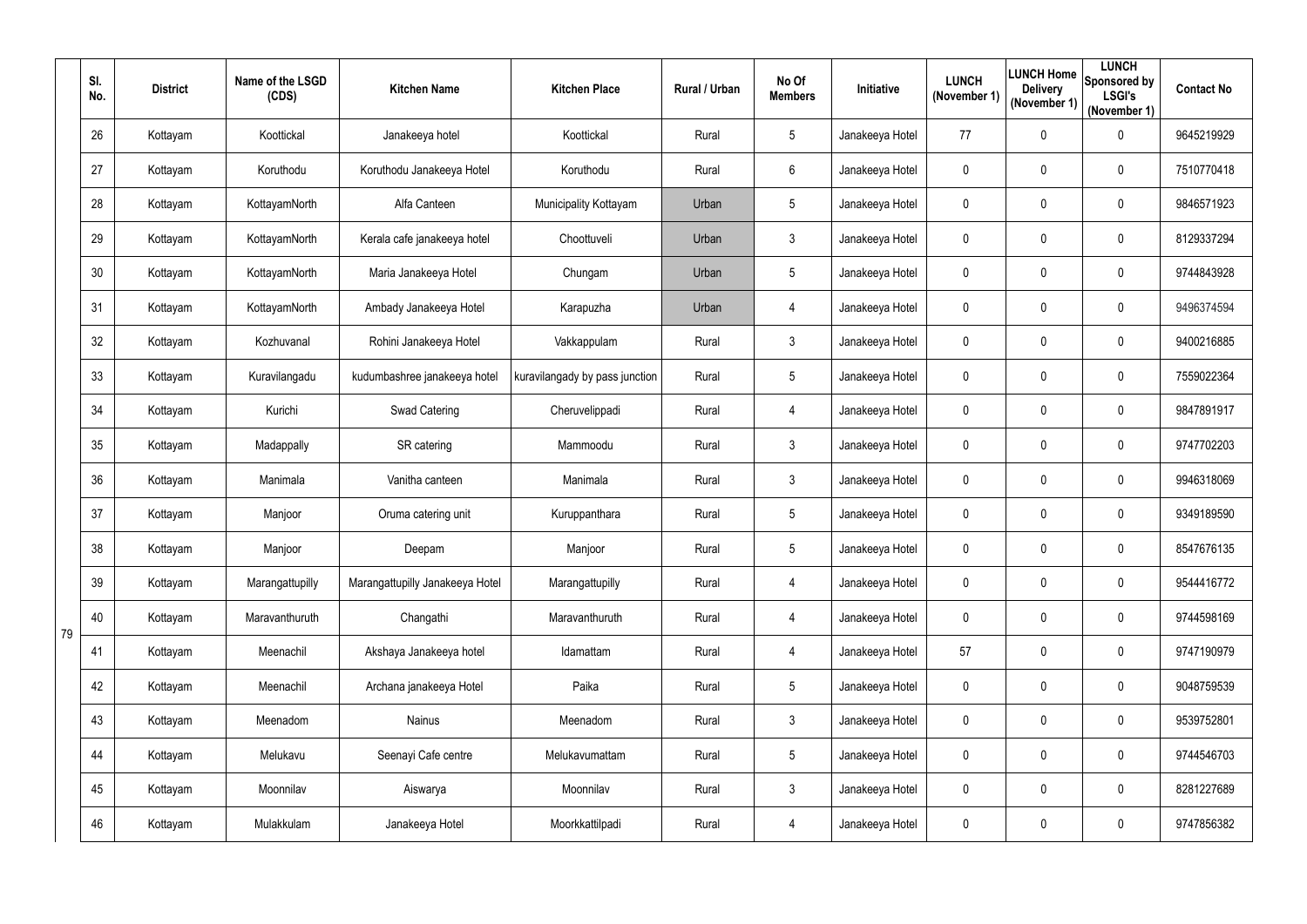| SI.<br>No. | <b>District</b> | Name of the LSGD<br>(CDS) | <b>Kitchen Name</b>          | <b>Kitchen Place</b>     | Rural / Urban | No Of<br><b>Members</b> | Initiative      | <b>LUNCH</b><br>(November 1) | <b>LUNCH Home</b><br><b>Delivery</b><br>(November 1) | <b>LUNCH</b><br>Sponsored by<br><b>LSGI's</b><br>(November 1) | <b>Contact No</b> |
|------------|-----------------|---------------------------|------------------------------|--------------------------|---------------|-------------------------|-----------------|------------------------------|------------------------------------------------------|---------------------------------------------------------------|-------------------|
| 47         | Kottayam        | Mundakkayam               | Janakeeya Hotel Mundakkayam  | Mundakkayam              | Rural         | 6                       | Janakeeya Hotel | 80                           | $\boldsymbol{0}$                                     | $\mathbf 0$                                                   | 9495314979        |
| 48         | Kottayam        | Nedumkunnam               | Nanma Kudumbashree Unit      | Nedumkunnam              | Rural         | 5                       | Janakeeya Hotel | $\mathbf 0$                  | 0                                                    | $\mathbf 0$                                                   | 7306791612        |
| 49         | Kottayam        | Neendoor                  | <b>Gruhasree ME Unit</b>     | Panchayath               | Rural         | 3 <sup>1</sup>          | Janakeeya Hotel | $\mathbf 0$                  | 0                                                    | $\mathbf 0$                                                   | 9847756958        |
| 50         | Kottayam        | Njeezhoor                 | Annapoorna Janakeeya Hotel   | Panchayath               | Rural         | 4                       | Janakeeya Hotel | $\pmb{0}$                    | $\pmb{0}$                                            | $\boldsymbol{0}$                                              | 9745246839        |
| 51         | Kottayam        | Pala                      | Harithasree catering         | Chethimattam             | Urban         | $5\overline{)}$         | Janakeeya Hotel | $\mathbf 0$                  | 0                                                    | $\mathbf 0$                                                   | 9895154240        |
| 52         | Kottayam        | Pampady                   | Thrupthi                     | Pampady Town             | Rural         | 5                       | Janakeeya Hotel | $\mathbf 0$                  | 0                                                    | $\mathbf 0$                                                   | 9633013622        |
| 53         | Kottayam        | Panachikkadu              | Ruchi Canteen                | Paruthumpara             | Rural         | 5                       | Janakeeya Hotel | $\mathbf 0$                  | 0                                                    | $\mathbf 0$                                                   | 9656411494        |
| 54         | Kottayam        | Parathodu                 | Janakeeya Hotel Parathodu    | Panchayath               | Rural         | 4                       | Janakeeya Hotel | $\mathbf 0$                  | 0                                                    | $\mathbf 0$                                                   | 7907455541        |
| 55         | Kottayam        | Paippadu                  | Thejus                       | Paippadu                 | Rural         | $5\overline{)}$         | Janakeeya Hotel | $\mathbf 0$                  | $\mathbf 0$                                          | $\mathbf 0$                                                   | 7034621426        |
| 56         | Kottayam        | Poonjar                   | Haritham                     | Poonjar                  | Rural         | 5                       | Janakeeya Hotel | $\mathbf 0$                  | 0                                                    | $\mathbf 0$                                                   | 9495235348        |
| 57         | Kottayam        | Ramapuram                 | Ruchi                        | Ramapuram                | Rural         | 4                       | Janakeeya Hotel | $\mathbf 0$                  | $\mathbf 0$                                          | $\mathbf 0$                                                   | 9495107277        |
| 58         | Kottayam        | T.V.Puram                 | Vijaya Janakeeya Hotel       | TV Puram                 | Rural         | 3 <sup>1</sup>          | Janakeeya Hotel | $\pmb{0}$                    | $\pmb{0}$                                            | $\mathbf 0$                                                   | 9847614136        |
| 59         | Kottayam        | Teekkoy                   | Kairali                      | Vagamattom, Kallambhagam | Rural         | 3                       | Janakeeya Hotel | $\mathbf 0$                  | $\mathbf 0$                                          | $\boldsymbol{0}$                                              | 7025702768        |
| 60         | Kottayam        | Thalanad                  | Nanma                        | Muttambhagam Kavala      | Rural         | $\mathfrak{Z}$          | Janakeeya Hotel | $\mathbf 0$                  | $\mathbf 0$                                          | $\pmb{0}$                                                     | 9961289547        |
| 61         | Kottayam        | Thalappalam               | Ameya                        | Thalappalam              | Rural         | 4                       | Janakeeya Hotel | 73                           | $\boldsymbol{0}$                                     | $\pmb{0}$                                                     | 7025932626        |
| 62         | Kottayam        | Thalayolaparambu          | kudumbashree janakeeya hotel | Thalayolaparambu         | Rural         | $\mathfrak{Z}$          | Janakeeya Hotel | 32                           | $\pmb{0}$                                            | $\mathbf 0$                                                   | 7994830570        |
| 63         | Kottayam        | Thidanadu                 | Janani                       | Chemmlamattam            | Rural         | 6                       | Janakeeya Hotel | 56                           | $\pmb{0}$                                            | 0\$                                                           | 9562695545        |
| 64         | Kottayam        | Thidanadu                 | Krishna                      | Near Panchayath          | Rural         | 4                       | Janakeeya Hotel |                              |                                                      |                                                               | 9605565960        |
| 65         | Kottayam        | Thiruvarppu               | Sreeparvathy food products   | Illickal                 | Rural         | $\mathfrak{Z}$          | Janakeeya Hotel | $\mathbf 0$                  | 0                                                    | $\mathbf 0$                                                   | 9747289846        |
| 66         | Kottayam        | Thrikkodithanam           | Swanthanam                   | Thrikkodithanam          | Rural         | 5                       | Janakeeya Hotel | $\mathbf 0$                  | $\boldsymbol{0}$                                     | $\pmb{0}$                                                     | 7902729237        |
| 67         | Kottayam        | Udayanapuram              | Uppum Mulakum                | Nerekadavu               | Rural         | $\mathfrak{Z}$          | Janakeeya Hotel | $\pmb{0}$                    | $\mathbf 0$                                          | $\pmb{0}$                                                     | 8111850728        |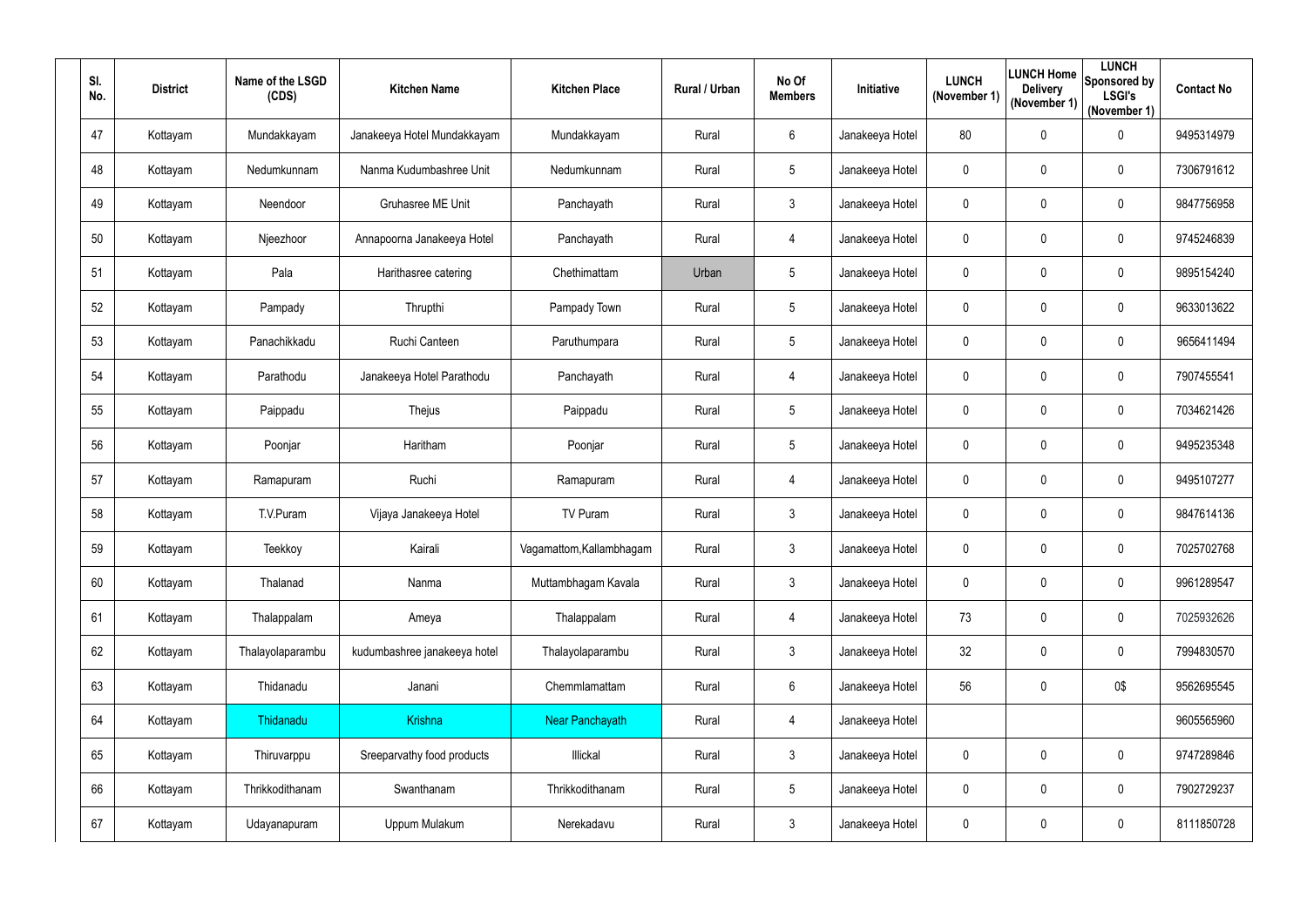|    | SI.<br>No.      | <b>District</b> | Name of the LSGD<br>(CDS) | <b>Kitchen Name</b>                                      | <b>Kitchen Place</b>                        | Rural / Urban | No Of<br><b>Members</b> | Initiative      | <b>LUNCH</b><br>(November 1) | <b>Delivery</b><br>(November 1) | <b>LUNCH</b><br>LUNCH Home Sponsored by<br><b>LSGI's</b><br>(November 1) | <b>Contact No</b> |
|----|-----------------|-----------------|---------------------------|----------------------------------------------------------|---------------------------------------------|---------------|-------------------------|-----------------|------------------------------|---------------------------------|--------------------------------------------------------------------------|-------------------|
|    | 68              | Kottayam        | Udayanapuram              | Aiswarya Activity Group                                  | Vaikom Block Panchayath                     | Rural         | $5\overline{)}$         | Janakeeya Hotel | $\mathbf 0$                  | $\mathbf 0$                     | $\mathbf 0$                                                              | 9847437286        |
|    | 69              | Kottayam        | Uzhavoor                  | Uzhavoor Janakeeya Hotel                                 | Uzhavoor Town                               | Rural         | 8                       | Janakeeya Hotel | 121                          | 135                             | 15                                                                       | 9746074266        |
|    | 70              | Kottayam        | Vaikom                    | <b>Chanees Eats</b>                                      | Chalapparambu                               | Urban         | 4                       | Janakeeya Hotel | $\mathbf 0$                  | $\mathbf 0$                     | $\mathbf 0$                                                              | 9446467389        |
|    | 71              | Kottayam        | Vakathanam                | Padheyam                                                 | Njaliakuzhi                                 | Rural         | 6                       | Janakeeya Hotel | $\mathbf 0$                  | $\mathbf 0$                     | 0                                                                        | 9495010073        |
|    | 72              | Kottayam        | Vazhappally               | Udayam                                                   | Vazhappally                                 | Rural         | 4                       | Janakeeya Hotel | 0                            | 0                               | $\mathbf 0$                                                              | 9562267564        |
|    | 73              | Kottayam        | Vazhoor                   | Kudumbashree Canteen Unit At<br>Vazhoor Grama Panchayath | Vazhoor Grama Panchayath<br><b>Building</b> | Rural         | $5\overline{)}$         | Janakeeya Hotel | $\mathbf 0$                  | $\mathbf 0$                     | $\mathbf 0$                                                              | 9544717796        |
|    | 74              | Kottayam        | Vazhoor                   | New India                                                | Nedumavu                                    | Rural         | 3                       | Janakeeya Hotel | $\boldsymbol{0}$             | $\mathbf 0$                     | $\mathbf 0$                                                              | 9744581242        |
|    | 75              | Kottayam        | Vechoor                   | <b>Treeland Annapoorna</b>                               | <b>Bund Road</b>                            | Rural         | $\mathfrak{Z}$          | Janakeeya Hotel | 0                            | 0                               | $\mathbf 0$                                                              | 8606814487        |
|    | 76              | Kottayam        | Veliyannoor               | Thanima foods                                            | Veliyannoor                                 | Rural         | $\mathfrak{Z}$          | Janakeeya Hotel | $\mathbf 0$                  | $\mathbf 0$                     | $\mathbf 0$                                                              | 9744392147        |
|    | 77              | Kottayam        | Vellavoor                 | Uppum Mulakum Janakeeya Hotel                            | Panchayath premise                          | Rural         | $5\overline{)}$         | Janakeeya Hotel | $\mathbf 0$                  | 0                               | 0                                                                        | 9188317288        |
|    | 78              | Kottayam        | Velloor                   | Puzhayoram catering                                      | Near Velloor cds office                     | Rural         | 4                       | Janakeeya Hotel | 30                           | 0                               | $\mathbf 0$                                                              | 9895522286        |
|    | 79              | Kottayam        | Vijayapuram               | Niravu                                                   | Iranjal                                     | Rural         | 3                       | Janakeeya Hotel | $\mathbf 0$                  | 0                               | 0                                                                        | 9495245895        |
|    | 80              | Kottayam        | Vijayapuram               | Renown Janakeeya Hotel                                   | Vadavathoor                                 | Rural         | $5\overline{)}$         | Janakeeya Hotel | $\mathbf 0$                  | $\overline{0}$                  | 0                                                                        | 8606536302        |
| 79 |                 |                 |                           |                                                          |                                             |               | 336                     |                 | 811                          | 135                             | 15                                                                       |                   |
|    |                 | Kozhikode       | Balussery                 | Unarvu Janakeeya Hotel                                   | Balussery                                   | Rural         | $5\phantom{.0}$         | Janakeeya Hotel | 144                          | $\mathbf 0$                     | $\boldsymbol{0}$                                                         | 95440 03929       |
|    | $\overline{2}$  | Kozhikode       | Panangad                  | Kairali Janakeeya Hotel                                  | Balussery mukku at KK<br>hospital           | Rural         | $\mathfrak{Z}$          | Janakeeya Hotel | 373                          | $\mathbf 0$                     | $\pmb{0}$                                                                | 97450 85782       |
|    | $\mathfrak{Z}$  | Kozhikode       | Koorachundu               | Koorachundu Janakeeya hotel                              | Koorachundu                                 | Rural         | 4                       | Janakeeya Hotel | 245                          | 0                               | $\boldsymbol{0}$                                                         | 94967 07886       |
|    | 4               | Kozhikode       | Koorachundu               | Koottayma Janakeeya Hotel                                | Kallanode                                   | Rural         | $5\overline{)}$         | Janakeeya Hotel | 360                          | $\mathbf 0$                     | $\pmb{0}$                                                                | 94967 26850       |
|    | $5\phantom{.0}$ | Kozhikode       | Kottur                    | Sneha Janakeeya Hotel                                    | Kottur                                      | Rural         | $5\phantom{.0}$         | Janakeeya Hotel | 123                          | 0                               | $\pmb{0}$                                                                | 97456 72101       |
|    | $6\phantom{.}$  | Kozhikode       | Naduvannur                | Naduvannur Janakeeya Hotel                               | Naduvannur                                  | Rural         | $7^{\circ}$             | Janakeeya Hotel | 322                          | $\mathbf 0$                     | $\pmb{0}$                                                                | 8592-031802       |
|    | $\overline{7}$  | Kozhikode       | Naduvannur                | Kudumbashree Janakeeya Hotel                             | Anjolimukku                                 | Rural         | $\mathfrak{Z}$          | Janakeeya Hotel | 360                          | 0                               | $\pmb{0}$                                                                | 9995947043        |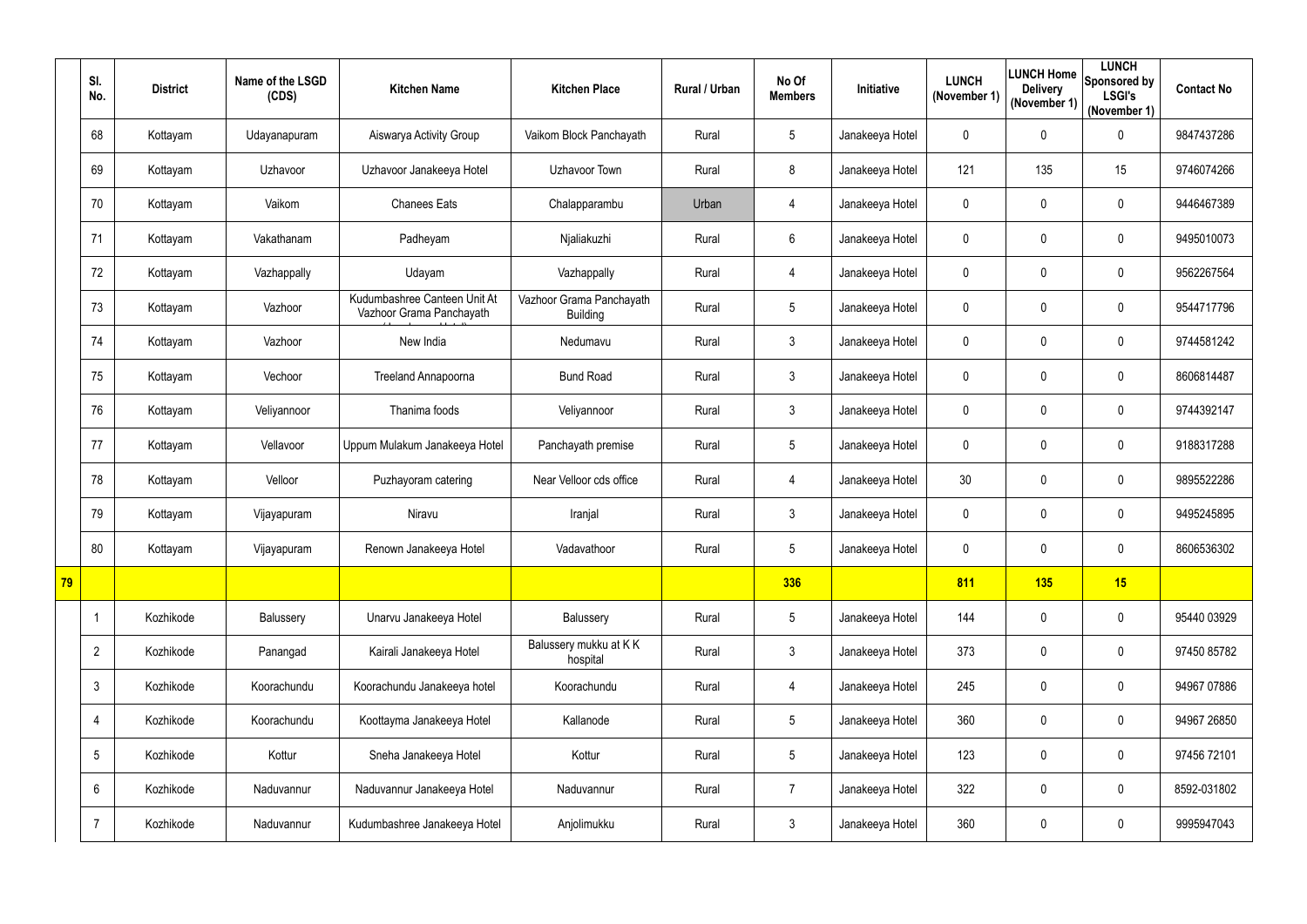| SI.<br>No.      | <b>District</b> | Name of the LSGD<br>(CDS) | <b>Kitchen Name</b>            | <b>Kitchen Place</b>                  | Rural / Urban | No Of<br><b>Members</b> | <b>Initiative</b> | <b>LUNCH</b><br>(November 1) | LUNCH Home<br><b>Delivery</b><br>(November 1) | <b>LUNCH</b><br>Sponsored by<br><b>LSGI's</b><br>(November 1) | <b>Contact No</b> |
|-----------------|-----------------|---------------------------|--------------------------------|---------------------------------------|---------------|-------------------------|-------------------|------------------------------|-----------------------------------------------|---------------------------------------------------------------|-------------------|
| 8               | Kozhikode       | Ulliyeri                  | Ulliyeri Janakeeya Hotel       | Ulliyeri                              | Rural         | 4                       | Janakeeya Hotel   | 354                          | $\mathbf 0$                                   | $\pmb{0}$                                                     | 89434 06681       |
| 9               | Kozhikode       | Unnikulam                 | Swad Janakeeya Hotel           | Ekarool Kaappil Road                  | Rural         | 3 <sup>1</sup>          | Janakeeya Hotel   | 687                          | 0                                             | $\pmb{0}$                                                     | 85475 75474       |
| 10 <sup>°</sup> | Kozhikode       | Unnikulam                 | Chaithanya Janakeeya Hotel     | Opposite unnikulam<br>gramapanchayath | Rural         | $\mathfrak{Z}$          | Janakeeya Hotel   | 486                          | $\mathbf 0$                                   | $\pmb{0}$                                                     | 87141 31460       |
| 11              | Kozhikode       | Nanminda                  | Akshaya vanitha hotel          | Nanminda panchayath building          | Rural         | 3 <sup>1</sup>          | Janakeeya Hotel   | 104                          | $\mathbf 0$                                   | 0                                                             | 9961184212        |
| 12              | Kozhikode       | Thalakkulathur            | Thalakkulathur Janakeeya Hotel | Parambath                             | Rural         | 4                       | Janakeeya Hotel   | 227                          | 0                                             | $\pmb{0}$                                                     | 7593067511        |
| 13              | Kozhikode       | Kakkodi                   | Kakkodi Janakeeya Hotel        | Kakkodi Bazar                         | Rural         | $\overline{7}$          | Janakeeya Hotel   | 217                          | $\mathbf 0$                                   | $\pmb{0}$                                                     | 8943123615        |
| 14              | Kozhikode       | Chelannur                 | Oottupura Janakeeya Hotel      | Ambalathukulangara                    | Rural         | $\overline{7}$          | Janakeeya Hotel   | 86                           | $\mathbf 0$                                   | $\pmb{0}$                                                     | 9846010528        |
| 15              | Kozhikode       | Narikkuni                 | Amma Janakeeya Hotel           | Narikkuni                             | Rural         | 3 <sup>1</sup>          | Janakeeya Hotel   | 166                          | 0                                             | 0                                                             | 9645606562        |
| 16              | Kozhikode       | Kakkoor                   | Janakeeya Hotel Kakkoor        | Kakkoor                               | Rural         | $5\overline{)}$         | Janakeeya Hotel   | 122                          | $\mathbf 0$                                   | 8                                                             | 8592050112        |
| 17              | Kozhikode       | Koduvally                 | Sadhya Janakeeya Hotel         | G M L P School, Koduvally             | Urban         | 5                       | Janakeeya Hotel   | 485                          | 0                                             | 0                                                             | 8593898831        |
| 18              | Kozhikode       | Koduvally                 | KKN Janakeeya Hotel Koduvally  | Nellamkandi                           | Urban         | $\mathfrak{Z}$          | Janakeeya Hotel   | 178                          | $\mathbf 0$                                   | $\mathbf 0$                                                   | 9847650894        |
| 19              | Kozhikode       | Koduvally                 | Swad Janakeeya Hotel           | Manipuram                             | Urban         | 5 <sub>5</sub>          | Janakeeya Hotel   | 217                          | $\mathbf 0$                                   | 0                                                             | 9946991995        |
| 20              | Kozhikode       | Madavoor                  | Madavoor Janakeeya Hotel       | Near madavoor panchayath              | Rural         | 5                       | Janakeeya Hotel   | 186                          | $\mathbf 0$                                   | 0                                                             | 8547590842        |
| 21              | Kozhikode       | Omasseri                  | Annapoornna Janakeeya Hotel    | Omasseri                              | Rural         | 4                       | Janakeeya Hotel   | 306                          | $\mathbf 0$                                   | $\boldsymbol{0}$                                              | 9605102599        |
| 22              | Kozhikode       | Puthuppadi                | Ruchi Janakeeya Hotel          | Puthupadi                             | Rural         | $5\overline{)}$         | Janakeeya Hotel   | 228                          | $\mathbf 0$                                   | $\boldsymbol{0}$                                              | 7909113114        |
| 23              | Kozhikode       | Kizhakkoth                | Swad Janakeeya Hotel           | Mariveettilthazham                    | Rural         | 4                       | Janakeeya Hotel   | 120                          | $\overline{0}$                                | $\boldsymbol{0}$                                              | 9847086665        |
| 24              | Kozhikode       | Thamarassery              | Pavithram Janakeeya hotel      | Thamarassery old stand                | Rural         | 6                       | Janakeeya Hotel   | 294                          | $\mathbf 0$                                   | $\mathbf 0$                                                   | 9048389661        |
| 25              | Kozhikode       | Kodenchery                | Kairali Janakeeya Hotel        | Kodenchery                            | Rural         | 4                       | Janakeeya Hotel   | 120                          | $\overline{0}$                                | $\boldsymbol{0}$                                              | 9446037829        |
| 26              | Kozhikode       | Koodaranji                | Ruchikkoot Janakeeya Hotel     | Koodaranji                            | Rural         | 6                       | Janakeeya Hotel   | 278                          | $\overline{0}$                                | $\boldsymbol{0}$                                              | 9496439278        |
| 27              | Kozhikode       | Thiruvambadi              | Pulari Janakeeya Hotel         | Thondimmal                            | Rural         | $5\phantom{.0}$         | Janakeeya Hotel   | 105                          | $\overline{0}$                                | $\boldsymbol{0}$                                              | 7034264232        |
| 28              | Kozhikode       | Kattippara                | Ruchi Janakeeya Hotel          | Chamal                                | Rural         | 6                       | Janakeeya Hotel   | 193                          | $\overline{0}$                                | 0                                                             | 7591974045        |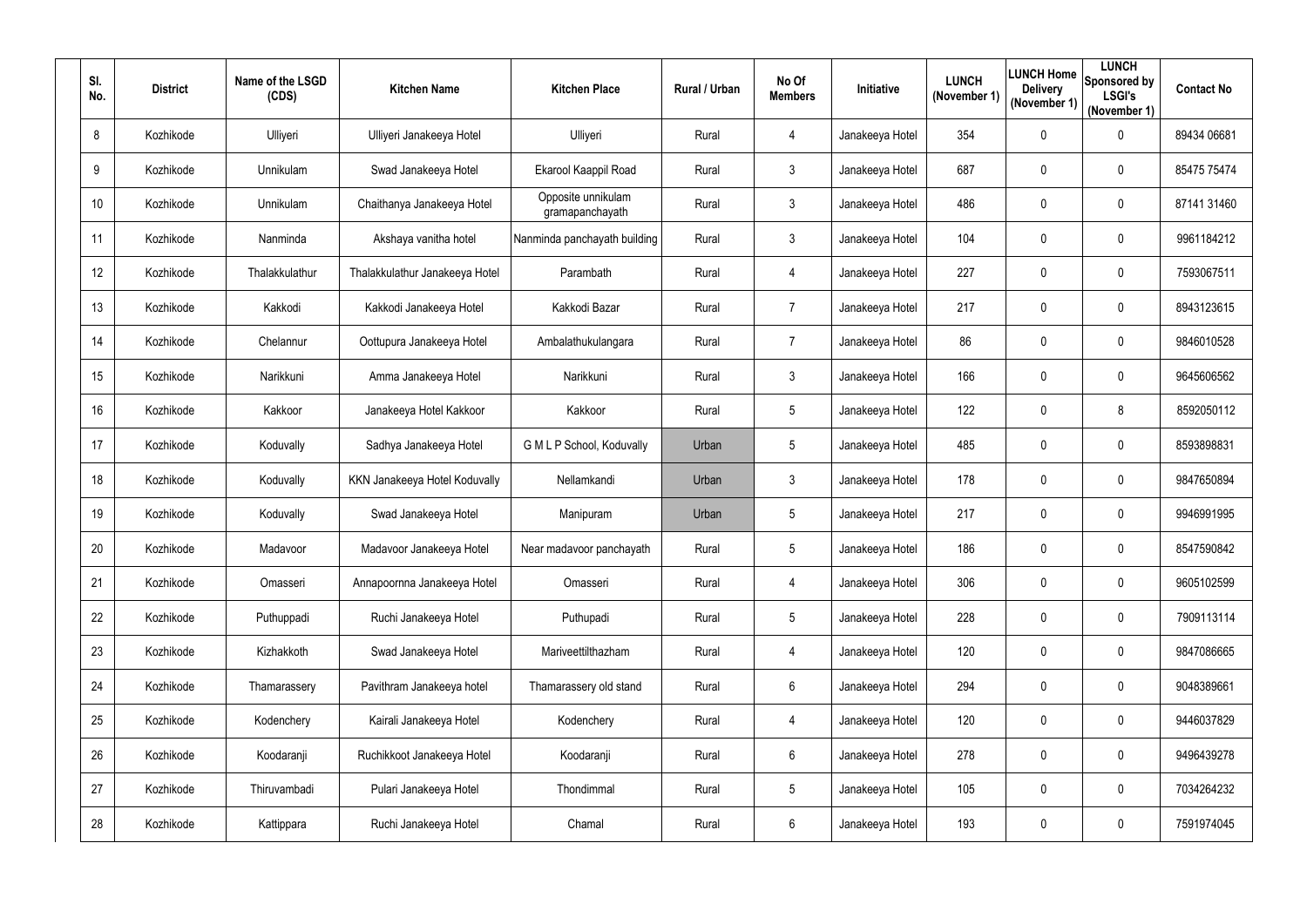| SI.<br>No. | <b>District</b> | Name of the LSGD<br>(CDS) | <b>Kitchen Name</b>                      | <b>Kitchen Place</b>                        | Rural / Urban | No Of<br><b>Members</b> | Initiative      | <b>LUNCH</b><br>(November 1) | <b>Delivery</b><br>(November 1) | <b>LUNCH</b><br><b>ILUNCH Home</b> Sponsored by<br><b>LSGI's</b><br>(November 1) | <b>Contact No</b> |
|------------|-----------------|---------------------------|------------------------------------------|---------------------------------------------|---------------|-------------------------|-----------------|------------------------------|---------------------------------|----------------------------------------------------------------------------------|-------------------|
| 29         | Kozhikode       | Koyilandy North           | Naveena canteen                          | Near new bus stand                          | Urban         | $\overline{7}$          | Janakeeya Hotel | 609                          | $\mathbf 0$                     | $\overline{2}$                                                                   | 9544185262        |
| 30         | Kozhikode       | Koyilandy North           | Koyilandi Nagarasabha Janakeeya<br>Hotel | Near Kollamchira                            | Urban         | 10                      | Janakeeya Hotel | 385                          | $\mathbf 0$                     | 0                                                                                | 8943191728        |
| 31         | Kozhikode       | Koyilandi South           | Snehadeepam Janakeeya Hotel              | Muthambi                                    | Urban         | 6                       | Janakeeya Hotel | 154                          | $\mathbf 0$                     | 0                                                                                | 9188198658        |
| 32         | Kozhikode       | Chengottukavu             | Amma Janakeeya Hotel                     | Edakkulam                                   | Rural         | 5                       | Janakeeya Hotel | 130                          | $\mathbf 0$                     | 0                                                                                | 9048235785        |
| 33         | Kozhikode       | Atholi                    | Atholi Janakeeya Hotel                   | Kodassery                                   | Rural         | 4                       | Janakeeya Hotel | 131                          | 0                               | $\pmb{0}$                                                                        | 9072499251        |
| 34         | Kozhikode       | Moodadi                   | Ruchi Janakeeya Hotel                    | Moodadi                                     | Rural         | $5\phantom{.0}$         | Janakeeya Hotel | 310                          | $\mathbf 0$                     | $\mathbf 0$                                                                      | 8281226403        |
| 35         | Kozhikode       | Chemancheri               | Annapoornna Janakeeya Hotel              | Pookkad                                     | Rural         | 5 <sub>5</sub>          | Janakeeya Hotel | 190                          | $\mathbf 0$                     | -1                                                                               | 9048235785        |
| 36         | Kozhikode       | Arikkulam                 | Thanima Janakeeya Hotel                  | Kurudimukku                                 | Rural         | 4                       | Janakeeya Hotel | 142                          | $\mathbf 0$                     | $\mathbf 0$                                                                      | 9645137125        |
| 37         | Kozhikode       | Arikkulam                 | Ruchiyidam Janakeeya Hotel               | Arikkulam                                   | Rural         | 4                       | Janakeeya Hotel | 60                           | $\mathbf 0$                     | $\pmb{0}$                                                                        | 9048410803        |
| 38         | Kozhikode       | Kozhikode Central.        | Ruchikkoott                              | <b>District Veterinary Hospital</b>         | Urban         | 3 <sup>1</sup>          | Janakeeya Hotel | 838                          | 365                             | $\mathbf 0$                                                                      | 7025774213        |
| 39         | Kozhikode       | Kozhikode Central         | Sneha Ruchikkoott                        | Mankavu                                     | Urban         | 4                       | Janakeeya Hotel | 322                          | 50                              | 0                                                                                | 8921995031        |
| 40         | Kozhikode       | Kozhikode Central         | Tripthi Janakeeya Hotel                  | Near AMLP School,<br>Moozhikkal             | Urban         | 3 <sup>1</sup>          | Janakeeya Hotel | 658                          | 119                             | 0                                                                                | 8129200288        |
| 41         | Kozhikode       | Kozhikode Central         | New Ganesh                               | Kovoor, near library                        | Urban         | 5                       | Janakeeya Hotel | 870                          | 125                             | 0                                                                                | 9349123701        |
| 42         | Kozhikode       | Kozhikode Central         | Ruchippura Janakeeya Hotel               | Near Focus mall, New bus<br>stand Kozhikode | Urban         | $\mathfrak{Z}$          | Janakeeya Hotel | 1270                         | $\mathbf 0$                     | $\pmb{0}$                                                                        | 9605602806        |
| 43         | Kozhikode       | Kozhikode Central         | Souparnika Janakeeya Hotel               | Medical college near chest<br>hospital      | Urban         | 6                       | Janakeeya Hotel | 618                          | $\mathbf 0$                     | $\boldsymbol{0}$                                                                 | 8281709784        |
| 44         | Kozhikode       | Kozhikode North           | Udayam kudumbasree canteen               | Thadambattuthazham                          | Urban         | $5\phantom{.0}$         | Janakeeya Hotel | 700                          | 84                              | $\boldsymbol{0}$                                                                 | 7736850096        |
| 45         | Kozhikode       | Kozhikode North           | Ruchi                                    | Elathoor, Chettikulam                       | Urban         | 4                       | Janakeeya Hotel | 311                          | $\overline{0}$                  | $\boldsymbol{0}$                                                                 | 9947743713        |
| 46         | Kozhikode       | Kozhikode North           | Tasty Janakeeya Hotel                    | Butt road                                   | Urban         | $5\overline{)}$         | Janakeeya Hotel | 702                          | 50                              | $\pmb{0}$                                                                        | 9074462795        |
| 47         | Kozhikode       | Kozhikode North           | Oruma                                    | Eranjikkal                                  | Urban         | 4                       | Janakeeya Hotel | 392                          | 20                              | $\boldsymbol{0}$                                                                 |                   |
| 48         | Kozhikode       | Feroke                    | Ruchi vanitha mess                       | <b>Feroke Muncipality</b>                   | Urban         | $7\overline{ }$         | Janakeeya Hotel | 202                          | $\overline{0}$                  | $\boldsymbol{0}$                                                                 | 9544468026        |
| 49         | Kozhikode       | Feroke                    | Mithra Janakeeya Hotel                   | Ambalangadi                                 | Urban         | $5\phantom{.0}$         | Janakeeya Hotel | 209                          | $\mathbf 0$                     | $\pmb{0}$                                                                        | 9847657229        |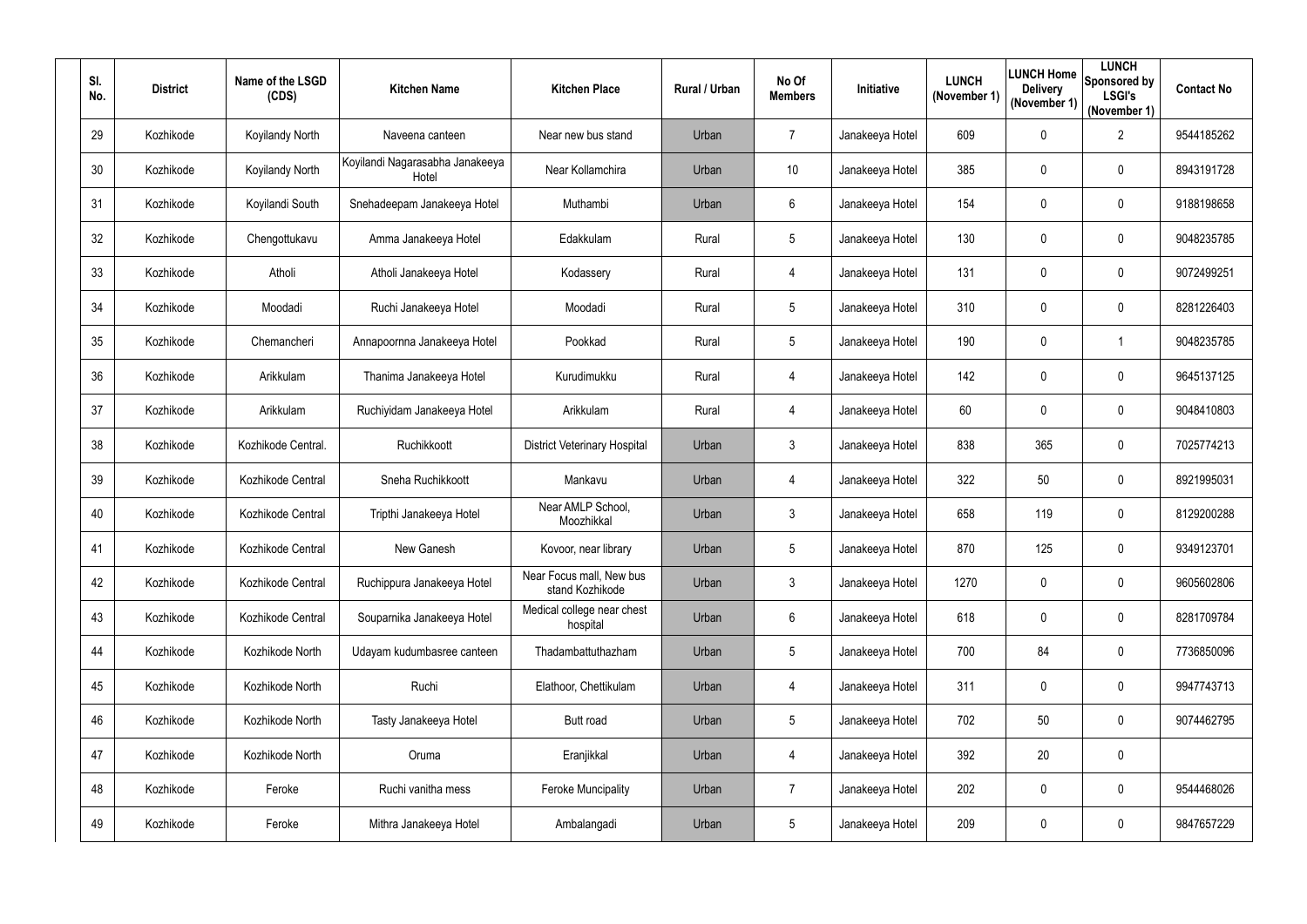|     | SI.<br>No. | <b>District</b> | Name of the LSGD<br>(CDS) | <b>Kitchen Name</b>                       | <b>Kitchen Place</b>               | Rural / Urban | No Of<br><b>Members</b> | Initiative      | <b>LUNCH</b><br>(November 1) | <b>Delivery</b><br>(November 1) | <b>LUNCH</b><br>LUNCH Home Sponsored by<br><b>LSGI's</b><br>(November 1) | <b>Contact No</b> |
|-----|------------|-----------------|---------------------------|-------------------------------------------|------------------------------------|---------------|-------------------------|-----------------|------------------------------|---------------------------------|--------------------------------------------------------------------------|-------------------|
|     | 50         | Kozhikode       | Ramanattukara             | Tasty catering unit                       | Ramanattukara                      | Urban         | 6                       | Janakeeya Hotel | 423                          | $\mathbf 0$                     | $\pmb{0}$                                                                | 9961004004        |
|     | 51         | Kozhikode       | KozhikodeSouth            | Ushass cattering                          | Meenchantha school                 | Urban         | 5                       | Janakeeya Hotel | 789                          | $\mathbf 0$                     | $\mathbf 0$                                                              | 9645629224        |
| 104 | 52         | Kozhikode       | Kozhikode South           | Oruma                                     | Naduvattam                         | Urban         | 4                       | Janakeeya Hotel | 320                          | $\mathbf 0$                     | $\pmb{0}$                                                                | 9747405960        |
|     | 53         | Kozhikode       | Kozhikode South           | Ruchi Janakeeya Hotel                     | Kundayithode                       | Urban         | 5                       | Janakeeya Hotel | 551                          | $\mathbf 0$                     | $\mathbf 0$                                                              | 9526521036        |
|     | 54         | Kozhikode       | Kozhikode South           | Five star                                 | Palayam                            | Urban         | 4                       | Janakeeya Hotel | 479                          | $\mathbf 0$                     | $\pmb{0}$                                                                | 9744307041        |
|     | 55         | Kozhikode       | Olavanna                  | Kailamadam Janakeeya Hotel                | Pantheerankavu bypass              | Rural         | 6                       | Janakeeya Hotel | 460                          | 160                             | $\pmb{0}$                                                                | 9526123535        |
|     | 56         | Kozhikode       | Olavanna                  | Snehitha Janakeeya Hotel                  | Kunnathupalam                      | Rural         | 6                       | Janakeeya Hotel | 168                          | 267                             | $\pmb{0}$                                                                | 9072771905        |
|     | 57         | Kozhikode       | Kadalundi                 | Kadambhari Janakeeya Hotel                | Mannoor valavil                    | Rural         | 6                       | Janakeeya Hotel | 155                          | $\mathbf 0$                     | $\mathbf 0$                                                              | 9349923675        |
|     | 58         | Kozhikode       | Mukkam                    | Mukkam Friends Janakeeya hotel            | Mukkam                             | Urban         | 4                       | Janakeeya Hotel | 387                          | $\mathbf 0$                     | $\mathbf 0$                                                              | 9497215604        |
|     | 59         | Kozhikode       | Mukkam                    | Oottupura Janakeeya Hotel                 | Manassery                          | Urban         | 4                       | Janakeeya Hotel | 366                          | $\mathbf 0$                     | $\mathbf 0$                                                              | 9645563417        |
|     | 60         | Kozhikode       | Chathamangalam            | Prakruthi                                 | Chathamangalam vipanana<br>kendram | Rural         | 5                       | Janakeeya Hotel | 110                          | $\mathbf 0$                     | $\mathbf 0$                                                              | 9745828787        |
|     | 61         | Kozhikode       | Perumanna                 | Thushara Janakeeya Hotel                  | Vallikkunnu                        | Rural         | 5                       | Janakeeya Hotel | 195                          | $\mathbf 0$                     | $\mathbf 0$                                                              | 8113873612        |
|     | 62         | Kozhikode       | Kodiyathur                | Kanivu                                    | Eranjimavu                         | Rural         |                         | Janakeeya Hotel | 184                          | $\mathbf 0$                     | $\mathbf 0$                                                              | 9048094053        |
|     | 63         | Kozhikode       | Karassery                 | Karassery CDS Janakeeya Hotel             | Near karassery panchayath          | Rural         | 4                       | Janakeeya Hotel | 130                          | $\mathbf 0$                     | $\pmb{0}$                                                                | 9645120636        |
|     | 64         | Kozhikode       | Kuruvattoor               | Nanma Janakeeya Hotel                     | Payambra                           | Rural         | 4                       | Janakeeya Hotel | 346                          | $\mathbf 0$                     | $\pmb{0}$                                                                | 8547413299        |
|     | 65         | Kozhikode       | Mavoor                    | Koottayma Janakeeya Hotel                 | Mavoor                             | Rural         | 4                       | Janakeeya Hotel | 130                          | $\mathbf 0$                     | $\pmb{0}$                                                                | 9961856227        |
|     | 66         | Kozhikode       | Peruvayal                 | Tripthi Janakeeya Hotel                   | Velliparambu                       | Rural         | $5\phantom{.0}$         | Janakeeya Hotel | 125                          | $\mathbf 0$                     | $\pmb{0}$                                                                | 6238723687        |
|     | 67         | Kozhikode       | Kunnamangalam             | Snehapuram Janakeeya Hotel                | Karanthoor                         | Rural         | $\mathfrak{Z}$          | Janakeeya Hotel | $\mathbf 0$                  | $\mathbf 0$                     | $\pmb{0}$                                                                | 9048545152        |
|     | 68         | Kozhikode       | Kuttiadi                  | Janakeeya Hotel                           | Kuttiadi Town                      | Rural         | 9                       | Janakeeya Hotel | 196                          | $\mathbf 0$                     | $\pmb{0}$                                                                | 8606099575        |
|     | 69         | Kozhikode       | Kavilumpara               | Kavilumpara panchayath<br>Janakeeya Hotel | Thottilpalam                       | Rural         | 4                       | Janakeeya Hotel | 289                          | $\mathbf 0$                     | $\pmb{0}$                                                                | 8157900256        |
|     | 70         | Kozhikode       | Maruthonkara              | Thanima Janakeeya Hotel                   | Adukkath                           | Rural         | $5\phantom{.0}$         | Janakeeya Hotel | 318                          | $\mathbf 0$                     | $\pmb{0}$                                                                | 9846974198        |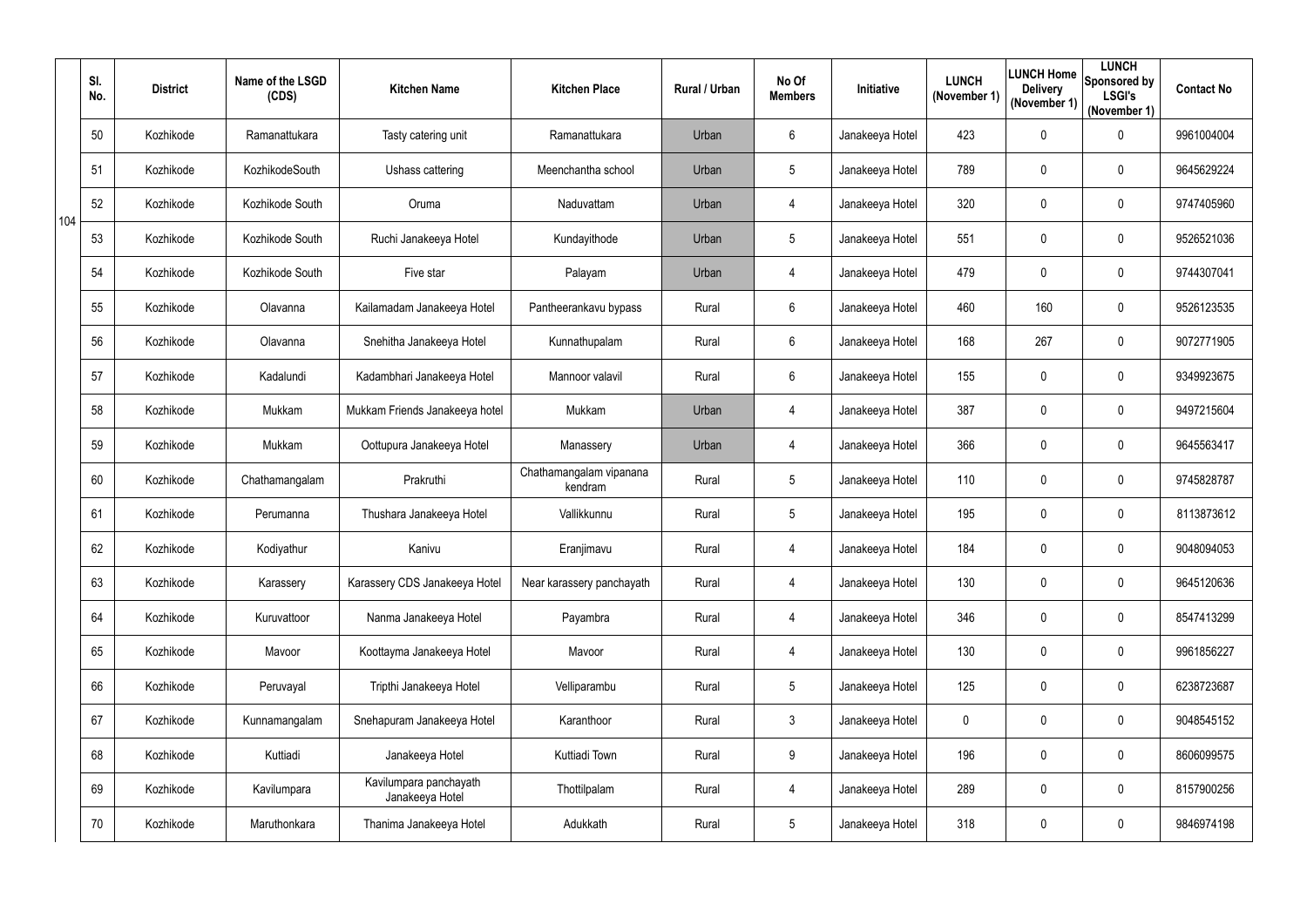| SI.<br>No. | <b>District</b> | Name of the LSGD<br>(CDS) | <b>Kitchen Name</b>                                  | <b>Kitchen Place</b>                               | Rural / Urban | No Of<br><b>Members</b> | <b>Initiative</b> | <b>LUNCH</b><br>(November 1) | <b>Delivery</b><br>(November 1) | <b>LUNCH</b><br><b>ILUNCH Home</b> Sponsored by<br><b>LSGI's</b><br>(November 1) | <b>Contact No</b> |
|------------|-----------------|---------------------------|------------------------------------------------------|----------------------------------------------------|---------------|-------------------------|-------------------|------------------------------|---------------------------------|----------------------------------------------------------------------------------|-------------------|
| 71         | Kozhikode       | Velom                     | Samridhi                                             | Kallumpuram - Theekkuni                            | Rural         | $5\overline{)}$         | Janakeeya Hotel   | 204                          | $\mathbf 0$                     | $\pmb{0}$                                                                        | 9846813401        |
| 72         | Kozhikode       | Kunnummal                 | Ruchi Janakeeya Hotel                                | Kakkattil                                          | Rural         | $5\overline{)}$         | Janakeeya Hotel   | 229                          | $\mathbf 0$                     | 0                                                                                | 9605800608        |
| 73         | Kozhikode       | Naripatta                 | Sthree sakthi Janakeeya Hotel                        | Kaiveli                                            | Rural         | $5\overline{)}$         | Janakeeya Hotel   | 153                          | $\mathbf 0$                     | $\pmb{0}$                                                                        | 9645339232        |
| 74         | Kozhikode       | Kayakkodi                 | Samridhi Janakeeya Hotel                             | Kayakkodi                                          | Rural         | 5                       | Janakeeya Hotel   | 174                          | $\mathbf 0$                     | 0                                                                                | 9495587551        |
| 75         | Kozhikode       | Thurayur                  | Cds coffee house                                     | Thurayur                                           | Rural         | $5\phantom{.0}$         | Janakeeya Hotel   | 210                          | 0                               | $\pmb{0}$                                                                        | 9048028293        |
| 76         | Kozhikode       | Payyoli                   | Mithra                                               | Payyoli Municipality                               | Urban         | $5\phantom{.0}$         | Janakeeya Hotel   | 270                          | $\mathbf 0$                     | $\pmb{0}$                                                                        | 8606505900        |
| 77         | Kozhikode       | Meppayur                  | Ruchi canteen                                        | Meppayur                                           | Rural         | 5 <sub>5</sub>          | Janakeeya Hotel   | 260                          | 0                               | $\pmb{0}$                                                                        | 9447469729        |
| 78         | Kozhikode       | Thikkodi                  | Kaippunnyam Janakeeya Hotel                          | Thikkodi                                           | Rural         | $5\overline{)}$         | Janakeeya Hotel   | 215                          | 0                               | 0                                                                                | 9526071250        |
| 79         | Kozhikode       | Keezhariyur               | Tripthi Janakeeya Hotel                              | Arayanattu para                                    | Rural         | 8                       | Janakeeya Hotel   | 274                          | $\mathbf 0$                     | $\pmb{0}$                                                                        | 8592834034        |
| 80         | Kozhikode       | Chakkittappara            | Chakkittapara cds Hotel                              | Chakkittapara CDS                                  | Rural         | 3 <sup>1</sup>          | Janakeeya Hotel   | 217                          | $\mathbf 0$                     | $\pmb{0}$                                                                        | 9526881089        |
| 81         | Kozhikode       | Cheruvannur               | Vanitha canteen                                      | near cheruvannur panchayath<br>office, Cheruvannur | Rural         | $5\overline{)}$         | Janakeeya Hotel   | 170                          | $\mathbf 0$                     | 0                                                                                | 9400676505        |
| 82         | Kozhikode       | Koothali                  | Salkara stationary cum Coffee<br>house and photostat | Near Koothali panchayath<br>office                 | Rural         | 6                       | Janakeeya Hotel   | 167                          | $\overline{0}$                  | $\pmb{0}$                                                                        | 9847642496        |
| 83         | Kozhikode       | Changaroth                | Changorath Janakeeya Hotel                           | Near Vadakkumbad HSS                               | Rural         | 5                       | Janakeeya Hotel   | 94                           | $\mathbf 0$                     | 0                                                                                | 9747353283        |
| 84         | Kozhikode       | Perambra                  | Perambra Janakeeya Hotel                             | Perambra                                           | Rural         | 4                       | Janakeeya Hotel   | 203                          | $\mathbf 0$                     | $\mathbf 0$                                                                      | 6238677483        |
| 85         | Kozhikode       | Kayanna                   | Kudumbashree Janakeeya Hotel<br>Kayanna              | Kayanna Bazar                                      | Rural         | $\mathfrak{Z}$          | Janakeeya Hotel   | 46                           | $\mathbf 0$                     | $\boldsymbol{0}$                                                                 | 9496130121        |
| 86         | Kozhikode       | Nochad                    | Kudumbashree Janakeeya Hotel                         | Muliyangal                                         | Rural         | $5\overline{)}$         | Janakeeya Hotel   | 190                          | $\mathbf 0$                     | $\boldsymbol{0}$                                                                 | 7034944936        |
| 87         | Kozhikode       | Ayenchery                 | Janakeeya Hotel Ayanchery                            | Ayanchery                                          | Rural         | 4                       | Janakeeya Hotel   | $\mathbf 0$                  | $\overline{0}$                  | $\boldsymbol{0}$                                                                 | 8078369520        |
| 88         | Kozhikode       | Maniyur                   | Ruchikoott Vanitha Hotel                             | Near maniyur panchayath<br>office, Navodaya stop   | Rural         | 4                       | Janakeeya Hotel   | 120                          | $\mathbf 0$                     | $\pmb{0}$                                                                        | 9400097895        |
| 89         | Kozhikode       | Villiappally              | Janakeeya Hotel Villiappally                         | Keezhal Mukku                                      | Rural         | 4                       | Janakeeya Hotel   | 152                          | $\mathbf 0$                     | $\boldsymbol{0}$                                                                 | 8086472039        |
| 90         | Kozhikode       | Thiruvallur               | Ruchi Janakeeya Hotel                                | Thiruvallur                                        | Rural         | $5\overline{)}$         | Janakeeya Hotel   | 182                          | $\mathbf 0$                     | $\boldsymbol{0}$                                                                 | 9400723619        |
| 91         | Kozhikode       | Edachery                  | Kudumbasree cafe and helpdesk                        | Edachery                                           | Rural         | 4                       | Janakeeya Hotel   | 270                          | $\mathbf 0$                     | $\pmb{0}$                                                                        | 7736287974        |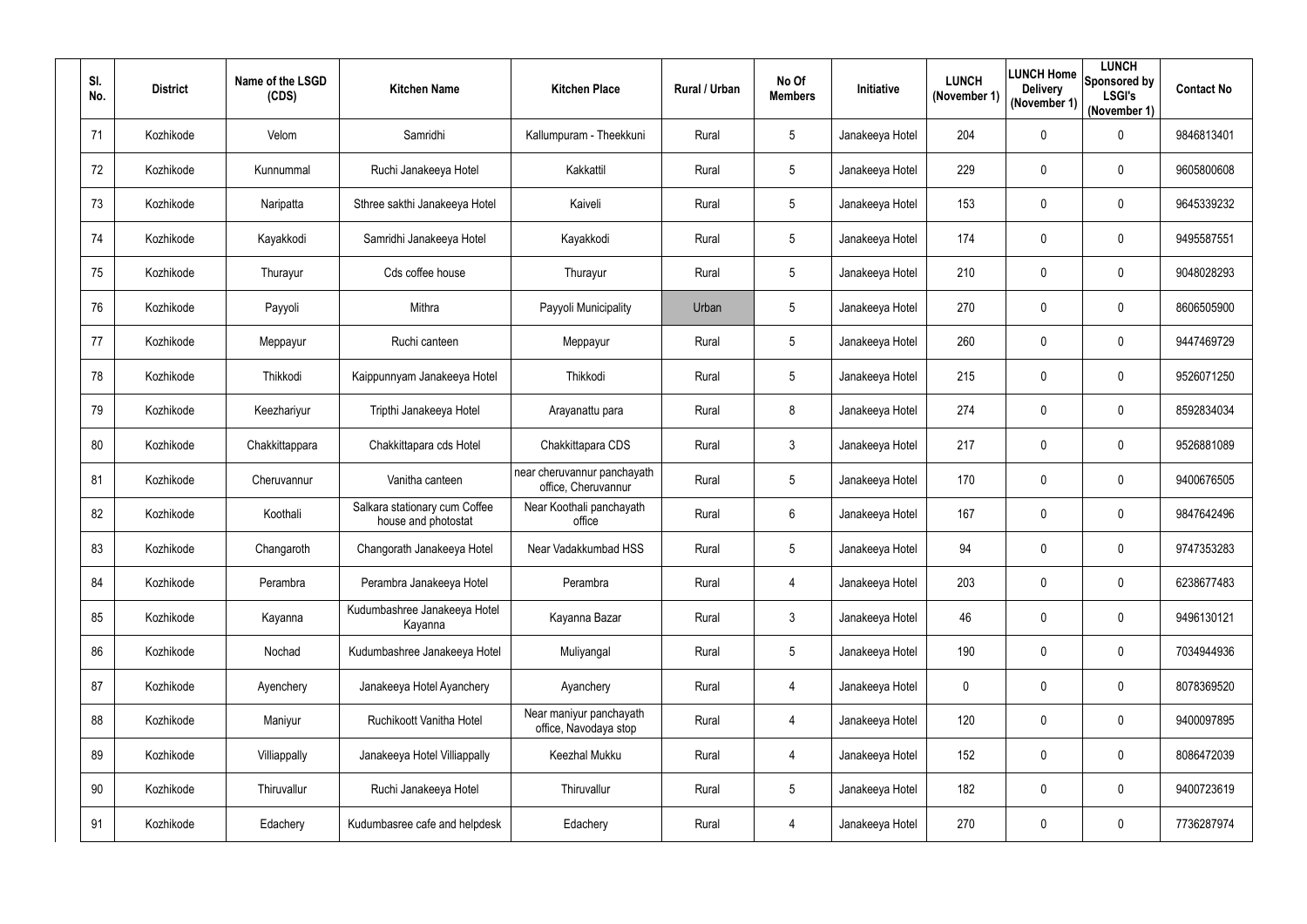|     | SI.<br>No.      | <b>District</b> | Name of the LSGD<br>(CDS) | <b>Kitchen Name</b>                      | <b>Kitchen Place</b>       | Rural / Urban | No Of<br><b>Members</b> | Initiative      | <b>LUNCH</b><br>(November 1) | <b>LUNCH Home</b><br><b>Delivery</b><br>(November 1) | <b>LUNCH</b><br>Sponsored by<br><b>LSGI's</b><br>(November 1) | <b>Contact No</b> |
|-----|-----------------|-----------------|---------------------------|------------------------------------------|----------------------------|---------------|-------------------------|-----------------|------------------------------|------------------------------------------------------|---------------------------------------------------------------|-------------------|
|     | 92              | Kozhikode       | Nadapuram                 | Uttupura canteen and catering            | Kallachi                   | Rural         | 6                       | Janakeeya Hotel | 320                          | $\boldsymbol{0}$                                     | $\mathbf 0$                                                   | 9946448011        |
|     | 93              | Kozhikode       | Chekkyad                  | Ruchi vanitha hotel                      | Puliyav                    | Rural         | 4                       | Janakeeya Hotel | 226                          | 0                                                    | $\mathbf 0$                                                   | 9048541152        |
|     | 94              | Kozhikode       | Valayam                   | Nanma Janakeeya Hotel                    | Valayam                    | Rural         | 5                       | Janakeeya Hotel | 176                          | $\mathbf 0$                                          | $\mathbf 0$                                                   | 9207821783        |
|     | 95              | Kozhikode       | Purameri                  | Nanma Janakeeya Hotel                    | Purameri                   | Rural         | 6                       | Janakeeya Hotel | 286                          | $\mathbf 0$                                          | $\mathbf 0$                                                   | 9745393164        |
|     | 96              | Kozhikode       | Vanimel                   | Vanimel Janakeeya Hotel                  | Bhoomivathukkal            | Rural         | 5                       | Janakeeya Hotel | 266                          | 0                                                    | $\mathbf 0$                                                   | 9048163049        |
|     | 97              | Kozhikode       | Tuneri                    | Menma Oottupura Janakeeya Hotel          | Tuneri                     | Rural         | $\mathfrak{Z}$          | Janakeeya Hotel | 265                          | $\boldsymbol{0}$                                     | $\mathbf 0$                                                   | 9745251928        |
|     | 98              | Kozhikode       | Onchiyam                  | Adukkala                                 | Kannookkara                | Rural         | $\mathfrak{Z}$          | Janakeeya Hotel | 216                          | $\boldsymbol{0}$                                     | $\mathbf 0$                                                   | 8606115054        |
|     | 99              | Kozhikode       | Chorode                   | Janani Hotel and Catering Unit           | Chorode                    | Rural         | 4                       | Janakeeya Hotel | 271                          | $\mathbf 0$                                          | $\mathbf 0$                                                   | 9645426343        |
|     | 100             | Kozhikode       | Eramala                   | Janakeeya Hotel - Eramala                | Orkkatteri                 | Rural         | 8                       | Janakeeya Hotel | 130                          | $\boldsymbol{0}$                                     | $\mathbf 0$                                                   | 9645239675        |
|     | 101             | Kozhikode       | Vadakara West             | Janakeeya Hotel - Vadakara west          | Vadakara                   | Urban         | 3                       | Janakeeya Hotel | 450                          | 0                                                    | 0                                                             | 8943703596        |
|     | 102             | Kozhikode       | Vadakara West             | Chithra Janakeeya Hotel                  | Vadakara New bus stand     | Urban         | $\mathfrak{Z}$          | Janakeeya Hotel | 342                          | $\mathbf 0$                                          | 0                                                             | 9387762939        |
|     | 103             | Kozhikode       | Vadakara East             | Janakeeya Hotel Vadakara<br>Municipality | Edodi                      | Urban         | 6                       | Janakeeya Hotel | 478                          | $\boldsymbol{0}$                                     | 0                                                             | 9207604876        |
|     | 104             | Kozhikode       | Azhiyoor                  | Janakeeya Hotel Azhiyoor                 | Chombala near Block Office | Rural         | 3                       | Janakeeya Hotel | 221                          | $\mathbf 0$                                          | 0                                                             | 8086159250        |
| 104 |                 |                 |                           |                                          |                            |               | 494                     |                 | 29857                        | <b>1240</b>                                          | 11                                                            |                   |
|     | -1              | Malappuram      | Triprangode               | Vishista Vanitha Canteen                 | Ottumpuram                 | Rural         | 5                       | Janakeeya Hotel | $\pmb{0}$                    | $\mathbf 0$                                          | $\pmb{0}$                                                     | 9526951352        |
|     | $\overline{2}$  | Malappuram      | Kondotty-2                | Amrutham Janakeeya Hotel                 | Kondotty busstand          | Urban         | 4                       | Janakeeya Hotel | $\pmb{0}$                    | $\mathbf 0$                                          | $\pmb{0}$                                                     | 7356582539        |
|     | $\mathfrak{Z}$  | Malappuram      | Ponmundam                 | Janakeeya hotel                          | Athanikkal                 | Rural         | 4                       | Janakeeya Hotel | $\mathbf 0$                  | $\boldsymbol{0}$                                     | $\boldsymbol{0}$                                              | 9746986753        |
|     | 4               | Malappuram      | Ponnani-1                 | Samridhi                                 | Ponnani                    | Urban         | 5                       | Janakeeya Hotel | $\pmb{0}$                    | $\boldsymbol{0}$                                     | $\pmb{0}$                                                     | 9526810552        |
|     | $5\phantom{.0}$ | Malappuram      | Parappanangadi            | Thathoos janakeeya hotel                 | Parappanangadi             | Urban         | $\mathfrak{Z}$          | Janakeeya Hotel | $\mathbf 0$                  | $\boldsymbol{0}$                                     | $\boldsymbol{0}$                                              | 9048515158        |
|     | $6\phantom{.}$  | Malappuram      | Edayur                    | mathuraka vanita hotel                   | vattaparamb                | Rural         | $\mathfrak{Z}$          | Janakeeya Hotel | $\mathbf 0$                  | $\boldsymbol{0}$                                     | $\boldsymbol{0}$                                              | 9995857550        |
|     |                 | Malappuram      | Kaladi                    | Thripthi Janakeeya Hotel                 | Naripparamb                | Rural         | 4                       | Janakeeya Hotel | $\pmb{0}$                    | $\pmb{0}$                                            | $\pmb{0}$                                                     | 9048111134        |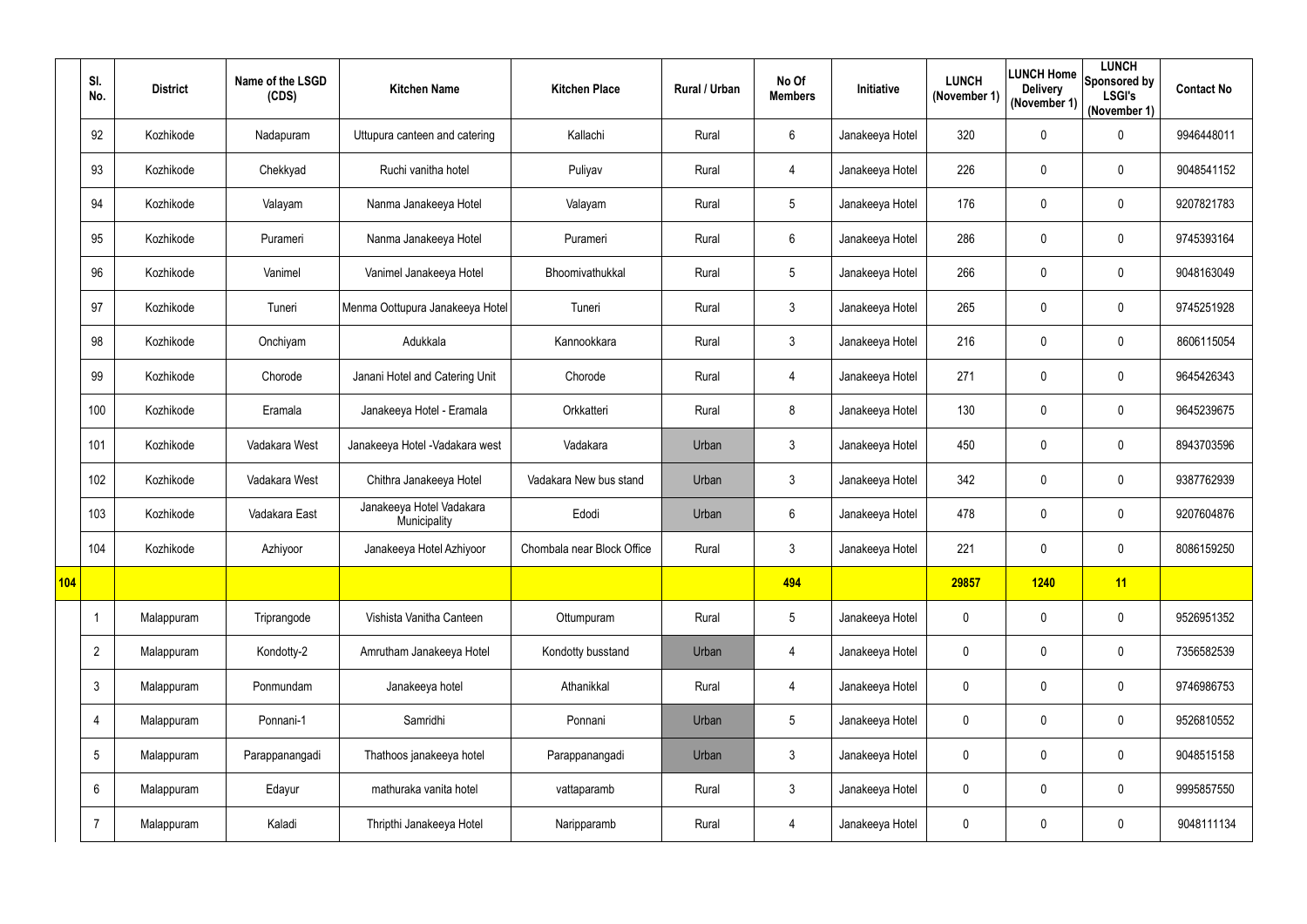| SI.<br>No.       | <b>District</b> | Name of the LSGD<br>(CDS) | <b>Kitchen Name</b>         | <b>Kitchen Place</b>                     | Rural / Urban | No Of<br><b>Members</b> | <b>Initiative</b> | <b>LUNCH</b><br>(November 1) | <b>Delivery</b><br>(November 1) | <b>LUNCH</b><br>LUNCH Home Sponsored by<br><b>LSGI's</b><br>(November 1) | <b>Contact No</b> |
|------------------|-----------------|---------------------------|-----------------------------|------------------------------------------|---------------|-------------------------|-------------------|------------------------------|---------------------------------|--------------------------------------------------------------------------|-------------------|
| 8                | Malappuram      | Tavanur                   | Snehitha                    | Ayankalam                                | Rural         | 5                       | Janakeeya Hotel   | $\mathbf 0$                  | $\mathbf 0$                     | 0                                                                        | 9995887155        |
| 9                | Malappuram      | Karulai                   | Janakeeya Hotel             | Karulayi Town                            | Rural         | 4                       | Janakeeya Hotel   | $\mathbf 0$                  | 0                               | $\overline{0}$                                                           | 9388070564        |
| 10 <sup>°</sup>  | Malappuram      | Melattur                  | Melattur Janakeeya Hotel    | Melattur                                 | Rural         | 5                       | Janakeeya Hotel   | 90                           | 0                               | $\overline{0}$                                                           | 9497644650        |
| 11               | Malappuram      | Vallikkunnu               | Ruchikootu                  | Anangadi                                 | Rural         | 4                       | Janakeeya Hotel   | $\mathbf 0$                  | 159                             | $\boldsymbol{0}$                                                         | 9846828029        |
| $12 \,$          | Malappuram      | Parappanangadi            | Sobhika Janakeeya hotel     | Parappanangadi                           | Urban         | 5                       | Janakeeya Hotel   | $\mathbf 0$                  | 0                               | $\mathbf 0$                                                              | 9048220552        |
| 13               | Malappuram      | Vazhakkad                 | Ruchi hotel vazhakkad       | Gup school vazhakkad                     | Rural         | 5                       | Janakeeya Hotel   | $\mathbf 0$                  | $\mathbf 0$                     | $\mathbf 0$                                                              | 9656316072        |
| 14               | Malappuram      | Amarambalam               | Janakeeya Hotel             | Opposite Federal Bank<br>Pookkottumpadam | Rural         | 4                       | Janakeeya Hotel   | $\pmb{0}$                    | $\mathbf 0$                     | $\mathbf 0$                                                              | 8157060589        |
| 15 <sub>15</sub> | Malappuram      | Marakkara                 | Famous Hotel                | marakkara                                | Rural         | 3                       | Janakeeya Hotel   | $\mathbf 0$                  | 0                               | $\mathbf 0$                                                              | 6238909658        |
| 16               | Malappuram      | Ozhur                     | Archana Vanitha Canteen     | Pulparambu                               | Rural         | $\overline{2}$          | Janakeeya Hotel   | 155                          | $\mathbf 0$                     | $\boldsymbol{0}$                                                         | 9645906084        |
| 17               | Malappuram      | Keezhuparambu             | Sisiram hotel keezhuparambu | New bazar kuniyil                        | Rural         | 5                       | Janakeeya Hotel   | $\mathbf 0$                  | 0                               | $\mathbf 0$                                                              | 8086830582        |
| 18               | Malappuram      | Irimbiliyam               | nandanam vanita hotel       | kotappuram                               | Rural         | 5                       | janakeeya Hotel   | $\mathbf 0$                  | 0                               | $\mathbf 0$                                                              | 7306302029        |
| 19               | Malappuram      | Porur                     | Kudumbasree vanitha canteen | Cherukod                                 | Rural         | 4                       | Janakeeya Hotel   | $\mathbf 0$                  | $\mathbf 0$                     | $\mathbf 0$                                                              | 9745425647        |
| 20               | Malappuram      | Tirunavaya                | Vibhava Cafesree            | Karathoor                                | Rural         | 4                       | Janakeeya Hotel   | $\mathbf{0}$                 | $\mathbf 0$                     | 0                                                                        | 9645414837        |
| 21               | Malappuram      | Moothedam                 | Moothedam janakeeya hotel   | Karappuram                               | Rural         | $\mathfrak{Z}$          | Janakeeya Hotel   | $\mathbf 0$                  | $\mathbf 0$                     | $\pmb{0}$                                                                | 9447630154        |
| 22               | Malappuram      | Vazhayur                  | Three Star Janakeeya Hotel  | Karad                                    | Rural         | 4                       | Janakeeya Hotel   | $\mathbf 0$                  | $\mathbf 0$                     | $\boldsymbol{0}$                                                         | 9744305921        |
| 23               | Malappuram      | urngattiri                | Oottupura                   | Therattummal                             | Rural         | $5\overline{)}$         | Janakeeya Hotel   | $\mathbf 0$                  | $\mathbf 0$                     | $\boldsymbol{0}$                                                         | 9562851125        |
| 24               | Malappuram      | Maranchery                | Janakeeya Hotel maranchey   | Panambad                                 | Rural         | $5\overline{)}$         | Janakeeya Hotel   | 28                           | 73                              | $\boldsymbol{0}$                                                         | 9048081621        |
| 25               | Malappuram      | Athavanad                 | Janakeeya Bhakshanasala     | Vettichira                               | Rural         | $5\overline{)}$         | Janakeeya Hotel   | $\mathbf 0$                  | $\mathbf 0$                     | $\boldsymbol{0}$                                                         | 9495291580        |
| 26               | Malappuram      | Pothukal                  | Vanitha Canteen             | Nettikulam                               | Rural         | $6\overline{6}$         | Janakeeya Hotel   | $\mathbf 0$                  | $\mathbf 0$                     | $\pmb{0}$                                                                | 9048501397        |
| 27               | Malappuram      | Mampad                    | <b>Bismi Cafe</b>           | Mampad                                   | Rural         | $\mathfrak{Z}$          | Janakeeya Hotel   | $\pmb{0}$                    | $\mathbf 0$                     | $\boldsymbol{0}$                                                         | 9961170251        |
| 28               | Malappuram      | Marakkara                 | Ruchikoottu                 | <b>AC Nirappu</b>                        | Rural         | $5\overline{)}$         | Janakeeya Hotel   | $\mathbf 0$                  | $\mathbf 0$                     | $\pmb{0}$                                                                | 9745625415        |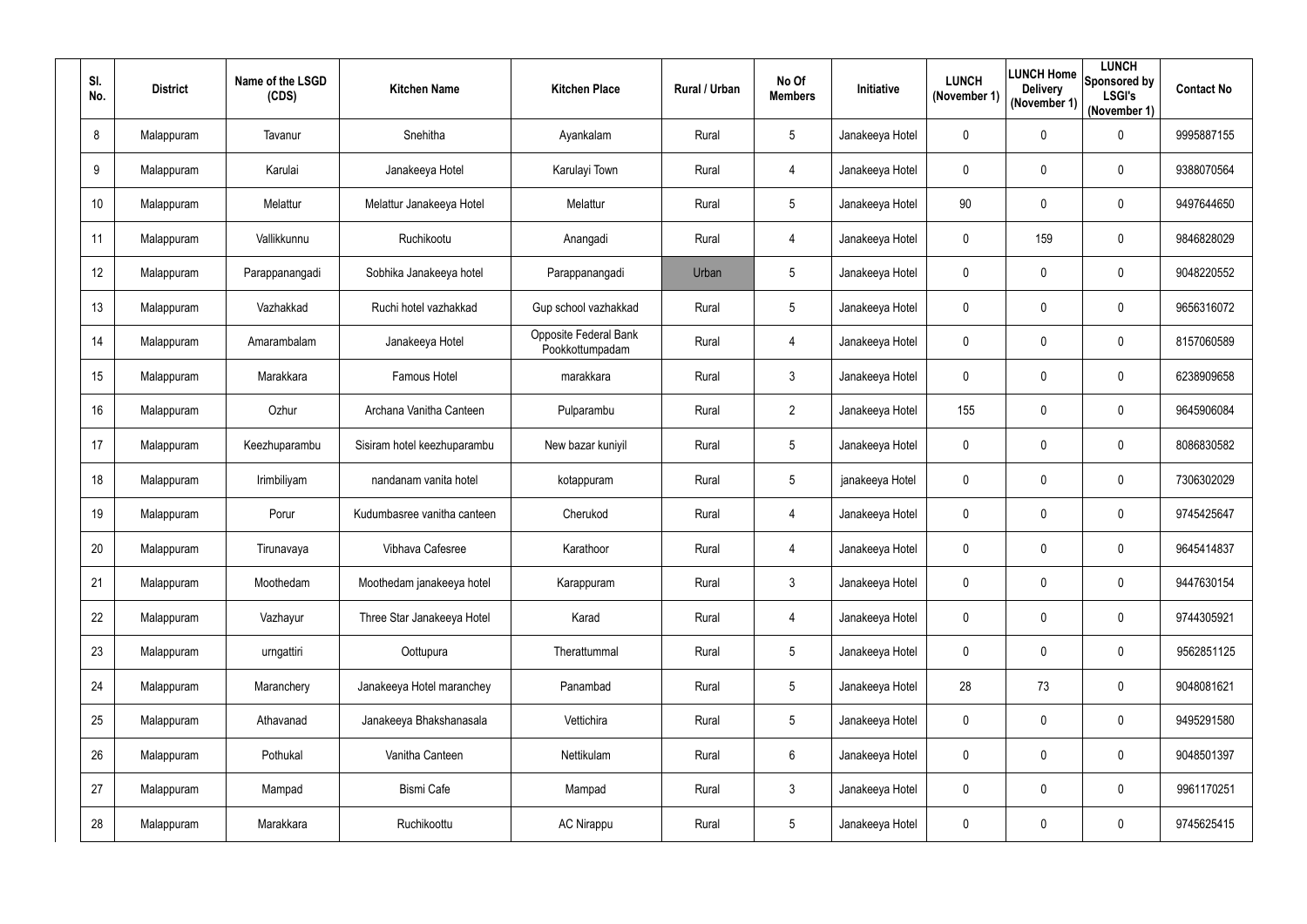| SI.<br>No.      | <b>District</b> | Name of the LSGD<br>(CDS) | <b>Kitchen Name</b>                               | <b>Kitchen Place</b> | Rural / Urban | No Of<br><b>Members</b> | <b>Initiative</b> | <b>LUNCH</b><br>(November 1) | <b>Delivery</b><br>(November 1) | <b>LUNCH</b><br><b>LUNCH Home</b> Sponsored by<br><b>LSGI's</b><br>(November 1) | <b>Contact No</b> |
|-----------------|-----------------|---------------------------|---------------------------------------------------|----------------------|---------------|-------------------------|-------------------|------------------------------|---------------------------------|---------------------------------------------------------------------------------|-------------------|
| 29              | Malappuram      | Alipparambu               | Oottupura                                         | Alipparambu          | Rural         | 5                       | Janakeeya Hotel   | 127                          | $\mathbf 0$                     | $\overline{0}$                                                                  | 9847690941        |
| 30 <sub>2</sub> | Malappuram      | Valanchery                | Janakkeeya Hotel                                  | Valanchery           | Urban         | 5                       | Janakeeya Hotel   | $\mathbf 0$                  | $\mathbf 0$                     | $\overline{0}$                                                                  | 8593812408        |
| 31              | Malappuram      | Chaliyar                  | Chaliyar Janakeeya Hotel                          | Akambaadam           | Rural         | 3 <sup>1</sup>          | Janakeeya Hotel   | $\mathbf 0$                  | 0                               | $\overline{0}$                                                                  | 9605274841        |
| 32              | Malappuram      | Kalikavu                  | Friends Janakeeya Hotel                           | Kalikavu             | Rural         | 4                       | Janakeeya Hotel   | $\mathbf 0$                  | $\mathbf 0$                     | $\overline{0}$                                                                  | 9745751684        |
| 33              | Malappuram      | Angadipuram               | Janakeeya Hotel                                   | Angadipuram          | Rural         | 4                       | Janakeeya Hotel   | $\mathbf 0$                  | 0                               | $\mathbf 0$                                                                     | 7902314724        |
| 34              | Malappuram      | Puzhakkattri              | Jasmin                                            | Puzhakkattiri        | Rural         | 5                       | Janakeeya Hotel   | 85                           | 66                              | $\mathbf 0$                                                                     | 9495497872        |
| 35              | Malappuram      | Nannamukku                | Tanima                                            | Nannamukku           | Rural         | 5                       | Janakeeya Hotel   | $\pmb{0}$                    | $\mathbf 0$                     | $\boldsymbol{0}$                                                                | 8943417885        |
| 36              | Malappuram      | Moorkkanad                | Oruma Janakeeya Hotel                             | Moorkkanad           | Rural         | 5                       | Janakeeya Hotel   | 32                           | 86                              | $\mathbf 0$                                                                     | 9605728248        |
| 37              | Malappuram      | Edavanna                  | Souhrtham Janakeeya Hotel                         | Edavanna             | Rural         | $5\overline{)}$         | Janakeeya Hotel   | $\mathbf 0$                  | $\mathbf 0$                     | $\boldsymbol{0}$                                                                | 9746986110        |
| 38              | Malappuram      | Tirur                     | Ruchi Janakeeya Hotel                             | Tirur                | Urban         | 4                       | Janakeeya Hotel   | 305                          | 28                              | $\boldsymbol{0}$                                                                | 9895409528        |
| 39              | Malappuram      | Tirur                     | Amrutham Janakeeya Hotel                          | Tirur                | Urban         | 4                       | Janakeeya Hotel   | $\mathbf 0$                  | $\mathbf 0$                     | $\boldsymbol{0}$                                                                | 9745074259        |
| 40              | Malappuram      | Edappal                   | Daya Cafesree                                     | Edappal              | Rural         | 5                       | Janakeeya Hotel   | $\mathbf 0$                  | $\mathbf 0$                     | $\overline{0}$                                                                  | 9895439056        |
| 41              | Malappuram      | Koottilangadi             | Janakeeya Hotel                                   | Koottilangadi        | Rural         |                         | Janakeeya Hotel   | $\mathbf{0}$                 | $\mathbf 0$                     | 0                                                                               | 9539471939        |
| 42              | Malappuram      | Vattamkulam               | Vibhava Janakeeya Hotel                           | Edappal              | Rural         | 4                       | Janakeeya Hotel   | $\mathbf 0$                  | $\mathbf 0$                     | $\mathbf 0$                                                                     | 9744844512        |
| 43              | Malappuram      | Nilambur                  | Annapporna Janakeeya Hotel                        | Nilambur             | Urban         | 8                       | Janakeeya Hotel   | $\mathbf 0$                  | $\mathbf 0$                     | $\boldsymbol{0}$                                                                | 8547795364        |
| 44              | Malappuram      | Puzhakkattri              | PT Group                                          | Ramapuram            | Rural         | 4                       | Janakeeya Hotel   | $\mathbf 0$                  | $\mathbf 0$                     | $\boldsymbol{0}$                                                                | 9745108676        |
| 45              | Malappuram      | Vazhikkadavu              | Vanitha Janakeeya Hotel                           | Manimooli            | Rural         | 4                       | Janakeeya Hotel   | $\pmb{0}$                    | $\mathbf 0$                     | $\boldsymbol{0}$                                                                | 8943046755        |
| 46              | Malappuram      | Chungathara               | Chungathara Annapoorna Vanitha<br>Janakeeya Hotel | Chalikkulam          | Rural         | $\mathfrak{Z}$          | Janakeeya Hotel   | $\mathbf 0$                  | $\mathbf 0$                     | $\boldsymbol{0}$                                                                | 9745674102        |
| 47              | Malappuram      | Vallikunnu                | Punathil Janakeeya Hotel                          | Vallikunnu           | Rural         | 4                       | Janakeeya Hotel   | $\mathbf 0$                  | $\mathbf 0$                     | $\pmb{0}$                                                                       | 9946051042        |
| 48              | Malappuram      | Tirurangadi               | Nirmalyam Janakeeya Hotel                         | Chanthappadi         | Urban         | 5                       | Janakeeya Hotel   | $\mathbf 0$                  | $\mathbf 0$                     | $\boldsymbol{0}$                                                                | 9895168511        |
| 49              | Malappuram      | Purathur                  | Purathur Janakeeya Hotel                          | Kavilakkad           | Rural         | $\mathfrak{Z}$          | Janakeeya Hotel   | $\mathbf 0$                  | $\mathbf 0$                     | $\pmb{0}$                                                                       | 9645170119        |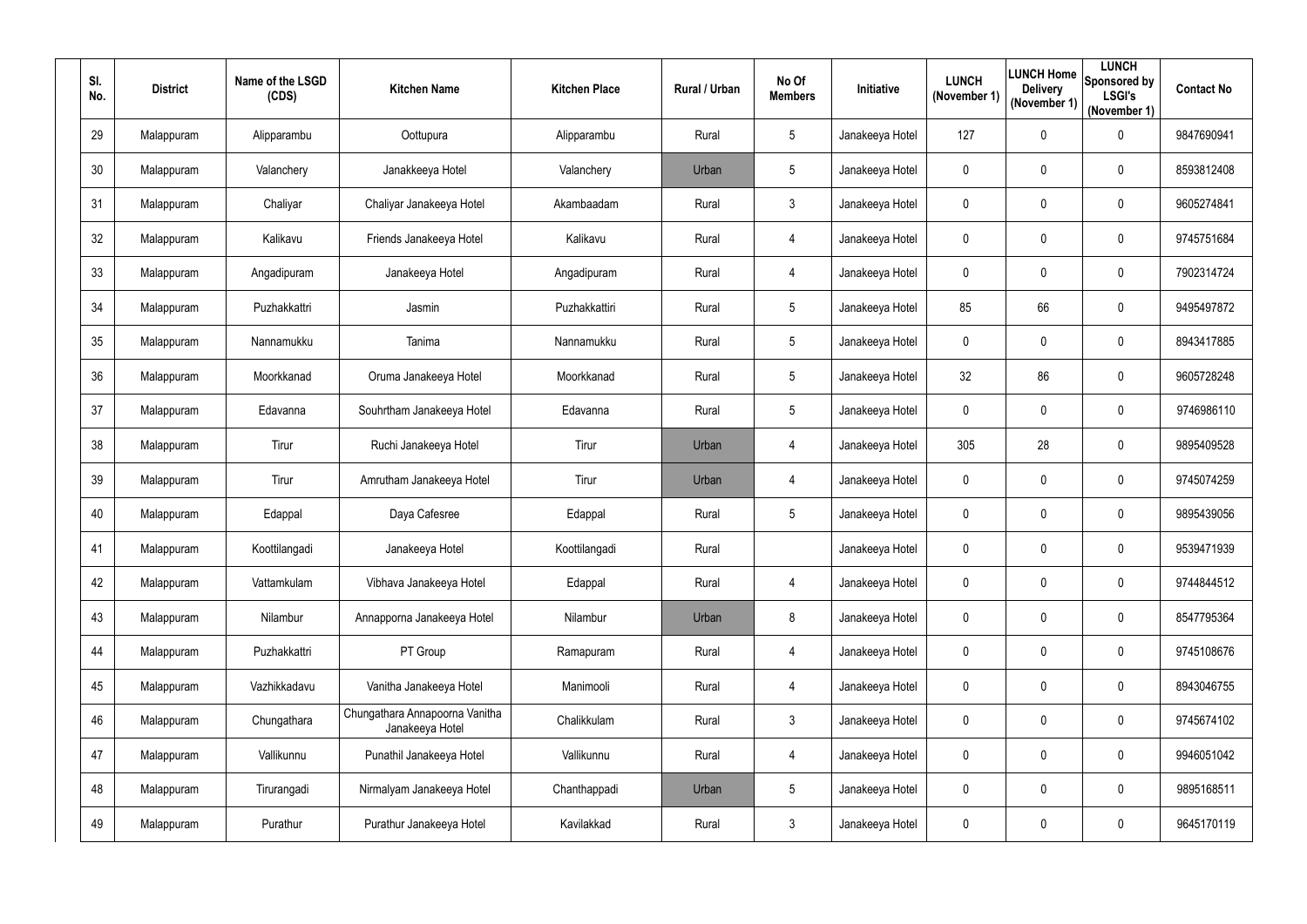|     | SI.<br>No. | <b>District</b> | Name of the LSGD<br>(CDS) | <b>Kitchen Name</b>             | <b>Kitchen Place</b>   | Rural / Urban | No Of<br><b>Members</b> | Initiative      | <b>LUNCH</b><br>(November 1) | <b>LUNCH Home</b><br><b>Delivery</b><br>(November 1) | <b>LUNCH</b><br>Sponsored by<br><b>LSGI's</b><br>(November 1) | <b>Contact No</b> |
|-----|------------|-----------------|---------------------------|---------------------------------|------------------------|---------------|-------------------------|-----------------|------------------------------|------------------------------------------------------|---------------------------------------------------------------|-------------------|
|     | 50         | Malappuram      | Kuruva                    | Swad                            | Ambalaparamb           | Rural         | 4                       | Janakeeya Hotel | $\mathbf 0$                  | $\mathbf 0$                                          | $\mathbf 0$                                                   | 9495993543        |
|     | 51         | Malappuram      | Perumanna Klari           | Perumanna Klari Janakeeya Hotel | Near Panjayathu office | Rural         | 3                       | Janakeeya Hotel | 0                            | 0                                                    | 0                                                             | 7306197556        |
|     | 52         | Malappuram      | Kuttippuram               | Janakeeya Hotel Kuttippurram    | Kuttipuram             | Rural         | $5\overline{)}$         | Janakeeya Hotel | $\mathbf 0$                  | $\mathbf 0$                                          | $\mathbf 0$                                                   | 8921459017        |
|     | 53         | Malappuram      | Niramaruthur              | Annapporna Janakeeya Hotel      | Mangad                 | Rural         | 3                       | Janakeeya Hotel | $\mathbf 0$                  | $\mathbf 0$                                          | 0                                                             | 9746334349        |
|     | 54         | Malappuram      | Veliyancode               | Cafe Kudumbashree               | Eramangalam            | Rural         | 3                       | Janakeeya Hotel | $\mathbf 0$                  | 0                                                    | 0                                                             | 9567575145        |
|     | 55         | Malappuram      | Pulilkal                  | Ruchi Koottu Janakeeya Hotel    | Pulikkal               | Rural         | 4                       | Janakeeya Hotel | $\mathbf 0$                  | $\mathbf 0$                                          | 0                                                             | 9947039208        |
| 111 | 56         | Malappuram      | Karuvarakund              | Janakeeya Hotel                 | Karuvarakund           | Rural         | 4                       | Janakeeya Hotel | 78                           | 12                                                   | 0                                                             | 9562233316        |
|     | 57         | Malappuram      | Thuvvur                   | Janakeeya Hotel                 | Thuvvur                | Rural         | 5                       | Janakeeya Hotel | 0                            | $\mathbf 0$                                          | 0                                                             | 8075365565        |
|     | 58         | Malappuram      | Kottakkal                 | Kottakkal Janakeeya Hotel       | Kottakkal              | Urban         | 3                       | Janakeeya Hotel | 45                           | 0                                                    | 0                                                             | 9946216609        |
|     | 59         | Malappuram      | Kuzhimanna                | Mythri Janakkeeya Hotel         | Cheruparamb            | Rural         | 4                       | Janakeeya Hotel | 68                           | 75                                                   | $\mathbf 0$                                                   | 9961738543        |
|     | 60         | Malappuram      | Talakkad                  | Talakkad Janakeeya Hotel        | BP Angadi              | Rural         | 4                       | Janakeeya Hotel | $\mathbf 0$                  | 0                                                    | 0                                                             | 9447824517        |
|     | 61         | Malappuram      | Areecode                  | Haritha sree Janakeeya Hotel    | Pookottuchola          | Rural         | 4                       | Janakeeya Hotel | 0                            | 0                                                    | $\mathbf 0$                                                   | 7025072558        |
|     | 62         | Malappuram      | Cherukkavu                | Kitchen Hut Janakeeya Hotel     | Chevayoor              | Rural         |                         | Janakeeya Hoel  | $\mathbf 0$                  | 0                                                    | 0                                                             | 9895195887        |
|     | 63         | Malappuram      | Thiruvali                 | Janakeeya hotel                 | Thiruvali              | Rural         | $5\overline{)}$         | Janakeeya Hotal | $\mathbf 0$                  | $\mathbf 0$                                          | $\pmb{0}$                                                     | 9746385945        |
|     | 64         | Malappuram      | Alamcode                  | Janakeeya hotel                 | Alamcode               | Rural         | $5\phantom{.0}$         | Janakeeya Hotal | $\mathbf 0$                  | $\mathbf 0$                                          | $\boldsymbol{0}$                                              | 8129368109        |
|     | 65         | Malappuram      | Manjeri 1                 | Cafe Janakeeya hotel            | Manjeri                | Urban         | $6\phantom{.0}$         | Janakeeya Hotal | $\pmb{0}$                    | $\mathbf 0$                                          | $\boldsymbol{0}$                                              | 7336671011        |
|     | 66         | Malappuram      | kalpakanchery             | Janakeeya HOTEL                 | Kalpakanchery          | Rural         | 4                       | Janakeeya Hotel | $\mathbf 0$                  | 0                                                    | $\boldsymbol{0}$                                              | 9048929947        |
|     | 67         | Malappuram      | Kodur                     | Janakeeya hotel                 | vadakkemanna           | Rural         | 3 <sup>1</sup>          | Janakeeya hotel | $\mathbf 0$                  | $\mathbf 0$                                          | $\pmb{0}$                                                     | 9605430938        |
|     | 68         | Malappuram      | Anakayam                  | janakeeya hotel                 | Anakayam               | Rural         | $5\phantom{.0}$         | Janakeeya hotel | 156                          | 0                                                    | $\pmb{0}$                                                     | 7025840671        |
|     | 69         | Malappuram      | Malappuram                | Janakeeya Hotel                 | Malappuram             | Urban         | $\mathbf{3}$            | Janakeeya Hotal | $\mathbf 0$                  | $\mathbf 0$                                          | $\boldsymbol{0}$                                              | 8281125864        |
|     | 70         | Malappuram      | Tanur                     | Azhimukham Janakeeya hotel      | tanur                  | Urban         | $\mathbf{3}$            | Janakeeya Hotel | $\pmb{0}$                    | 0                                                    | $\pmb{0}$                                                     | 7594914843        |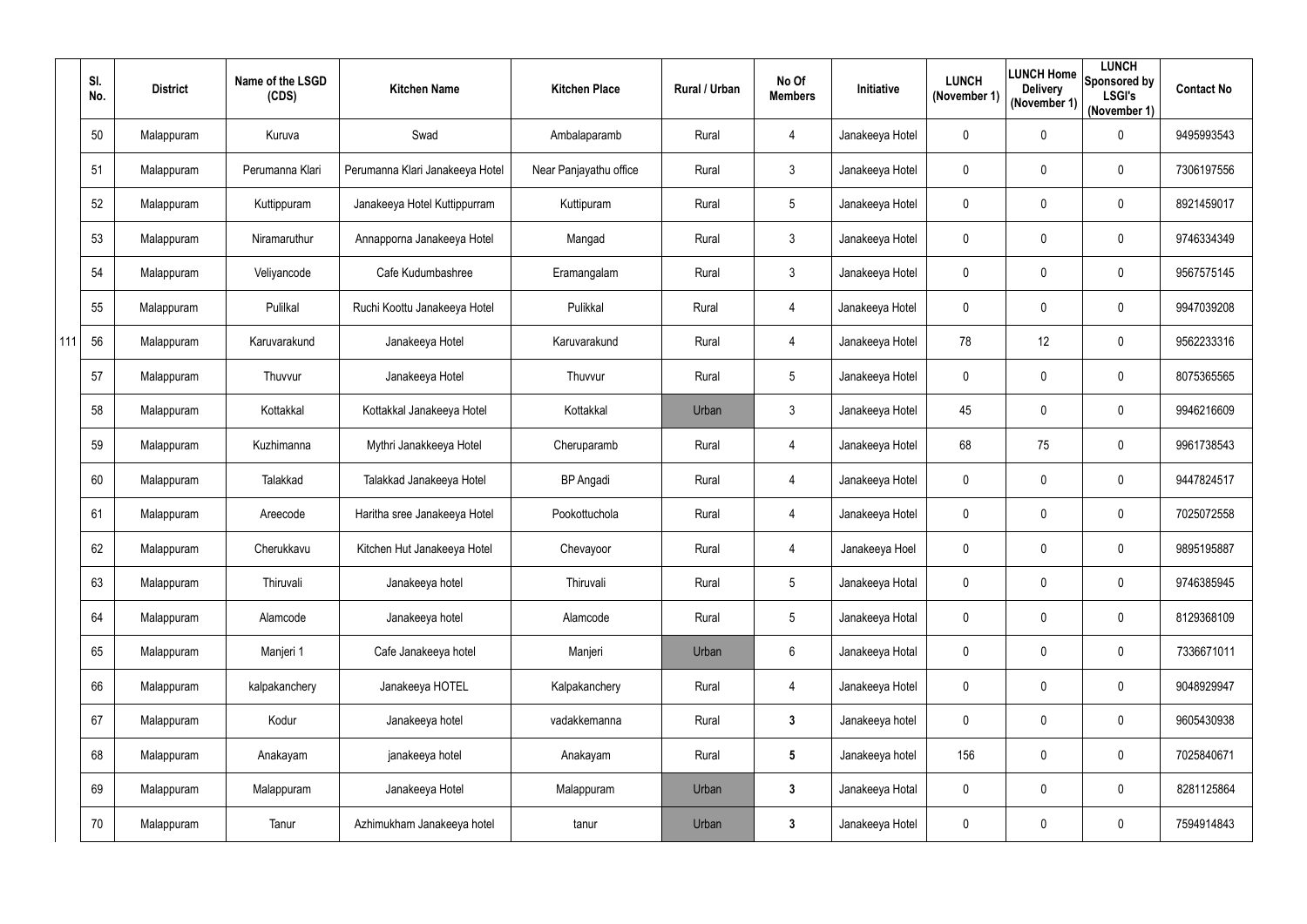| SI.<br>No. | <b>District</b>   | Name of the LSGD<br>(CDS) | <b>Kitchen Name</b>        | <b>Kitchen Place</b> | Rural / Urban | No Of<br><b>Members</b> | <b>Initiative</b> | <b>LUNCH</b><br>(November 1) | <b>Delivery</b><br>(November 1) | <b>LUNCH</b><br>LUNCH Home Sponsored by<br><b>LSGI's</b><br>(November 1) | <b>Contact No</b> |
|------------|-------------------|---------------------------|----------------------------|----------------------|---------------|-------------------------|-------------------|------------------------------|---------------------------------|--------------------------------------------------------------------------|-------------------|
| 71         | Malappuram        | Elamkulam                 | Janapriya                  | Kunnakav             | Rural         | 4                       | Janakeeya Hotel   | 129                          | $\mathbf 0$                     | $\boldsymbol{0}$                                                         | 9496725446        |
| 72         | <b>MALAPPURAM</b> | Wandoor                   | Janakeeya Hotel            | wandoor              | Rural         | 4                       | Janakeeya Hotel   | $\mathbf 0$                  | $\mathbf 0$                     | $\overline{0}$                                                           | 8086064498        |
| 73         | Malappuram        | Perinthalmanna            | samrthi janakeeya hotei    | Perinthalmanna       | Urban         | $5\phantom{.0}$         | Janakeeya hotel   | $\mathbf 0$                  | 0                               | $\overline{0}$                                                           | 7994259773        |
| 74         | Malappuram        | Munniyur                  | Oottupura                  | Munniyur             | Rural         | $5\overline{)}$         | Janakeeya Hotel   | $\mathbf 0$                  | $\mathbf 0$                     | $\boldsymbol{0}$                                                         |                   |
| 75         | Malappuram        | AR Nagar                  | Aiswarya                   | AR Nagar             | Rural         | $\mathbf{3}$            | Janakeeya Hotel   | 93                           | 0                               | $\mathbf 0$                                                              |                   |
| 76         | Malappuram        | Thenjippalam              | Nanma                      | Thenjippalam         | Rural         |                         | Janakeeya Hotel   | $\mathbf 0$                  | $\mathbf 0$                     | $\mathbf 0$                                                              |                   |
| 77         | Malappuram        | Peruvallur                | Anugraha                   | Super bazar          | Rural         | $5\overline{)}$         | Jankeeya Hotel    | $\pmb{0}$                    | 411                             | $\overline{2}$                                                           | 9747037665        |
| 78         | Malappuram        | Muthuvallur               | Nanma janakeeya hotel      | Muthuparambu         | Rural         | $\mathbf{3}$            | Janakeeya hotel   | 284                          | $\mathbf 0$                     | $\mathbf 0$                                                              | 9744406501        |
| 79         | Malappuram        | mankada                   | janakeeya hatel            | Aryiranazhipadi      | Rural         | $\mathbf{3}$            | janakeeya hotel   | 196                          | 95                              | $\boldsymbol{0}$                                                         | 9539855520        |
| 80         | Malappuram        | Vengara                   | Ponnoos hotel              | Vengara              | Rural         | 4                       | Janakeeya hotel   | $\mathbf 0$                  | $\mathbf 0$                     | $\boldsymbol{0}$                                                         | 9947424618        |
| 81         | Malappuram        | Pulpatta                  | Santhwanam Janakeeya hotel | Padikkal parambil    | Rural         | $5\phantom{.0}$         | Janakeeya hotel   | 326                          | 102                             | $\boldsymbol{0}$                                                         | 9526367569        |
| 82         | Malappuram        | Keezhattur                | Keezhattur Janakeeya hotel | Keezhattur           | Rural         | 4                       | Janakeeya hotel   | $\mathbf 0$                  | $\overline{0}$                  | $\boldsymbol{0}$                                                         | 9539209640        |
| 83         | Malappuram        | Cherumundam               | Nanma janakeeya hotel      | Manchingapara        | Rural         | 4                       | Janakeeya hotel   | $\mathbf{0}$                 | $\mathbf 0$                     | 0                                                                        | 9496048689        |
| 84         | Malappuram        | Chelambre                 | Soorya Janakeeya hotel     | Pulluparamb          | Rural         | $3\phantom{a}$          | Janakeeya hotel   | $\mathbf 0$                  | $\mathbf 0$                     | $\pmb{0}$                                                                | 7994179285        |
| 85         | Malappuram        | Ponmala                   | Janakeeya hotel            | Chappangadi          | Rural         | 4                       | Janakeeya hotel   | 121                          | $\overline{0}$                  | $\boldsymbol{0}$                                                         | 9605811748        |
| 86         | Malappuram        | Thennala                  | <b>Bismi Hotel</b>         | Pookkiparamb         | Rural         | 4                       | Jankeeya Hotel    | 175                          | $\mathbf 0$                     | $\boldsymbol{0}$                                                         | 9995757092        |
| 87         | Malappuram        | Tanalur                   | Janakeeya Hotel            | Tanalur              | Rural         |                         | Jankeeya Hotel    | 164                          | $\mathbf 0$                     | $\pmb{0}$                                                                |                   |
| 88         | Malappuram        | Parappur                  | Janakeeya Hotel            | chullipparambu       | Rural         | $5\phantom{.0}$         | Janakeeya Hotel   | $\mathbf 0$                  | $\mathbf 0$                     | $\pmb{0}$                                                                | 9961091317        |
| 89         | Malappuram        | Edarikkode                | Janakeeya Hotel            | Edarikkod            | Rural         | $\mathbf{3}$            | Janakeeya Hotel   | $\mathbf 0$                  | $\boldsymbol{0}$                | $\pmb{0}$                                                                | 8089003770        |
| 90         | Malappuram        | Oorakam                   | Ammoos                     | Panchayath padi      | Rural         | $\mathbf{3}$            | Janakeeya Hotel   | $\pmb{0}$                    | $\mathbf 0$                     | $\boldsymbol{0}$                                                         | 9526449294        |
| 91         | Malappuram        | Nannambra                 | Veeturuchi                 | Kundoor Athani       | Rural         | 4                       | Janakeeya Hotel   | $\mathbf 0$                  | $\mathbf 0$                     | $\pmb{0}$                                                                | 9400618659        |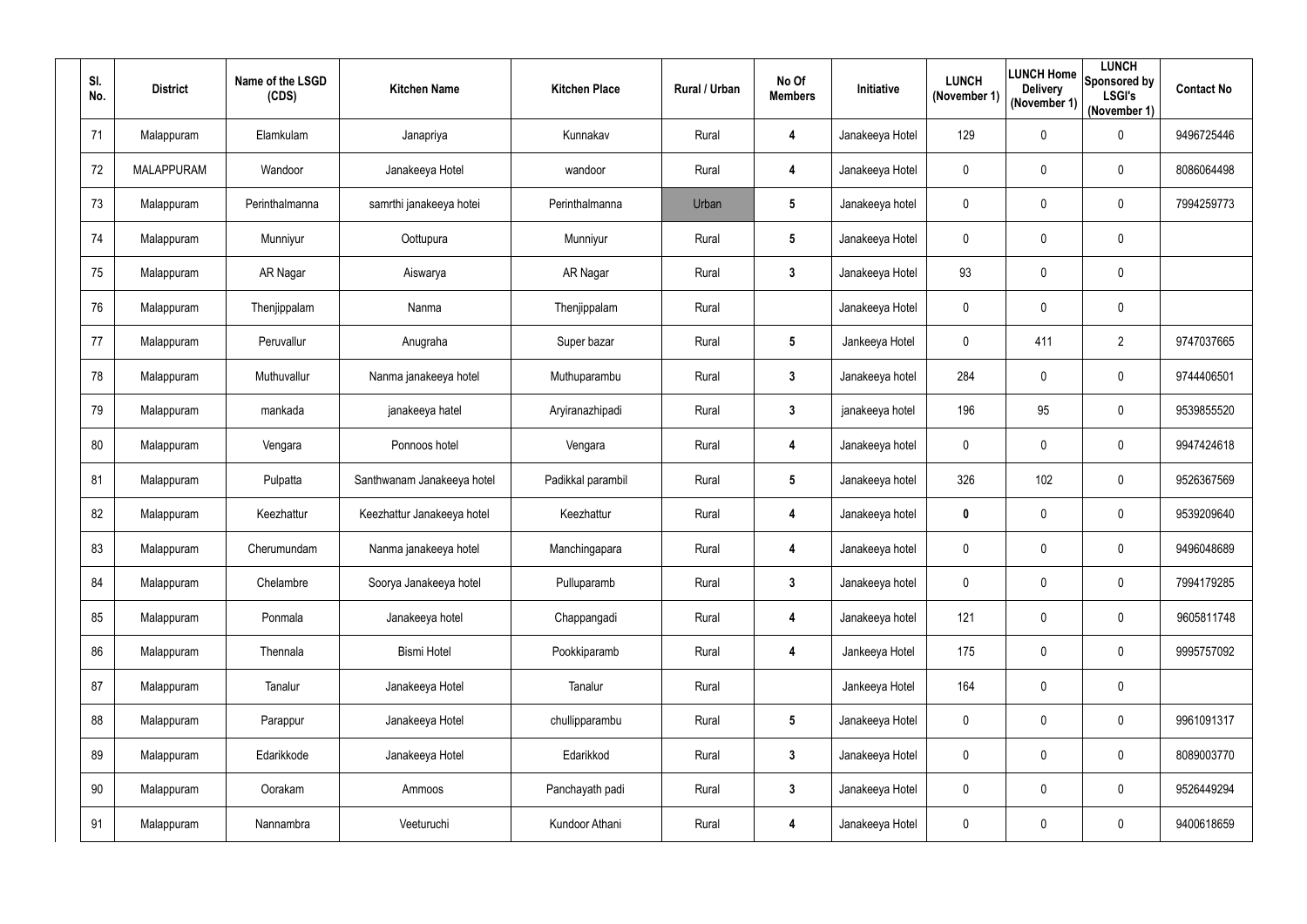|     | SI.<br>No. | <b>District</b> | Name of the LSGD<br>(CDS) | <b>Kitchen Name</b>      | <b>Kitchen Place</b> | Rural / Urban | No Of<br><b>Members</b> | Initiative      | <b>LUNCH</b><br>(November 1) | <b>LUNCH Home</b><br><b>Delivery</b><br>(November 1) | <b>LUNCH</b><br>Sponsored by<br><b>LSGI's</b><br>(November 1) | <b>Contact No</b> |
|-----|------------|-----------------|---------------------------|--------------------------|----------------------|---------------|-------------------------|-----------------|------------------------------|------------------------------------------------------|---------------------------------------------------------------|-------------------|
|     | 92         | Malappuram      | Pandikkad                 | Janakeeya Hotel          | Pandikkad            | Rural         | 4                       | Janakeeya Hotel | $\mathbf 0$                  | $\mathbf 0$                                          | $\boldsymbol{0}$                                              |                   |
|     | 93         | Malappuram      | Chokkad                   | Natturuchi               | Chokkad              | Rural         |                         | Janakeeya Hotel | $\mathbf 0$                  | 0                                                    | $\pmb{0}$                                                     |                   |
|     | 94         | Malappuram      | Cheekode                  | Cheekode Janakeeya Hotel | Cheekode             | Rural         |                         | Janakeeya Hotel | 50                           | 40                                                   | $\boldsymbol{0}$                                              |                   |
|     | 95         | Malappuram      | Makkarapparamb            | Subiksha                 | Makkarapparamb       | Rural         | $3\phantom{a}$          | Janakeeya Hotel | $\mathbf 0$                  | $\overline{0}$                                       | $\boldsymbol{0}$                                              | 8089003770        |
|     | 96         | Malappuram      | Ponnani-1                 | Devi Janakeeya Hotel     | Ponnani              | Urban         | $5\phantom{.0}$         | Janakeeya Hotel | $\mathbf 0$                  | 0                                                    | $\mathbf 0$                                                   | 9961919097        |
|     | 97         | malappuram      | mangalam                  | Soubagya                 | mangalam             | Rural         | $5\phantom{.0}$         | janakeeya hotel | $\mathbf 0$                  | $\overline{0}$                                       | $\pmb{0}$                                                     |                   |
|     | 98         | Malappuram      | Trikkalangode             | janakeeya hotel          | karakkunnu           | Rural         | 6                       | Janakeeya Hotel | $\boldsymbol{0}$             | $\overline{0}$                                       | $\boldsymbol{0}$                                              |                   |
|     | 99         | Malppuram       | Morayoor                  | Janakeeya hotel          | Valanchery           | Rural         | $3\phantom{a}$          | Janakeeya hotel | 85                           | $\overline{0}$                                       | $\mathbf 0$                                                   |                   |
|     | 100        | Malappuram      | Perumbadapp               | Janakeeya hotel          | Perumbadapp          | Rural         | 4                       | Janakeeya hotel | $\mathbf 0$                  | $\mathbf 0$                                          | $\pmb{0}$                                                     |                   |
|     | 101        | Malappuram      | Tirur                     | Samruthi Janakeeya Hotel | Vettom               | <b>RURAL</b>  |                         | Janakeeya hotel | $\mathbf 0$                  | 0                                                    | $\boldsymbol{0}$                                              |                   |
|     | 102        | Malappuram      | Kondotty                  | Janakeeya hotel          | vazhakad             | <b>RURAL</b>  |                         | janakeeya hotel | 236                          | 168                                                  | $\pmb{0}$                                                     |                   |
|     | 103        | Malappuram      | Perinthalmanna            | Janakeeya hotel          | pulamanthole         | <b>RURAL</b>  | 4                       | Janakeeya hotel | $\mathbf 0$                  | $\overline{0}$                                       | $\boldsymbol{0}$                                              |                   |
|     | 104        | Malappuram      | Tanur                     | Jankeeya hotel           | Valavannur           | <b>RURAL</b>  |                         | Janakeeya hotel | $\mathbf{0}$                 | $\overline{0}$                                       | $\overline{0}$                                                |                   |
|     | 105        | Malappuram      | kottakkal                 | Janakeeya hotel          | kotakkal             | <b>URBAN</b>  |                         | Janakeeya hotel | $\mathbf 0$                  | $\boldsymbol{0}$                                     | $\pmb{0}$                                                     |                   |
|     | 106        | Malappuram      | Vettom                    | Thripthi Janakeeya Hotel | vettom               | <b>RURAL</b>  |                         | Janakeeya hotel | $\mathbf 0$                  | $\overline{0}$                                       | $\pmb{0}$                                                     |                   |
|     | 107        | Malappuram      | Nilambur                  | Janakeeya hotel          | nilambur             | <b>URBAN</b>  |                         | Janakeeya hotel | $\mathbf 0$                  | $\overline{0}$                                       | $\pmb{0}$                                                     |                   |
|     | 108        | Malappuram      | Nilambur                  | Janakeeya hotel          | nilambur             | <b>URBAN</b>  |                         | Janakeeya hotel | $\mathbf 0$                  | $\boldsymbol{0}$                                     | $\pmb{0}$                                                     |                   |
|     | 109        | Malappuram      | Vallikkunn                | Rasakkut                 |                      | Rural         |                         | janakeeyahotel  | $\mathbf 0$                  | $\boldsymbol{0}$                                     | $\pmb{0}$                                                     |                   |
|     | 110        | Malappuram      | kuruva                    | Ruchi                    |                      | Rural         | $5\phantom{.0}$         | Janakeeyahotel  | $\mathbf 0$                  | $\overline{0}$                                       | $\pmb{0}$                                                     | 9745414800        |
|     | 111        | Malappuram      | Kannamangalam             |                          |                      |               |                         |                 | 281                          | $\boldsymbol{0}$                                     | $\pmb{0}$                                                     |                   |
| 111 |            |                 |                           |                          |                      |               |                         |                 | 3309                         | <b>1315</b>                                          | $\overline{2}$                                                |                   |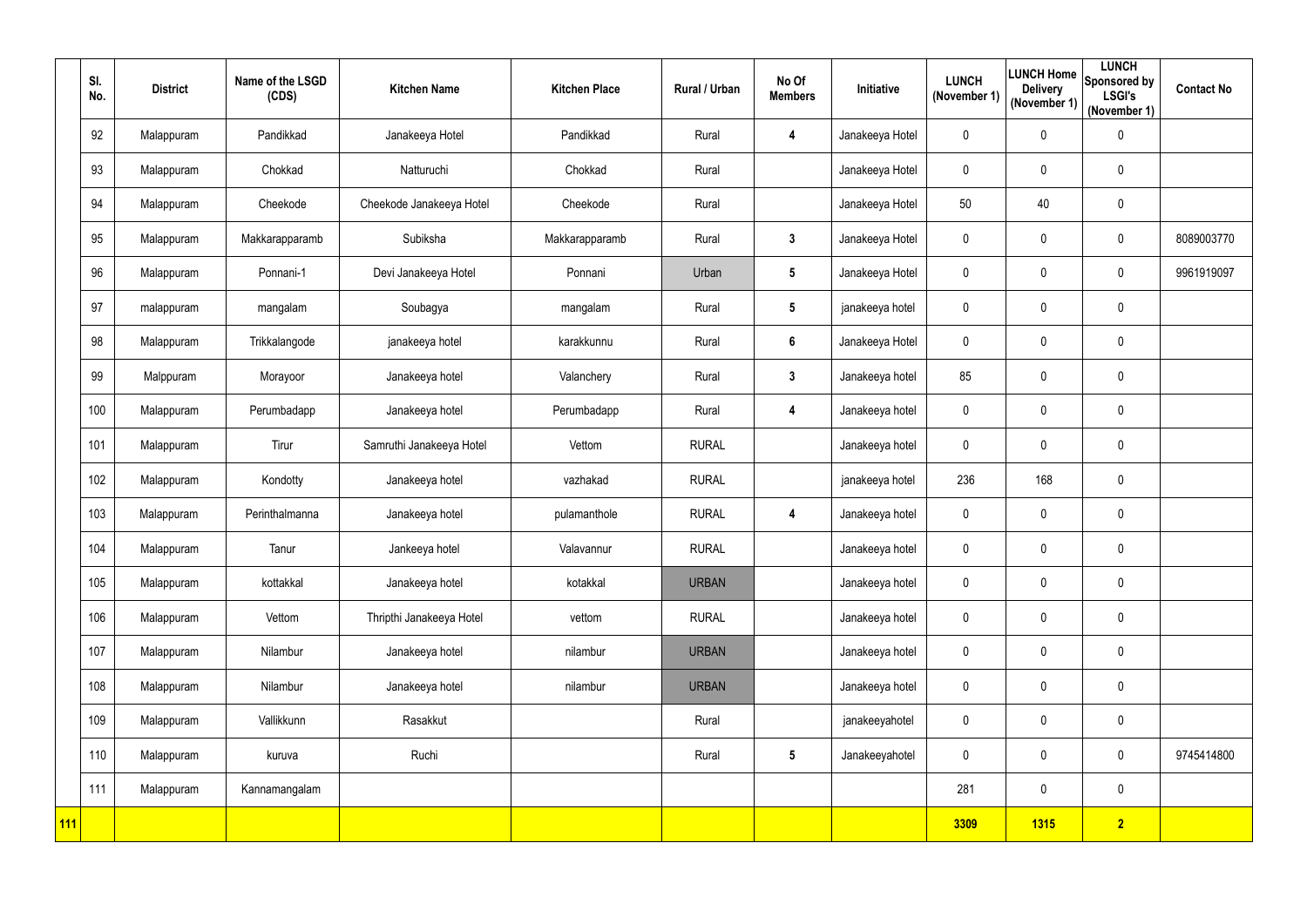| SI.<br>No.     | <b>District</b> | Name of the LSGD<br>(CDS) | <b>Kitchen Name</b>             | <b>Kitchen Place</b>                      | Rural / Urban | No Of<br><b>Members</b> | Initiative      | <b>LUNCH</b><br>(November 1) | LUNCH Home<br><b>Delivery</b><br>(November 1) | <b>LUNCH</b><br>Sponsored by<br><b>LSGI's</b><br>(November 1) | <b>Contact No</b> |
|----------------|-----------------|---------------------------|---------------------------------|-------------------------------------------|---------------|-------------------------|-----------------|------------------------------|-----------------------------------------------|---------------------------------------------------------------|-------------------|
|                | Palakkad        | Elapully                  | Nakshathra Vanitha canteen      | Canteen                                   | Rural         | 4                       | Janakeeya Hotel | 180                          | $\mathbf 0$                                   | $\mathbf 0$                                                   | 8547384972        |
| $\overline{2}$ | Palakkad        | Nalleppilly               | Vanitha Canteen                 | Canteen                                   | Rural         | 4                       | Janakeeya Hotel | 140                          | 0                                             | $\mathbf 0$                                                   | 9656232569        |
| 3              | Palakkad        | Chittur                   | Thanal vanitha Canteen          | Thathamangalam, Mettuvalavu               | Urban         | $\mathfrak{Z}$          | Janakeeya Hotel | 341                          | $\mathbf 0$                                   | $\mathbf 0$                                                   | 9447105400        |
| 4              | Palakkad        | chittur                   | urapp janakeeya hotel           | Anicode junction                          | urban         | 5 <sub>1</sub>          | Janakeeya hotel | 181                          | $\overline{0}$                                | $\overline{0}$                                                | 9349930549        |
| 5              | Palakkad        | polpully                  | subiksha janakeeya hotel        | kallootiyal                               | Rural         | $5\phantom{.0}$         | Janakeeya hotel | 184                          | $\mathbf 0$                                   | $\mathbf 0$                                                   | 9495197498        |
| 6              | Palakkad        | Eruthenpathy              | Nila janakeeya hotel            | Mooniilmada muniyappan<br>kshethram near  | Rural         | 5                       | Janakeeya hotel | 97                           | $\mathbf 0$                                   | $\mathbf 0$                                                   | 9037290925        |
|                | Palakkad        | Perumatty                 | Nanam Janakeeya hotel           | kannimari                                 | Rural         | 3                       | Janakeeya hotel | 114                          | 0                                             | $\mathbf 0$                                                   | 9605529657        |
| 8              | Palakkad        | Vadakarapathy             | soubhagya janakeeya hotel       | vadakarapathy panchayath                  | Rural         | 5                       | Janakeeya hotel | 126                          | 0                                             | $\mathbf 0$                                                   | 9633578756        |
| 9              | Palakkad        | Kozhinjampara             | Sreesakthi Janakeeya hotel      | Kozhinjampara<br>gramapanchayth, near bus | Rural         | 5                       | Janakeeya hotel | 130                          | $\mathbf 0$                                   | $\mathbf 0$                                                   | 9847121105        |
| 10             | Palakkad        | Vadakkenchery             | Oottupura Vanitha Canteen       | Panchayath building,<br>Vadakkenchery     | Rural         | 4                       | Janakeeya Hotel | 309                          | 0                                             | $\mathbf 0$                                                   | 9656360141        |
| 11             | Palakkad        | PKD North                 | Cafesree                        | opp. ksrtc bus stand,<br>Manjakulam road  | Urban         | $5\phantom{.0}$         | Janakeeya Hotel | 312                          | $\mathbf 0$                                   | $\mathbf 0$                                                   | 9037332005        |
| 12             | Palakkad        | Ongallur                  | Amma canteen                    | Ongallur vipanana kendram                 | Rural         | 4                       | Janakeeya Hotel | 87                           | 0                                             | $\mathbf 0$                                                   | 7560924507        |
| 13             | Palakkad        | Muthuthala                | Sreelakshmi vanitha canteen     | Muthuthala panchayath                     | Rural         |                         | Janakeeya Hotel | 81                           | $\mathbf 0$                                   | $\pmb{0}$                                                     | 7558865485        |
| 14             | Palakkad        | Koppam                    | Natturuchi kudumbashree cafe    | Near koppam village                       | Rural         | $5\phantom{.0}$         | Janakeeya Hotel | 138                          | 0                                             | $\boldsymbol{0}$                                              | 8075779172        |
| 15             | Palakkad        | Paruthur                  | Mamatty vanitha canteen         | Near panchayath                           | Rural         | 5 <sup>5</sup>          | Janakeeya Hotel | 50                           | $\overline{0}$                                | $\boldsymbol{0}$                                              | 9544847874        |
| 16             | Palakkad        | Vilayur                   | Souhritha caffesree (Ruchipura) | Near Vilayur Panchayath                   | Rural         | 6                       | Janakeeya Hotel | 100                          | 0                                             | $\boldsymbol{0}$                                              | 9747342046        |
| 17             | palakkad        | Kulukkallur               | Snehitha Janakeeya hotel        | Kulukkallur panchayath                    | Rural         | $5\overline{)}$         | Janakeeya hotel | 78                           | 0                                             | $\mathbf 0$                                                   | 9746701454        |
| 18             | Palakkad        | Pattambi                  | Janakeeya hotel                 | near Govt samskritha college,<br>Pattambi | Urban         | 4                       | Janakeeya hotel | $\mathbf 0$                  | 0                                             | $\pmb{0}$                                                     | 9562043428        |
| 19             | Palakkad        | Erimayur                  | Thanima Vanitha Canteen         | Panchayath building, Erimayur             | Rural         | 5 <sup>5</sup>          | Janakeeya Hotel | 58                           | 0                                             | $\overline{2}$                                                | 9746440633        |
| 20             | Palakkad        | Kizhekkencheri            | Vanitha Canteen                 | Panchayath Building,<br>Kizhakkenchery    | Rural         | 4                       | Janakeeya Hotel | 58                           | 0                                             | $\mathbf 1$                                                   | 9747923418        |
| 21             | Palakkad        | Peringottukkurrissi       | Aiswarya Vanitha canteen        | Panchayth building                        | Rural         | $\mathfrak{Z}$          | Janakeeya Hotel | 77                           | 0                                             | $\pmb{0}$                                                     | 9048665884        |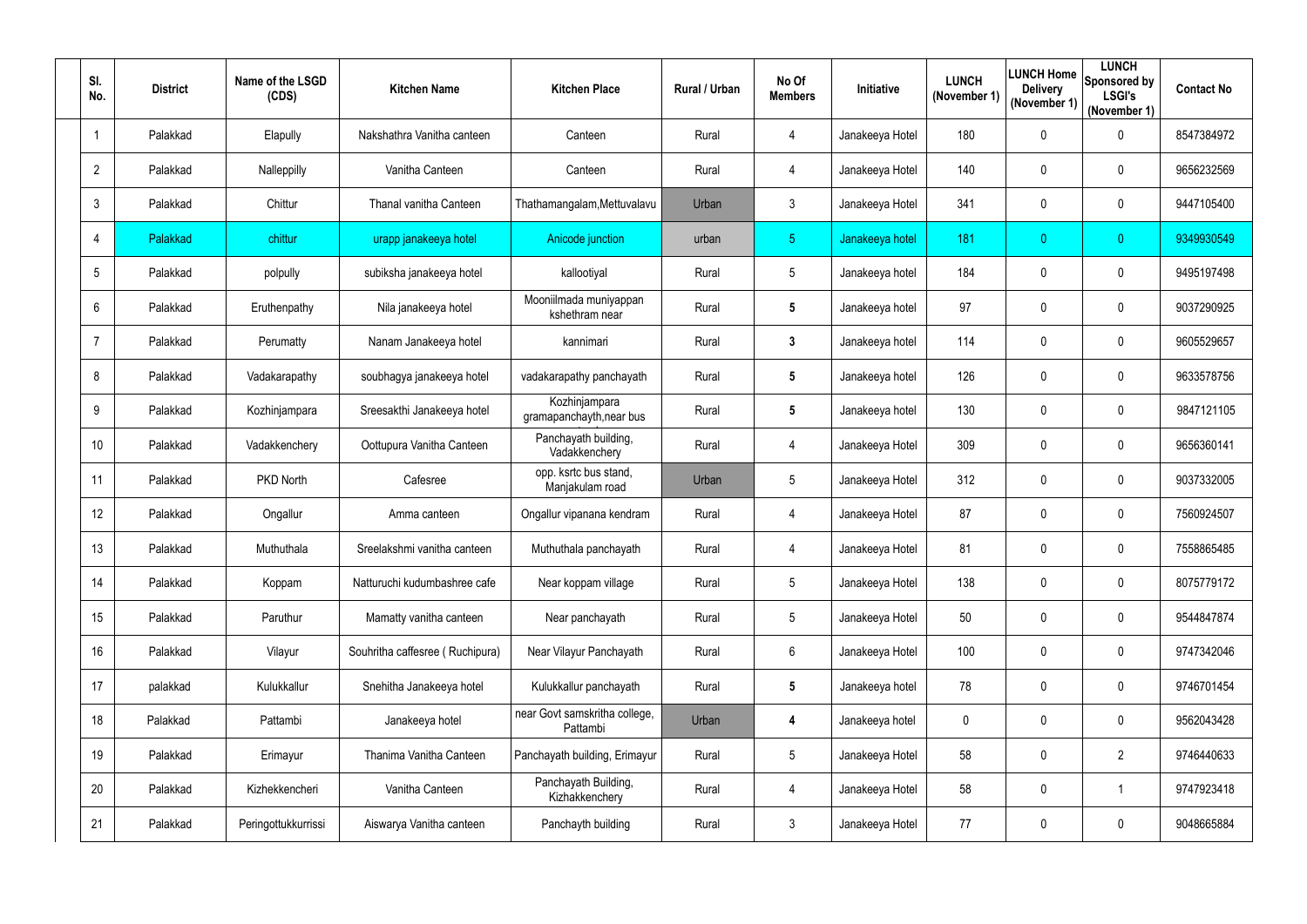| SI.<br>No. | <b>District</b> | Name of the LSGD<br>(CDS) | <b>Kitchen Name</b>                      | <b>Kitchen Place</b>                   | Rural / Urban | No Of<br><b>Members</b> | <b>Initiative</b> | <b>LUNCH</b><br>(November 1) | <b>Delivery</b><br>(November 1) | <b>LUNCH</b><br><b>ILUNCH Home</b> Sponsored by<br><b>LSGI's</b><br>(November 1) | <b>Contact No</b> |
|------------|-----------------|---------------------------|------------------------------------------|----------------------------------------|---------------|-------------------------|-------------------|------------------------------|---------------------------------|----------------------------------------------------------------------------------|-------------------|
| 22         | Palakkad        | Mundoor                   | Bharath vanitha canteen                  | Panchayath building                    | Rural         | $\mathfrak{Z}$          | Janakeeya Hotel   | 144                          | $\mathbf 0$                     | $\mathbf 0$                                                                      | 8592830607        |
| 23         | Palakkad        | Kodumbu                   | kripa                                    | kodumb panchayath                      | Rural         | 4                       | Janakeeya HoteL   | 74                           | $\mathbf 0$                     | $\mathbf 0$                                                                      | 9048682860        |
| 24         | Palakkad        | Thirumittakode            | Thirumuttam Janakeeya Hotel              | Karukaputhur                           | Rural         | 6                       | Janakeeya Hotel   | 115                          | $\mathbf 0$                     | $\mathbf 0$                                                                      | 9072841599        |
| 25         | Palakkad        | Akathethara               | Nanma canteen                            | kalyanamandapam                        | Rural         | 3 <sup>1</sup>          | Janakeeya Hotel   | 40                           | $\overline{0}$                  | $\pmb{0}$                                                                        | 7025563510        |
| 26         | Palakkad        | Marutharoad               | flavours cantteen                        | panchayath                             | Rural         | $5\overline{)}$         | Janakeeya Hotela  | 115                          | 0                               | $\mathbf 0$                                                                      | 9746227966        |
| 27         | Palakkad        | Trithala                  | Kairali Vanitha Hotel                    | Thirthala                              | Rural         | $5\overline{)}$         | Janakeeya Hotel   | 105                          | $\mathbf 0$                     | $\mathfrak{Z}$                                                                   | 9048710155        |
| 28         | Palakkad        | Kongad                    | Annapoorna vanitha canteen               | Near Kongad village office             | Rural         | 5 <sub>5</sub>          | Janakeeya Hotel   | 113                          | 0                               | $\pmb{0}$                                                                        | 9645425774        |
| 29         | Palakkad        | Sreekrishnapuram          | Subiksha canteen                         | Near panchayath office                 | Rural         | 3 <sup>1</sup>          | Janakeeya Hotel   | 92                           | 0                               | $\mathbf 0$                                                                      | 8086697226        |
| 30         | Palakkad        | Pallassana                | dhanalakshmi vanitha canteen             | pallassana panchayath<br>building      | Rural         | $5\phantom{.0}$         | Janakeeya Hotel   | 247                          | $\overline{0}$                  | $\pmb{0}$                                                                        | 8943225892        |
| 31         | Palakkad        | Nenmmara                  | Nemmara Janakeeya hotel                  | Nemmara junction                       | Rural         | 4                       | Janakeeya hotel   | 268                          | 0                               | $\pmb{0}$                                                                        | 8157850935        |
| 32         | Palakkad        | Ayilur                    | Janakeeya hotel                          | Thalavettanpara, Ayilur                | Rural         | 3 <sup>1</sup>          | Janakeeya hotel   | 139                          | 0                               | $\mathbf 0$                                                                      | 9539517856        |
| 33         | Palakkad        | Melarkode                 | Janakeeya Hotel                          | near Melarkode panchayath              | Rural         | 4                       | Janakeeya hotel   | 107                          | $\overline{0}$                  | $\mathbf 0$                                                                      | 8606193918        |
| 34         | Palakkad        | Vandazhi                  | janakeeya hotel                          | Kaniyamangalam                         | Rural         | 3                       | Janakeeya hotel   | 47                           | $\mathbf 0$                     | $\pmb{0}$                                                                        | 9645919937        |
| 35         | Palakkad        | Nelliayampathy            | Janakeeya hotel                          | near Panchayat, kaikaty                | Rural         | 4                       | Janakeeya hotel   | 89                           | $\overline{0}$                  | $\pmb{0}$                                                                        | 9497123529        |
| 36         | Palakkad        | Elavanchery               | Snehatheeram                             | Near GUPS, Vattekkad                   | Rural         | $5\phantom{.0}$         | Janakeeya Hotel   | 230                          | $\overline{0}$                  | $\boldsymbol{0}$                                                                 | 9744195274        |
| 37         | Palakkad        | Kollemkode                | Priya Vanitha Canteen                    | Block Panchayath Office,<br>Kollengode | Rural         | 4                       | Janakeeya Hotel   | 110                          | 0                               | $\boldsymbol{0}$                                                                 | 9745456764        |
| 38         | Palakkad        | Koduvayur                 | Samridhi Kudumbashree Vanitha<br>Canteen | Panchayath Building                    | Rural         | $5\overline{)}$         | Janakeeya Hotel   | 122                          | $\overline{0}$                  | $\boldsymbol{0}$                                                                 | 8086263595        |
| 39         | Palakkad        | Pattanchery               | Sreelakshmi vanitha canteen              | Panchayath Building                    | Rural         | 4                       | Janakeeya Hotel   | 47                           | $\overline{0}$                  | $\pmb{0}$                                                                        | 8086916932        |
| 40         | Palakkad        | Pudunagaram               | Janakeeya Hotel                          | Near KSEB, Pudunagaram                 | Rural         | 4                       | Janakeeya hotel   | 187                          | $\boldsymbol{0}$                | $\boldsymbol{0}$                                                                 | 9497241598        |
| 41         | Palakkad        | Vadavanoor                | Sree Muruka Janakeeya Hotel              | Vydhyasala, Vadavanoor                 | Rural         | $5\overline{)}$         | Janakeeya hotel   | 0                            | 0                               | $\boldsymbol{0}$                                                                 | 9567011729        |
| 42         | Palakkad        | Peruvemba                 | Samridi Janakeeya Hotel                  | Peruvemba Junction                     | Rural         | 4                       | Jankeeya hotel    | 21                           | $\mathbf 0$                     | $\pmb{0}$                                                                        | 918089611261      |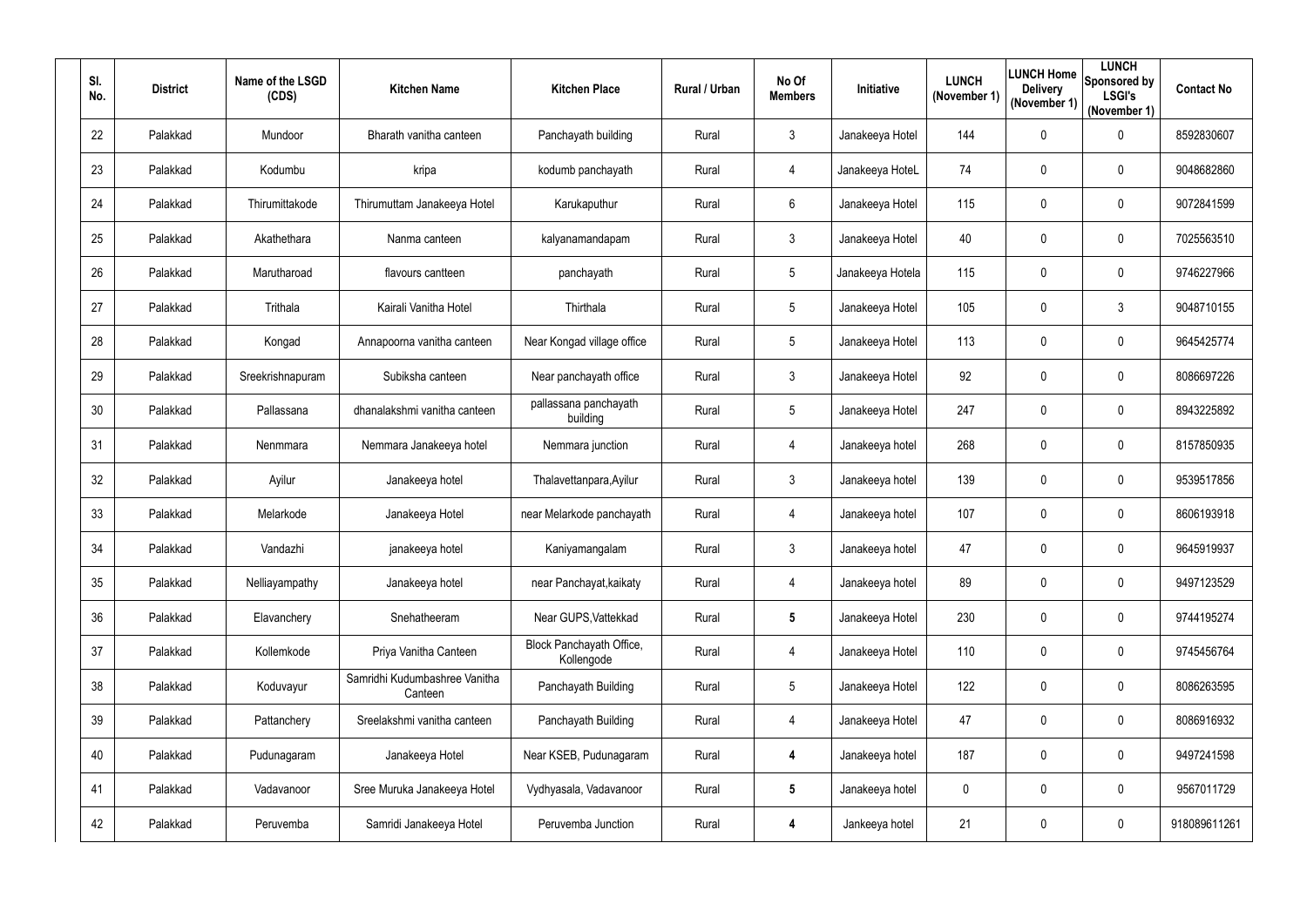|    | SI.<br>No. | <b>District</b> | Name of the LSGD<br>(CDS) | <b>Kitchen Name</b>                     | <b>Kitchen Place</b>                            | Rural / Urban | No Of<br><b>Members</b> | Initiative       | <b>LUNCH</b><br>(November 1) | LUNCH Home<br><b>Delivery</b><br>(November 1) | <b>LUNCH</b><br>Sponsored by<br><b>LSGI's</b><br>(November 1) | <b>Contact No</b> |
|----|------------|-----------------|---------------------------|-----------------------------------------|-------------------------------------------------|---------------|-------------------------|------------------|------------------------------|-----------------------------------------------|---------------------------------------------------------------|-------------------|
|    | 43         | Palakkad        | Muthalamada               | Janakeeya Hotel                         | Chulliyarmedu                                   | Rural         | 4                       | Jankeeya hotel   | 225                          | $\mathbf 0$                                   | $\pmb{0}$                                                     | 9633730067        |
|    | 44         | Palakkad        | Cherppalasseri            | Swad Janakiyahotel, CPY                 | Scheduled caste coperative<br>society hall, cpy | Urban         | 5                       | Janakeeya Hotel  | 98                           | $\mathbf 0$                                   | $\pmb{0}$                                                     | 9447746082        |
|    | 45         | Palakkad        | Vellinezhi                | Aiswarya kudumbashree                   | Adakkaputhur                                    | Rural         | $\mathfrak{Z}$          | Janakeeya Hotel  | 84                           | $\mathbf 0$                                   | $\pmb{0}$                                                     | 9747730588        |
|    | 46         | Palakkad        | Keralasseri               | Bhagyasree janakeeya hotel              | Near village office                             | Rural         | $3\overline{3}$         | Janakeeya Hotel  | 55                           | $\mathbf 0$                                   | $\pmb{0}$                                                     | 8606125128        |
|    | 47         | Palakkad        | Kottayi                   | Kudumbashree Vanitha canteen            | Near Kottayi Panchayath                         | Rural         | 4                       | Jankeeya hotel   | 140                          | $\mathbf 0$                                   | $\pmb{0}$                                                     | 9605699847        |
|    | 48         | Palakkad        | anakkara                  | udayasurya vanitha canteen              | kumbidi                                         | rural         | 5                       | Janakeeya Hotel  | 138                          | $\mathbf 0$                                   | $\pmb{0}$                                                     | 9895947614        |
|    | 49         | Palakkad        | kappur                    | jeevanam hotel                          | kumaranellur                                    | rural         | 6                       | Janakeeya Hotel  | 187                          | $\mathbf 0$                                   | $\mathbf 0$                                                   | 9605308385        |
| 96 | 50         | Palakkad        | Malampauzha               | Nandhanam canteen                       | near fantasy park                               | Rural         | $5\phantom{.0}$         | Janakeeya HotelT | 145                          | $\mathbf 0$                                   | $\mathbf 0$                                                   | 807587062         |
|    | 51         | Palakkad        | Puduppariyaram            | Anaswara Canteen                        | Panchayath                                      | Rural         | 4                       | Janakeeya Hotel  | 92                           | $\overline{0}$                                | $\mathbf 0$                                                   | 9526677781        |
|    | 52         | Palakkad        | kadambazhipuram           | Reshmi janakeeya hotel                  | 16 mail                                         | Rural         | $5\phantom{.0}$         | Janakeeya Hotel  | 57                           | 0                                             | $\mathbf 0$                                                   | 9048375891        |
|    | 53         | Palakkad        | Kadambazhipuram           | Ardhram Janakeeya hotel                 | Pulapatta                                       | Rural         | 3                       | Janakeeya Hotel  | 56                           | $\mathbf 0$                                   | $\mathbf 0$                                                   | 9495775246        |
|    | 54         | Palakkad        | Kannambra                 | Sree kurumba canteen                    | kannambra                                       | Rural         | 4                       | Janakeeya Hotel  | 195                          | $\mathbf 0$                                   | $\pmb{0}$                                                     | 8157815819        |
|    | 55         | Palakkad        | karakkurissi              | Janakiya hotel                          | Near ammus auditorium,<br>Ayappankavu           | Rural         | 3                       | Janakeeya Hotel  | 170                          | $\mathbf 0$                                   | $\mathbf 0$                                                   | 6238788932        |
|    | 56         | Palakkad        | Thenkara                  | Subiksham janakeeya hotel               | Ayurveda hospital compound<br>Then kara         | Rural         | $5\phantom{.0}$         | Janakeeya Hotel  | 83                           | $\mathbf 0$                                   | $\mathbf 0$                                                   | 9747557333        |
|    | 57         | Palakkad        | Alanallur                 | Keerthi vanitha canteen and<br>catering | Near panchayath Alanallur                       | Rural         | 5                       | Janakeeya hotel  | 103                          | $\overline{0}$                                | $\boldsymbol{0}$                                              | 9495447569        |
|    | 58         | Palakkad        | Pudur                     | Asil canteen                            | Pudur panchayath                                | Rural         | 4                       | Janakeeya hotel  | 62                           | $\mathbf 0$                                   | $\boldsymbol{0}$                                              | 8086968050        |
|    | 59         | Palakkad        | Parali                    | Annasree Janakeeya hotel                | Near parali panchayath                          | Rural         | 4                       | Janakeeya hotel  | 118                          | $\mathbf 0$                                   | $\boldsymbol{0}$                                              | 8281829238        |
|    | 60         | Palakkad        | Mannur                    | Kudumbasree janakeeya hotel             | Mannur panchayath                               | Rural         | 5                       | Janakeeya hotel  | 66                           | $\mathbf 0$                                   | $\boldsymbol{0}$                                              | 9495771095        |
|    | 61         | Palakkad        | Kuzhalmannam              | Janasree jankeeya hotel                 | Kuzhalmannam block<br>panchayth                 | Rural         | $\mathfrak{Z}$          | Jankeeya hotel   | $\mathbf 0$                  | 5                                             | $\boldsymbol{0}$                                              | 9847364980        |
|    | 62         | Palakkad        | Kavassery                 | samridhi Janakeeya Hotel                | Alathur road, kavasheery                        | Rural         | 6                       | Janakeeya hotel  | 85                           | $\overline{0}$                                | $\boldsymbol{0}$                                              | 9747570761        |
|    | 63         | palakkad        | chalissery                | Thanal janakeeya hotel                  | chalissery panchayath building                  | Rural         | 3                       | Janakeeya hotel  | 42                           | $\mathbf 0$                                   | $\pmb{0}$                                                     | 9562702284        |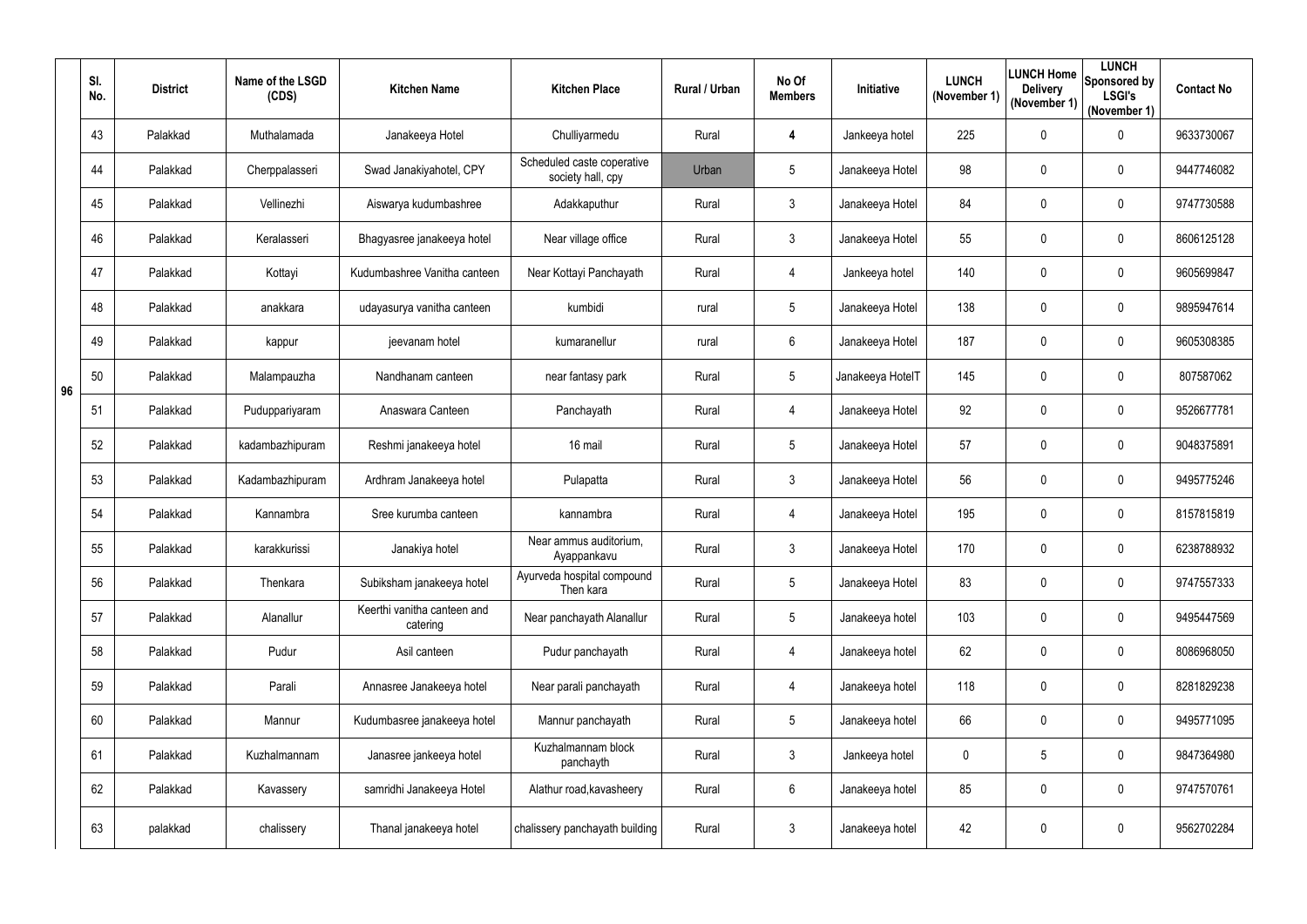| SI.<br>No. | <b>District</b> | Name of the LSGD<br>(CDS) | <b>Kitchen Name</b>                         | <b>Kitchen Place</b>                       | Rural / Urban | No Of<br><b>Members</b> | Initiative       | <b>LUNCH</b><br>(November 1) | LUNCH Home<br><b>Delivery</b><br>(November 1) | <b>LUNCH</b><br>Sponsored by<br><b>LSGI's</b><br>(November 1) | <b>Contact No</b> |
|------------|-----------------|---------------------------|---------------------------------------------|--------------------------------------------|---------------|-------------------------|------------------|------------------------------|-----------------------------------------------|---------------------------------------------------------------|-------------------|
| 64         | palakkad        | Kottopadam                | Iva canteen and catering janakeeya<br>hotel | Block building, Near<br>aryambavu junction | Rural         | 4                       | Janakeeya hotel  | 136                          | $\mathbf 0$                                   | $\pmb{0}$                                                     | 9074818126        |
| 65         | palakkad        | kumaramputhur             | Ruchi cafe janakeeya hotel                  | Panchayath kumaramputhur                   | Rural         | $3\phantom{.0}$         | Janakeeya hotel  | 246                          | $\mathbf 0$                                   | $\pmb{0}$                                                     | 8589968705        |
| 66         | palakkad        | Malampuzha                | Amma janakeeya hotel                        | kadukkamkunnu, Malampuzha                  | Rural         | $\mathbf{3}$            | Janakeeya hotel  | 340                          | $\mathbf 0$                                   | $\pmb{0}$                                                     | 9446521664        |
| 67         | palakkad        | Alathur                   | Rich Janakeeya hotel                        | Near bus stand, Alathur                    | Rural         | 4                       | Janakeeya hotel  | 202                          | $\mathbf 0$                                   | 12                                                            | 9947030779        |
| 68         | palakkad        | Karimpuzha                | Janakeeya hotel                             | Karimpuzha panchayath                      | Rural         | $\mathbf{3}$            | Janakeeya hotel  | 85                           | $\mathbf 0$                                   | $\pmb{0}$                                                     | 9961502739        |
| 69         | Palakkad        | Thenkurissi               | Eyeshee janakeeya hotel                     | Panchayth building,<br>Thenkurissi         | Rural         | 4                       | Jankeeya hotel   | $\mathbf 0$                  | $\mathbf 0$                                   | $\pmb{0}$                                                     | 9995662723        |
| 70         | Palakkad        | Agali                     | Janakeeya Hotel                             | Block Panchayath building,<br>Agali        | Rural         | $5\phantom{.0}$         | Jankeeya hotel   | 155                          | $\mathbf 0$                                   | $\pmb{0}$                                                     | 9037878897        |
| 71         | Palakkad        | Sholayur                  | Powrnami janakeeya hotel                    | anakkatty bus stand                        | Rural         | 4                       | Jankeeya hotel   | $\mathbf 0$                  | 0                                             | 0                                                             | 9159556404        |
| 72         | Palakkad        | Puthushery                | Janakeeya hotel                             | Puthushery panchayath                      | Rural         | $5\phantom{.0}$         | Janakeeya hotel. | 110                          | $\mathbf 0$                                   | 0                                                             | 9562772723        |
| 73         | Palakkad        | Karimba                   | Janakeeya hotel                             | Panchayath premise                         | Rural         | $\mathbf{3}$            | Janakeeya Hotel  | 93                           | 0                                             | 0                                                             | 9562163979        |
| 74         | Palakkad        | Nagalasseri               | Janakeeya hotel                             | near koottanad bus stand                   | Rural         | $5\phantom{.0}$         | Janakeeya hotel  | 175                          | $\mathbf 0$                                   | $\mathbf 0$                                                   | 8921928291        |
| 75         | Palakkad        | Mathur                    | Nila janakeeya Hotel                        | Near Panchayth, Mathur                     | Rural         | 4                       | Jankeeya hotel   | 0                            | $\mathbf 0$                                   | 0                                                             | 9562356483        |
| 76         | Palakkad        | Chalavara                 | Janakeeya hotel                             | Chalavara panchayath                       | Rural         | 5                       | Janakeeya hotel  | 85                           | $\mathbf 0$                                   | $\boldsymbol{0}$                                              | 9544659942        |
| 77         | Palakkad        | Ananganadi                | vanitha cateen                              | near Ananganadi panchayath                 | Rural         | $\mathfrak{Z}$          | Janakeeya Hotel  | 57                           | $\mathbf 0$                                   | $\pmb{0}$                                                     | 8921410495        |
| 78         | Palakkad        | Lakkidiperur              | Janakeeya hotel                             | Lekkidi perur panchayath                   | Rural         | $5\overline{)}$         | Jankeeya hotel   | 110                          | $\mathbf 0$                                   | $\boldsymbol{0}$                                              | 6238921903        |
| 79         | Palakkad        | Nellaya                   | Janakeeya hotel                             | Nellaya panchayath                         | Rural         | 4                       | Janakeeya hotel  | 61                           | $\overline{0}$                                | $\boldsymbol{0}$                                              | 9562432883        |
| 80         | Palakkad        | Shornur                   | Oottupura Janakeeya hotel                   | near bus stand, Shoranur                   | Urban         | $5\overline{)}$         | Janakeeya hotel  | 230                          | $\mathbf 0$                                   | $\mathbf 0$                                                   | 9747102377        |
| 81         | Palakkad        | Shornur                   | Snehadeepam Janakeeya hotel                 | Shoranur municipality                      | Urban         | 4                       | Janakeeya hotel  | 165                          | $\overline{0}$                                | $\pmb{0}$                                                     | 6238755729        |
| 82         | Palakkad        | Thrikkadiri               | Janakeeya hotel                             | Samskarika nilayam                         | Rural         | 4                       | Janakeeya hotel  | 60                           | $\overline{0}$                                | $\boldsymbol{0}$                                              | 9544806032        |
| 83         | palakkad        | Vaniyamkulam              | Janakeeya hotel                             | near PK DAS hospital                       | Rural         | $\mathbf{3}$            | Janakeeya hotel  | 258                          | $\overline{0}$                                | $\mathfrak{Z}$                                                | 9947408415        |
| 84         | Palakkad        | Ambalappara               | Janakiya hotel                              | ambalappara<br>kalyanamandapam             | Rural         | $5\phantom{.0}$         | Janakeeya Hotel  | 72                           | $\overline{0}$                                | $\pmb{0}$                                                     | 8129562289        |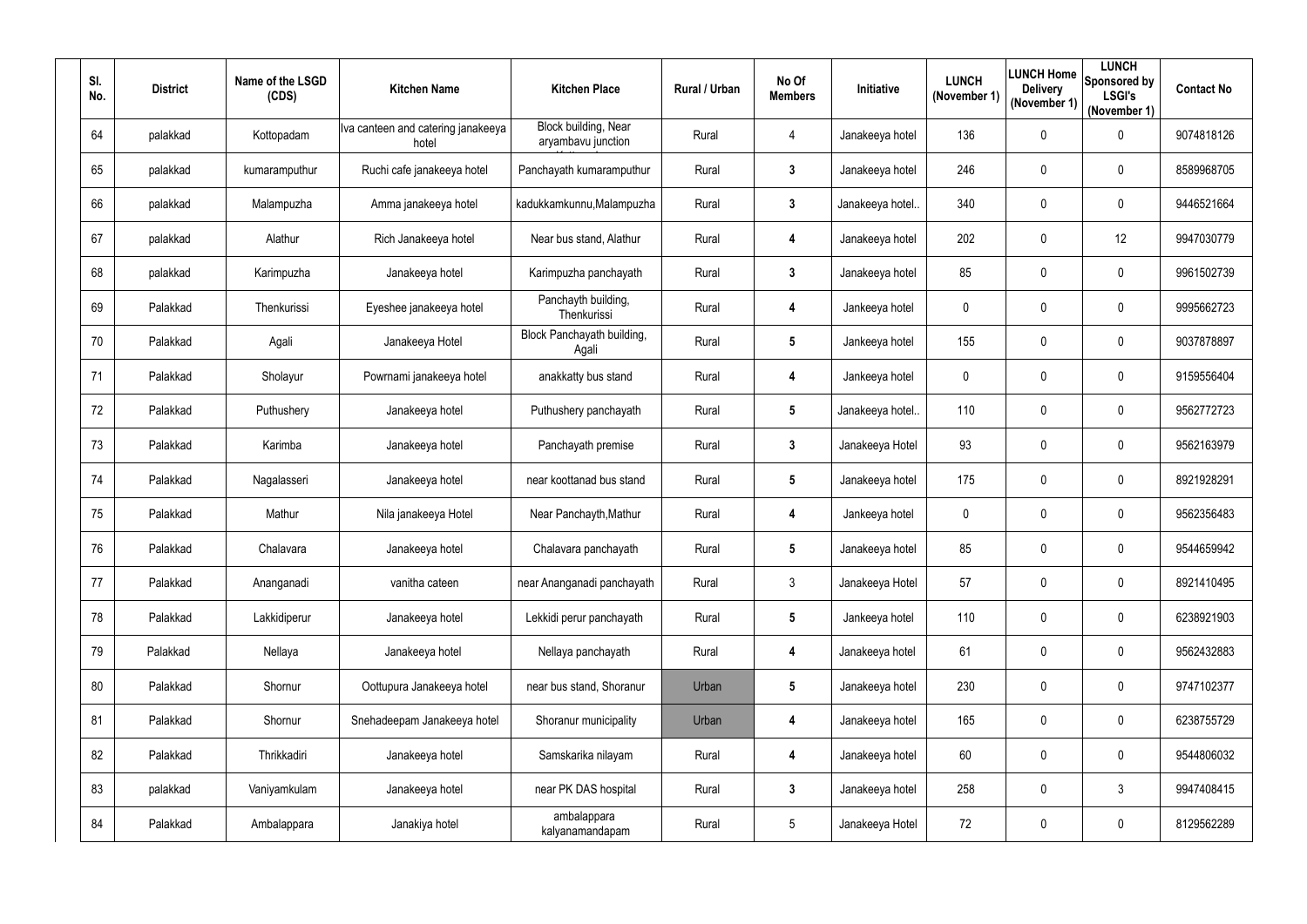|    | SI.<br>No.     | <b>District</b> | Name of the LSGD<br>(CDS) | <b>Kitchen Name</b>             | <b>Kitchen Place</b>                       | Rural / Urban | No Of<br><b>Members</b> | Initiative      | <b>LUNCH</b><br>(November 1) | <b>Delivery</b><br>(November 1) | <b>LUNCH</b><br>LUNCH Home Sponsored by<br><b>LSGI's</b><br>(November 1) | <b>Contact No</b> |
|----|----------------|-----------------|---------------------------|---------------------------------|--------------------------------------------|---------------|-------------------------|-----------------|------------------------------|---------------------------------|--------------------------------------------------------------------------|-------------------|
|    | 85             | Palakkad        | Vallappuzha               | Janakeeya hotel                 | Hayath Complex, Vallappuzha                | Rural         | $5\phantom{.0}$         | Janakeeya Hotel | 212                          | 0                               | $\mathbf 0$                                                              | 8086406897        |
|    | 86             | Palakkad        | Shoranur                  | Ela janakeeya hotel             | Vpc market, kulappully                     | Urban         | $3\phantom{a}$          | Janakeeya hotel | 150                          | 0                               | $\mathbf 0$                                                              | 8129769113        |
|    | 87             | Palakkad        | Mankara                   | Subiksha Janakeeya hotel        | Near Mankara Panchayath                    | Rural         | $5\phantom{.0}$         | Janakeeya hotel | 95                           | 0                               | $\boldsymbol{0}$                                                         | 8549045637        |
|    | 88             | Palakkad        | Kanjirapuzha              | Surya Janakeeya hotel           | Kanjirapuzha, panchayath                   | Rural         | $5\phantom{.0}$         | Janakeeya hotel | 73                           | 0                               | $\mathbf 0$                                                              | 9048698194        |
|    | 89             | Palakkad        | Thachanattukara           | Haritham janakeeya hotel        | 53 mile, Thachanattukara                   | Rural         | $\mathbf{3}$            | Janakeeya hotel | 65                           | 0                               | $\mathbf 0$                                                              | 9605097810        |
|    | 90             | Palakkad        | Puthukode                 | Puthuma jankeeya hotel          | Thachanadi junction                        | Rural         | $6\phantom{.}6$         | Janakeeya hotel | 228                          | 0                               | $\mathbf 0$                                                              | 9744459080        |
|    | 91             | Palakkad        | Tarur                     | Jankeeya Hotel                  | Infront of vilage office, Tarurk           | Rural         | 4                       | Janakeeya hotel | 77                           | 0                               | $\mathbf 0$                                                              | 8606780959        |
|    | 92             | Palakkad        | Pirayiri                  | Janakeeya hotel                 | Near Panchayath office                     | Rural         | $5\phantom{.0}$         | Janakeeya hotel | 70                           | 0                               | $\mathbf 0$                                                              | 9037495586        |
|    | 93             | Palakkad        | Palakkad ulb              | Ruchi                           | Near Balaji hospital, Fort<br>Maidan       | Urban         | 4                       | Janakeeya hotel | 235                          | $\boldsymbol{0}$                | $\mathbf 0$                                                              | 7994185687        |
|    | 94             | Palakkad        | Pookkottukavu             | Punya                           | Pookkottukavu Centre                       | Rural         | 4                       | Janakeeya Hotel | 65                           | 0                               | $\mathbf 0$                                                              | 9745511432        |
|    | 95             | Palakkad        | Kuthanoor                 | Suryodayam jankeeya hotel       | Kalapara, kuthanoor                        | Rural         | $5\phantom{.0}$         | Jankeeya hotel  | 0                            | $\boldsymbol{0}$                | $\mathbf 0$                                                              | 9995159738        |
|    | 96             | Palakkad        | Thiruvegappura            | Janakeeya Hotel                 | Kaippuram                                  | Rural         | $5\phantom{.0}$         | Jankeeya hotel  | 117                          | 0                               | $\mathbf 0$                                                              | 8921882903        |
|    | 97             | Palakkad        | Thachampara               | Vanitha canteen Janakeeya Hotel | Thachampara town                           | Rural         | 4                       | Jankeeya hotel  | $\mathbf 0$                  | $\mathbf{0}$                    | $\mathbf 0$                                                              | 9497826216        |
|    | 98             | Palakkad        | Kannadi                   | Sweet jankeeya hotel            | Yakkara junction                           | Rural         | $\mathbf{3}$            | Jankeeya hotel  | 35                           | 0                               | $\pmb{0}$                                                                | 9846918028        |
|    | 99             | Palakkad        | Pattithara                | Bavana janakeeya hotel          | kottappadam                                | Rural         | $5\phantom{.0}$         | Janakeeya hotel | $\mathbf 0$                  | 0                               | $\mathbf 0$                                                              | 9074163402        |
|    | 100            | Palakkad        | Mannarkkad                | Janakeeya Hotel                 | muncipal building, busstand,<br>mannarkkad | Urban         | 4                       | Janakeeya hotel | 108                          | 0                               | 45                                                                       |                   |
|    | 101            | Palakkad        | Pirayiri                  | Kudumbashree janakeeya hotel    | <b>Kallekkad Block Panchayath</b>          | Rural         | 5 <sub>1</sub>          | janakeeya hotel | 40                           | $\overline{0}$                  | $\overline{0}$                                                           | 8137940343        |
|    | 102            | Palakkad        | Marutharoad               | Sreelakshmi janakeeya hotel     | Pirivusala                                 | Rural         | $\overline{4}$          | janakeeya hotel | 54                           | $\overline{0}$                  | $\overline{0}$                                                           | 9048636162        |
| 99 |                |                 |                           |                                 |                                            |               | 434                     |                 | 11718                        | 5 <sub>5</sub>                  | 66                                                                       |                   |
|    |                | Pathanamthitta  | Anicadu                   | Janatha janakeeya hotel         | Nooromave                                  | Rural         | $\mathfrak{Z}$          | Janakeeya Hotel | $\mathbf 0$                  | 124                             | $\pmb{0}$                                                                | 6282875679        |
|    | $\overline{2}$ | Pathanamthitta  | Kaviyoor                  | Janakeeya Hotel                 | Manakkachira                               | Rural         | 4                       | Janakeeya Hotel | 0                            | 117                             | $\pmb{0}$                                                                | 9747886172        |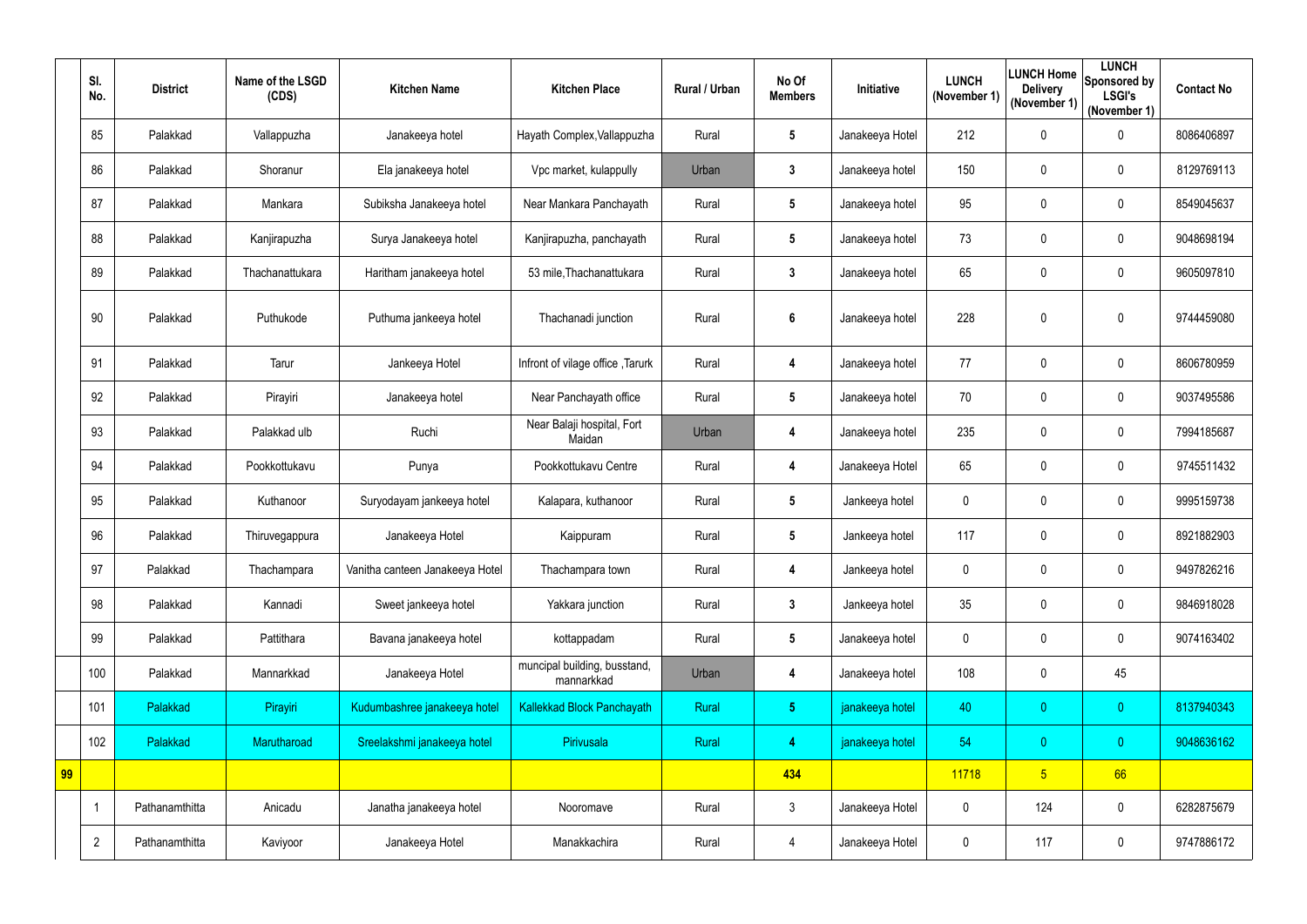| SI.<br>No.       | <b>District</b> | Name of the LSGD<br>(CDS) | <b>Kitchen Name</b>             | <b>Kitchen Place</b>        | Rural / Urban | No Of<br><b>Members</b> | Initiative      | <b>LUNCH</b><br>(November 1) | LUNCH Home<br><b>Delivery</b><br>(November 1) | <b>LUNCH</b><br>Sponsored by<br><b>LSGI's</b><br>(November 1) | <b>Contact No</b> |
|------------------|-----------------|---------------------------|---------------------------------|-----------------------------|---------------|-------------------------|-----------------|------------------------------|-----------------------------------------------|---------------------------------------------------------------|-------------------|
| 3                | Pathanamthitta  | Kottanadu                 | Janakeeya Hotel                 | Kottanadu                   | Rural         | 4                       | Janakeeya Hotel | $\mathbf 0$                  | 150                                           | $\mathbf 0$                                                   | 6282382608        |
| 4                | Pathanamthitta  | Kalloopara                | Janakeeya Hotel                 | Kalloopara                  | Rural         | 5                       | Janakeeya Hotel | $\mathbf 0$                  | 59                                            | $\mathbf 0$                                                   | 9947471024        |
| 5                | Pathanamthitta  | Kunnamthanam              | Thripthi Hotel                  | Kunnamthanam                | Rural         | $\mathfrak{Z}$          | Janakeeya Hotel | $\mathbf 0$                  | 40                                            | $\mathbf 0$                                                   | 6235908328        |
| 6                | pathanamthitta  | mallappally               | janakeeya hotel                 | mallappally                 | Rural         | $\mathfrak{Z}$          | janakeeya hotel | $\mathbf 0$                  | 128                                           | $\boldsymbol{0}$                                              | 9744194830        |
| $\overline{7}$   | Pathanamthitta  | kottangal                 | janakeeya hotel                 | kottangal                   | Rural         | $\mathfrak{Z}$          | Janakeeya Hotel | $\mathbf 0$                  | 110                                           | $\mathbf 0$                                                   | 9526690541        |
| 8                | Pathanamthitta  | Nedumpuram                | Nedumpram Janakeeya Hotel       | Podiyadi                    | Rural         | 5                       | Janakeeya Hotel | $\mathbf 0$                  | 62                                            | $\boldsymbol{0}$                                              | 919188291409      |
| 9                | Pathanamthitta  | Niranam                   | Sakhi cafe                      | Niranam                     | Rural         | $\mathfrak{Z}$          | Janakeeya Hotel | $\mathbf 0$                  | 53                                            | $\boldsymbol{0}$                                              | 919526423710      |
| 10 <sup>°</sup>  | Pathanamthitta  | Peringara                 | Haritha samrudhi Catering       | <b>PMVHS Pringara</b>       | Rural         | 4                       | Janakeeya Hotel | $\mathbf 0$                  | 0                                             | $\mathbf 0$                                                   | 919961219550      |
| 11               | Pathanamthitta  | Peringara                 | Pulari janakeeya Hotel          | swamipalam                  | Rural         | 4                       | Janakeeya hotel | $\mathbf 0$                  | 102                                           | $\boldsymbol{0}$                                              | 919656132036      |
| 12               | Pathanamthitta  | Kuttor                    | Nanma Catering                  | <b>GHS Kuttoor</b>          | Rural         | $\mathbf{3}$            | Janakeeya Hotel | $\mathbf 0$                  | 160                                           | $\mathbf 0$                                                   | 919526323212      |
| 13               | Pathanamthitta  | Kadapra                   | Niradeepam janakeeya hotel      | Kadapra                     | Rural         | 4                       | Janakeeya Hotel | $\mathbf 0$                  | $\boldsymbol{0}$                              | $\boldsymbol{0}$                                              | 9656512066        |
| 14               | Pathanamthitta  | Eraviperoor               | Avi cafe                        | Avi cafe                    | Rural         | 3                       | Janakeeya Hotel | $\mathbf 0$                  | 100                                           | $\overline{0}$                                                | 6238013293        |
| 15 <sub>15</sub> | Pathanamthitta  | Koipuram                  | Ammas kudumbashree cafe         | Muttamon                    | Rural         |                         | Janakeeya Hotel | $\mathbf{0}$                 | 100                                           | 0                                                             | 9961485931        |
| 16 <sup>°</sup>  | Pathanamthitta  | Thottappuzhassery         | Thottapuzhassery Jankeeya Hotel | Thottapuzhassery            | Rural         | 4                       | Janakeeya Hotel | $\mathbf 0$                  | $\mathbf 0$                                   | $\boldsymbol{0}$                                              | 9656403054        |
| 17               | Pathanamthitta  | Puramattom                | Top N Taste                     | Puramattom                  | Rural         | $\mathfrak{Z}$          | Janakeeya Hotel | $\mathbf 0$                  | 20                                            | $\pmb{0}$                                                     | 9526728230        |
| 18               | Pathanamthitta  | Ayroor                    | Janakeeya Hotel                 | Ayroor                      | Rural         | $6\overline{6}$         | Janakeeya Hotel | $\pmb{0}$                    | 43                                            | $\boldsymbol{0}$                                              | 8086653951        |
| 19               | Pathanamthitta  | Ezhumattor                | Swad Hotel                      | Thadiyoor                   | Rural         | $\mathfrak{Z}$          | Janakeeya Hotel | $\mathbf 0$                  | 105                                           | $\boldsymbol{0}$                                              | 9526857335        |
| 20               | Pathanamthitta  | Kozhencherry              | Ruchi Janakeeya hotel           | Community hall, kozhenchery | Rural         | 4                       | Janakeeya Hotel | $\mathbf 0$                  | 83                                            | $\pmb{0}$                                                     | 9947387912        |
| 21               | Pathanamthitta  | Mallappuzhassery          | Snehadeepam                     | Paramootil                  | Rural         | 6                       | Janakeeya Hotel | $\mathbf 0$                  | 32                                            | $\boldsymbol{0}$                                              | 9847170052        |
| 22               | Pathanamthitta  | Chennerkara               | Thanal Kudumbasree Cafe         | Nallanikunnu                | Rural         | 5                       | Janakeeya Hotel | $\mathbf 0$                  | 40                                            | $\boldsymbol{0}$                                              | 9747469562        |
| 23               | Pathanamthitta  | Cherukole                 | Janakeeya Hotel                 | Cherukole                   | Rural         | $\mathfrak{S}$          | Janakeeya Hotel | $\pmb{0}$                    | 55                                            | $\pmb{0}$                                                     | 7907811728        |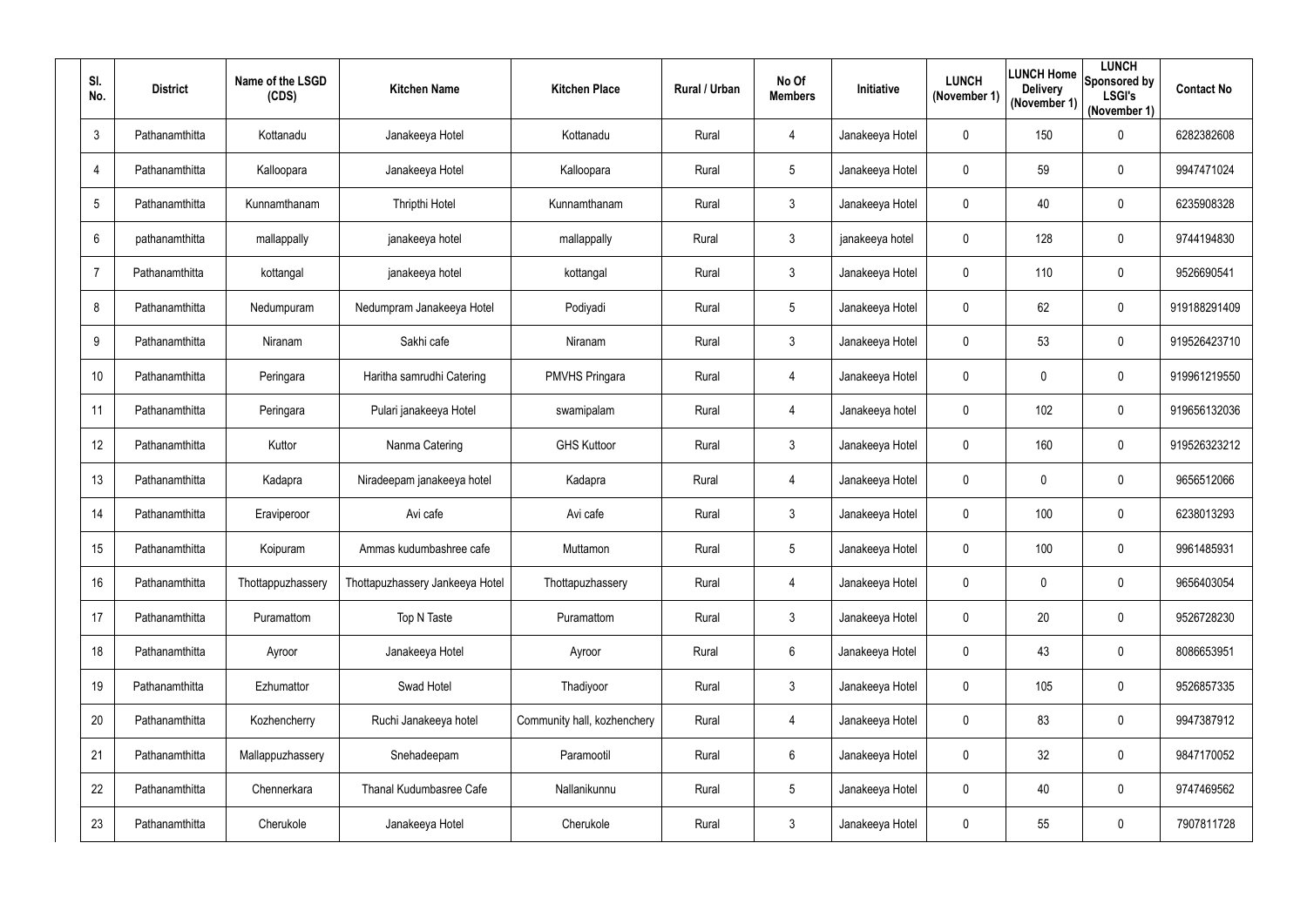|    | SI.<br>No. | <b>District</b> | Name of the LSGD<br>(CDS) | <b>Kitchen Name</b>       | <b>Kitchen Place</b>   | Rural / Urban | No Of<br><b>Members</b> | Initiative      | <b>LUNCH</b><br>(November 1) | <b>Delivery</b><br>(November 1) | <b>LUNCH</b><br><b>ILUNCH Home</b> Sponsored by<br><b>LSGI's</b><br>(November 1) | <b>Contact No</b> |
|----|------------|-----------------|---------------------------|---------------------------|------------------------|---------------|-------------------------|-----------------|------------------------------|---------------------------------|----------------------------------------------------------------------------------|-------------------|
|    | 24         | Pathanamthitta  | Elanthoor                 | Janakeeya Hotel           | Vary                   | Rural         | 4                       | Janakeeya Hotel | $\mathbf{0}$                 | 60                              | $\pmb{0}$                                                                        | 9946047385        |
|    | 25         | Pathanamthitta  | naranganam                | janakeeya hotel           | kadammanitta           | Rural         | 3                       | janakeeya hotel | $\mathbf 0$                  | 40                              | $\mathbf 0$                                                                      | 9744478962        |
|    | 26         | Pathanamthitta  | Omalloor                  | Janakeeya Hotel           | Omalloor               | Rural         |                         | Janakeeya Hotel | 0                            | 0                               | $\mathbf 0$                                                                      |                   |
|    | 27         | Pathanamthitta  | Chittar                   | Chittar janakiya hotel    | Koothattukulam         | Rural         | $\mathfrak{Z}$          | Janakeeya Hotel | $\mathbf 0$                  | 212                             | $\overline{0}$                                                                   | 9072374618        |
|    | 28         | Pathanamthitta  | Naranammoozhi             | Thanima                   | Arakkamon              | Rural         | $\mathfrak{Z}$          | Janakeeya Hotel | $\mathbf 0$                  | 0                               | $\pmb{0}$                                                                        | 9605021278        |
| 58 | 29         | Pathanamthitta  | Perunadu                  | Perunadu Janakeeya Hotel  | Perunadu               | Rural         | $5\phantom{.0}$         | Janakeeya Hotel | $\mathbf 0$                  | 132                             | $\boldsymbol{0}$                                                                 |                   |
|    | 30         | Pathanamthitta  | Ranni-Angadi              | Angadi Janakeeya Hotel    | Thoodathil church hall | Rural         | $5\overline{)}$         | Janakeeya Hotel | 0                            | 86                              | 0                                                                                | 9961190622        |
|    | 31         | Pathanamthitta  | Ranni-Pazhavangadi        | Navami Hotel              | Makkappuzha            | Rural         | 4                       | Janakeeya Hotel | $\mathbf 0$                  | 149                             | $\mathbf 0$                                                                      | 9562135824        |
|    | 32         | Pathanamthitta  | Seethathodu               | Thanima catering unit     | Seethathodu            | Rural         | $5\phantom{.0}$         | Janakeeya Hotel | 48                           | 75                              | $\boldsymbol{0}$                                                                 | 9747622310        |
|    | 33         | Pathanamthitta  | Ranni                     | Janakeeya Hotel           | Ranni                  | Rural         | 4                       | Janakeeya Hotel | $\mathbf 0$                  | 61                              | $\boldsymbol{0}$                                                                 | 99462338752       |
|    | 34         | Pathanamthitta  | Vechhoochira              | Annapoorneswary hotel     | Venkurinji             | Rural         | 4                       | Janakeeya Hotel | $\mathbf 0$                  | 325                             | 0                                                                                | 8547264134        |
|    | 35         | Pathanamthitta  | Vadasserikara             | Thannal Janakeeya Hotel   | Vadasserikara          | Rural         | $5\overline{)}$         | Janakeeya Hotel | $\mathbf 0$                  | 86                              | $\overline{0}$                                                                   | 8590107684        |
|    | 36         | Pathanamthitta  | Vallickodu                | Janakeeya Hotel           | Vallicodu              | Rural         | $5\overline{)}$         | Janakeeya Hotel | $\mathbf 0$                  | 167                             | 0                                                                                | 8547121591        |
|    | 37         | Pathanamthitta  | Pramadom                  | Aishwarya Janakeeya Hotel | Pramadom               | Rural         | $\mathfrak{Z}$          | Janakeeya Hotel | $\mathbf 0$                  | 45                              | $\pmb{0}$                                                                        | 9495312020        |
|    | 38         | Pathanamthitta  | Aruvappulam               | Janakeeya Hotel           | Kallely                | Rural         | $\mathfrak{Z}$          | Janakeeya Hotel | $\mathbf 0$                  | 90                              | $\boldsymbol{0}$                                                                 | 9656700499        |
|    | 39         | Pathanamthitta  | mylapra                   | Manna janakeeya hotel     | mylapra                | Rural         | $\mathfrak{Z}$          | janakeeya hotel | $\mathbf 0$                  | 20                              | $\boldsymbol{0}$                                                                 | 9961750470        |
|    | 40         | Pathanamthitta  | Thannithodu               | Flowers janakeeya hotel   | Thannithodu            | Rural         | $\mathfrak{Z}$          | Janakeeya hotel | $\mathbf 0$                  | 135                             | $\boldsymbol{0}$                                                                 | 9061295035        |
|    | 40         | Pathanamthitta  | Malayappuzha              | Janakeeya Hotel           | Malayappuzha           | Rural         | $\mathfrak{Z}$          | Janakeeya Hotel | $\mathbf 0$                  | 196                             | $\pmb{0}$                                                                        |                   |
|    | 41         | Pathanamthitta  | Konni                     | Janakeeya Hotel           | Konni                  | Rural         | $\mathfrak{Z}$          | Janakeeya Hotel | $\mathbf 0$                  | 165                             | $\pmb{0}$                                                                        |                   |
|    | 43         | Pathanamthitta  | Kalanjoor                 | Kalanjoor janakeeya Hotel | Kalanjoor              | Rural         | 4                       | Janakeeya Hotel | $\mathbf 0$                  | 175                             | $\pmb{0}$                                                                        | 6238045066        |
|    | 44         | Pathanamthitta  | Ezhamkulam                | Swad Catering Unit        | Enathu                 | Rural         | $5\phantom{.0}$         | Janakeeya Hotel | $\mathbf 0$                  | 205                             | $\pmb{0}$                                                                        | 9747243317        |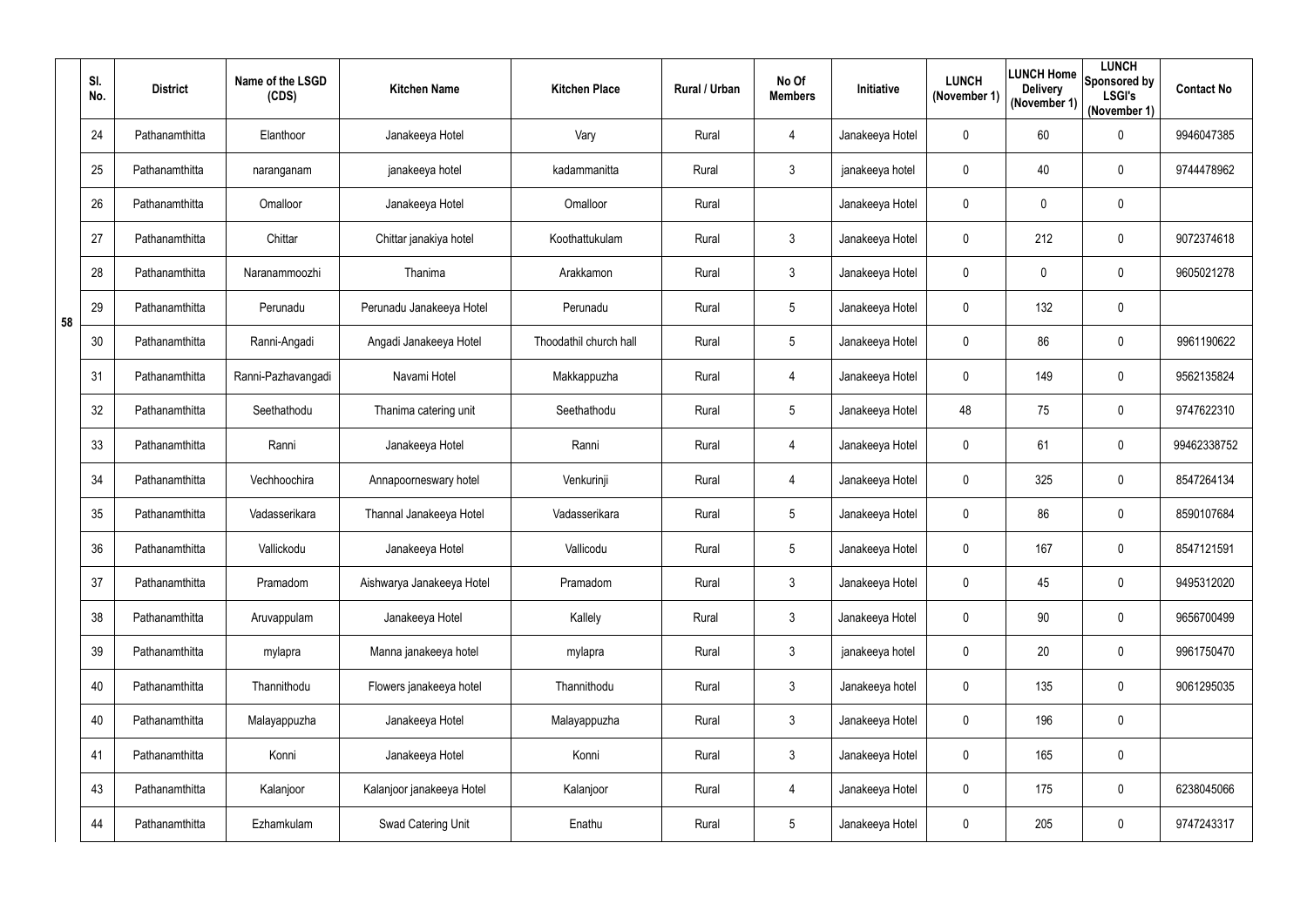|    | SI.<br>No.     | <b>District</b>    | Name of the LSGD<br>(CDS) | <b>Kitchen Name</b>           | <b>Kitchen Place</b>                 | Rural / Urban | No Of<br><b>Members</b> | Initiative      | <b>LUNCH</b><br>(November 1) | <b>Delivery</b><br>(November 1) | <b>LUNCH</b><br>LUNCH Home Sponsored by<br><b>LSGI's</b><br>(November 1) | <b>Contact No</b> |
|----|----------------|--------------------|---------------------------|-------------------------------|--------------------------------------|---------------|-------------------------|-----------------|------------------------------|---------------------------------|--------------------------------------------------------------------------|-------------------|
|    | 45             | Pathanamthitta     | Kodumon                   | Ruchiyidam Janakeeya Hotel    | Kodumon                              | Rural         | $\overline{7}$          | Janakeeya Hotel | $\mathbf{0}$                 | 64                              | $\pmb{0}$                                                                | 75611017112       |
|    | 46             | Pathanamthitta     | Erathu                    | Janakeeya Hotel               | Erathu                               | Rural         | 4                       | Janakeeya Hotel | $\mathbf 0$                  | 130                             | $\mathbf 0$                                                              | 9645102262        |
|    | 47             | Pathanamthitta     | Enadimangalam             | Janakeeya Hotel               | Elamannoor                           | Rural         | 4                       | Janakeeya Hotel | $\mathbf 0$                  | 75                              | $\pmb{0}$                                                                |                   |
|    | 48             | Pathanamthitta     | Kadampanadu               | Janakeeya Hotel               | Mannady                              | Rural         | 3                       | Janakeeya Hotel | $\mathbf 0$                  | 165                             | $\pmb{0}$                                                                |                   |
|    | 49             | Pathanamthitta     | Thumpamon                 | Ruchi Cafe                    | Mampilali                            | Rural         | 5                       | Janakeeya Hotel | $\mathbf{0}$                 | 200                             | $\pmb{0}$                                                                | 9188300026        |
|    | 50             | Pathanamthitta     | Kulanada                  | Bhagyalekshmi cafe unit       | Kaipuzha                             | Rural         | $\mathfrak{Z}$          | Janakeeya Hotel | $\mathbf 0$                  | 80                              | $\pmb{0}$                                                                |                   |
|    | 51             | Pathanamthitta     | Pandalam Thekkekara       | Pandalam Thekkekara           | Thatta                               | Rural         | $\mathfrak{Z}$          | Janakeeya Hotel | $\mathbf 0$                  | $\mathbf 0$                     | $\mathbf 0$                                                              | 9526224922        |
|    | 52             | Pathanamthitta     | Aranmula                  | Janakeeya Hotel               | Aranmula                             | Rural         | 5                       | Janakeeya Hotel | $\overline{0}$               | 158                             | $\pmb{0}$                                                                | 9656296503        |
|    | 53             | Pathanamthitta     | Mezhuveli                 | Thripthi Janakeeya Hotel      | Mezhuveli                            | Rural         | 3                       | Janakeeya Hotel | $\mathbf 0$                  | 30                              | $\mathbf 0$                                                              | 9495265971        |
|    | 54             | Pathanamthitta     | Adoor                     | Amma Catering Unit            | Adoor                                | Urban         | 5                       | Janakeeya Hotel | $\mathbf 0$                  | $\mathbf 0$                     | $\mathbf 0$                                                              | 8606887490        |
|    | 55             | Pathanamthitta     | Pandalam                  | Ruchi catering                | Sivarenjini Auditorium               | Urban         | 5                       | Janakeeya Hotel | $\mathbf 0$                  | $\mathbf 0$                     | $\pmb{0}$                                                                | 9846212739        |
|    | 56             | Pathanamthitta     | <b>Thiruvalla East</b>    | janakeeya hotel               | near private bus stand<br>thiruvalla | Urban         | 5                       | Janakeeya Hotel | $\mathbf 0$                  | 349                             | $\pmb{0}$                                                                | 919847729416      |
|    | 57             | Pathanamthitta     | Thiruvalla West           | janakeeya hotel               | kizhakkan muthoor                    | Urban         | 5                       | Janakeeya Hotel | 0                            | $\mathbf 0$                     | $\mathbf 0$                                                              | 919656132036      |
|    | 58             | Pathanamthitta     | Pathanamthitta            | Janakeeya Hotel               | Near Municipality Office             | Urban         | 5                       | Janakeeya Hotel | $\boldsymbol{0}$             | 50                              | $\pmb{0}$                                                                |                   |
| 58 |                |                    |                           |                               |                                      |               | 229                     |                 | 48                           | 5408                            | $\bullet$                                                                |                   |
|    | -1             | Thiruvananthapuram | Parassala                 | Bhagyalekshmi janakeeya hotel | Mundaplavila                         | Rural         | 5                       | Janakeeya Hotel | 348                          | $\mathbf 0$                     | $\pmb{0}$                                                                | 9895463718        |
|    | $\overline{2}$ | Thiruvananthapuram | Karode                    | Karode janakeeya hotel        | Paavaara,<br>pazhaya uchakkada       | Rural         | 5                       | Janakeeya Hotel | 343                          | $\mathbf 0$                     | $\pmb{0}$                                                                | 9605122139        |
|    | 3              | Thiruvananthapuram | Thirupuram                | Thirupuram janakeeya hotel    | Pazhayakada                          | Rural         | 5                       | Janakeeya Hotel | 134                          | $\mathbf 0$                     | $\pmb{0}$                                                                | 7034723987        |
|    | 4              | Thiruvananthapuram | Chenkal                   | Karuna janakeeya hotel        | Udiyankulangara                      | Rural         | 5                       | Janakeeya Hotel | 400                          | $\mathbf 0$                     | $\pmb{0}$                                                                | 9746726109        |
|    | 5              | Thiruvananthapuram | Kulathoor                 | Nakshatra janakeeya hotel     | Attapuram                            | Rural         | 5                       | Janakeeya Hotel | 386                          | $\mathbf 0$                     | $\pmb{0}$                                                                | 8301924221        |
|    | 6              | Thiruvananthapuram | Neyyattinkara 1           | Oottupura                     | Neyyattinkara                        | Urban         | 5                       | Janakeeya Hotel | 538                          | $\mathbf 0$                     | $\pmb{0}$                                                                | 8129192485        |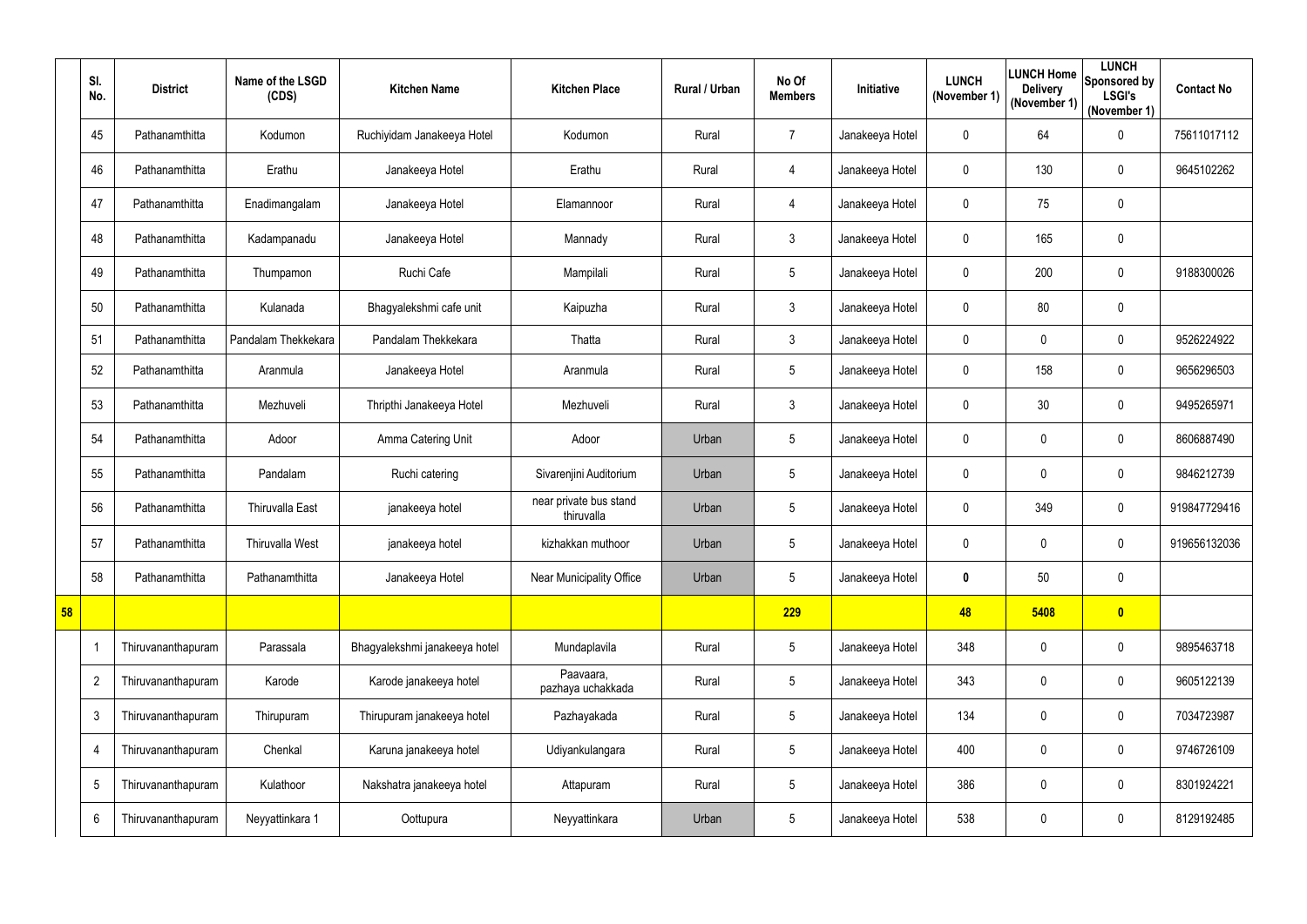| SI.<br>No.      | <b>District</b>    | Name of the LSGD<br>(CDS) | <b>Kitchen Name</b>                       | <b>Kitchen Place</b>                       | Rural / Urban | No Of<br><b>Members</b> | Initiative      | <b>LUNCH</b><br>(November 1) | LUNCH Home<br><b>Delivery</b><br>(November 1) | <b>LUNCH</b><br>Sponsored by<br><b>LSGI's</b><br>(November 1) | <b>Contact No</b> |
|-----------------|--------------------|---------------------------|-------------------------------------------|--------------------------------------------|---------------|-------------------------|-----------------|------------------------------|-----------------------------------------------|---------------------------------------------------------------|-------------------|
| 7               | Thiruvananthapuram | Neyyattinkara 1           | Cafesree Janakeeya Hotel                  | Vazhimukku                                 | Urban         | 5                       | Janakeeya Hotel | 505                          | 0                                             | 0                                                             | 9995604997        |
| 8               | Thiruvananthapuram | Neyyattinkara 1           | Thripthi janakeeya Hotel                  | perumpazhuthoor                            | urban         | 4                       | janakeeya Hotel | 200                          | 0                                             | $\mathbf 0$                                                   | 6282944199        |
| 9               | Thiruvananthapuram | Neyyattinkara 2           | Harsha catering unit                      | Neyyattinkara                              | Urban         | 5                       | Janakeeya Hotel | 305                          | 0                                             | 0                                                             | 9048822770        |
| 10 <sup>°</sup> | Thiruvananthapuram | Neyyattinkara 2           | Devarose Janakeeya Hotel                  | Amaravila                                  | Urban         | 5                       | Janakeeya Hotel | 172                          | $\mathbf 0$                                   | $\mathbf 0$                                                   | 9995028659        |
| 11              | Thiruvananthapuram | Kollayil                  | Kaveri janakeeya hotel                    | Kavuvila, kottamam,<br>Dhanuvachapuram     | Rural         | 5                       | Janakeeya Hotel | 0                            | 0                                             | $\mathbf 0$                                                   | 9656815322        |
| 12              | Thiruvananthapuram | Kunnathukal               | Aiswarya Janakeeya Hotel -<br>Kunnathukal | Kuruwad, paliyodu                          | Rural         | 3                       | Janakeeya Hotel | 132                          | 0                                             | $\mathbf 0$                                                   | 9539549507        |
| 13              | Thiruvananthapuram | Vellarada                 | Eden Janakeeya Hotel                      | Panachamoodu, Vellarada                    | Rural         | 5                       | Janakeeya Hotel | $\mathbf 0$                  | 0                                             | 0                                                             | 8547973305        |
| 14              | Thiruvananthapuram | Vellarada                 | Chandrika Janakeeya Hotel -<br>Vellarada  | Vellarada                                  | Rural         | 6                       | Janakeeya Hotel | 104                          | 112                                           | $\mathbf 0$                                                   | 9539366295        |
| 15              | Thiruvananthapuram | Aryankode                 | Aryan Janakeeya Hotel -<br>Aryankode      | Aryankode                                  | Rural         | 5                       | Janakeeya Hotel | 153                          | $\boldsymbol{0}$                              | $\boldsymbol{0}$                                              | 9746905408        |
| 16              | Thiruvananthapuram | Ottashekharamangala<br>m  | Minnaram Janakeeya Hotel                  | Kuravara, Near<br>Ottashekharamangalam UPS | Rural         | 4                       | Janakeeya Hotel | $\mathbf 0$                  | 0                                             | $\mathbf 0$                                                   | 9567553161        |
| 17              | Thiruvananthapuram | Kollayil                  | Janakeeya Hotel                           | Mylakkara                                  | Rural         | 5                       | Janakeeya Hotel | 146                          | 0                                             | $\pmb{0}$                                                     | 9605076268        |
| 18              | Thiruvananthapuram | perunkadavila             | shankholi janakeeya hotel                 | perunkadavila                              | rural         | 3                       | Janakeeya Hotel | 144                          | $\mathbf 0$                                   | $\mathbf 0$                                                   |                   |
| 19              | Thiruvananthapuram | Amboori                   | Janakeeya Hotel                           | Amboori                                    | Rural         | 5                       | Janakeeya Hotel | $\mathbf 0$                  | $\mathbf 0$                                   | $\boldsymbol{0}$                                              | 9747169098        |
| 20              | Thiruvananthapuram | Athiyanoor                | Kudumbashree janakeeya hotel              | Venpakal                                   | Rural         | 4                       | Janakeeya Hotel | 132                          | $\mathbf 0$                                   | $\pmb{0}$                                                     | 919562752580      |
| 21              | Thiruvananthapuram | Kottukal                  | Vismaya janakeeya hotel                   | Uchakkada                                  | Rural         | 5                       | Janakeeya Hotel | 405                          | $\boldsymbol{0}$                              | $\boldsymbol{0}$                                              | 6282447041        |
| 22              | Thiruvananthapuram | Kanjiramkulam             | Padaswaram unit                           | Kanjiramkulam                              | Rural         | 4                       | Janakeeya Hotel | $\mathbf 0$                  | 0                                             | $\boldsymbol{0}$                                              | 919072899432      |
| 23              | Thiruvananthapuram | Karumkulam                | Alil Janakeeya Hotel                      | Pallam                                     | Rural         | 5                       | Janakeeya Hotel | 127                          | 0                                             | $\boldsymbol{0}$                                              | 917736513673      |
| 24              | Thiruvananthapuram | Venganoor                 | Venganoor Ruchi janakeeya hotel           | Peringamala                                | Rural         | 10                      | Janakeeya Hotel | 101                          | 0                                             | $\boldsymbol{0}$                                              | 9656309710        |
| 25              | Thiruvananthapuram | Vilavoorkkal              | Priyam Janakeeya Hotel                    | Chanthamukku, Peyadu Jn                    | Rural         | 5                       | Janakeeya Hotel | 282                          | 0                                             | $\boldsymbol{0}$                                              | 7902504494        |
| 26              | Thiruvananthapuram | Vilavoorkal               | Vilavoorkal janakeeya hotel               | Pottayil                                   | Rural         | 5                       | Janakeeya Hotel | 278                          | 0                                             | $\overline{0}$                                                | 9497883130        |
| 27              | Thiruvananthapuram | Kalliyoor                 | Stree Shakthi Janakeeya Hotel             | Kalliyoor                                  | Rural         | 5                       | Janakeeya Hotel | 0                            | 0                                             | $\boldsymbol{0}$                                              | 9074998782        |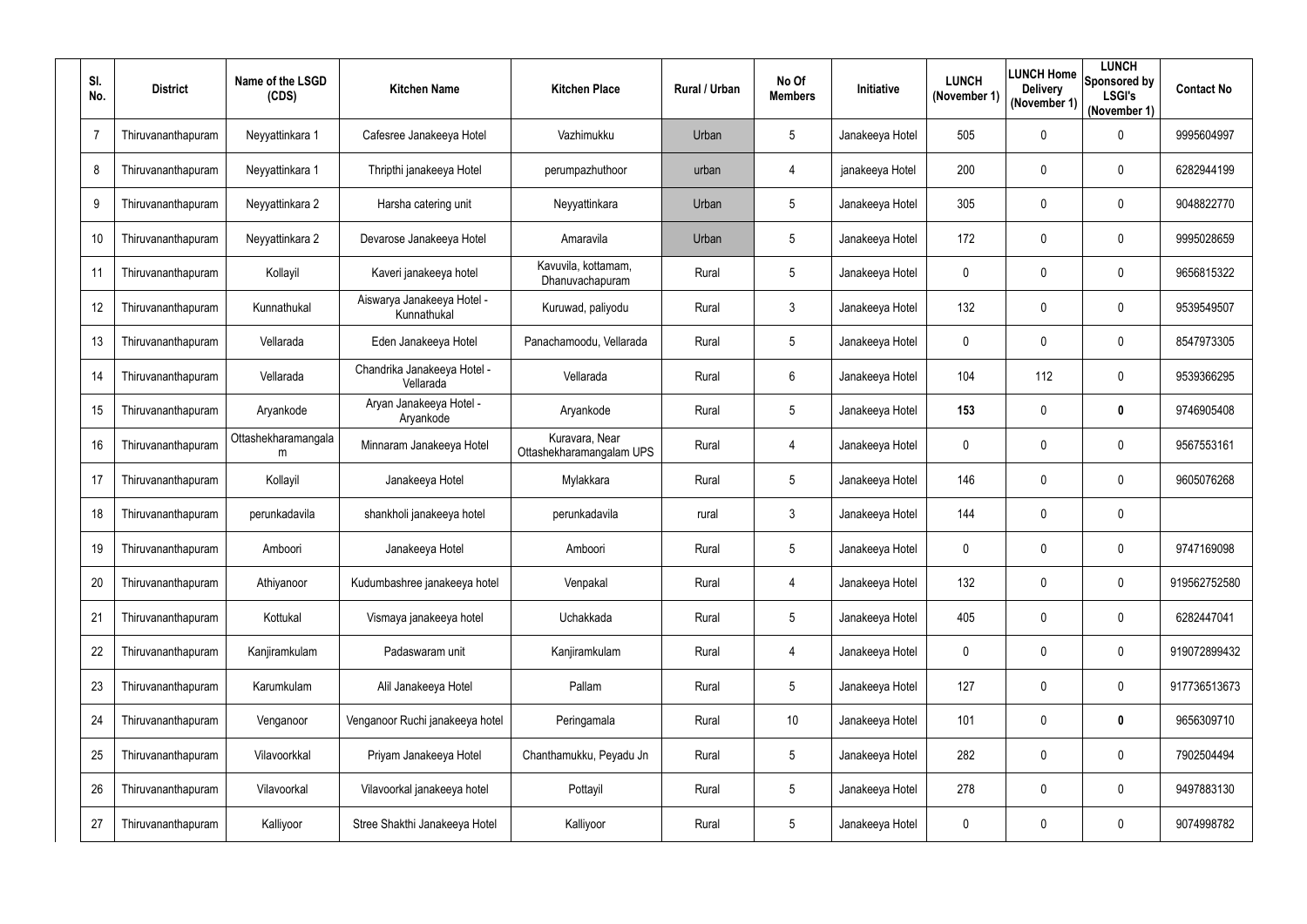| SI.<br>No. | <b>District</b>    | Name of the LSGD<br>(CDS)  | <b>Kitchen Name</b>                           | <b>Kitchen Place</b>                              | Rural / Urban | No Of<br><b>Members</b> | Initiative      | <b>LUNCH</b><br>(November 1) | LUNCH Home<br><b>Delivery</b><br>(November 1) | <b>LUNCH</b><br>Sponsored by<br><b>LSGI's</b><br>(November 1) | <b>Contact No</b> |
|------------|--------------------|----------------------------|-----------------------------------------------|---------------------------------------------------|---------------|-------------------------|-----------------|------------------------------|-----------------------------------------------|---------------------------------------------------------------|-------------------|
| 28         | Thiruvananthapuram | Maranalloor                | Mayooram Janakeeya Hotel                      | Mannadikkonam                                     | Rural         | 4                       | Janakeeya Hotel | 166                          | $\mathbf 0$                                   | $\pmb{0}$                                                     | 9847371025        |
| 29         | Thiruvananthapuram | Pallichal                  | Vandhanam Janakeeya hotel                     | Naruvamoodu                                       | Rural         | 4                       | Janakeeya Hotel | 190                          | 0                                             | 0                                                             | 9562636222        |
| 30         | Thiruvananthapuram | Vilappil                   | Sreebhadra janakeey a hotel                   | peyad                                             | Rural         | 5                       | Janakeeya Hotel | 231                          | $\mathbf 0$                                   | $\pmb{0}$                                                     | 919496194745      |
| 31         | Thiruvananthapuram | Malayinkeezhu              | Thapasya janakeeya hotel                      | Aruvacode                                         | Rural         | 5                       | Janakeeya Hotel | 135                          | 0                                             | $\boldsymbol{0}$                                              | 9074329707        |
| 32         | Thiruvananthapuram | Andoorkonam                | Thiruvathira janakeeya hotel                  | Kaniyapuram                                       | Rural         | 3                       | Janakeeya Hotel | 180                          | 0                                             | 0                                                             | 8921698989        |
| 3,3        | Thiruvananthapuram | Kadinamkulam               | Sabarmathi janakeeya hotel                    | Chitattumukku                                     | Rural         | 4                       | Janakeeya Hotel | 62                           | $\mathbf 0$                                   | $\pmb{0}$                                                     |                   |
| 34         | Thiruvananthapuram | Azhoor                     | Kudumbadsree janakeeya hotel                  | Azhoor                                            | Rural         | 4                       | Janakeeya Hotel | 72                           | $\mathbf 0$                                   | 0                                                             | 8129060294        |
| 35         | Thiruvanathapuram  | Pothencode                 | Pothencode Kudumbashree<br>Janakeeya hotel    | Pothencode ayiroorppara<br>Farmers centre         | Rural         | 5                       | Janakeeya Hotel | 150                          | 0                                             | 0                                                             | 9037832338        |
| 36         | Thiruvananthapuram | Mangalapuram               | Mangalapuram Kudumbashree<br>Janakeeya Hotel  | Managalapuram Junction,<br>Near Panchayath Office | Rural         | 5                       | Janakeeya Hotel | 220                          | $\mathbf 0$                                   | 0                                                             | 9995459534        |
| 37         | Thiruvananthapuram | Mangalapuram               | Swad Kudumbashree Janakeeya<br>hotel          | Murukkumpuzha                                     | Rural         | 3                       | Janakeeya Hotel | 230                          | 0                                             | 0                                                             | 8281624670        |
| 38         | Thiruvananthapuram | Mangalapuram               | Ruchisagaram Kudumbashree<br>Janakeeya Hotel  | Chembakamangalam                                  | Rural         | 5                       | Janakeeya Hotel | 250                          | $\mathbf 0$                                   | $\mathbf 0$                                                   | 8139079929        |
| 39         | Thiruvanathapuram  | <b>TVM Corporation CDS</b> | Krishnakripa Janakeeya hotel                  | Anayara                                           | Urban         | 5                       | Janakeeya Hotel | 450                          | 0                                             | 0                                                             | 9745823832        |
| 40         | Thiruvanathapuram  | <b>TVM Corporation CDS</b> | Vanitha Janakeeya Hotel                       | Manvila                                           | Urban         |                         | Janakeeya Hotel | 350                          | $\mathbf 0$                                   | 0                                                             | 8129412369        |
| 41         | Thiruvanathapuram  | <b>TVM Corporation CDS</b> | Bhagyalekshmi Kudumbashree<br>Janakeeya Hotel | EK Nayanar Trust, Medical<br>College              | Urban         | 6                       | Janakeeya Hotel | 223                          | $\mathbf 0$                                   | $\boldsymbol{0}$                                              |                   |
| 42         | Thiruvanathapuram  | <b>TVM Corporation CDS</b> | Tripthi Janakeeya Hotel                       | Pallithura                                        | Urban         | $\mathfrak{Z}$          | Janakeeya Hotel | 350                          | $\mathbf 0$                                   | $\boldsymbol{0}$                                              | 9387738568        |
| 43         | Thiruvanathapuram  | <b>TVM Corporation CDS</b> | soubhagya janakeeya Hotel                     | kazhakoottam                                      | Urban         | $\mathfrak{Z}$          | janakeeya Hotel | 375                          | 0                                             | $\boldsymbol{0}$                                              | 8921555192        |
| 44         | Thiruvanathapuram  | <b>TVM Corporation CDS</b> | Uthradam Janakeeya Hotel                      | Pattom                                            | Urban         | 3                       | janakeeya Hotel | 900                          | 0                                             | $\mathbf 0$                                                   | 8281062575        |
| 45         | Thiruvananthapuram | <b>TVM Corporation CDS</b> | Janakeeya hotel                               | Mannarakonam                                      | Urban         | $\mathfrak{Z}$          | Janakeeya Hotel | 650                          | $\mathbf 0$                                   | $\boldsymbol{0}$                                              | 8281088923        |
| 46         | Thiruvananthapuram | <b>TVM Corporation CDS</b> | Kismath Janakeeya Hotel                       | Pottakuzhi                                        | Urban         | $\mathfrak{Z}$          | Janakeeya Hotel | 364                          | $\mathbf 0$                                   | $\boldsymbol{0}$                                              | 8129179622        |
| 47         | Thiruvananthapuram | <b>TVM Corporation CDS</b> | Salt and Pepper                               | Poomalliyoorkkonam                                | Urban         | $\mathfrak{Z}$          | Janakeeya Hotel | 347                          | $\boldsymbol{0}$                              | $\boldsymbol{0}$                                              | 8593986935        |
| 48         | Thiruvananthapuram | <b>TVM Corporation CDS</b> | Sreebhadra Janakeeya Hotel                    | Pettah                                            | Urban         | 4                       | Janakeeya Hotel | 367                          | $\mathbf 0$                                   | $\boldsymbol{0}$                                              | 9847227647        |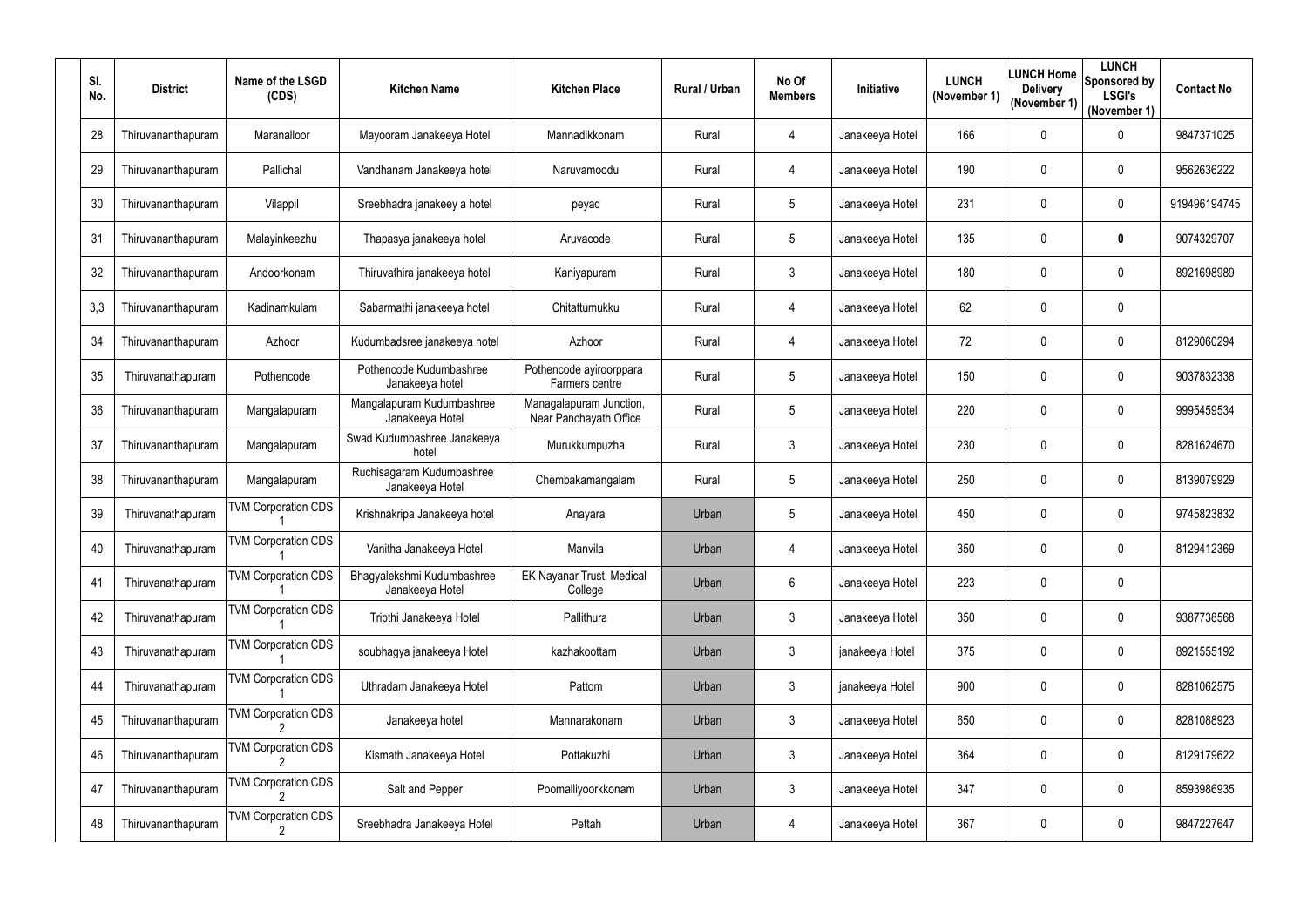|     | SI.<br>No. | <b>District</b>    | Name of the LSGD<br>(CDS)                 | <b>Kitchen Name</b>                     | <b>Kitchen Place</b>                              | Rural / Urban | No Of<br><b>Members</b> | Initiative      | <b>LUNCH</b><br>(November 1) | <b>LUNCH Home</b><br><b>Delivery</b><br>(November 1) | <b>LUNCH</b><br>Sponsored by<br><b>LSGI's</b><br>(November 1) | <b>Contact No</b> |
|-----|------------|--------------------|-------------------------------------------|-----------------------------------------|---------------------------------------------------|---------------|-------------------------|-----------------|------------------------------|------------------------------------------------------|---------------------------------------------------------------|-------------------|
|     | 49         | Thiruvananthapuram | <b>TVM Corporation CDS</b>                | kalavara Janakeeya Hotel                | vattiyoorkavu                                     | Urban         | $\mathfrak{Z}$          | Janakeeya Hotel | 382                          | $\mathbf 0$                                          | $\mathbf 0$                                                   | 9847655426        |
|     | 50         | Thiruvananthapuram | <b>TVM Corporation CDS</b>                | punartham kudumbashree                  | kudappanakunnu                                    | Urban         | 3                       | Janakeeya Hotel | 0                            | 0                                                    | 0                                                             | 9747115789        |
|     | 51         | Thiruvananthapuram | <b>TVM Corporation CDS</b>                | peroor JH                               | Palayam                                           | Urban         | 3                       | Janakeeya Hotel | 384                          | 0                                                    | $\mathbf 0$                                                   | 8086119633        |
|     | 52         | Thiruvananthapuram | Aryanadu                                  | Aryanad Janakeeya Hotel                 | Aryanad                                           | Rural         | 6                       | Janakeeya Hotel | 238                          | $\mathbf 0$                                          | 0                                                             | 9207447839        |
|     | 53         | Thiruvananthapuram | Kuttichal                                 | Kutichal Janakeeya Hotel                | Kuttichal                                         | Rural         | 5                       | Janakeeya Hotel | 287                          | 0                                                    | $\mathbf 0$                                                   | 9446331479        |
| 113 | 54         | Thiruvananthapuram | Poovachal                                 | Poovachal Janakeeya Hotel               | Poovachal Panchayath                              | Rural         | $5\overline{)}$         | Janakeeya Hotel | 115                          | $\mathbf 0$                                          | 0                                                             | 9495225046        |
|     | 55         | Thiruvananthapuram | Vithura                                   | Navodaya Janakeeya hotel                | Koppam, Vithura                                   | Rural         | 4                       | Janakeeya Hotel | 103                          | $\mathbf 0$                                          | 0                                                             | 9946837014        |
|     | 56         | Thiruvananthapuram | Tholicode                                 | Tholicode Janakeeya Hotel               | Pulimoodu, Near Bharath<br>Petrol Pump, Tholicode | Rural         | 4                       | Janakeeya Hotel | $\mathbf{0}$                 | 0                                                    | $\mathbf 0$                                                   | 9539995862        |
|     | 57         | Thiruvananthapuram | Vellanad                                  | vellanad JH                             | kulacode vellanad                                 | Rural         | $\mathfrak{Z}$          | Janakeeya Hotel | $\mathbf 0$                  | $\mathbf 0$                                          | 0                                                             | 9048295005        |
|     | 58         | Thiruvananthapuram | uzhamalackal                              | mazhavil jh                             | Puthukulangara                                    | Rural         | 5                       | Janakeeya Hotel | 272                          | 0                                                    | 0                                                             | 96457 54988       |
|     | 59         | Thiruvananthapuram | <b>TVPM Corpn CDS 4</b>                   | Maithri Janakeeya Hotel                 | Poozhyakkunnu, Nemom, TVM                         | Urban         | 5                       | Janakeeya Hotel | $\mathbf 0$                  | $\mathbf 0$                                          | 0                                                             | 9846905594        |
|     | 60         | Thiruvananthapuram | TVPM. Corpn. CDS III                      | Janatha hotel                           | Over bridge                                       | Urban         | 9                       | Janakeeya Hotel | 1255                         | 0                                                    | 12                                                            | 919746149160      |
|     | 61         |                    | Thiruvananthapuram   TVPM. Corpn. CDS III | Asraya Janakeeya Hotel                  | <b>DPI</b>                                        | Urban         |                         | Janakeeya Hotel | 458                          | 0                                                    | 0                                                             | 918113008306      |
|     | 62         | Thiruvananthapuram | TVPM. Corpn. CDS III                      | Ruchikkoott                             | Mudavanmukal                                      | Urban         | 4                       | Janakeeya Hotel | 78                           | 0                                                    | $\pmb{0}$                                                     | 917907579424      |
|     | 63         | Thiruvananthapuram | TVPM. Corpn. CDS IV                       | Janakeeya hotel tvm corporation<br>cds4 | Vallakkadavu                                      | Urban         | $5\phantom{.0}$         | Janakeeya Hotel | 355                          | 0                                                    | $\boldsymbol{0}$                                              | 8129795072        |
|     | 64         | Thiruvananthapuram | TVPM. Corpn. CDS IV                       | Karuna Janakeeya Hotel                  | Avaduthura                                        | Urban         | 5                       | Janakeeya Hotel | 243                          | 0                                                    | $\boldsymbol{0}$                                              | 9567523799        |
|     | 65         | Thiruvananthapuram | Anadu                                     | Nanma anad                              | Govt LPS Anad                                     | Rural         | 4                       | Janakeeya Hotel | $\mathbf 0$                  | 0                                                    | $\boldsymbol{0}$                                              | 9645709754        |
|     | 66         | Thiruvananthapuram | Vembayam                                  | Liya canteen                            | Perumboor near panchayath<br>office               | Rural         | $5\phantom{.0}$         | Janakeeya Hotel | 267                          | 0                                                    | $\boldsymbol{0}$                                              | 9544337362        |
|     | 67         | Thiruvananthapuram | Vembayam                                  | Four's Janakeeya Hotel                  | Naduveli Konchira                                 | Rural         | 4                       | Janakeeya Hotel | 111                          | 0                                                    | $\boldsymbol{0}$                                              | 9526253578        |
|     | 68         | Thiruvananthapuram | Nedumangad 1                              | Subhiksham                              | Irinjayam                                         | Urban         | 4                       | Janakeeya Hotel | 236                          | 0                                                    | $\boldsymbol{0}$                                              | 9745606588        |
|     | 69         | Thiruvananthapuram | Nedumangad 1                              | Ootupura                                | Pazhakutty                                        | Urban         | 6                       | Janakeeya Hotel | 426                          | 0                                                    | $\pmb{0}$                                                     | 7510910614        |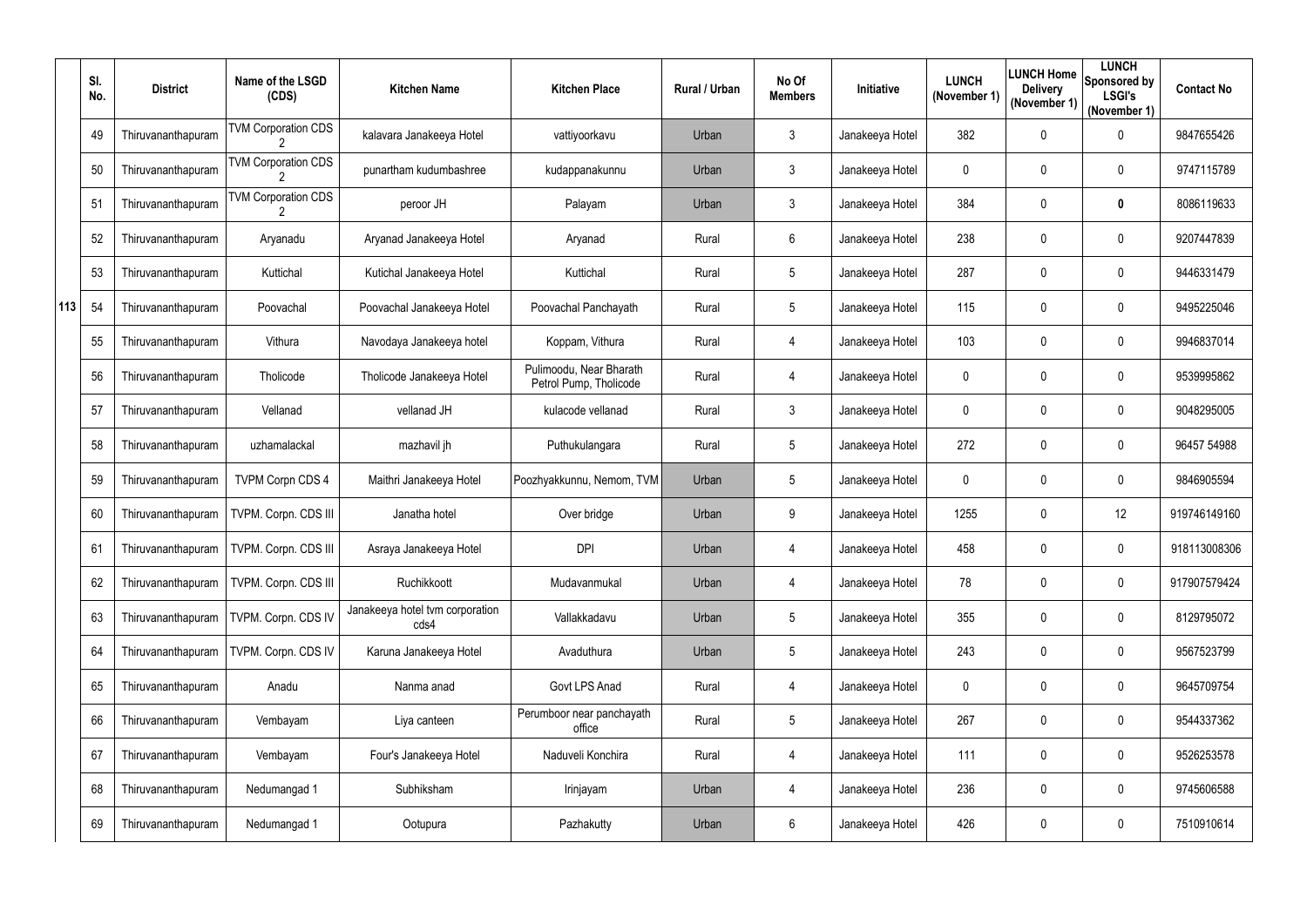| SI.<br>No. | <b>District</b>    | Name of the LSGD<br>(CDS) | <b>Kitchen Name</b>                    | <b>Kitchen Place</b>                      | Rural / Urban | No Of<br><b>Members</b> | Initiative      | <b>LUNCH</b><br>(November 1) | LUNCH Home<br><b>Delivery</b><br>(November 1) | <b>LUNCH</b><br>Sponsored by<br><b>LSGI's</b><br>(November 1) | <b>Contact No</b> |
|------------|--------------------|---------------------------|----------------------------------------|-------------------------------------------|---------------|-------------------------|-----------------|------------------------------|-----------------------------------------------|---------------------------------------------------------------|-------------------|
| 70         | Thiruvananthapuram | Nedumangad 2              | Niravu                                 | Near ksrtc bus stand                      | Urban         | 4                       | Janakeeya Hotel | 427                          | 0                                             | 0                                                             | 9645958207        |
| 71         | Thiruvananthapuram | Nedumangad 2              | Ruchiyidam                             | <b>Near Municipality</b>                  | Urban         | $\mathbf 0$             | Janakeeya Hotel | 399                          | 0                                             | $\overline{0}$                                                | 9846371353        |
| 72         | Thiruvananthapuram | Karakulam                 | Karakulam Vanitha hotel                | Karakulam Junction                        | Rural         | 4                       | Janakeeya Hotel | 125                          | 0                                             | $\mathbf 0$                                                   | 9747176668        |
| 73         | Thiruvananthapuram | Panavoor                  | Kudumbashree vanitha hotel             | HI auditorium near panavoor<br>panchayath | Rural         | 6                       | Janakeeya Hotel | 248                          | $\mathbf 0$                                   | $5\phantom{.0}$                                               | 9526740817        |
| 74         | Thiruvananthapuram | Aruvikara                 | Nanma                                  | Aruvikara junction                        | Rural         | 3                       | Janakeeya hotel | 45                           | 0                                             | $\mathbf 0$                                                   | 8606524464        |
| 75         | Thiruvananthapuram | Pullampara                | Janakeeya Hotel                        | Kalumkinmukham                            | Rural         | 5                       | Janakeeya Hotel | $\mathbf 0$                  | 0                                             | $\mathbf 0$                                                   |                   |
| 76         | Thiruvananthapuram | Pangode                   | Bhagyalekshmi janakeeya hotel          | Pangodu Panchayath Hall                   | Rural         | 5                       | Janakeeya Hotel | 189                          | $\mathbf 0$                                   | $\boldsymbol{0}$                                              |                   |
| 77         | Thiruvananthapuram | Manickal                  | Janakeeya hotel                        | Pirappancode                              | Rural         | 6                       | Janakeeya Hotel | 180                          | 0                                             | $\mathbf 0$                                                   | 9745874522        |
| 78         | Thiruvananthapuram | Vamanapuram               | Pournami Kalamachal                    | Kalamachal                                | Rural         | 5                       | Janakeeya Hotel | 178                          | $\boldsymbol{0}$                              | $\boldsymbol{0}$                                              | 9846825964        |
| 79         | Thiruvananthapuram | kallara                   | Amma janakeeya hotel                   | kallara                                   | rural         | 4                       | Janakeeya Hotel | $\mathbf 0$                  | 0                                             | $\mathbf 0$                                                   | 8111891405        |
| 80         | Thiruvananthapuram | nellanad                  | Nellanad janakeeya hotel               | keezhayikkonam                            | rural         | 6                       | Janakeeya Hotel | 0                            | 0                                             | $\mathbf 0$                                                   | 9946994811        |
| 81         | Thiruvananthapuram | Pazhayakunnummel          | Chaitanya janakeeya hotel              | Pazhayakunnumel                           | Rural         | 5                       | Janakeeya Hotel | $\pmb{0}$                    | 0                                             | $\mathbf 0$                                                   | 9496997201        |
| 82         | Thiruvananthapuram | Karavaram                 | Takkolam, Karavaram janakeeya<br>hotel | Pullurmukk, kallambalam                   | Rural         | $5\overline{)}$         | Janakeeya Hotel | 162                          | 0                                             | 0                                                             | 9539723288        |
| 83         | Thiruvananthapuram | Kilimanoor                | Tanima vanitha canteen                 | Kilimanoor                                | Rural         | 4                       | Janakeeya Hotel | 191                          | $\mathbf 0$                                   | $\boldsymbol{0}$                                              | 9846657166        |
| 84         | Thiruvananthapuram | Pulimath                  | Iswarya catering unit                  | Pulimath, Karet                           | Rural         | 4                       | Janakeeya Hotel | 168                          | $\boldsymbol{0}$                              | $\boldsymbol{0}$                                              | 9645514593        |
| 85         | Thiruvananthapuram | Navaikkulam               | Kudumbashree janakeeya hotel           | Kadambaattukonam                          | Rural         | $5\overline{)}$         | Janakeeya Hotel | 146                          | $\boldsymbol{0}$                              | $\boldsymbol{0}$                                              | 9400619476        |
| 86         | Thiruvananthapuram | Nagaroor                  | Janakeeya Hotel                        | Altharamoodu                              | Rural         | 5                       | Janakeeya Hotel | 105                          | 0                                             | $\overline{0}$                                                | 7034964806        |
| 87         | Thiruvananthapuram | Pallikal                  | pallikkal janakeeya hotel              | pakalkkuri                                | rural         | 4                       | Janakeeya Hotel | 85                           | 0                                             | $\boldsymbol{0}$                                              | 9447886364        |
| 88         | Thiruvananthapuram | Madavoor                  | Madavoor janakeeya hotel               | madavoor                                  | rural         | 5                       | Janakeeya Hotel | 159                          | $\mathbf 0$                                   | $\boldsymbol{0}$                                              | 9526206002        |
| 89         | Thiruvananthapuram | Chirayinkeezh             | Sevenstar Janakeeya Hotel              | Sarkkara                                  | Rural         | 5                       | Janakeeya Hotel | 215                          | 0                                             | $\overline{0}$                                                | 8921556636        |
| 90         | Thiruvananthapuram | Kadaykkavoor              | Karmalamatha Janakeeya Hotel           | Kadakkavoor                               | Rural         | $5\phantom{.0}$         | Janakeeya Hotel | 0                            | 0                                             | $\boldsymbol{0}$                                              | 9645405591        |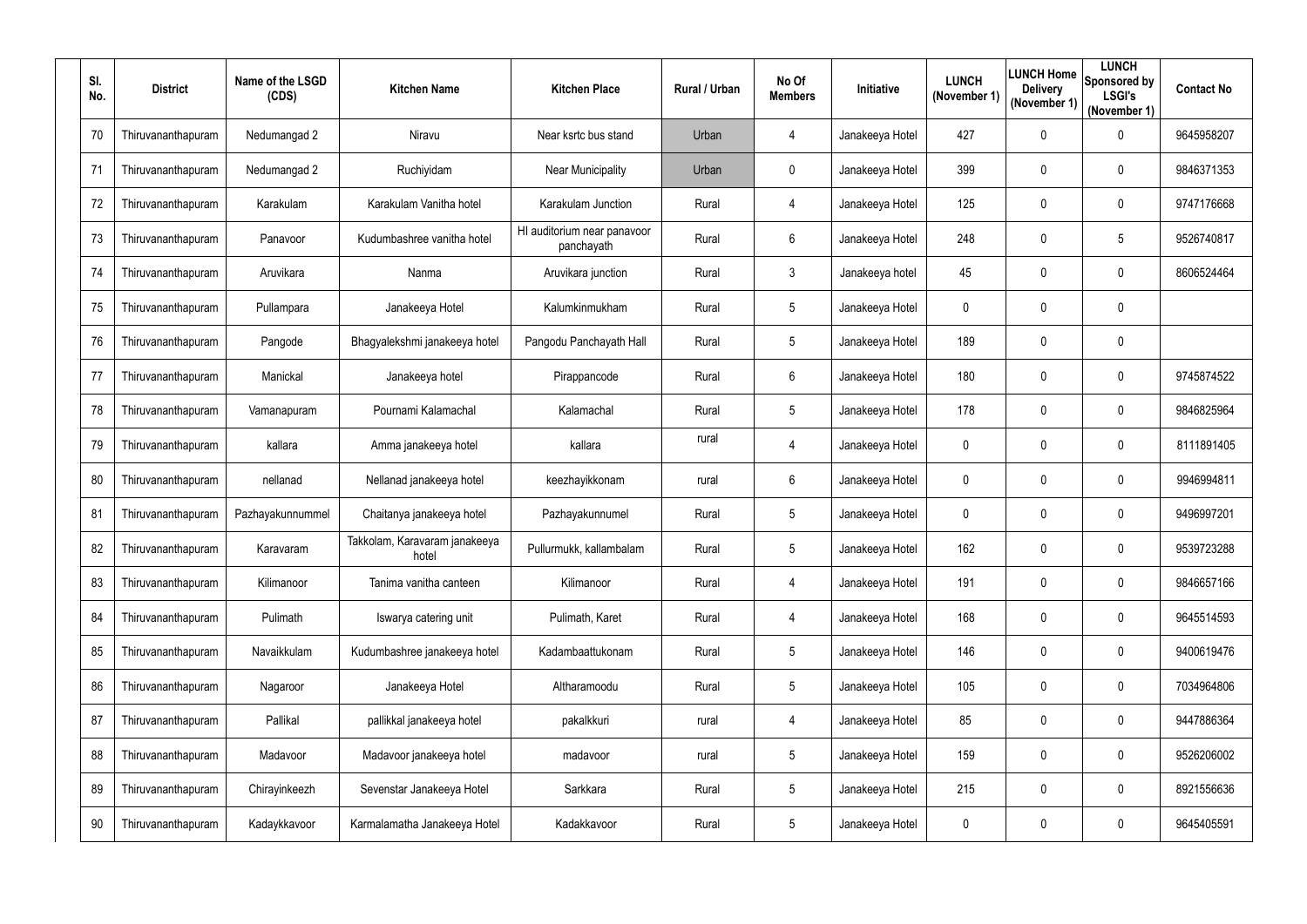|     | SI.<br>No.     | <b>District</b>    | Name of the LSGD<br>(CDS) | <b>Kitchen Name</b>                   | <b>Kitchen Place</b>     | Rural / Urban | No Of<br><b>Members</b> | Initiative      | <b>LUNCH</b><br>(November 1) | <b>LUNCH Home</b><br><b>Delivery</b><br>(November 1) | <b>LUNCH</b><br>Sponsored by<br><b>LSGI's</b><br>(November 1) | <b>Contact No</b> |
|-----|----------------|--------------------|---------------------------|---------------------------------------|--------------------------|---------------|-------------------------|-----------------|------------------------------|------------------------------------------------------|---------------------------------------------------------------|-------------------|
|     | 91             | Thiruvananthapuram | Mudakkal                  | Sarovaram Janakeeya Hotel             | Valakkadu                | Rural         | 3                       | Janakeeya Hotel | 49                           |                                                      |                                                               | 8086240900        |
|     | 92             | Thiruvananthapuram | Vakkom                    | Jananai Janakeeya Hotel               | SN Junction, Jeeva Dhara | Rural         | 5                       | Janakeeya Hotel | 308                          | $\mathbf 0$                                          | 0                                                             | 8137014724        |
|     | 93             | Thiruvananthapuram | Vakkom                    | Diya Janakeeya Hotel                  | Panayile Kadavu          | Rural         | 5                       | Janakeeya Hotel | 140                          | 0                                                    | $\mathbf 0$                                                   | 8590439391        |
|     | 94             | Thiruvananthapuram | Kizhuvilam                | Kudumbashree vanitha canteen          | Kizhuvillam              | Rural         | 4                       | Janakeeya Hotel | $\mathbf 0$                  | $\mathbf 0$                                          | 0                                                             | 9747361312        |
|     | 95             | Thiruvananthapuram | Anchuthengu               | Swad Janakeeya Hotel                  | Anchuthengu              | Rural         | $5\overline{)}$         | Janakeeya Hotel | 150                          | 0                                                    | $\mathbf 0$                                                   |                   |
|     | 96             | Thiruvananthapuram | Attingal                  | Bhagyashree janakeeya hotel           | Attingal                 | Urban         | $5\overline{)}$         | Janakeeya Hotel | $\mathbf 0$                  | $\mathbf 0$                                          | 0                                                             | 9539968503        |
|     | 97             | Thiruvananthapuram | Cherunniyoor              | Lekshmi janakeeya hotel               | Dhalavapuram             | Rural         | 3                       | Janakeeya Hotel | 25                           | $\mathbf 0$                                          | $\overline{2}$                                                | 9995391999        |
|     | 98             | Thiruvananthapuram | Chemmaruthi               | Dreams janakeeya hotel                | Mavinmoodu, muthana      | Rural         | 5                       | Janakeeya Hotel | 286                          | 0                                                    | $\mathbf 0$                                                   | 8129240185        |
|     | 99             | Thiruvananthapuram | Chemmaruthi               | Natturuchi janakeeya hotel            | Panayara&sivapuram       | Rural         | 5                       | Janakeeya Hotel | 153                          | 0                                                    | 0                                                             | 8129240185        |
|     | 100            | Thiruvananthapuram | Chemmaruthi               | Bhanusree                             | Chavadimukku             | Rural         | 4                       | Janakeeya Hotel | 150                          | 0                                                    | 0                                                             | 8129240185        |
|     | 101            | Thiruvananthapuram | Manamboor                 | Manamboor janakeeya hotel             | Kavalayoor               | Rural         | 4                       | Janakeeya Hotel | 111                          | 18                                                   | 3\$                                                           | 9074388684        |
|     | 102            | Thiruvananthapuram | Edava                     | Sreenandha janakeeyahotel             | Kaappil                  | Rural         | $5\overline{)}$         | Janakeeya Hotel | 26                           | 0                                                    | 0                                                             | 9895337334        |
|     | 103            | Thiruvananthapuram | Elakamon                  | Sreenarayana janakeeya hotel          | Elakamon                 | Rural         | $\overline{7}$          | Janakeeya Hotel | 30 <sup>°</sup>              | $\mathbf 0$                                          | 0                                                             | 8086637798        |
|     | 104            | Thiruvananthapuram | Elakamon                  | kudumbashree janakeeya hotel          | Elakamon                 | Rural         | 5                       | janakeeya hotel | 53                           | $\mathbf 0$                                          | $\pmb{0}$                                                     | 8590725126        |
|     | 105            | Thiruvananthapuram | Vettoor                   | Kashi janakeeya hotel                 | Vettoor                  | Rural         | 4                       | Janakeeya Hotel | 45                           | $\mathbf 0$                                          | $\boldsymbol{0}$                                              | 9061547396        |
|     | 106            | Thiruvananthapuram | Ottoor                    | Kudumbashree Janakeeya hotel          | ottoor                   | rural         | $\mathfrak{Z}$          | Janakeeya Hotel | 80                           | 0                                                    | $\boldsymbol{0}$                                              | 8590570561        |
|     | 107            | Thiruvanathapuram  | Varkala                   | Janakeeya hotel                       | Varkala municipality     | Urban         | $5\phantom{.0}$         | Janakeeya Hotel | 32                           | $\mathbf 0$                                          | $\overline{2}$                                                | 8943261611        |
| 107 |                |                    |                           |                                       |                          |               | 485                     |                 | 21467                        | 130                                                  | 24                                                            |                   |
|     |                | Thrissur           | Kadangodu                 | Janakeeya Hotel Kadangod              | Kadangod                 | Rural         | 4                       | Janakeeya Hotel | 31                           | 60                                                   | $\overline{7}$                                                |                   |
|     | $\overline{2}$ | Thrissur           | Chalakudy                 | Thripthy Janakeeya Hotel<br>Chalakudy | North Busstand Chalakudy | Urban         | 4                       | Janakeeya Hotel | 235                          | 120                                                  | $\pmb{0}$                                                     | 9544048190        |
|     | 3              | Thrissur           | Pananchery                | Pananchery Janakeeya Hotel            | Pattikkad                | Rural         | $5\phantom{.0}$         | Janakeeya Hotel | 56                           | 41                                                   | $\pmb{0}$                                                     | 9746354118        |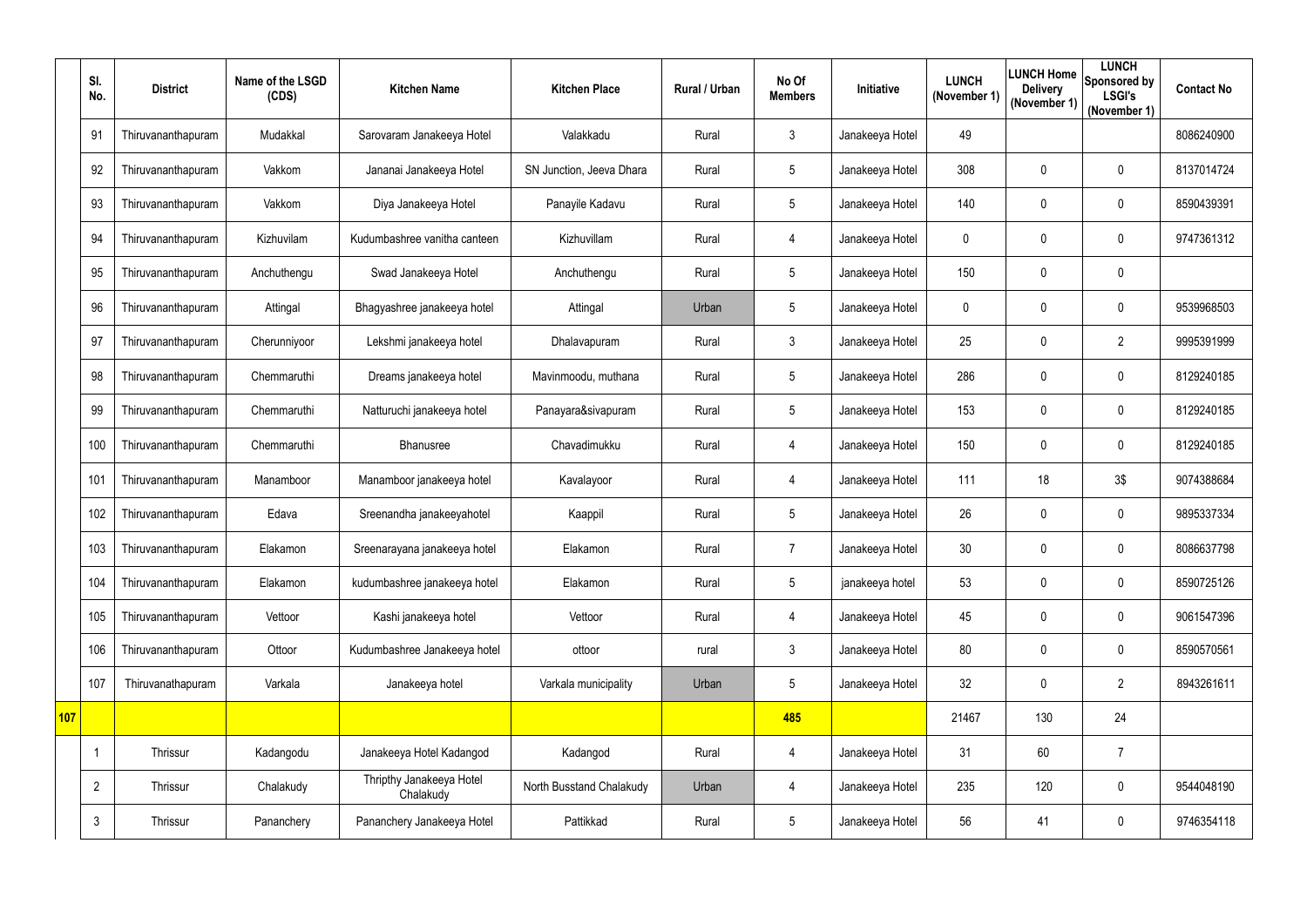| SI.<br>No.     | <b>District</b> | Name of the LSGD<br>(CDS) | <b>Kitchen Name</b>                             | <b>Kitchen Place</b>                             | Rural / Urban | No Of<br><b>Members</b> | <b>Initiative</b> | <b>LUNCH</b><br>(November 1) | LUNCH Home<br><b>Delivery</b><br>(November 1) | <b>LUNCH</b><br>Sponsored by<br><b>LSGI's</b><br>(November 1) | <b>Contact No</b> |
|----------------|-----------------|---------------------------|-------------------------------------------------|--------------------------------------------------|---------------|-------------------------|-------------------|------------------------------|-----------------------------------------------|---------------------------------------------------------------|-------------------|
| $\overline{4}$ | Thrissur        | Kadavallur                | Janakeeya Hotel Kadavalloor                     | Panjayath Compound                               | Rural         | 4                       | Janakeeya Hotel   | 57                           | 126                                           | $\mathbf 0$                                                   |                   |
| 5              | Thrissur        | Kattoor                   | Janakeeya Hotel Kattoor                         | Kudumbashree Vipanana<br>Kendram, Katoor Bazzar, | Rural         | 5 <sub>5</sub>          | Janakeeya Hotel   | $\mathbf 0$                  | 0                                             | $\pmb{0}$                                                     | 8606248967        |
| 6              | Thrissur        | Elavally                  | Janakeeya Hotel Elavally                        | <b>Elavally Panchayath</b><br>Compound           | Rural         | 4                       | Janakeeya Hotel   | 120                          | 0                                             | $\pmb{0}$                                                     | 9744738247        |
| $\overline{7}$ | Thrissur        | Paralam                   | Paralam Janakeeya Hotel                         | Nanma Kudumbashree<br>canteen                    | Rural         | 3                       | Janakeeya Hotel   | 40                           | 14                                            | $\mathbf 0$                                                   | 9744441594        |
| 8              | Thrissur        | Kadukutty                 | Uppum Mulakum Janakeeya Hotel<br>Kadukutty      | Kottamuri Junction                               | Rural         | $5\overline{)}$         | Janakeeya Hotel   | $\mathbf 0$                  | 88                                            |                                                               | 9846634710        |
| 9              | Thrissur        | Thrissur 2                | Kuttanellur Janakeeya Hotel                     | Kuttanellur                                      | Urban         | $5\overline{)}$         | Janakeeya Hotel   | 68                           | 0                                             | $\pmb{0}$                                                     | 8330800498        |
| 10             | Thrissur        | Pazhayannur               | Janakeeya Hotel, Pazhayanoor                    | Pazhayannur Panchayath                           | Rural         | 4                       | Janakeeya Hotel   | $\mathbf 0$                  | 286                                           | $\pmb{0}$                                                     | 9400257329        |
| 11             | Thrissur        | Aloor                     | Aloor Janakeeya Hotel                           | Aloor                                            | Rural         | $5\overline{)}$         | Janakeeya Hotel   | $\mathbf{0}$                 | 103                                           | $\mathbf 0$                                                   | 9946922936        |
| 12             | Thrissur        | Muriyad                   | Jankeeya Hotel, Muriyad                         | Karuna Canteen, Muriyad                          | Rural         | $5\overline{)}$         | Janakeeya Hotel   | $\mathbf 0$                  | 71                                            | $\boldsymbol{0}$                                              | 9961920358        |
| 13             | Thrissur        | Valapad                   | Janakeeya Hotel Valapad                         | Valapad Chanthapadi                              | Rural         | 6                       | Janakeeya Hotel   | 123                          | $\bm{0}$                                      | $\boldsymbol{0}$                                              |                   |
| 14             | Thrissur        | Kaipamangalam             | Kaipamngalam Janakeeya Hotel                    | Kaipamangalam Panchayath                         | Rural         | $\mathfrak{Z}$          | Janakeeya Hotel   | 193                          | $\mathbf 0$                                   | $\overline{2}$                                                |                   |
| 15             | Thrissur        | Annamanada                | Snehitha Catering                               | Annamanada                                       | Rural         | 5 <sub>5</sub>          | Janakeeya Hotel   | 0                            | 0                                             | $\mathbf 0$                                                   | 9747712615        |
| 16             | Thrissur        | Vellangallur              | Janakeeya Hotel Vellangallur                    | Panchayath Community Hall                        | Rural         | 6                       | Janakeeya Hotel   | 43                           | 65                                            | $\pmb{0}$                                                     | 9947462258        |
| 17             | Thrissur        | Pavaratty                 | Janakeeya Hotel Pavaratty                       | Akashaya Vanitha Canteen                         | Rural         | $\mathfrak{Z}$          | Janakeeya Hotel   | 167                          | $\overline{0}$                                | $\mathbf 0$                                                   |                   |
| 18             | Thrissur        | Edathiruthy               | Janakeeya Hotel Edathuruthi<br>(Nalinam Stores) | Opposite of GLPS,<br>Chenthrappinni Centre       | Rural         | 4                       | Janakeeya Hotel   | 108                          | $\overline{0}$                                | 8                                                             |                   |
| 19             | Thrissur        | Adatt                     | Janakeeya Hotel Adat                            | Muthuvara                                        | Rural         | $7^{\circ}$             | Janakeeya Hotel   | 106                          | 78                                            | $\boldsymbol{0}$                                              | 6235203703        |
| 20             | Thrissur        | Irinjalakuda 1            | Janakeeya Hotel Irinjalakuda Cds1               | Irinjalakuda Muncipality                         | Urban         | 4                       | Janakeeya Hotel   | $\mathbf 0$                  | 78                                            | $\mathbf 0$                                                   | 9526912506        |
| 21             | Thrissur        | Parapookkara              | Janakeeya Hotel, Parapookkara                   | Panchayath Canteen                               | Rural         | $5\overline{)}$         | Janakeeya Hotel   | $\mathbf 0$                  | 63                                            | $\pmb{0}$                                                     | 9605428611        |
| 22             | Thrissur        | Puthanchira               | Annapoorna Janakeeya Hotel<br>Puthenchira       | Panchayath Community Hall                        | Rural         | $5\overline{)}$         | Janakeeya Hotel   | 17                           | 7                                             | $\mathbf 0$                                                   | 9383421350        |
| 23             | Thrissur        | SreeNarayanapuram         | Sree Narayana Puram Janakeeya<br>Hotel          | Sreenarayanapuram<br>Panchayath                  | Rural         | $5\phantom{.0}$         | Janakeeya Hotel   | 198                          | 0                                             | 0\$                                                           |                   |
| 24             | Thrissur        | Nadathara                 | Nadathara Janakeeya Hotel                       | Moorkanikkara                                    | Rural         | $5\phantom{.0}$         | Janakeeya Hotel   | 42                           | 56                                            | $\overline{4}$                                                | 9744611176        |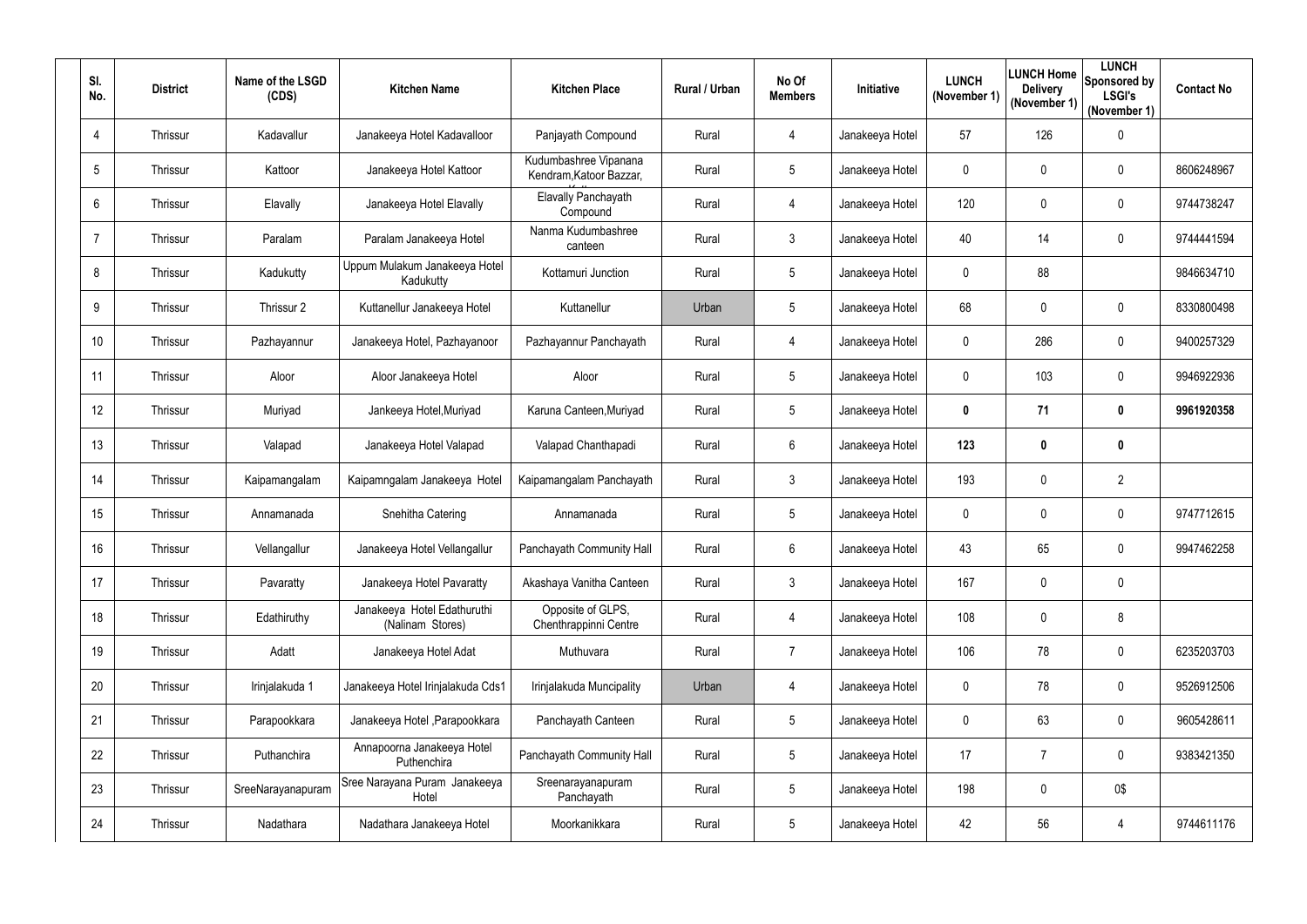| SI.<br>No. | <b>District</b> | Name of the LSGD<br>(CDS) | <b>Kitchen Name</b>                        | <b>Kitchen Place</b>                         | Rural / Urban | No Of<br><b>Members</b> | <b>Initiative</b> | <b>LUNCH</b><br>(November 1) | LUNCH Home<br><b>Delivery</b><br>(November 1) | <b>LUNCH</b><br>Sponsored by<br><b>LSGI's</b><br>(November 1) | <b>Contact No</b> |
|------------|-----------------|---------------------------|--------------------------------------------|----------------------------------------------|---------------|-------------------------|-------------------|------------------------------|-----------------------------------------------|---------------------------------------------------------------|-------------------|
| 25         | Thrissur        | Vallachira                | Vallachira Janakeeya Hotel                 | Vallachira Gramapanchayath                   | Rural         | 4                       | Janakeeya Hotel   | 0                            | 39                                            | $\pmb{0}$                                                     | 9744804256        |
| 26         | Thrissur        | Poyya                     | Janakeeya Hotel , Poyya                    | Poyya Junction                               | Rural         | 5 <sub>5</sub>          | Janakeeya Hotel   | $\mathbf 0$                  | 0                                             | $\pmb{0}$                                                     | 7902318250        |
| 27         | Thrissur        | Wadakanchery 1            | Vrindavan Janakeeya Hotel                  | Ottupara                                     | Urban         | $5\overline{)}$         | Janakeeya Hotel   | 195                          | 0                                             | $\pmb{0}$                                                     |                   |
| 28         | Thrissur        | Varandarappilly           | Janakeeya Hotel                            | Varandarappilly Panchayath                   | Rural         | 5 <sub>5</sub>          | Janakeeya Hotel   | 32                           | 38                                            | $\mathbf 0$                                                   | 9048283463        |
| 29         | Thrissur        | Nenmanikkara              | Vanitha Janakeeya Hotel                    | Paliyekkara, Nenmanikkara<br>Gramapanchayath | Rural         | $5\overline{)}$         | Janakeeya Hotel   | 86                           | 32                                            | $\overline{4}$                                                | 9747494386        |
| 30         | Thrissur        | Kodakara                  | Nanma Janakeeya Hotel                      | Kodakara Bus Stand                           | Rural         | $5\overline{)}$         | Janakeeya Hotel   | 210                          | 199                                           | $\overline{4}$                                                | 9946283762        |
| 31         | Thrissur        | Thekkumkkara              | Janakeeya Hotel Thekkumkara                | Vanitha Canteen, Thekkumkara                 | Rural         | 4                       | Janakeeya Hotel   | 75                           | 0                                             | $\pmb{0}$                                                     |                   |
| 32         | Thrissur        | Alagappa Ngar             | Janakeeya Hotel                            | Amballur                                     | Rural         | $5\overline{)}$         | Janakeeya Hotel   | 100                          | 95                                            | 5                                                             | 8606553521        |
| 33         | Thrissur        | Kolazhy                   | Janakeeya Hotel Kolazhy                    | <b>ZMLP School</b>                           | Rural         | 4                       | Janakeeya Hotel   | $\mathbf 0$                  | 75                                            | $\pmb{0}$                                                     | 9645535725        |
| 34         | Thrissur        | Manalur                   | Janakeeya Hotel Manalur                    | Govt High School, Manaloor                   | Rural         | 6                       | Janakeeya Hotel   | 0                            | 67                                            | $\overline{4}$                                                | 9446619441        |
| 35         | Thrissur        | Arimpur                   | Janakeeya Hotel Arimbur                    | Kudumbashree Vanitha<br>Canteen, Arimbur     | Rural         | $5\overline{)}$         | Janakeeya Hotel   | $\mathbf 0$                  | 275                                           | $\mathbf 0$                                                   | 9946789338        |
| 36         | Thrissur        | Thanniyam                 | Thannyam Janakeeya Hotel                   | Peringottukara                               | Rural         | 4                       | Janakeeya Hotel   | 51                           | 23                                            | $\mathbf 0$                                                   | 9048570194        |
| 37         | Thrissur        | Madakkathara              | Madakkathara Annapoorna<br>Janakeeya Hotel | Madakkathara                                 | Rural         | 6                       | Janakeeya Hotel   | $\mathbf 0$                  | 64                                            | 3                                                             | 9388431507        |
| 38         | Thrissur        | Athirappilly              | Panchayath Kudumbashree<br>Canteen         | Athirappilly                                 | Rural         | $\mathfrak{Z}$          | Janakeeya Hotel   | $\mathbf 0$                  | 55                                            | $\pmb{0}$                                                     | 9496151187        |
| 39         | Thrissur        | Kodassery                 | Five Star Janakeeya Hotel                  | Kodassery                                    | Rural         | 4                       | Janakeeya Hotel   | $\mathbf 0$                  | 174                                           | $\boldsymbol{0}$                                              | 9846464927        |
| 40         | Thrissur        | Mattathur                 | Karunya<br>kudumbShree                     | Vellikkulangara                              | Rural         | 4                       | Janakeeya Hotel   | 101                          | $\overline{0}$                                | $\pmb{0}$                                                     | 8086449102        |
| 41         | Thrissur        | Koratty                   | Ruchi Janakeeya Hotel                      | Koratty                                      | Rural         | 4                       | Janakeeya Hotel   | 180                          | 100                                           | 0.00\$                                                        | 9496527583        |
| 42         | Thrissur        | Thrikkoor                 | Susthira Janakeeya Hotel                   | Alengaad                                     | Rural         | 3 <sup>1</sup>          | Janakeeya Hotel   | 120                          | 32                                            | $\pmb{0}$                                                     | 8111847055        |
| 43         | Thrissur        | Venkitangu                | Ottupura<br>Janakeeya Hotel Vengidangu     | Vengidangu Panchayath                        | Rural         | $\mathfrak{Z}$          | Janakeeya Hotel   | 95                           | 67                                            | $\pmb{0}$                                                     | 8156981840        |
| 44         | Thrissur        | Padiyoor                  | Padiyoor<br>Janakeya Hotel                 | HDC School, Kakkathuruthy                    | Rural         | $\mathfrak{Z}$          | Janakeeya Hotel   | $\mathbf 0$                  | $\overline{0}$                                | $\pmb{0}$                                                     | 9048817359        |
| 45         | Thrissur        | Pariyaram                 | Samridhi Janakeeya Hotel                   | Pariyaram                                    | Rural         | $5\phantom{.0}$         | Janakeeya Hotel   | 99                           | 57                                            | $\pmb{0}$                                                     | 7025950795        |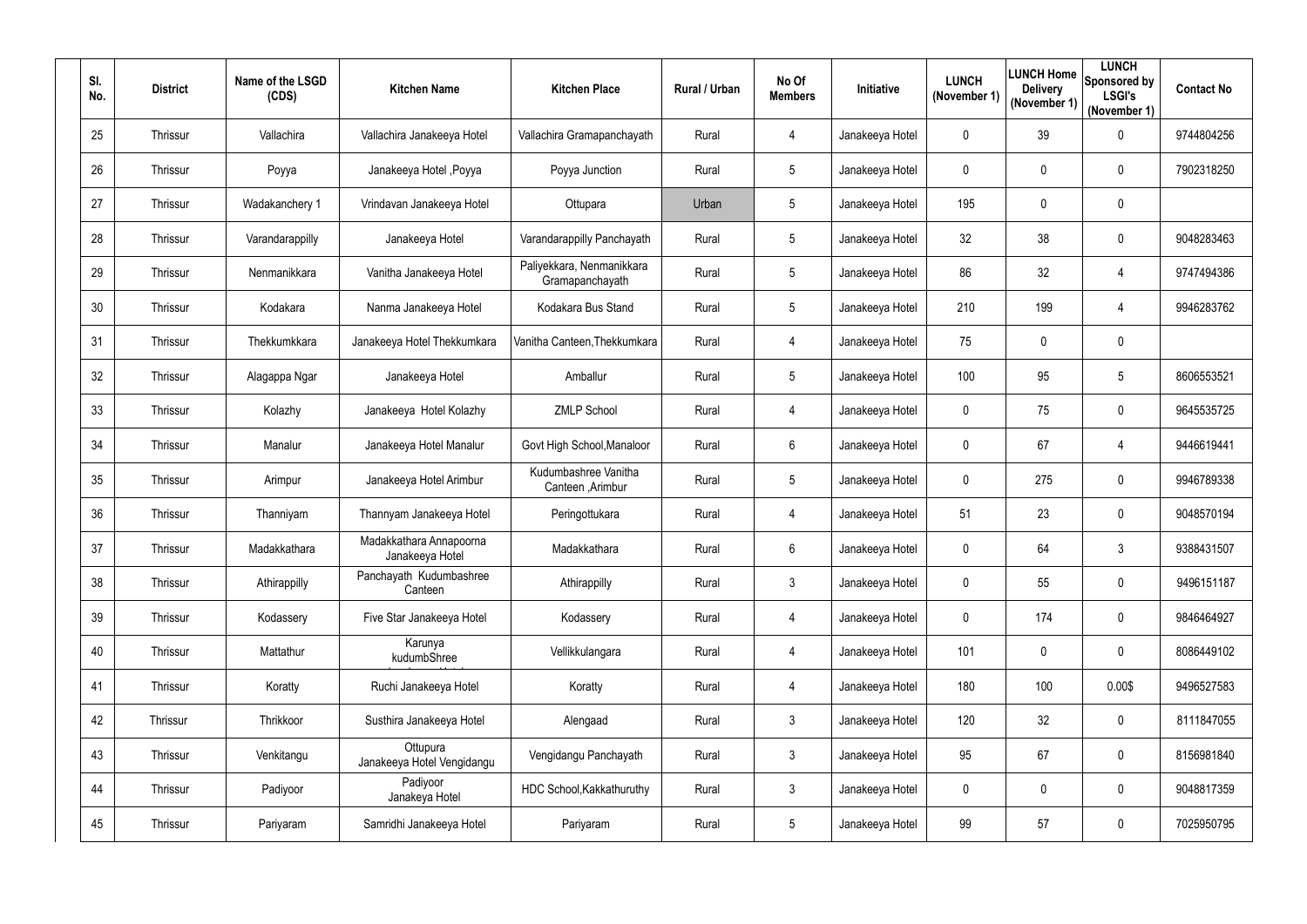|    | SI.<br>No. | <b>District</b> | Name of the LSGD<br>(CDS) | <b>Kitchen Name</b>                   | <b>Kitchen Place</b>               | Rural / Urban | No Of<br><b>Members</b> | Initiative      | <b>LUNCH</b><br>(November 1) | <b>LUNCH Home</b><br><b>Delivery</b><br>(November 1) | <b>LUNCH</b><br>Sponsored by<br><b>LSGI's</b><br>(November 1) | <b>Contact No</b> |
|----|------------|-----------------|---------------------------|---------------------------------------|------------------------------------|---------------|-------------------------|-----------------|------------------------------|------------------------------------------------------|---------------------------------------------------------------|-------------------|
|    | 46         | Thrissur        | Wadakanchery cds2         | Janakeeya Hotel, Wadakanchery<br>cds2 | Minaloor                           | Urban         | 3                       | Janakeeya Hotel | $\mathbf 0$                  | 62                                                   | $\mathbf 0$                                                   |                   |
|    | 47         | Thrissur        | Kodungaloor cds2          | Jathikka Janakeeya Hotel              | Arakkulam                          | Urban         | 4                       | Janakeeya Hotel | $\mathbf 0$                  | 110                                                  | $\pmb{0}$                                                     | 9745397171        |
| 95 | 48         | Thrissur        | Punnayur                  | Kaipunnyam Janakeeya Hotel            | Edakazhiyur                        | Rural         | 5                       | Janakeeya Hotel | $\mathbf 0$                  | 107                                                  | $\pmb{0}$                                                     | 9744680885        |
|    | 49         | Thrissur        | Velookkara                | Velookkara Janakeeya Hotel            | Panchayath shopping complex        | Rural         | 3                       | Janakeeya Hotel | 86                           | $\mathbf 0$                                          | $\mathbf 0$                                                   | 9048756685        |
|    | 50         | Thrissur        | Meloor                    | Thanima Janakeeya Hotel Meloor        | Meloor centre                      | Rural         | 4                       | Janakeeya Hotel | $\mathbf 0$                  | 99                                                   | $\mathbf 0$                                                   | 7902354039        |
|    | 51         | Thrissur        | Vallathol Nagar           | Janakeeya Hotel, Vallathol Nagar      | near youth welfare center          | rural         | 5                       | Janakeeya Hotel | $\mathbf 0$                  | 218                                                  | $\mathbf 0$                                                   | 9961296574        |
|    | 52         | Thrissur        | Eriyad                    | janakeeya Hotel, eriyad               | community hall                     | Rural         | 4                       | Janakeeya Hotel | 35                           | $\mathbf 0$                                          | $\pmb{0}$                                                     |                   |
|    | 53         | Thrissur        | Edavilangu                | Janakeeya Hotel, Edavilangu           | Edavilangu Center                  | Rural         | 4                       | Janakeeya Hotel | 108                          | $\mathbf 0$                                          | $\mathbf 0$                                                   |                   |
|    | 54         | Thrissur        | Avanoor                   | Janakeeya Hotel, Avanoor              | near panchayath office,<br>Avanoor | Rural         | 5                       | Janakeeya Hotel | $\mathbf 0$                  | $\overline{0}$                                       | $\pmb{0}$                                                     | 9447343516        |
|    | 55         | Thrissur        | Mala                      | Janakeeya hotel Mala                  | Near panchayath office, Mala       | Rural         | 4                       | Janakeeya Hotel | $\mathbf 0$                  | 137                                                  | $\mathbf 0$                                                   | 9946442260        |
|    | 56         | Thrissur        | Guruvayur1                | Guruvayur Janakeeya Hotel             | Guruvayur                          | Urban         | 3                       | Janakeeya Hotel | 391                          | 309                                                  | $\pmb{0}$                                                     | 9961227858        |
|    | 57         | Thrissur        | Vadakkekad                | Kudumbasree janakeeya hotel           | Nalam kallu                        | Rural         | 4                       | Janakeeya Hotel | $\mathbf 0$                  | 180                                                  | $\mathbf 0$                                                   | 9645190166        |
|    | 58         | Thrissur        | Kadappuram                | Kadappuram janakeeya hotel            | Kadappuram panchayath<br>building  | Rural         | 4                       | Janakeeya Hotel | $\overline{0}$               | 43                                                   | 0                                                             | 8156984319        |
|    | 59         | Thrissur        | Chavakkad                 | Chavakkad Janakeeya hotel             | Chavakkad, near bus stand          | Urban         | 5                       | Janakeeya Hotel | $\mathbf 0$                  | $\mathbf 0$                                          | $\pmb{0}$                                                     | 7560874804        |
|    | 60         | Thrissur        | Engadiyoor                | pavithra janikeeya hotel              | Pokulangara                        | Rural         | 5                       | Janakeeya Hotel | 140                          | $\mathbf 0$                                          | $\pmb{0}$                                                     | 9562239618        |
|    | 61         | Thrissur        | Varavoor                  | Friends janakeeya hotel, Varavoor     | Thichur                            | Rural         | $\mathfrak{Z}$          | Janakeeya Hotel | 76                           | $\mathbf 0$                                          | $\mathbf 0$                                                   |                   |
|    | 62         | Thrisssur       | Punnayurkulam             | Punnayurkkulam janakeeya hotel        | Althara centre                     | Rural         | 5                       | Janakeeya Hotel | $\mathbf 0$                  | 152                                                  | $\pmb{0}$                                                     | 8086093454        |
|    | 63         | Thrissur        | Thiruwilamala             | Villuadry Janakeeya hotel             | Thiruwilamala                      | Rural         | 5                       | Janakeeya Hotel | $\mathbf 0$                  | 105                                                  | $\pmb{0}$                                                     | 9846174729        |
|    | 64         | Thrissur        | Kattakampal               | Janakeeya Hotel Kattakampal           | Chirakkal                          | Rural         | 4                       | Janakeeya Hotel | 70                           | 12                                                   | $\pmb{0}$                                                     |                   |
|    | 65         | Thrissur        | Kandanassery              | kandanassery janakeeya hotel          | kandanassery                       | Rural         | 5                       | Janakeeya Hotel | 63                           | 35                                                   | $\pmb{0}$                                                     |                   |
|    | 66         | Thrissur        | Kaiparambu                | Janakeeya Hotel Kaiparambu            | Near mundoor health center         | Rural         | $5\phantom{.0}$         | janakeeya hotel | 80                           | 15                                                   | $\pmb{0}$                                                     | 9645828069        |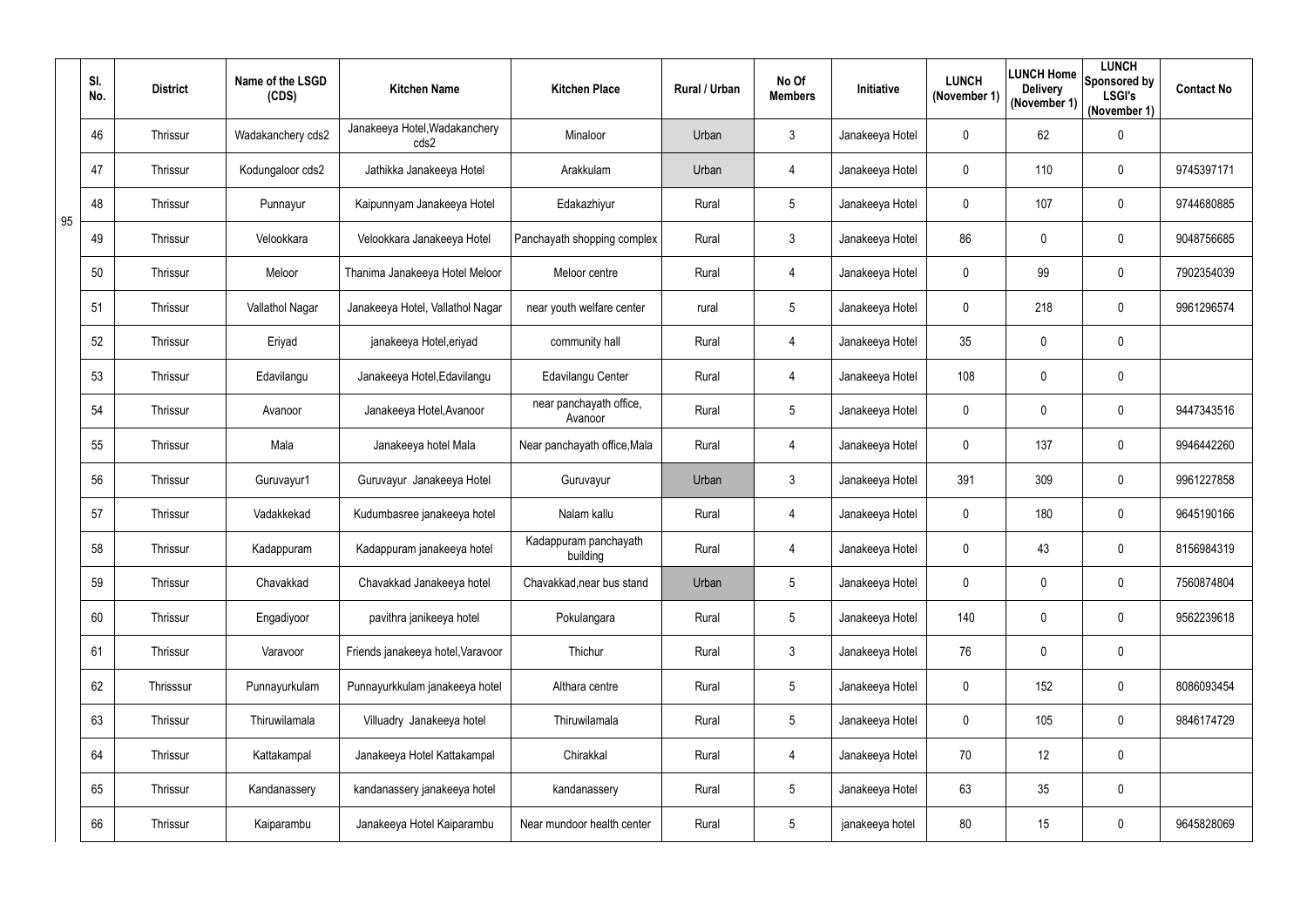| SI.<br>No. |    | <b>District</b> | Name of the LSGD<br>(CDS) | <b>Kitchen Name</b>           | <b>Kitchen Place</b>                   | Rural / Urban | No Of<br><b>Members</b> | <b>Initiative</b> | <b>LUNCH</b><br>(November 1) | <b>Delivery</b><br>(November 1) | <b>LUNCH</b><br><b>ILUNCH Home</b> Sponsored by<br><b>LSGI's</b><br>(November 1) | <b>Contact No</b> |
|------------|----|-----------------|---------------------------|-------------------------------|----------------------------------------|---------------|-------------------------|-------------------|------------------------------|---------------------------------|----------------------------------------------------------------------------------|-------------------|
| 67         |    | Thrissur        | Thrissur 2(new)           | kitchen girls janakeeya hotel | Olari                                  | urban         | 4                       | janakeeya hotel   | 104                          | 75                              | $\pmb{0}$                                                                        | 9388828112        |
|            | 68 | Thrissur        | Kuzhur                    |                               | kuzhur                                 | Rural         | 4                       | janakeeya hotel   | $\mathbf 0$                  | $\mathbf 0$                     | $\mathbf 0$                                                                      | 9526566073        |
|            | 69 | Thrissur        | Chazhur                   | Chazur Janakeeya Hotel        | Pazhuvil Center                        | Rural         | 4                       | janakeeya hotel   | 0                            | 106                             | $\mathbf 0$                                                                      | 9061946216        |
|            | 70 | Thrissur        | Nattika                   | uttupura                      | Thriprayar                             | Rural         | $5\overline{)}$         | janakeeya hotel   | 185                          | $\overline{0}$                  | $\overline{0}$                                                                   | 9544055637        |
| 71         |    | Thrissur        | Thalikulam                | Nidhi janakeeya hotel         | Puthenthodu                            | Rural         | $5\overline{)}$         |                   | 221                          | 0                               | $\pmb{0}$                                                                        | 8606213960        |
|            | 72 | Thrissur        | Vadanapilly               | vadanappilly janakeeya hotel  | vadanapilly                            | Rural         | $5\overline{)}$         | janakeeya hotel   | 198                          | $\mathbf 0$                     | $\mathbf 0$                                                                      | 9947728948        |
|            | 73 | Thrissur        | orumanayur                | orumanayur janakeeya hotel    | orumanayur                             | rural         | $5\overline{)}$         | janakeeya hotel   | 0                            | 115                             | $\pmb{0}$                                                                        | 9995588758        |
|            | 74 | Thrissur        | Panjal                    | Five-star Janakeeya hotel     | Panjal                                 | Rural         | $5\overline{)}$         | janakeeya hotel   | $\mathbf 0$                  | 128                             | $\mathbf 0$                                                                      | 9746847353        |
|            | 75 | Thrissur        | veloor                    | Veloor Janakeeya hotel        | veloor                                 | Rural         | $5\overline{)}$         | janakeeya hotel   | 52                           | 11                              | $\pmb{0}$                                                                        | 9447724685        |
|            | 76 | Thrissur        | Chowanoor                 | Chowanoor Janakeeya hotel     | Chowanoor                              | Rural         | 3 <sup>1</sup>          | janakeeya hotel   | 50                           | 36                              | $\boldsymbol{0}$                                                                 | 9,526,340,307     |
|            | 77 | Thrissur        | Puthur                    | Puthur janakeeyahotel         | puthur                                 | Rural         | $5\overline{)}$         | janakeeya hotel   | 43                           | 27                              | $\pmb{0}$                                                                        | 6238101595        |
|            | 78 | Thrissur        | Erumapetty                | subhiksha janakeeya hotel     | Erumapetty                             | Rural         | $5\overline{)}$         | janakeeya hotel   | 164                          | 60                              | $\pmb{0}$                                                                        | 9207201880        |
|            | 79 | Thrissur        | Kondazhy                  | Santhwanam Janakeeya Hotel    | Kondazhy                               | Rural         | 4                       | janakeeya hotel   | $\mathbf{0}$                 | 47                              | $\pmb{0}$                                                                        | 9526401759        |
|            | 80 | Thrissur        | Mullurkkara               | Kaniv Janakeeya Hotel         | Atoor                                  | Rural         | 4                       | janakeeya hotel   | 75                           | 12                              | $\pmb{0}$                                                                        |                   |
|            | 81 | Thrissur        | Porkkulam                 | Porkulam janakeeya hotel      | Parempadam                             | Rural         | $5\phantom{.0}$         | Janakeeya hotel   | $\mathbf 0$                  | 43                              | $\overline{2}$                                                                   | 8129017841        |
|            | 82 | Thrissur        | Puthukkad                 | Puthukkad Janakeeya Hotel     | Puthukkad                              | Rural         | $5\overline{)}$         | Janakeeya hotel   | 122                          | 45                              | $\pmb{0}$                                                                        |                   |
|            | 83 | Thrissur        | Choondal                  | Choondal Janakeeya Hotel      | <b>Kechery Centre</b>                  | Rural         | 8                       | Janakeeya Hotel   | 62                           | 30                              | $\boldsymbol{0}$                                                                 |                   |
|            | 84 | Thrissur        | Cherpu                    | Cherpu Janakeeya Hotel        | Cherpu                                 | Rural         | $\mathfrak{Z}$          | Janakeeya Hotel   | $\mathbf 0$                  | 90                              | $\pmb{0}$                                                                        | 9605375648        |
|            | 85 | Thrissur        | Mathilakam                | Mathilakam Janakeeya hotel    | Mathilakam gramapanchayath<br>compound | Rural         | $\mathfrak{Z}$          | Janakeeya hotel   | 15                           | $\boldsymbol{0}$                | $\boldsymbol{0}$                                                                 | 9995986808        |
|            | 86 | Thrissur        | Anthikad                  | Anthikad Janakeeya hotel      | Anthikad                               | Rural         | 4                       | Janakeeya hotel   | $\mathbf 0$                  | $\overline{0}$                  | $\mathbf 0$                                                                      |                   |
|            | 87 | Thrissur        | Mullassery                | Mullassery Janakeeya Hotel    | Mullassery centre                      | Rural         | $5\phantom{.0}$         | Janakeeya hotel   | 58                           | 62                              | $\pmb{0}$                                                                        |                   |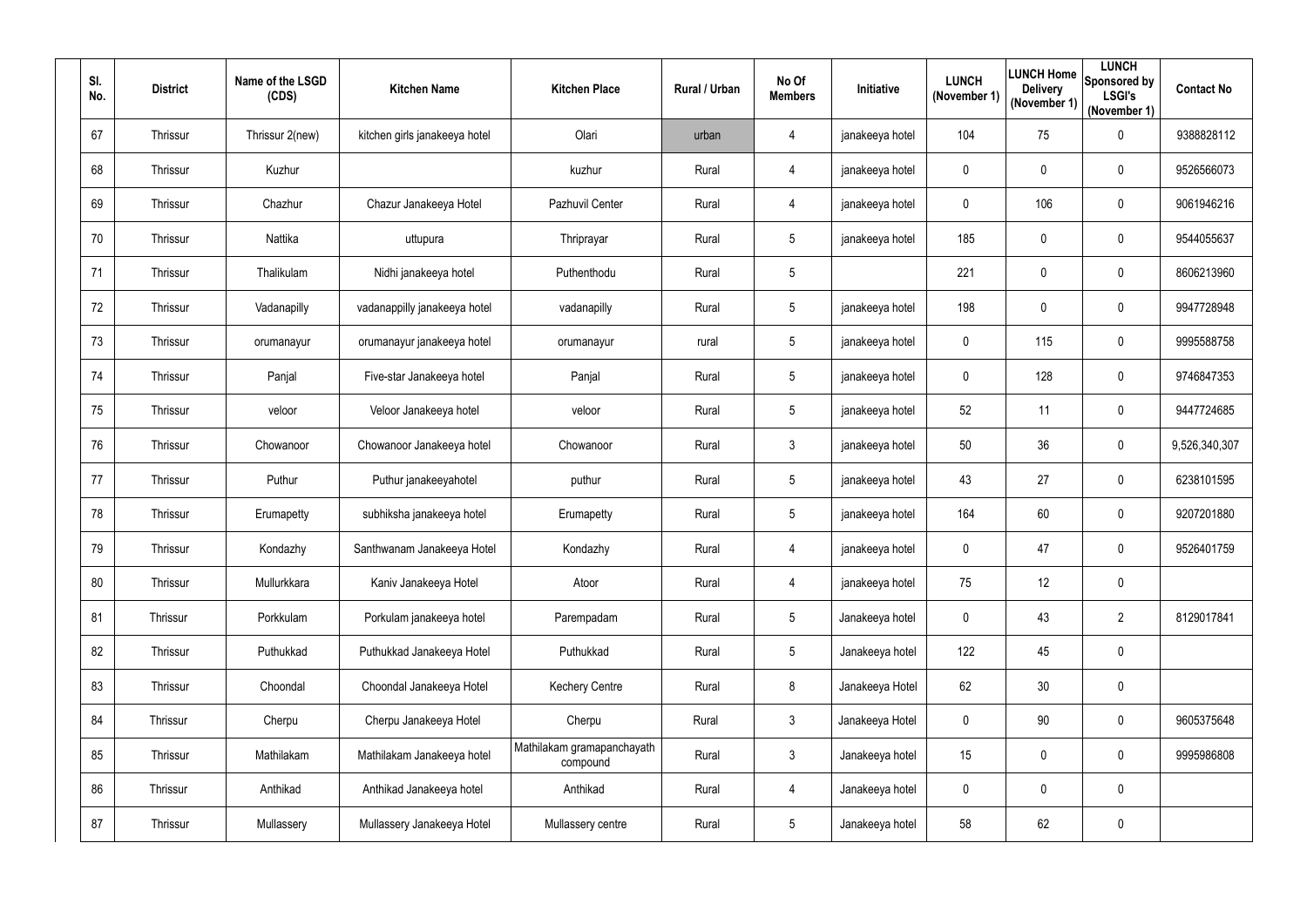| SI.<br>No.      | <b>District</b> | Name of the LSGD<br>(CDS) | <b>Kitchen Name</b>                 | <b>Kitchen Place</b>                   | Rural / Urban | No Of<br><b>Members</b> | Initiative      | <b>LUNCH</b><br>(November 1) | <b>LUNCH Home</b><br><b>Delivery</b><br>(November 1) | <b>LUNCH</b><br>Sponsored by<br><b>LSGI's</b><br>(November 1) | <b>Contact No</b> |
|-----------------|-----------------|---------------------------|-------------------------------------|----------------------------------------|---------------|-------------------------|-----------------|------------------------------|------------------------------------------------------|---------------------------------------------------------------|-------------------|
| 88              | Thrissur        | Karalam                   | Karalam Janakeeya Hotel             |                                        | Rural         | 4                       | Janakeeya hotel | $\mathbf 0$                  | 39                                                   | $\boldsymbol{0}$                                              | 6282924636        |
| 89              | Thrissur        | Poomangalam               | Poomangalam Janakeeya Hotel         | Edakkulam                              | Rural         | 3                       | Janakeeya hotel | $\mathbf 0$                  | 64                                                   | $\boldsymbol{0}$                                              |                   |
| 90              | Thrissur        | <b>MG Kavu</b>            | Annapoorna Janakeeya Hotel          | <b>MG Kavu</b>                         | Rural         | 4                       | Janakeeya hotel | 98                           | 61                                                   | $\mathbf 0$                                                   |                   |
| 91              | Thrissur        | chelakkara                | Nila janakeeya hotel                | chelakkara                             | rural         | 5                       | janakeeya hotel | $\mathbf 0$                  | 111                                                  | $\pmb{0}$                                                     |                   |
| 92              | Thrissur        | Avinissery                | Avinissery Janakeeya Hotel          | Palakkal                               | Rural         | 4                       | janakeeya hotel | $\mathbf 0$                  | 64                                                   | $\mathbf 0$                                                   |                   |
| 93              | Thrissur        | Nadathara 2               | Grandmaas Janakeeya hotel           | Nadathara                              | Rural         | 5                       | Janakeeya Hotel | 96                           | 185                                                  | $\pmb{0}$                                                     |                   |
| 94              | Thrissur        | Chavakkad                 | Janakeeya hotel                     | Chavakkad                              | Urban         | 5                       | Janakeeya hotel | $\mathbf 0$                  | 300                                                  | $\boldsymbol{0}$                                              | 7034752180        |
| 95              | Thrissur        | Mala 2                    | Janakeeya hotel                     |                                        | Rural         | 5                       | janakeeya hotel | $\mathbf 0$                  | 116                                                  | $\mathbf 0$                                                   |                   |
| 95              |                 |                           |                                     |                                        |               | 423                     |                 | 5540                         | 6059                                                 | 43                                                            |                   |
| -1              | Wayanad         | Vellamunda                | Thanima mess                        | 8/4 vellamuda                          | Rural         | 4                       | janakeeya Hotel | 156                          | $\overline{0}$                                       | $\boldsymbol{0}$                                              | 7025659685        |
| $\overline{2}$  | Wayanad         | Thavinjal                 | Sobhagya Vanitha mess               | Thalappuzha<br>chungam                 | Rural         | 4                       | janakeeya Hotel | 107                          | $\overline{0}$                                       | $\mathbf 0$                                                   | 9497247541        |
| 3               | Wayanad         | Vythiri                   | Dharshana catering                  | Vythiri                                | Rural         | 4                       | janakeeya Hotel | 210                          | $\overline{0}$                                       | $\mathbf 0$                                                   | 9074598184        |
|                 | Wayanad         | Mullankolly               | Kairali catering group              | Mullankolli                            | Rural         | 3                       | janakeeya Hotel | 148                          | $\mathbf 0$                                          | 0                                                             | 9526706627        |
| $5\phantom{.0}$ | Wayanad         | Poothadi                  | Mary matha mess                     | Kenichira                              | Rural         | 5                       | janakeeya Hotel | 114                          | $\overline{0}$                                       | $\pmb{0}$                                                     | 9526376970        |
| $6\phantom{.}$  | Wayanad         | Meppadi                   | Cafe Kudumbashree                   | Meppadi                                | Rural         | 5                       | janakeeya Hotel | 231                          | $\mathbf 0$                                          | $\pmb{0}$                                                     | 9207935764        |
| 7               | Wayanad         | Pozhuthana                | Dhanya mess                         | Pozhuthana                             | Rural         | $\mathbf{3}$            | janakeeya Hotel | 183                          | 0                                                    | $\pmb{0}$                                                     | 8111838165        |
| 8               | Wayanad         | Thondernad                | Thanima canteen                     | Korom                                  | Rural         | $\mathbf{3}$            | janakeeya Hotel | 71                           | $\overline{0}$                                       | $\mathbf 0$                                                   | 8943476943        |
| 9               | Wayanad         | Meenangady                | Haritham Janakeeya Hotel            | Opposite police station,<br>Meenangadi | Rural         | 6                       | janakeeya Hotel | 141                          | $\overline{0}$                                       | $\pmb{0}$                                                     | 9526895975        |
| 10              | Wayanad         | Nenmeni                   | Minnaram Mess and Chappathi<br>Unit | Cheeral                                | Rural         | $5\phantom{.0}$         | janakeeya Hotel | 114                          | 0                                                    | $\pmb{0}$                                                     | 8086835886        |
| 11              | Wayanad         | Thirunelli                | Adigamanai Mess and Catering        | Kartikulam                             | Rural         | 5                       | janakeeya Hotel | 176                          | $\mathbf 0$                                          | $\pmb{0}$                                                     | 9207406211        |
| 12              | Wayanad         | Mananthavady              | Dhanasree canteen                   | Mananthavadi                           | Urban         | $5\phantom{.0}$         | janakeeya Hotel | 283                          | $\boldsymbol{0}$                                     | $\pmb{0}$                                                     | 9496997382        |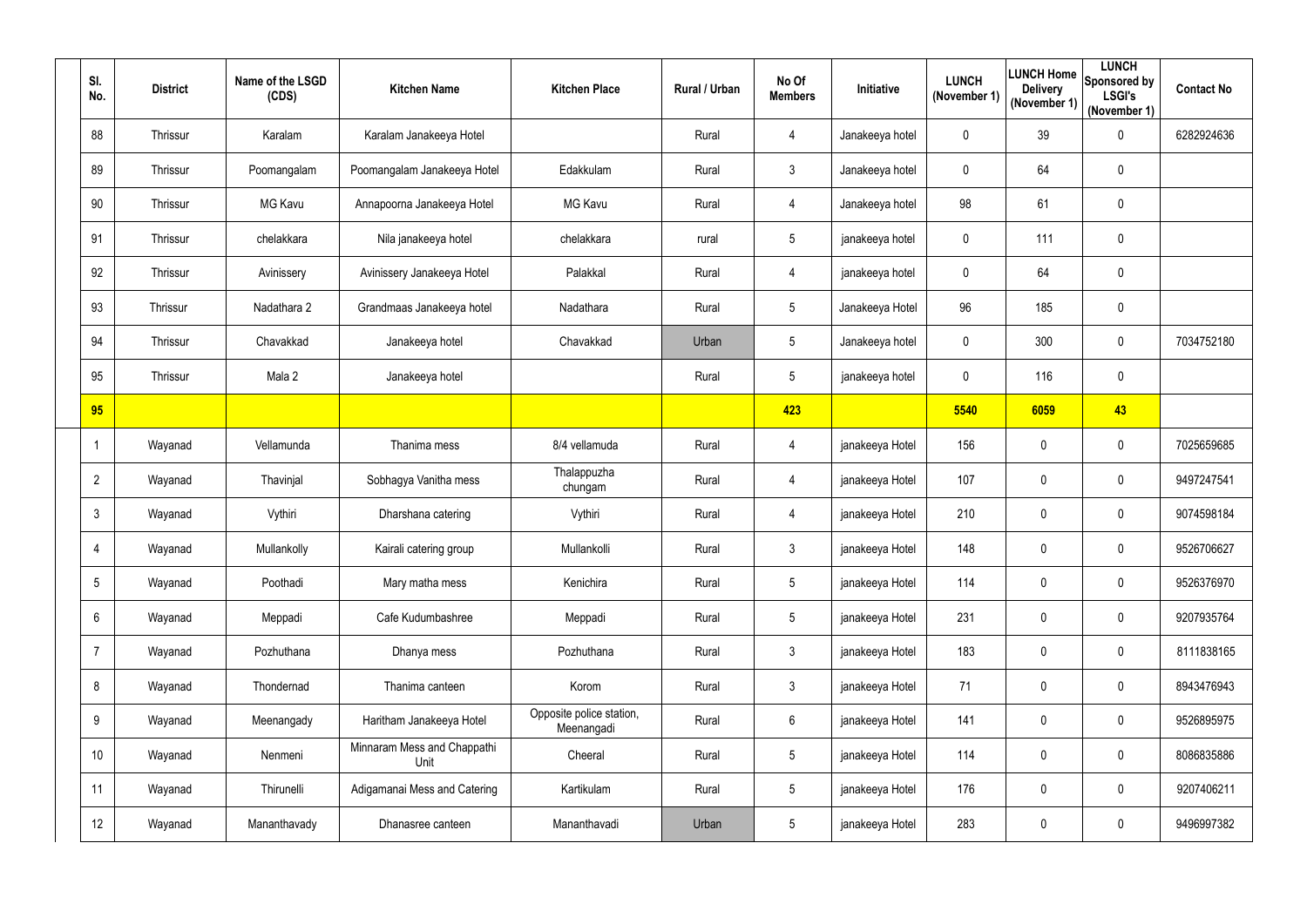|    | SI.<br>No. | <b>District</b> | Name of the LSGD<br>(CDS) | <b>Kitchen Name</b> | <b>Kitchen Place</b>            | <b>Rural / Urban</b> | No Of<br><b>Members</b> | Initiative      | <b>LUNCH</b><br>(November 1) | <b>LUNCH Home</b><br><b>Delivery</b><br>(November 1) | <b>LUNCH</b><br>Sponsored by<br><b>LSGI's</b><br>(November 1) | <b>Contact No</b> |
|----|------------|-----------------|---------------------------|---------------------|---------------------------------|----------------------|-------------------------|-----------------|------------------------------|------------------------------------------------------|---------------------------------------------------------------|-------------------|
|    | 13         | Wayanad         | Ambalavayal               | Ruchi Catering      | kalathuvayal                    | Rural                | $5\overline{)}$         | janakeeya Hotel | 231                          | $\overline{0}$                                       | $\boldsymbol{0}$                                              | 9495084437        |
| 28 | 14         | Wayanad         | Kaniyambetta              | sree Vinayaka       | millumukk                       | rural                | $5\phantom{.0}$         | janakeeya Hotel | 167                          | 0                                                    | $\mathbf 0$                                                   | 9061486938        |
|    | 15         | Wayanad         | Pulpally                  | Vinayaka catering   | Pulpally                        | Rural                | $5\phantom{.0}$         | janakeeya Hotel | 244                          | $\overline{0}$                                       | $\boldsymbol{0}$                                              | 9947319307        |
|    | 16         | Wayanad         | Noolpuzha                 | Friends catering    | Naikketty                       | Rural                | 5                       | janakeeya Hotel | 215                          | $\overline{0}$                                       | $\boldsymbol{0}$                                              | 7558019388        |
|    | 17         | Wayanad         | Panamaram                 | Testy mess          | Panamaram                       | Rural                | 4                       | janakeeya Hotel | 211                          | $\mathbf 0$                                          | $\mathbf 0$                                                   | 9605814620        |
|    | 18         | wayanad         | Moopainad                 | vanitha mess        | vaduvanchal                     | Rural                | 5                       | janakeeya Hotel | 168                          | $\mathbf 0$                                          | $\boldsymbol{0}$                                              | 974596708         |
|    | 19         | wayanad         | Edavaka                   | <b>Teasty Mess</b>  | Irumbupalam                     | Rural                | 4                       | janakeeya Hotel | 103                          | $\mathbf 0$                                          | $\overline{0}$                                                | 9847842390        |
|    | 20         | wayanad         | kalpetta                  | shiya catering      | pallithazhe, kalpetta town      | urban                | 3                       | janakeeya Hotel | 356                          | $\mathbf 0$                                          | $\mathbf 0$                                                   | 6282822890        |
|    | 21         | wayanad         | sulthan bathery           | preethis            | near telephone exchange         | urban                | $5\phantom{.0}$         | janakeeya Hotel | 139                          | $\mathbf 0$                                          | $\mathbf 0$                                                   | 9961088393        |
|    | 22         | wayanad         | Muttil                    | swad cattering      | Muttil bus stand                | Rural                | $5\phantom{.0}$         | janakeeya Hotel | 245                          | $\mathbf 0$                                          | $\mathbf 0$                                                   | 9074461322        |
|    | 23         | wayanad         | padinjarathara            | oruma               | padinjarathara town             | Rural                | 5                       | janakeeya Hotel | 276                          | $\mathbf 0$                                          | $\mathbf 0$                                                   | 9495814542        |
|    | 24         | wayanad         | kalpetta                  | Anjuse cattering    | kalpetta town                   | Urban                | $5\overline{)}$         | janakeeya Hotel | 387                          | $\mathbf 0$                                          | $\mathbf 0$                                                   | 9745883809        |
|    | 25         | wayanad         | Thariyode                 | Haritham            | kavumadham town                 | Rural                | 3                       | janakeeya Hotel | 97                           | $\mathbf 0$                                          | $\mathbf 0$                                                   | 9074095457        |
|    | 26         | wayanad         | Mananthavady              | chothis mess        | Kozhikode road,<br>Mananthavady | Urban                | 3 <sup>1</sup>          | janakeeya Hotel | 230                          | $\overline{0}$                                       | $\overline{0}$                                                | 9947376596        |
|    | 27         | wayanad         | vengapalli                | Annapoorna          | vengapalli town                 | Rural                | $5\overline{)}$         | janakeeya Hotel | 357                          | $\mathbf 0$                                          | $\mathbf 0$                                                   | 7592831851        |
|    | 28         | Wayanad         | Kottathara                | Jyothi vanitha mess | Venniyod                        | Rural                | $\mathfrak{Z}$          | janakeeya Hotel | 205                          | $\mathbf 0$                                          | $\mathbf 0$                                                   | 9961844026        |
| 28 |            |                 |                           | <b>1255</b>         |                                 |                      | 122                     |                 | 11105                        | $\mathbf{0}$                                         | $\mathbf 0$                                                   |                   |
|    |            |                 |                           |                     |                                 | <b>TOTAL</b>         | 4638                    |                 |                              | 14018                                                | 224                                                           |                   |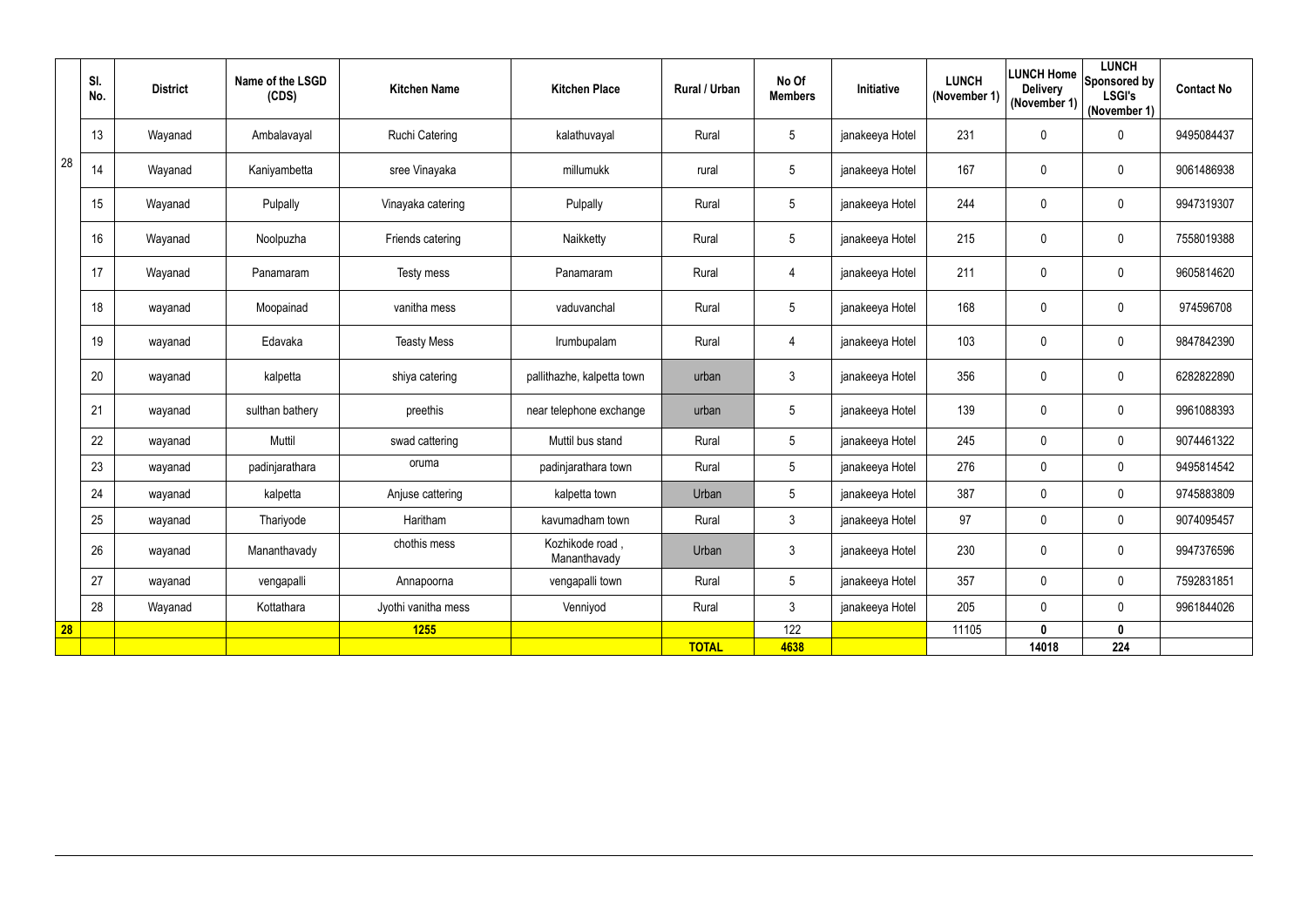| SI.<br>No. | <b>District</b> | Name of the LSGD<br>(CDS)        | <b>Kitchen Name</b>                                                       | <b>Kitchen Place</b>  | Rural / Urban                  | No Of<br><b>Members</b> | Initiative                                   | <b>LUNCH</b><br>LUNCH Home Sponsored by<br><b>LUNCH</b><br><b>Delivery</b><br><b>LSGI's</b><br>(November 1)<br>(November 1)<br>(November 1) | <b>Contact No</b> |
|------------|-----------------|----------------------------------|---------------------------------------------------------------------------|-----------------------|--------------------------------|-------------------------|----------------------------------------------|---------------------------------------------------------------------------------------------------------------------------------------------|-------------------|
|            |                 |                                  | STATUS OF JANAKEEYA HOTELS FUNCTIONING IN DISTRICT                        |                       |                                |                         | 01.11.2021                                   | STATUS OF FOOD DISTRIBUTED THROUGH JANAKEEYA HOTELS AS ON                                                                                   |                   |
|            | <b>District</b> | <b>Total</b><br>Janakeeya Hotels | <b>Rural Units</b>                                                        | <b>Urban</b><br>units | <b>Parcel</b>                  | Home<br><b>Delivery</b> | <b>Food Sponsored</b><br>by LSGIs            | <b>TOTAL Meals</b><br><b>Distributed</b>                                                                                                    |                   |
|            | <b>TVM</b>      | 107                              | 77                                                                        | 30                    | 21,467                         | 130                     | 24                                           | 21,621                                                                                                                                      |                   |
|            | <b>KLM</b>      | 81                               | 71                                                                        | 10                    | 11296                          | $\overline{0}$          | 8 <sub>o</sub>                               | 11,304                                                                                                                                      |                   |
|            | <b>PTA</b>      | 58                               | 53                                                                        | $\overline{5}$        | 48                             | 5408                    | $\overline{0}$                               | 5,456                                                                                                                                       |                   |
|            | <b>ALP</b>      | 87                               | 78                                                                        | 9                     | 4,781                          | 3610                    | 25                                           | 8,416                                                                                                                                       |                   |
|            | <b>KTM</b>      | 80                               | 72                                                                        | 8                     | 811                            | 135                     | 15                                           | 961                                                                                                                                         |                   |
|            | <b>IDK</b>      | 46                               | 45                                                                        |                       | 5577                           | $\overline{0}$          | 6 <sup>1</sup>                               | 5,583                                                                                                                                       |                   |
|            | <b>EKM</b>      | 111                              | 80                                                                        | 31                    | 20061                          | 2175                    | 9 <sup>°</sup>                               | 22,245                                                                                                                                      |                   |
|            | <b>TSR</b>      | 95                               | 85                                                                        | 10                    | 5,540                          | 6,059                   | 43                                           | 11,642                                                                                                                                      |                   |
|            | <b>PGT</b>      | 101                              | 91                                                                        | 10                    | 11,718                         | 5 <sub>5</sub>          | 66                                           | 11,789                                                                                                                                      |                   |
|            | <b>MLP</b>      | 111                              | 93                                                                        | 18                    | 3,309                          | 1315                    | $\overline{2}$                               | 4,626                                                                                                                                       |                   |
|            | <b>WYD</b>      | 28                               | 23                                                                        | $\sqrt{5}$            | 11105                          | $\overline{0}$          | $\overline{0}$                               | 11,105                                                                                                                                      |                   |
|            | <b>KKD</b>      | 104                              | 75                                                                        | 29                    | 29,857                         | 1240                    | 11                                           | 31,108                                                                                                                                      |                   |
|            | <b>KNR</b>      | 87                               | 73                                                                        | 14                    | 16,536                         | $\overline{0}$          | 15                                           | 16,551                                                                                                                                      |                   |
|            | <b>KSG</b>      | 40                               | 34                                                                        | $6\phantom{.}6$       | 6404                           | $\overline{0}$          | $\overline{0}$                               | 6,404                                                                                                                                       |                   |
|            | <b>Total</b>    | 1136                             | 950                                                                       | 186                   | 148,510                        | 20,077                  | 224                                          | 168,811                                                                                                                                     |                   |
|            |                 |                                  | Grand Total of meals Distributed through Janakeeya hotel as on 01.11.2021 |                       |                                | 168,811                 |                                              |                                                                                                                                             |                   |
|            | <b>Date</b>     |                                  | Urban<br>units                                                            | <b>Total</b><br>units | Rs. 20 /Lunch<br><b>Parcel</b> | Home<br><b>Delivery</b> | <b>LUNCH</b><br>sponsored by<br><b>LSGIs</b> | <b>Total Meals</b>                                                                                                                          |                   |
|            | 01.11.2021      | 950                              | 186                                                                       | 1136                  | 148,510                        | 20,077                  | 224                                          | 168,811                                                                                                                                     |                   |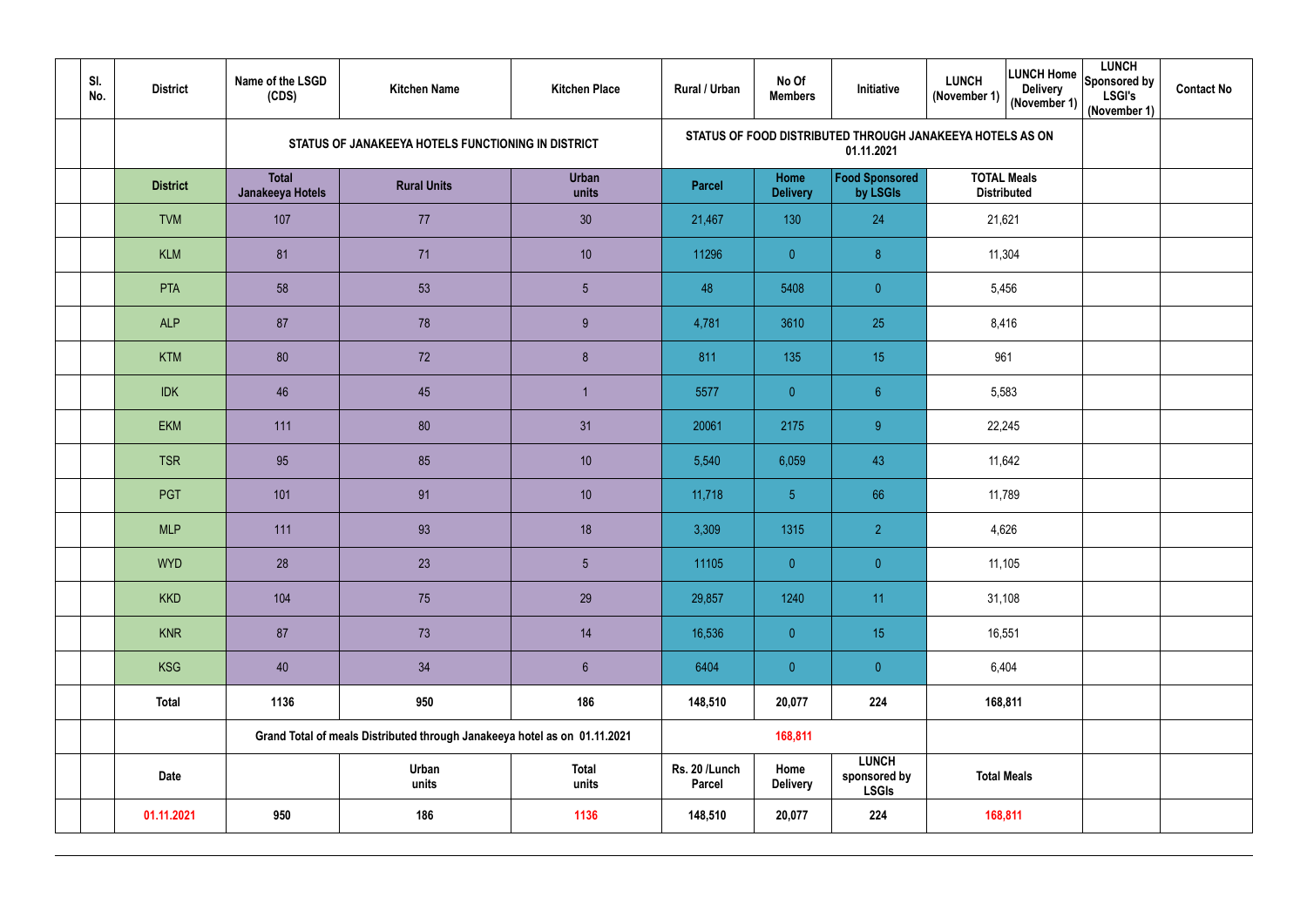| 1)  | <b>LUNCH Home</b><br><b>Delivery</b><br>(November 1) | <b>LUNCH</b><br>Sponsored by<br><b>LSGI's</b><br>(November 1) | <b>Contact No</b>                                                                                           |  |  |  |  |  |  |  |
|-----|------------------------------------------------------|---------------------------------------------------------------|-------------------------------------------------------------------------------------------------------------|--|--|--|--|--|--|--|
|     | Thrissur                                             |                                                               |                                                                                                             |  |  |  |  |  |  |  |
|     | Pathanamthitt<br>а                                   |                                                               |                                                                                                             |  |  |  |  |  |  |  |
|     |                                                      |                                                               |                                                                                                             |  |  |  |  |  |  |  |
|     |                                                      |                                                               |                                                                                                             |  |  |  |  |  |  |  |
| 36) | Kannur- (3)                                          |                                                               |                                                                                                             |  |  |  |  |  |  |  |
|     | Kollam(14)                                           |                                                               |                                                                                                             |  |  |  |  |  |  |  |
|     |                                                      |                                                               |                                                                                                             |  |  |  |  |  |  |  |
|     |                                                      | ara, Kallara Amma, Nellanadkalliyoor                          |                                                                                                             |  |  |  |  |  |  |  |
|     | ened today),                                         |                                                               |                                                                                                             |  |  |  |  |  |  |  |
| ar  |                                                      |                                                               | zha Aroor Budhanoor Cherthala Municipality Cherthala<br>thode Mavelikkara Thekkekara Pattanakkad Pulincunnu |  |  |  |  |  |  |  |
|     |                                                      |                                                               |                                                                                                             |  |  |  |  |  |  |  |
|     |                                                      |                                                               |                                                                                                             |  |  |  |  |  |  |  |
|     |                                                      |                                                               |                                                                                                             |  |  |  |  |  |  |  |
|     | d(Holiday)                                           |                                                               |                                                                                                             |  |  |  |  |  |  |  |
|     |                                                      |                                                               |                                                                                                             |  |  |  |  |  |  |  |
|     | r, pandalam, thiruvalla west                         |                                                               |                                                                                                             |  |  |  |  |  |  |  |
|     |                                                      | a, Kottamkara, Vettikkavala, Neendakara, Panayam,             |                                                                                                             |  |  |  |  |  |  |  |
|     |                                                      |                                                               |                                                                                                             |  |  |  |  |  |  |  |

|  | SI.<br>No.                                                                                                                        | <b>District</b>                                                                                | Name of the LSGD<br>(CDS)                                                                                                                                                                                           | <b>Kitchen Name</b>                                                                                                                                | <b>Kitchen Place</b>                                                                                                                                                                                                                                                                                                                                                                                                                                     | Rural / Urban                                                    | No Of<br><b>Members</b>                       | Initiative                                           | <b>LUNCH</b><br>(November 1) | <b>LUNCH</b><br><b>LUNCH Home</b><br>Sponsored by<br><b>Delivery</b><br><b>LSGI's</b><br>(November 1)<br>(November 1) | <b>Contact No</b> |  |  |  |  |
|--|-----------------------------------------------------------------------------------------------------------------------------------|------------------------------------------------------------------------------------------------|---------------------------------------------------------------------------------------------------------------------------------------------------------------------------------------------------------------------|----------------------------------------------------------------------------------------------------------------------------------------------------|----------------------------------------------------------------------------------------------------------------------------------------------------------------------------------------------------------------------------------------------------------------------------------------------------------------------------------------------------------------------------------------------------------------------------------------------------------|------------------------------------------------------------------|-----------------------------------------------|------------------------------------------------------|------------------------------|-----------------------------------------------------------------------------------------------------------------------|-------------------|--|--|--|--|
|  |                                                                                                                                   | Districts with same number of hotels<br><b>Each district use seperate cell for filling the</b> |                                                                                                                                                                                                                     | tvm                                                                                                                                                | Idukki                                                                                                                                                                                                                                                                                                                                                                                                                                                   | Alappuzha                                                        | Kollam                                        | Kozhikode                                            | Kannur                       | Thrissur                                                                                                              |                   |  |  |  |  |
|  |                                                                                                                                   | details)                                                                                       |                                                                                                                                                                                                                     | Ernakulam                                                                                                                                          | Wayanad                                                                                                                                                                                                                                                                                                                                                                                                                                                  |                                                                  | Kasaragod                                     | malappuram                                           | Palakkad                     | Pathanamthitt<br>a                                                                                                    |                   |  |  |  |  |
|  |                                                                                                                                   | Districts with number of hotels increased                                                      |                                                                                                                                                                                                                     | Palakkad (1)                                                                                                                                       |                                                                                                                                                                                                                                                                                                                                                                                                                                                          |                                                                  |                                               |                                                      |                              |                                                                                                                       |                   |  |  |  |  |
|  |                                                                                                                                   | Each district use seperate cell for filling the<br>details)                                    |                                                                                                                                                                                                                     | Kottayam(1)                                                                                                                                        |                                                                                                                                                                                                                                                                                                                                                                                                                                                          |                                                                  |                                               |                                                      |                              |                                                                                                                       |                   |  |  |  |  |
|  | Districts with number of hotels with zero entry of<br>meals<br><b>Each district use seperate cell for filling the</b><br>details) |                                                                                                |                                                                                                                                                                                                                     | Thrissur(8)                                                                                                                                        | Kasargod (2)                                                                                                                                                                                                                                                                                                                                                                                                                                             | Kottayam(7)                                                      | Alappuzha (31                                 | malappuram(86)                                       | Kozhikode (86)               | Kannur- (3)                                                                                                           |                   |  |  |  |  |
|  |                                                                                                                                   |                                                                                                |                                                                                                                                                                                                                     | pathanamthitta(9)                                                                                                                                  | ERNAKULAM (4)<br>Idukki(3)<br>Trivandrum(17)<br>Palakkad(9)<br>Kollam(14)<br>Wayanad -(0)                                                                                                                                                                                                                                                                                                                                                                |                                                                  |                                               |                                                      |                              |                                                                                                                       |                   |  |  |  |  |
|  |                                                                                                                                   | New hotels started (numbers)                                                                   |                                                                                                                                                                                                                     |                                                                                                                                                    |                                                                                                                                                                                                                                                                                                                                                                                                                                                          |                                                                  | Palakkad 2, Kottayam(1)                       |                                                      |                              |                                                                                                                       |                   |  |  |  |  |
|  |                                                                                                                                   | New hotels started at (location)                                                               |                                                                                                                                                                                                                     | chittur municipality-Anicode, Kottayam-Thidanadu                                                                                                   |                                                                                                                                                                                                                                                                                                                                                                                                                                                          |                                                                  |                                               |                                                      |                              |                                                                                                                       |                   |  |  |  |  |
|  |                                                                                                                                   |                                                                                                |                                                                                                                                                                                                                     | TVM-Tholicode, vellanad, Tvm cds 4IIAttingal Bhagyashree, Kadakkavoor Sree Sree, kizhuvilam VanithaAnadPullampara, Kallara Amma, Nellanadkalliyoor |                                                                                                                                                                                                                                                                                                                                                                                                                                                          |                                                                  |                                               |                                                      |                              |                                                                                                                       |                   |  |  |  |  |
|  |                                                                                                                                   |                                                                                                |                                                                                                                                                                                                                     |                                                                                                                                                    | Kottayam-chembu, Kottayam North, Kozhuvanal, manjoor, Melukav, THalanadu, Thiruvarppu (Not opened today),                                                                                                                                                                                                                                                                                                                                                |                                                                  |                                               |                                                      |                              |                                                                                                                       |                   |  |  |  |  |
|  |                                                                                                                                   |                                                                                                |                                                                                                                                                                                                                     |                                                                                                                                                    | Alappuzha - Ala Alappuzha South Alappuzha South Ambalappuzha North Ambalappuzha North Ambalappuzha South Arattupuzha Arattupuzha Aroor Budhanoor Cherthala Municipality Cherthala<br>Municipality Cherthala South Chettikulangara Ezhupunna Kadakkarappally Kanjikuzhy Kodamthurath Krishnapuram Kumarapuram Kuthiyathode Mavelikkara Thekkekara Pattanakkad Pulincunnu<br>Punnapra North Punnapra South Purakad Purakad Thannermukkom Thuravoor Vayalar |                                                                  |                                               |                                                      |                              |                                                                                                                       |                   |  |  |  |  |
|  |                                                                                                                                   |                                                                                                |                                                                                                                                                                                                                     |                                                                                                                                                    |                                                                                                                                                                                                                                                                                                                                                                                                                                                          | Ernakulam:CheranalloorKavalangadPindimanaKeerampara              |                                               |                                                      |                              |                                                                                                                       |                   |  |  |  |  |
|  |                                                                                                                                   |                                                                                                |                                                                                                                                                                                                                     |                                                                                                                                                    |                                                                                                                                                                                                                                                                                                                                                                                                                                                          |                                                                  | Wayanad: Nil                                  |                                                      |                              |                                                                                                                       |                   |  |  |  |  |
|  |                                                                                                                                   |                                                                                                |                                                                                                                                                                                                                     |                                                                                                                                                    |                                                                                                                                                                                                                                                                                                                                                                                                                                                          | Pathanamthitta: naranamoozhi, adoor, pandalam, Thottappuzhassery |                                               |                                                      |                              |                                                                                                                       |                   |  |  |  |  |
|  |                                                                                                                                   |                                                                                                |                                                                                                                                                                                                                     |                                                                                                                                                    | Thrissur-poyya, Mattathur, padiyur, Anthikkad (Closed due to shifiting) Katoor, Annamanada, Avanoor, Chavakkad, Kuzhur, Anthikkad (Holiday)                                                                                                                                                                                                                                                                                                              |                                                                  |                                               | Idukki- Senapathy, Vandanmedu, Vattavada (Today off) |                              |                                                                                                                       |                   |  |  |  |  |
|  |                                                                                                                                   |                                                                                                |                                                                                                                                                                                                                     |                                                                                                                                                    |                                                                                                                                                                                                                                                                                                                                                                                                                                                          |                                                                  | Kozhikode-Ayancheri-Kunnamangalam (Today off) |                                                      |                              |                                                                                                                       |                   |  |  |  |  |
|  |                                                                                                                                   |                                                                                                |                                                                                                                                                                                                                     |                                                                                                                                                    |                                                                                                                                                                                                                                                                                                                                                                                                                                                          | Kannur - Kottiyoor, Valapattanam, Mattool                        |                                               |                                                      |                              |                                                                                                                       |                   |  |  |  |  |
|  | <b>Remarks</b>                                                                                                                    |                                                                                                |                                                                                                                                                                                                                     | Pathanamthitta: peringara, kadapra, Thottappuzhassery, omalloor, naranamoozhi, pandalam thekkekara, adoor, pandalam, thiruvalla west               |                                                                                                                                                                                                                                                                                                                                                                                                                                                          |                                                                  |                                               |                                                      |                              |                                                                                                                       |                   |  |  |  |  |
|  |                                                                                                                                   |                                                                                                | Kollam:-Ittiva,Kulashekarapuram,Oachira, Karunagapally, Perayam, Adichanalloor, Nilamel,Chirakkara-Bhoomika, Velinalloor-Mathruka, Kottamkara, Vettikkavala, Neendakara, Panayam,<br>Clappana JHs not opened today. |                                                                                                                                                    |                                                                                                                                                                                                                                                                                                                                                                                                                                                          |                                                                  |                                               |                                                      |                              |                                                                                                                       |                   |  |  |  |  |
|  |                                                                                                                                   |                                                                                                |                                                                                                                                                                                                                     |                                                                                                                                                    |                                                                                                                                                                                                                                                                                                                                                                                                                                                          |                                                                  | kasaragod -vorkady, kumbla                    |                                                      |                              |                                                                                                                       |                   |  |  |  |  |